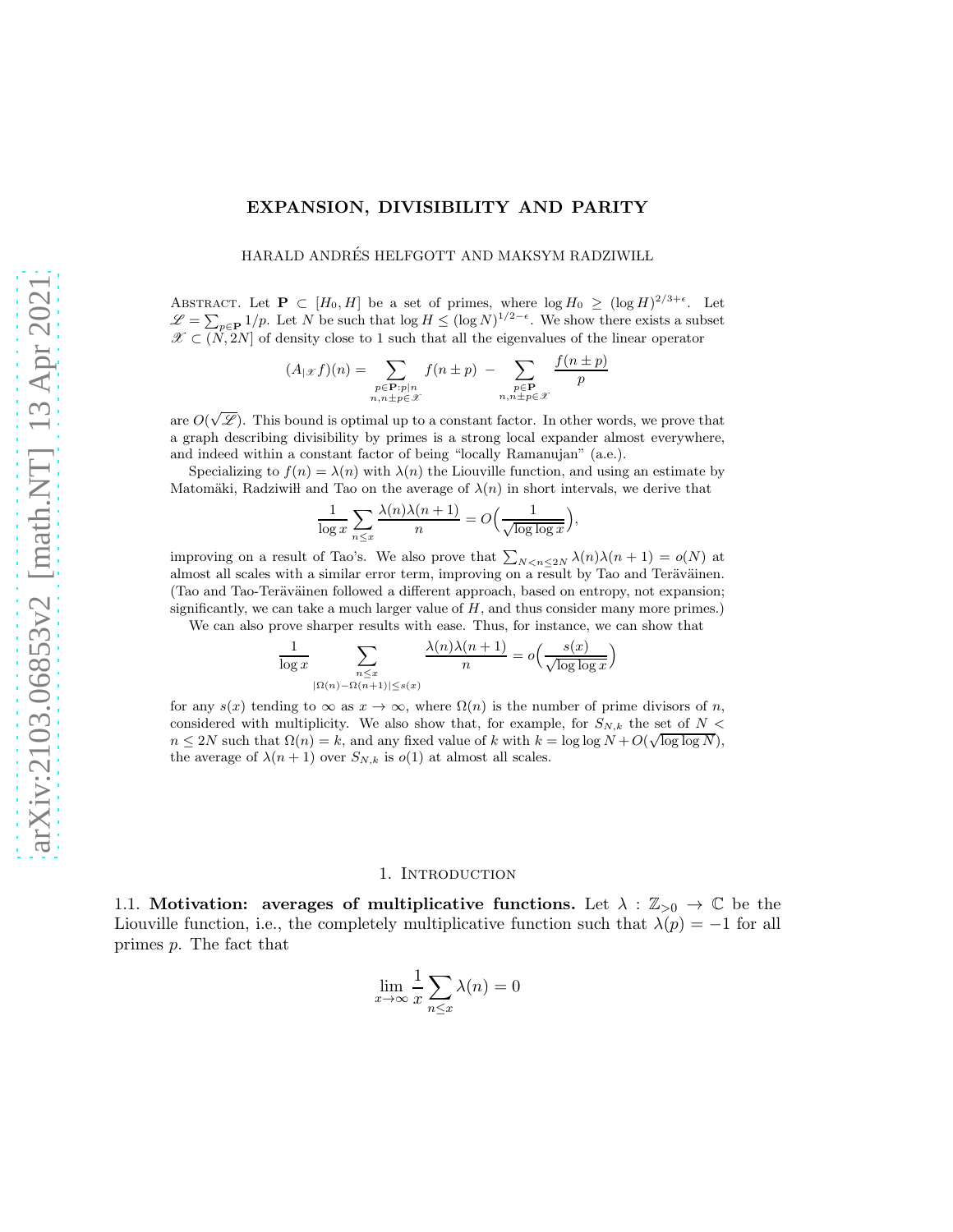is already non-trivial, being equivalent to the Prime Number Theorem. Establishing

<span id="page-1-0"></span>(1.1) 
$$
\lim_{x \to \infty} \frac{1}{x} \sum_{n \leq x} \lambda(n) \lambda(n+1) = 0
$$

may be viewed as a multiplicative analogue of the twin prime conjecture; it remains a very hard open problem. Together with higher-degree analogues, it is a conjecture ascribed to Chowla [\[Cho65,](#page-98-0) Ch. 8, 57] – one of a family of central conjectures in analytic number theory that go under the conceptual umbrella of the *parity problem*, which, plainly put, states  $\lambda$  is very hard to deal with, and is indeed the point at which many standard tools break.

<span id="page-1-1"></span>In [\[Tao16a\]](#page-100-0) Tao established a weak version of [\(1.1\)](#page-1-0):

(1.2) 
$$
\frac{1}{\log x} \sum_{n \leq x} \frac{\lambda(n)\lambda(n+1)}{n} \to 0
$$

as  $x \to \infty$ . Tao's proof depends on a result of Matomäki-Radziwi [\[MR16\]](#page-99-0) on short averages of the Liouville function (in a slightly stronger version proven in [\[MRT15\]](#page-99-1)) and on the *entropy decrement method* introduced to analytic number theory by Tao.

<span id="page-1-2"></span>Tao observes in [\[Tao16a\]](#page-100-0) that [\(1.2\)](#page-1-1) reduces to showing that

(1.3) 
$$
\sum_{n \leq x} \lambda(n) \Big( \sum_{\substack{p | n \\ p \in \mathbf{P}}} \lambda(n+p) \Big) = o(x\mathscr{L})
$$

where **P** is a subset of the primes and  $\mathscr{L} := \sum_{p \in \mathbf{P}} 1/p$ .

1.2. A prime divisibility graph. We are led to consider a graph  $\Gamma = (V, E)$  whose set of vertices V is

(1.4) 
$$
V = \mathbf{N} := \{ n \in \mathbb{Z} : N < n \leq 2N \},
$$

and whose set of edges  $E$  is given by

(1.5) 
$$
E = \{(n, n + \sigma p) : \sigma = \pm 1, \ p \in \mathbf{P}, \ p | n, \ n \in V, \ n + \sigma p \in V\}.
$$

Graphs essentially equivalent to this one were also discussed in [\[MRT16\]](#page-99-2). Tao remarks that "some sort of expander graph property" may hold for  $\Gamma$  "or for some closely related graph" [\[Tao16a,](#page-100-0) §4].

The notion of an *expander graph* is usually defined for regular graphs, that is, graphs where every vertex has the same degree d. (Of course, our graph  $\Gamma$  is not regular;  $\mathscr L$  is its *average* degree.) Define the adjacency operator Ad of a graph (V, E) as follows: for  $f: V \to \mathbb{C}$ , let  $\text{Ad } f: V \to \mathbb{C}$  be given by  $\text{Ad } f(v) = \sum_{w:\{v,w\} \in E} f(w)$ . A regular graph of degree d is called a (two-sided)  $\epsilon$ -expander if the eigenvalues of the restriction of Ad to functions orthogonal to the constant eigenvector (that is, functions  $f: V \to \mathbb{C}$  of average 0) all have absolute value  $\leq (1-\epsilon)d$ . It is not hard to show that a graph is an  $\epsilon$ -expander if and only if the outcome of a random walk on it of length  $(C/\epsilon)$  log |V| (where C is a large constant) has an outcome extremely close to the uniform distribution.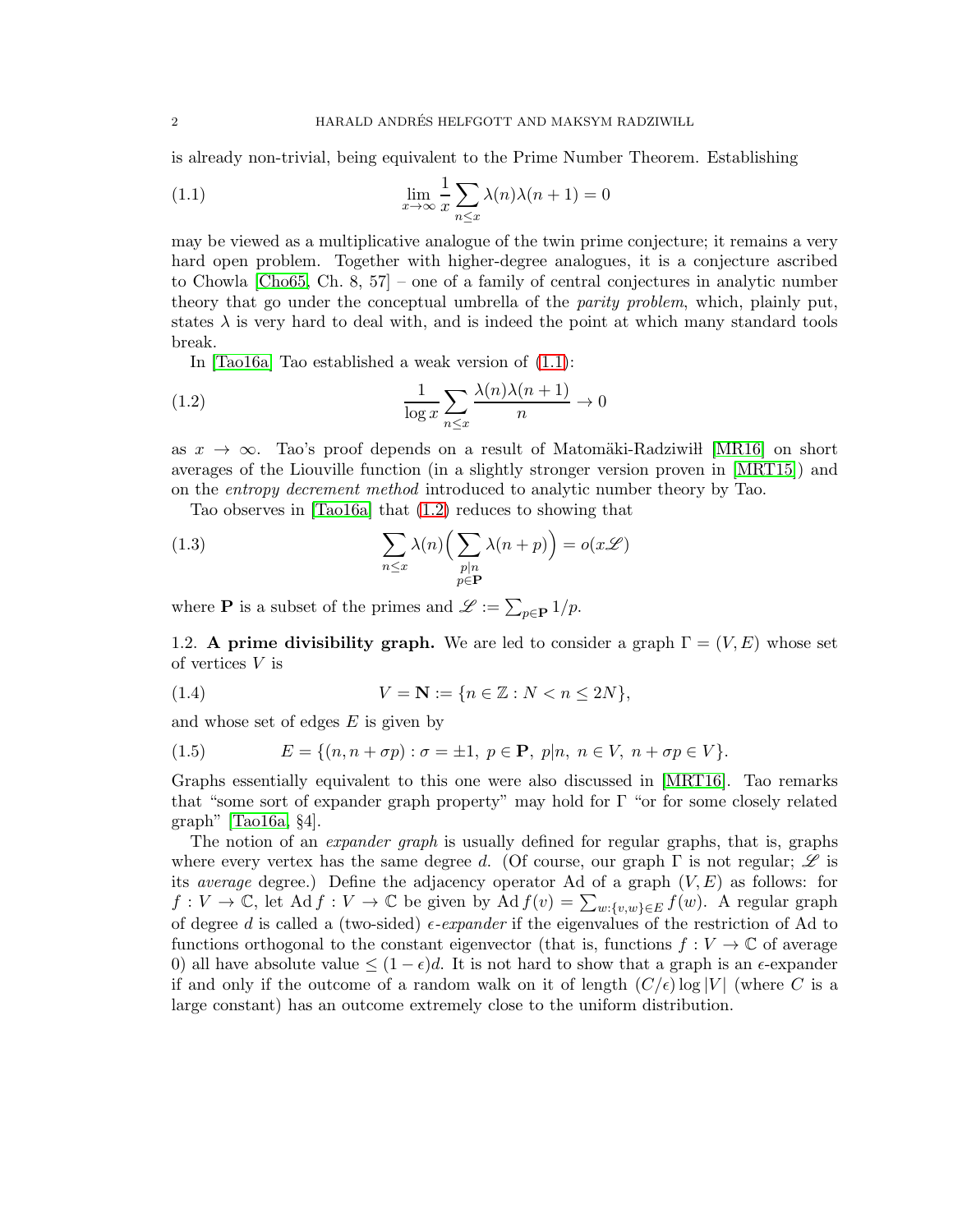It is clear that, in the case of  $\Gamma$ , one should hope for a local kind of expansion – walks of moderate length k carry one only so far in Γ, namely, no farther than  $kH$ , where  $H = \max P$ – and even that only almost everywhere; for instance, random walks starting at a prime  $n$ go nowhere. Conversely, if we show that, starting at a typical  $n$ , a random walk converges quickly to a distribution spread around n, then we should be able to reduce  $(1.3)$  to the statement proved by [\[MR16\]](#page-99-0), namely,  $\lambda$  has average close to 0 on most short intervals.

Tao does not establish an expansion property for Γ. In fact he remarks that "Unfortunately we were unable to establish such an expansion property, as the edges in the graph [. . . ] do not seem to be either random enough or structured enough for standard methods of establishing expansion to work". He circumvents this obstacle with the *entropy decrement method*, which allows one to show that there *exists* an H such that

(1.6) 
$$
\sum_{\substack{p|n \ p \in \mathbf{P} \cap [H/2, H]}} f(n+p) \approx \sum_{p \in \mathbf{P} \cap [H/2, H]} \frac{f(n+p)}{p},
$$

holds for most n, with  $H \leq \log^{o(1)} N$ . This constraint on H is understood now as a significant obstacle in establishing the full logarithmic Sarnak conjecture, since local Fourier uniformity is known at the scale  $H = N^{\epsilon}$  [\[MRT](#page-99-3)<sup>+</sup>] – with an eventual strengthening to  $\exp(\log^{\theta} N)$  for some  $\theta < 1$  being likely – but appears far out of each for  $H = \log^{o(1)} N$ . See §[9.5](#page-96-0) for more comments on this matter.

1.3. Main result. The object of this paper is to establish a strong form of expansion for an operator closely related to the adjacency operator  $\rm{Ad}\Gamma$  of  $\Gamma$ . The statement is equivalent to a strong form of "local expansion almost everywhere" in the sense sketched above in terms of random walks.

One immediate issue is that  $\Gamma$  is not regular, and thus does not have a constant eigenvector. Define  $\Gamma'$  to have the same vertex set  $V = \mathbf{N}$  as  $\Gamma$ , and edges  $(n, n + \sigma p)$  with weight  $1/p$  for all  $p \in \mathbf{P}$  with  $n, n + \sigma p \in V$ , regardless of whether  $p|n$ . We will work with the difference of the adjacency operators of  $\Gamma$  and  $\Gamma'$ :

<span id="page-2-0"></span>
$$
(1.7) \t\t A = \mathrm{Ad}_{\Gamma} - \mathrm{Ad}_{\Gamma'}.
$$

Explicitly, A is the linear operator taking any function  $f: V \to \mathbb{C}$  to the function  $Af$ :  $V \to \mathbb{C}$  given by

(1.8) 
$$
Af(n) = \sum_{\substack{p \in \mathbf{P}, p|n \\ \sigma = \pm 1 \\ n + \sigma p \in V}} f(n + \sigma p) - \sum_{\substack{p \in \mathbf{P} \\ \sigma = \pm 1 \\ n + \sigma p \in V}} \frac{f(n + \sigma p)}{p}.
$$

Given a subset  $\mathscr{X} \subset V$ , we can also define the restriction  $A|_{\mathscr{X}}$  to be the linear operator on functions  $f: V \to \mathbb{C}$  taking f to  $A|_{\mathscr{X}} f := (A(f|_{\mathscr{X}}))|_{\mathscr{X}}$ . We will prove expansion for  $A|_{\mathscr{X}}$ , where  $\mathscr{X}$  is almost all of V.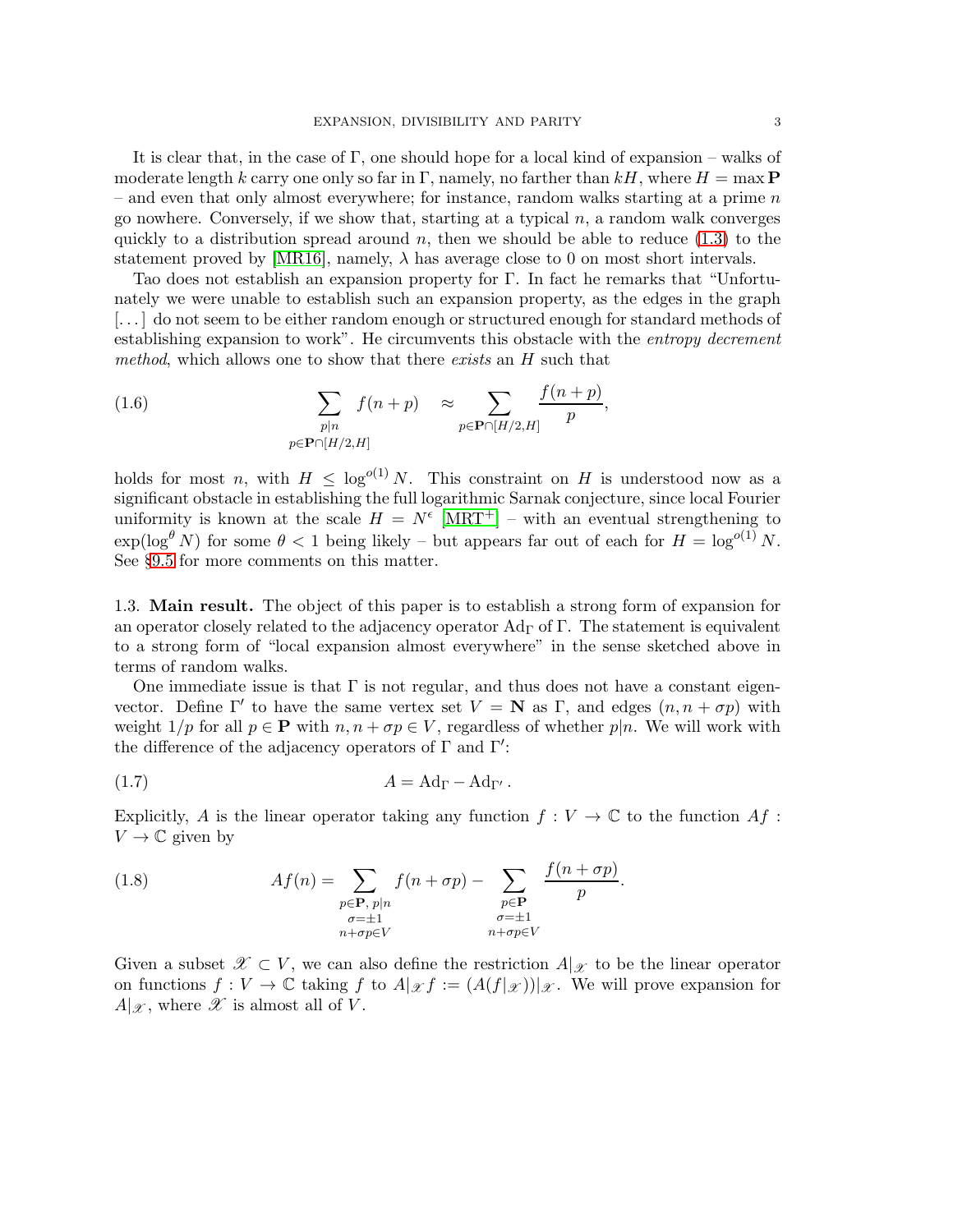**Main Theorem.** Let the operator A be as above, with  $V = \mathbf{N} = \{N+1, \ldots, 2N\}$  and  $H_0, H, N \ge 1$  *such that*  $H_0 \le H$  *and*  $\log H_0 \ge (\log H)^{2/3} (\log \log H)^2$ *, and*  $P \subset [H_0, H]$  *a* set of primes such that  $\mathscr{L} = \sum_{p \in \mathbf{P}} 1/p \geq e$  and  $\log H \leq \sqrt{(\log N)/\mathscr{L}}$ .

*Then, for any*  $1 \leq K \leq (\log N)/(\mathscr{L}(\log H)^2)$ , there is a subset  $\mathscr{X} \subset \mathbb{N}$  with  $|\mathbb{N} \setminus \mathscr{X}| \ll$  $Ne^{-K\mathscr{L}\log K} + N/\sqrt{H_0}$  such that every eigenvalue of  $A|_{\mathscr{X}}$  is

(1.9) O √ KL ,

*where the implied constants are absolute.*

Here  $O(\sqrt{\mathscr{L}})$  is in the order of the strongest expansion property one may have ("Ramanujan graphs"). We will later see (confirming our previous discussion) that the restriction  $A|_{\mathcal{X}}$  to  $\mathcal X$  is in fact necessary. Some will recognize that the bound on  $|V \setminus \mathcal X|$  is of the same order as the number of integers in  $V = N$  with more than  $K\mathscr{L}$  factors in P. Those integers have to be excluded from V. The set  $V \setminus \mathscr{X}$  will consist of them, together with a smaller number of other integers.

The following are immediate consequences (one might almost call them restatements) of the main theorem. We define the  $\ell^p$  norm on functions  $f: \mathbb{N} \to \mathbb{C}$  by

<span id="page-3-3"></span>
$$
|f|_p = \left(\frac{1}{N} \sum_{n \in \mathbf{N}} |f(n)|^p\right)^{1/p}.
$$

<span id="page-3-2"></span>Corollary 1.1. Let N, P and  $\mathscr L$  be as above, with  $H_0$ , H, N and  $\mathscr L$  satisfying the *same conditions as in the Main Theorem. Let*  $f, g : \mathbb{N} \to \mathbb{C}$  *satisfy*  $|f|_2, |g|_2 \leq 1$  *and*  $|f|_4, |g|_4 \leq e^{C\mathscr{L}}$  for some  $C > 0$ . Then (1.10)

<span id="page-3-0"></span>
$$
\frac{1}{N\mathscr{L}}\left|\sum_{n\in\mathbf{N}}\sum_{\sigma=\pm 1}\sum_{p\in\mathbf{P},\ p|n}f(n)\overline{g(n+\sigma p)}-\sum_{n\in\mathbf{N}}\sum_{\sigma=\pm 1}\sum_{p\in\mathbf{P}}\frac{f(n)\overline{g(n+\sigma p)}}{p}\right|=O\left(\frac{1}{\sqrt{\mathscr{L}}}\right),
$$

*where the implied constant depends only on* C*.*

**Corollary 1.2.** Let N, P and  $\mathscr L$  be as above, with  $H_0$ , H, N and  $\mathscr L$  satisfying the same *conditions as in the Main Theorem. Let*  $f : \mathbf{N} \to \mathbb{C}$  *satisfy*  $|f|_2 \leq 1$  *and*  $|f|_4 \leq e^{C\mathcal{L}}$  *for some*  $C > 0$ *. Then* 

<span id="page-3-1"></span>(1.11) 
$$
\frac{1}{N} \sum_{n \in \mathbf{N}} \left| \sum_{\sigma = \pm 1} \sum_{p \in \mathbf{P}, p | n} f(n + \sigma p) - \sum_{\sigma = \pm 1} \sum_{p \in \mathbf{P}} \frac{f(n + \sigma p)}{p} \right|^2 = O(\mathcal{L}),
$$

*where the implied constant depends only on* C*.*

Bounds  $(1.10)$  and  $(1.11)$  are sharp up to a constant factor, as is shown by the example  $f(n) = g(n) = 1.$ 

We can also easily deduce from the main theorem versions of it without a parameter  $H_0$ , so that **P** can be any set of primes  $p \leq H$ . The following is one such version.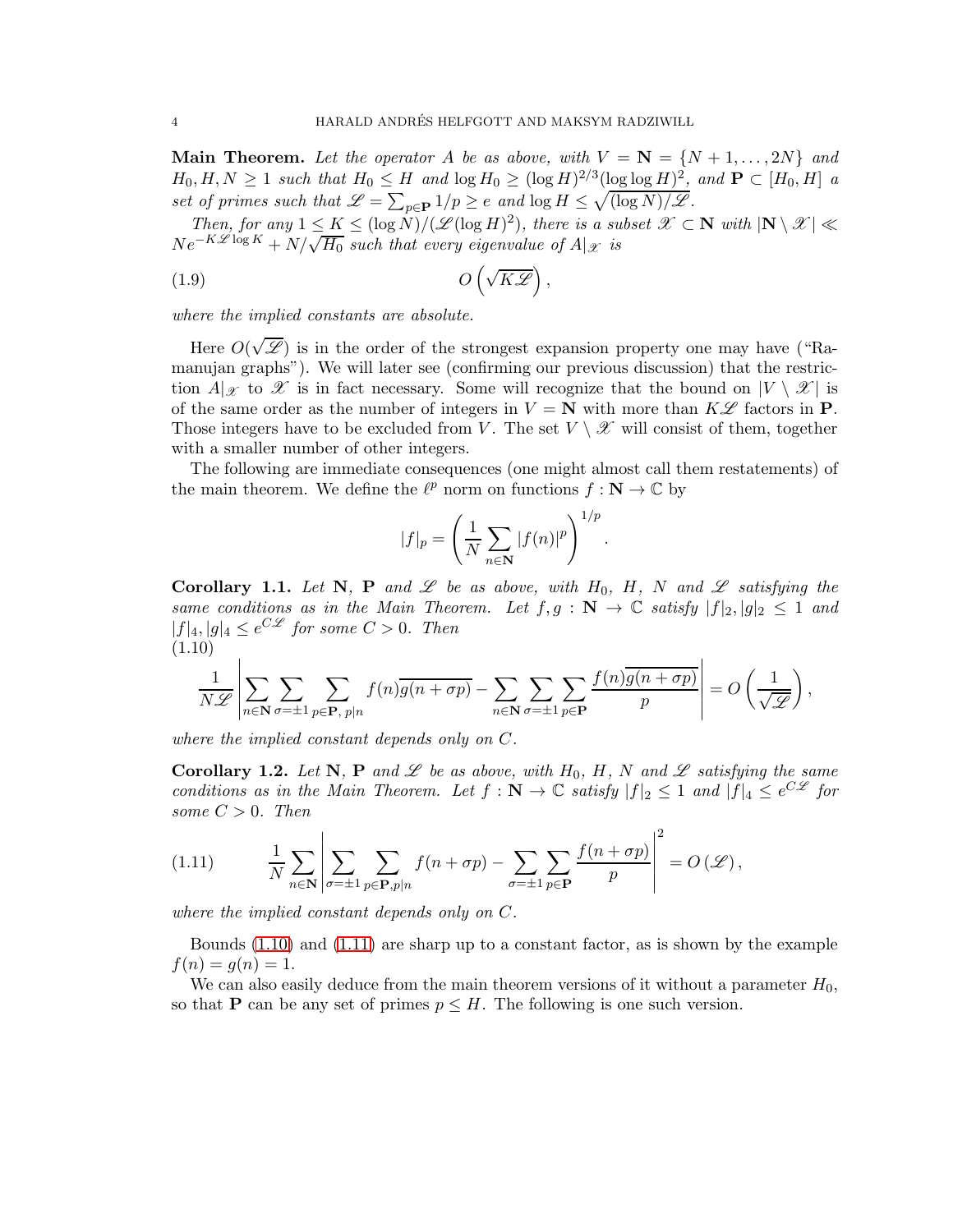$\sqrt{\left(\log N\right)/\mathscr{L}}, V = \mathbf{N} = \{N+1, N+2, \ldots, 2N\}$  and **P** *a set of primes in* [1, *H*] *with* **Corollary 1.3.** Let the operator A be as above, with N and  $H \geq 16$  such that  $\log H \leq$  $\mathscr{L} = \sum_{p \in \mathbf{P}} 1/p \ge 1$ . Then, for any  $1 \le K \le (\log N)/(\mathscr{L}(\log H)^2)$ , there is a subset  $\mathscr{X} \subset V$  *such that every eigenvalue of*  $A|_{\mathscr{X}}$  *is* 

(1.12) 
$$
O\left(\sqrt{K\mathscr{L}}\cdot\log\log\log H\right),\,
$$

and  $|\mathbf{N} \setminus \mathcal{X}| \ll e^{-\sqrt{K\mathcal{L}} \log K} N$ , where the implied constants are absolute.

## 1.4. Consequences: correlations of arithmetical functions.

1.4.1. *General statement.* When we apply Corollary [1.1](#page-3-2) to functions f, g for which the values  $f(n)$ ,  $g(n \pm p)$  can be easily related to  $f(n/p)$  and  $g(n/p \pm 1)$  when  $p|n$ , we obtain an estimate on the correlations  $\sum_{x \leq n \leq 2x} f(n)g(n+1)$  of  $f(n)$  and  $g(n+1)$ . In particular, when  $f(n)$  and  $g(n)$  depend only the number  $\Omega(n)$  of prime divisors of n considered with multiplicity, we obtain a straightforward general statement.

**Corollary 1.4.** Let N, P and L be as above, with  $H_0$ , H, N and L satisfying the same *conditions as in the Main Theorem. Let*  $F_1, F_2 : \mathbb{Z}_{\geq 0} \to \mathbb{C}$  *be such that*  $|F_i|_{\infty} \leq 1$  *and*  $F_i$ *has support on*  $S_i \subset \mathbb{Z}_{\geq 0}$  *for*  $i = 1, 2$ *. Then* (1.13)

<span id="page-4-0"></span>
$$
\frac{1}{N\mathscr{L}} \sum_{p \in \mathbf{P}} \sum_{\frac{N}{p} < n \le \frac{2N}{p}} F_1(\Omega(n)) \overline{F_2(\Omega(n+1))} = \frac{1}{N\mathscr{L}} \sum_{n \in \mathbf{N}} F_1(\Omega(n) - 1) \sum_{p \in \mathbf{P}} \frac{\overline{F_2(\Omega(n+p) - 1)}}{p} + O\left(\min\left(\frac{1}{\sqrt{\mathscr{L}}}, \frac{\sqrt{s_1 s_2}}{\sqrt{\log \log N}} \cdot \left(\frac{1}{\sqrt{\mathscr{L}}} + \frac{\log \log \log N}{\mathscr{L}}\right)\right)\right),
$$
\nwhere  $s_i = \min(|S_i|, \sqrt{\log \log N})$  for  $i = 1, 2$ .

 $where s_i$  $\sqrt{\log \log N}$  *for*  $i = 1, 2$ *.* 

It is clear, or will soon be clear, why we would like to have an estimate on the left side of [\(1.13\)](#page-4-0): it directly implies estimates on expressions of the form  $\sum_{x/w < n \leq x}$  $F_1(\Omega(n))F_2(\Omega(n+1))$  $\frac{n^{2(3\ell(n+1))}}{n},$ as well as estimates on  $\sum_{x < n \leq 2x} F_1(\Omega(n)) \overline{F_2(\Omega(n+1))}$  valid "at almost all scales". Let us see how to read the right side of [\(1.13\)](#page-4-0).

The first expression on the right side of [\(1.13\)](#page-4-0) generally becomes available from the moment that we know how to estimate  $\sum_{n\in\mathbb{N}} F_1(\Omega(n)) \sum_{|h|\leq H} \overline{F_2(\Omega(n+h))}$ . We can usually prove this kind of estimate thanks to [\[MR16\]](#page-99-0) and all that has followed.

The bound  $O(1/\sqrt{\mathscr{L}})$  on the error term should be compared to the trivial bound on the left side of  $(1.13)$ , viz.,  $O(1)$ . The second bound inside min in  $(1.13)$  can be compared to

<span id="page-4-1"></span>
$$
(1.14) \t\t\t O\left(\frac{s_1s_2}{\log\log N}\right),\,
$$

which follows from sieve theory. When  $\mathscr{L} \gg \log \log N$ , we see that the second bound in  $(1.13)$  is stronger than the bound in  $(1.14)$  if either  $s_1$  or  $s_2$  goes to infinity, however slowly, as  $N \to \infty$ .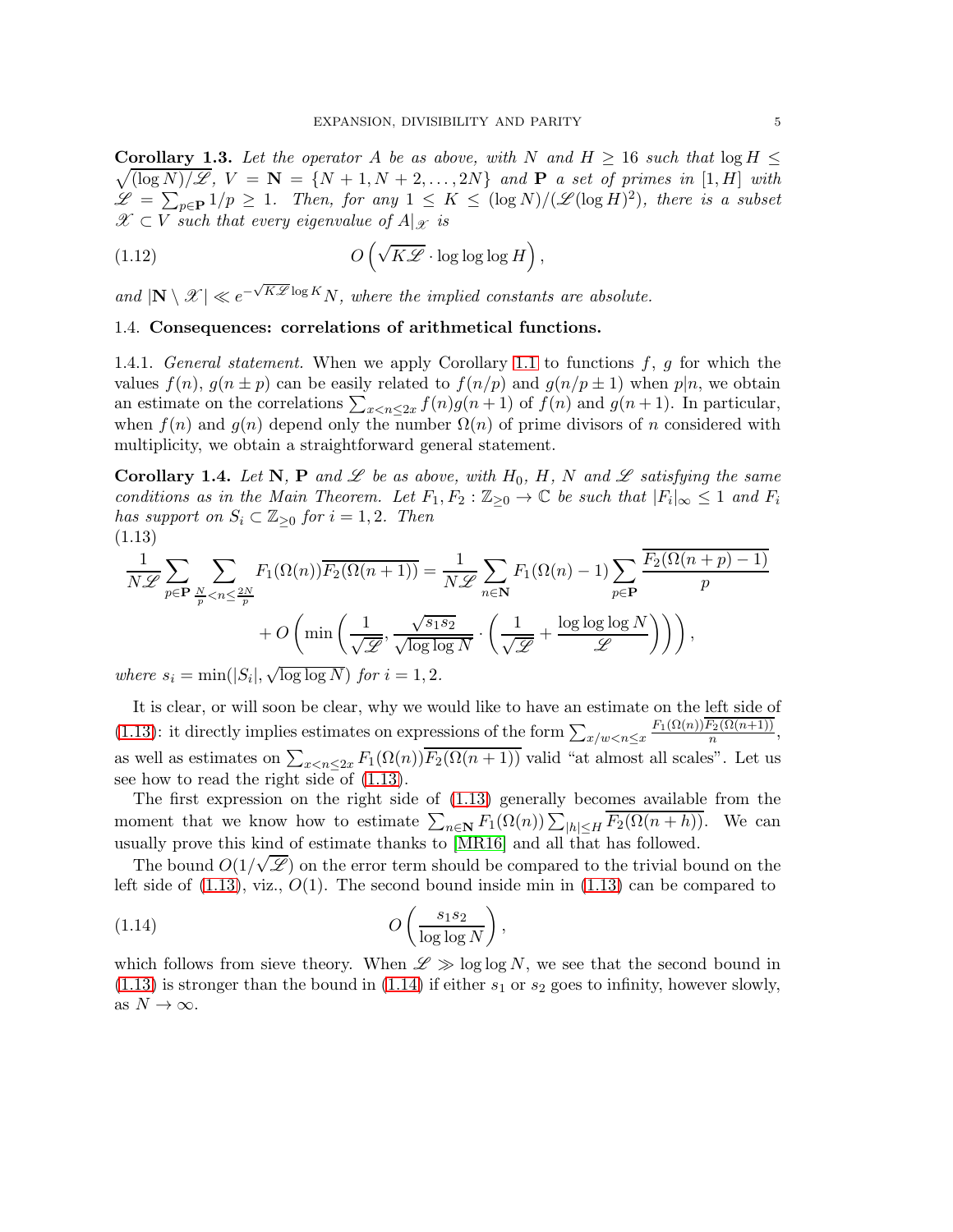1.4.2. *Consequences on parity.* We may apply Cor. [1.1](#page-3-2) as is to the function  $f(n) = \lambda(n)$ . We will bound the second sum on the right of  $(1.10)$  using [\[MRT15,](#page-99-1) Thm. 1.3] (essentially as in [\[Tao16a,](#page-100-0) Lemmas 3.4–3.5]). We then obtain that

$$
\frac{1}{N\mathscr{L}}\sum_{p\in\mathbf{P}}\sum_{\frac{N}{p}
$$

The following two consequences are almost immediate. The first concerns what has been called a *logarithmic average*.

<span id="page-5-0"></span>**Corollary 1.5.** For any  $e < w \leq x$  such that  $w \to \infty$  as  $x \to \infty$ ,

$$
\frac{1}{\log w} \sum_{\frac{x}{w} \le n \le x} \frac{\lambda(n)\lambda(n+1)}{n} = O\left(\frac{1}{\sqrt{\log\log w}}\right).
$$

In this situation, somewhat more general than that of  $(1.2)$ ,  $[Taof6a]$  also gives a result, which has been made explicit as  $O(1/\min(\log \log \log w, \log \log \log \log x)^c)$ , with c at least 1/5 [\[HU,](#page-99-4) Thm. 5.1]. The improved argument in [\[TT18\]](#page-100-1) can probably be made to give  $O(1/\min(\log \log w, \log \log \log x)^c)$  for some  $0 < c < 1/3$ .

We can in fact give a stronger statement than Cor. [1.5,](#page-5-0) proving that Chowla's conjecture in degree 2 holds at almost all scales. A statement like the one we are about to give, but with  $o(1)$  instead of  $O(1/\sqrt{\log \log w})$ , first appeared in [\[TT19,](#page-100-2) Thm. 1.7].

<span id="page-5-3"></span>**Corollary 1.6** (Chowla at almost all scales). *Write*  $S(x) = (1/x) \sum_{x < n \leq 2x} \lambda(n) \lambda(n+1)$ *. Then, for any*  $e < w \leq x$  *such that*  $w \to \infty$  *as*  $x \to \infty$ *,* 

<span id="page-5-1"></span>(1.15) 
$$
\frac{1}{\log w} \int_{x/w}^x |S(t)| \frac{dt}{t} = O\left(\frac{1}{\sqrt{\log \log w}}\right).
$$

The fact Corollaries [1.5–](#page-5-0)[1.15](#page-5-1) are stronger than what results from [\[Tao16a\]](#page-100-0), [\[TT18\]](#page-100-1) or [\[TT19\]](#page-100-2) should be unsurprising, as the overall strategy is more direct. It is clearly implied in [\[Tao16a,](#page-100-0) §4] that a proof of expansion is the natural road; that naturality is part of our motivation.

We can also restrict  $\Omega(n)$  or  $\Omega(n+1)$  to given ranges of values, or even to fixed values, and still get cancellation.

<span id="page-5-2"></span>Corollary 1.7. For any  $e \leq w \leq x$  such that  $w \geq \exp((\log x)^{\epsilon})$  with  $\epsilon > 0$  and any *intervals*  $I_1 = I_1(x)$  ⊂  $\mathbb{Z}_{>0}$ *,*  $I_2 = I_2(x)$  ⊂  $\mathbb{Z}_{>0}$ *,* 

$$
\frac{1}{\log w} \sum_{\substack{x \ \omega \leq n \leq x \\ \Omega(n) \in I_1 \\ \Omega(n+1) \in I_2}} \frac{\lambda(n)\lambda(n+1)}{n} = O_{\epsilon}\left(\frac{\sqrt{s_1 s_2}}{\log \log x}\right),
$$

*where*  $s_i = s_i(x) = \min(|I_i|, \sqrt{\log \log x})$  *for*  $i = 1, 2$ *.*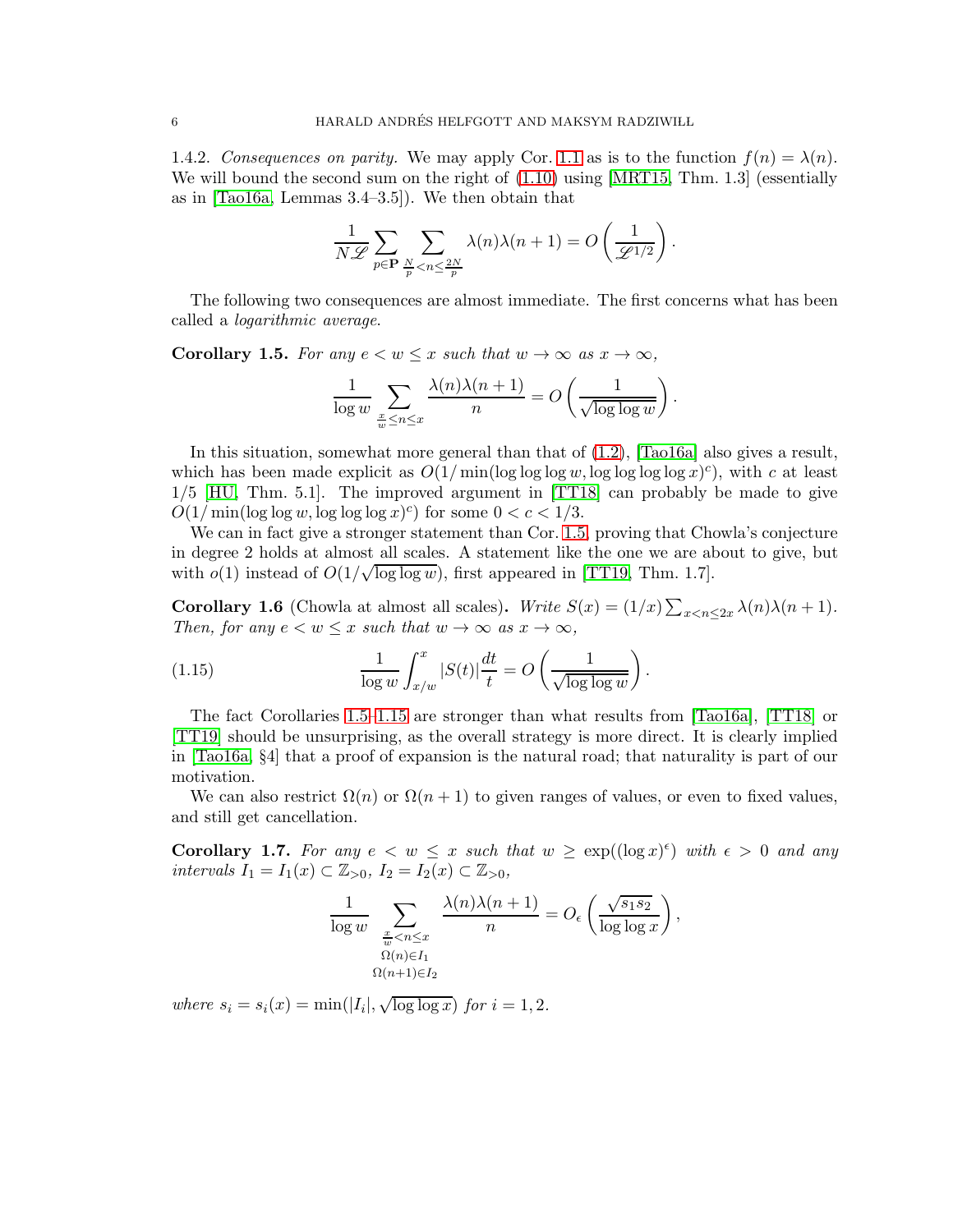Thus we see that, for instance,

(1.16) 
$$
\frac{1}{\log w} \sum_{\substack{x \ \omega \leq n \leq x \\ \Omega(n) = kx}} \frac{\lambda(n+1)}{n} = O_{\epsilon}\left(\frac{1}{(\log \log x)^{3/4}}\right),
$$

and so we get cancellation for any  $k_x \in (\log \log x - C \sqrt{\log \log x}, \log \log x + C \sqrt{\log \log x})$ , i.e., any value of  $\Omega(n)$  outside the tails of the distribution. We also obtain immediately that, for any  $s(x) \geq 1$ ,

(1.17) 
$$
\frac{1}{\log w} \sum_{\substack{x \le n \le x \\ |\Omega(n) - \Omega(n+1)| \le s(x)}} \frac{\lambda(n)\lambda(n+1)}{n} = O_{\epsilon}\left(\frac{\sqrt{s(x)}}{\sqrt{\log \log x}}\right),
$$

and so we get cancellation provided that  $s(x) \to \infty$  as  $x \to \infty$ . (The easy bound is of course  $O(s(x)/\sqrt{\log\log x})$ .)

It does not seem too difficult to prove an analogue of Cor. [1.7](#page-5-2) giving a result at almost all scales, like Cor. [1.6,](#page-5-3) rather than as an average over  $(x/w, x]$ . We will prove a special case.

Corollary 1.8. Let  $S_k(x) = (1/x) \sum_{x \le n \le 2x : \Omega(n)=k} \lambda(n+1)$ *. For any*  $e \le w \le x$  *such that*  $w \ge \exp((\log x)^{\epsilon})$  with  $\epsilon > 0$ ,

(1.18) 
$$
\frac{1}{\log w} \int_{x/w}^x |S(t)| \frac{dt}{t} = O\left(\frac{\epsilon^{-1/2}}{(\log \log x)^{3/4}}\right).
$$

Again, this bound is *o*(trivial bound) when k is outside the tails of the distribution of  $\Omega(n)$ . It is still unknown whether, e.g.,  $\lambda(p+1) = 1$  (or  $=-1$ ) for infinitely many p.

It should be clear that the above corollaries are meant in part as paradigmatic examples. Analogous statements can be easily derived for multiplicative functions other than  $\lambda$ .

1.5. Strategy of proof. We will have to define our set  $\mathscr X$  so as to exclude (among others) all integers n whose average number of prime divisors in  $[H_0, H]$  is well above average; otherwise, even the apparently trivial bound  $O(\mathscr{L})$  in [\(1.9\)](#page-3-3) would not hold.

The next step  $(\S2)$  $(\S2)$  is familiar: we want to show that, if our operator A has a large eigenvalue  $\lambda$ , then all even powers of A have large trace (and so do even powers of  $A|_{\mathcal{X}}$ ). The usual procedure, in many contexts, is to show that  $\lambda$  has high multiplicity  $M$ , implying that  $\text{Tr } A^{2k} = \sum_i \lambda_i^{2k} \geq M \lambda^{2k}$  for  $\lambda_i$  the eigenvalues of A. We are not quite in that case, but we will be able to show that, either we can define  $\mathscr X$  so that  $A|_{\mathscr X}$  has no large eigenvalues (thus establishing the main theorem), or there are many orthogonal vectors  $v_i$  such that  $\langle v_i, A |_{\mathcal{X}} v_i \rangle$  is large. The reason here is that our graph is rather "local", i.e., the edges of our graph are short; the way we are defining  $\mathscr X$  also helps. As a result, we obtain that, if the main theorem does not hold, then  $\text{Tr}(A|\mathscr{L})^{2k}$  is large.

Of course,  $\text{Tr}(A|\mathscr{X})^{2k}$  can also be expressed as a sum over closed walks of length  $2k$  in the graph  $(\Gamma \cup \Gamma')|_{\mathscr{X}}$ , much like  $(\text{Ad}_{\Gamma})^{2k}$  is the number of closed walks of length  $2k$  in  $\Gamma$ . In effect, edges of  $\Gamma \cup \Gamma'$  have the weight  $1-1/p$  (if they are edges of both  $\Gamma$  and  $\Gamma'$ ) or  $-1/p$  (if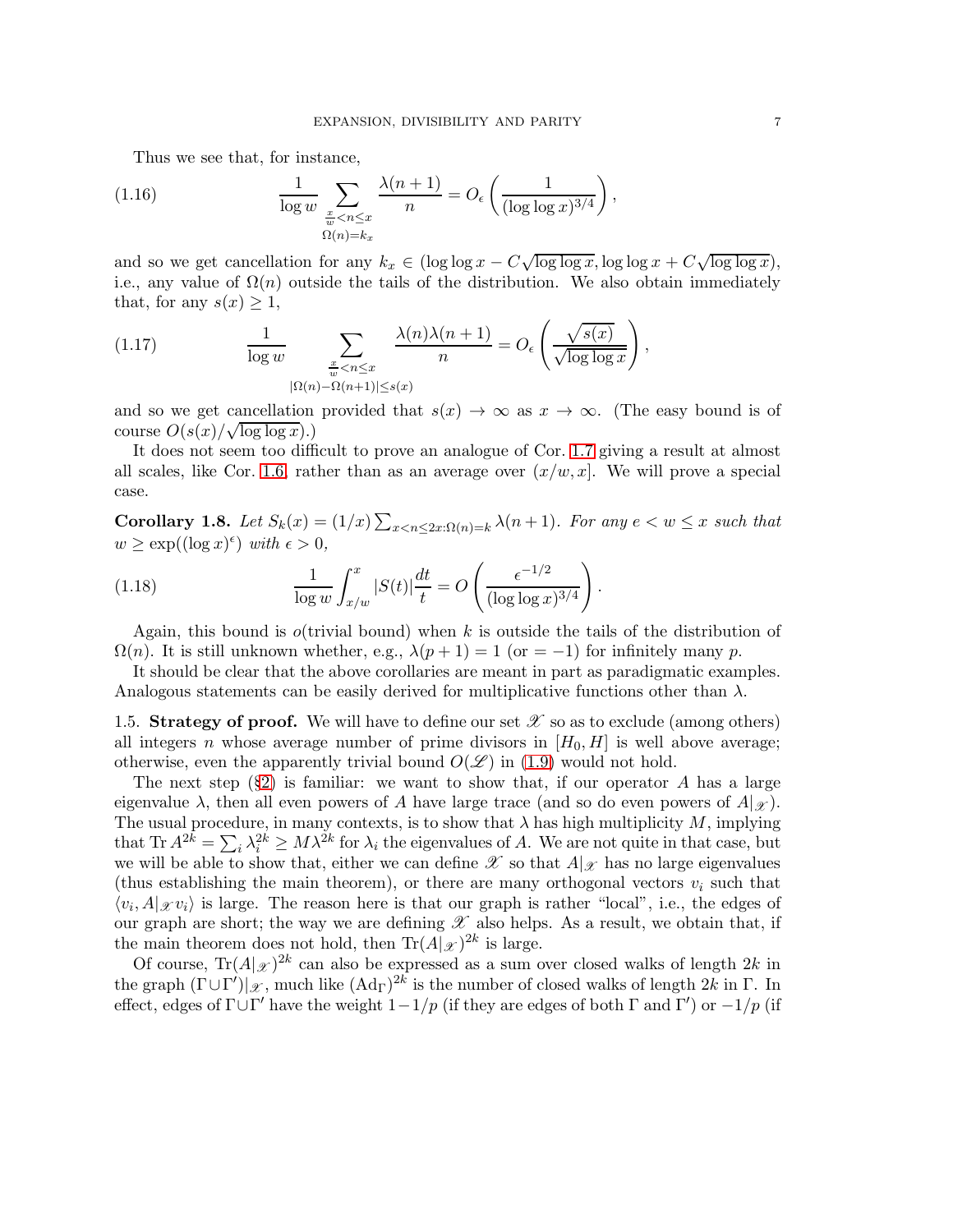they are only edges of  $\Gamma$ ). It is not hard to see that the resulting cancellation implies that, in Tr  $A^{2k}$ , we can consider only walks where every edge length p that appears, appears at least twice; the total contribution of all other walks is very nearly 0. The question is how to show that roughly the same happens when we consider  $\text{Tr}(A|\mathscr{X})^{2k}$ .

In this matter, the effect of excluding from  $\mathscr X$  all integers n with many prime divisors in I is significant, but can be dealt with by an essentially standard application of the Kubilius model (§[3.3\)](#page-17-0), together with multiple contour integration (§[5.1\)](#page-33-0). Cancellation is not as total as before, but only those walks where few edge lengths  $p$  appear only once survive.

We will also decide to exclude from  $\mathscr X$  all n that can be the starting point of walks in which the first prime edge length reappears after a relatively short but non-trivial sequence of steps. (Here "trivial" means "reducing to an empty word", where, for walks, "reducing" means essentially the same as for words.) It will be easy to show that such  $n$  are fairly rare. What will be harder is showing that they are well-distributed in arithmetic progressions. We will do so by constructing a combinatorial sieve excluding certain congruence classes to *composite* moduli (§[3.1–](#page-12-0)[3.2\)](#page-14-0), and then using it as an enveloping sieve. Using composite moduli in inputs to a sieve is not traditional. The alert reader will realize that a difficulty arises due to the fact that two distinct sets of conditions can have the same logical conjunction. We address it in [3.2](#page-14-0) by cancellation in a combinatorial context, using what amounts to Rota's cross-cut theorem.

We apply the sieve above to our context in §[4.](#page-22-0) Doing so will involve *sieve graphs* (§[4.2\)](#page-23-0) and a careful use of the notion of redundancy to ensure that we have enough independent conditions to bound our error terms well.

In the end, in §[5,](#page-30-0) everything reduces to what is essentially the following problem: we are to bound the number of closed walks of even length  $\leq 2k$  on  $\Gamma$  such that almost every prime length  $p$  that appears, appears at least twice, but never in close succession (unless the appearances are consecutive, or consecutive after reduction).

Actually, the main result in §[5](#page-30-0) also involves some other walks, of special kinds. In §[6,](#page-44-0) we show that their contribution is very small. Doing so requires some very basic tools from geometry of numbers and linear algebra. The procedure will not be particularly difficult, as it will be easy to show that we have enough linearly independent divisibility conditions (so to speak) constraining our variables for the total number of possibilities to be small.

We come to the heart of the proof (§[7\)](#page-55-0). We are to count closed walks where almost every prime length  $p$  appears at least twice; moreover, any two appearances of  $p$  impose a divisibility condition on the sum of the steps taken between those two appearances (or else the walk must pay a "fine") – and the succession of those steps must be either fairly long or trivial.

Every walk may be said to have a *shape*, meaning the pair  $(\sim, \vec{\sigma})$ , where  $\sim$  is the equivalence relation on indices defined by when primes repeat  $(i \sim j \Leftrightarrow p_i = p_j)$ , and  $\vec{\sigma}$ is the vector whose entries are the signs of the steps in the walk. When we consider all walks of a given shape, we see that their steps  $p_i$  are variables satisfying a large system of divisibility conditions. Part of the difficulty is of course that the same variables  $p_i$  appear as divisors and in the sums in the dividends. There is also the issue of ensuring that we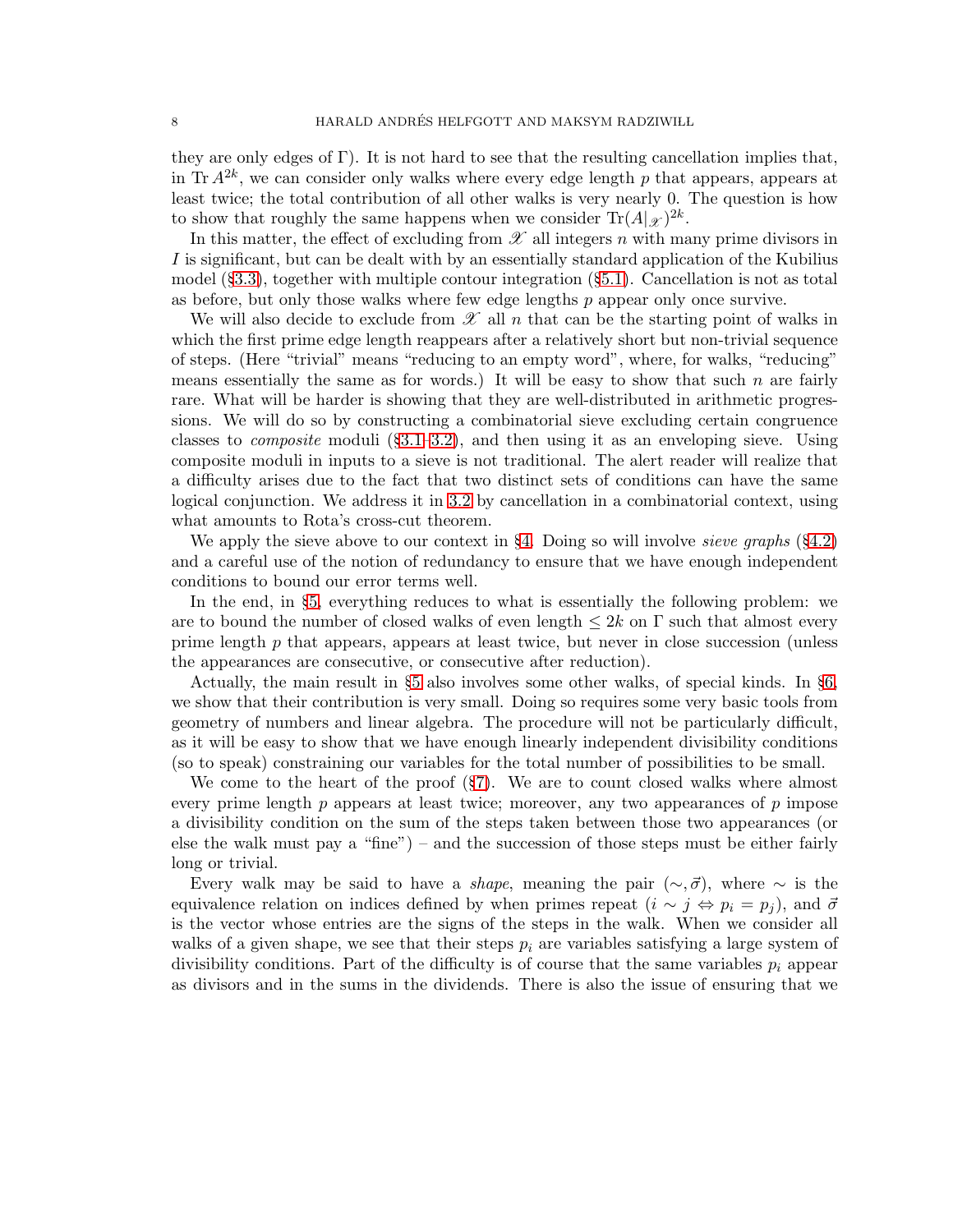have enough *independent* conditions. Once we manage to solve these two issues, we will be done, by some simple geometry of numbers.

It will be enough to find within the matrix describing our system a submatrix of large rank such that the set of row indices and the set of column indices are disjoint. In order to show that such a submatrix exists, we define a new graph  $\mathscr{G} = \mathscr{G}_{\sim \vec{\sigma}}$ , corresponding to closed walks of a given shape ( $\sim$ , $\vec{\sigma}$ ), and show that the rank we just mentioned can be bounded from below in terms of number of leaves of an arbitrary spanning tree of  $\mathscr G$ . We will then use a standard result in graph theory showing that there exists a spanning tree with many leaves, provided that our tree has enough vertices of degree  $> 3$ . If  $\mathscr{G}$  has few such vertices, we bound the contribution of the walks corresponding to  $\mathscr G$  in a different way, showing that walk shapes inducing graphs  $\mathscr G$  with few vertices of degree  $\geq 3$  are rare. If  $\mathscr G$  has enough such vertices, then, after an additional argument to take care of the fact that our walk need not be reduced, we obtain that we do have a system of large rank, and we are done.

What follows  $(\S 8)$  $(\S 8)$  is applications. It is here  $(\S 8.2–8.4)$  $(\S 8.2–8.4)$  $(\S 8.2–8.4)$  that we use the kind of result on averages in short intervals that originated in [\[MR16\]](#page-99-0).

1.6. Notation. By  $f(x) = O(g(x))$  we mean, as is usual, that there exists a constant  $C > 0$  such that  $|f(x)| \leq Cg(x)$  for all large enough x. We write  $f(x) = O_{\eta,\epsilon}(g(x))$ (say) if the implied constant C may depend on  $\eta$  and  $\epsilon$ , but depends on nothing else. Analogously,  $f(x) = o(g(x))$  means that  $\lim_{x\to\infty} f(x)/g(x) = 0$  (and  $g(x) > 0$  for x large enough). We use  $f(x) \ll g(x)$  to mean  $f(x) = O(g(x))$ . Lastly, we write  $f(n) = O^*(g(n))$ if  $|f(n)| \leq q(n)$ .

Given an equivalence relation  $\sim$  on a set I, we write [i] for the equivalence class of an element  $i \in I$ . Given a collection  $\mathscr S$  of subsets of a set  $\overline X$ , we write  $\bigcup \mathscr S$  for the union of all sets in  $\mathscr{S}$ , and  $\bigcap \mathscr{S}$  for the intersection of all sets in  $\mathscr{S}$ . By convention, if  $\mathscr{S} = \emptyset$ , then  $\bigcap \mathscr{S} = X$ . Write  $\mathscr{S}^{\cap}$  for  $\{\bigcap \mathscr{S}' : \mathscr{S}' \subset \mathscr{S}\}.$ 

Unless we state the contrary, a *graph*, for us, will be an undirected, finite graph with no multiple edges and no loops.

As is usual, we write  $\omega(n)$  for the number of prime divisors of a number n, and  $\Omega(n)$ for the number of its prime divisors counted with multiplicity. Given a set of primes P, we define  $\omega_{\mathbf{P}}(n)$  to be the number of prime divisors of n that lie in **P**. We write  $v_p$  for the p-adic valuation: for n a non-zero integer,  $v_p(n)$  equals the greatest k such that  $p^k|n$ . We adopt the notation  $q(P)$  for the modulus of an arithmetic progression P. By convention,  $\mathfrak{q}(\emptyset) = 0$  and  $\omega(0) = \infty$ .

Given a function  $W : [0, \infty) \to \mathbb{C}$ , we denote by  $\widetilde{W}(s)$  the *Laplace transform* 

$$
\widetilde{W}(s) = \int_0^\infty W(x)e^{-xs}dx.
$$

Given a proposition  $P$ , we define  $\mathbf{1}_P$  to be 0 if  $P$  is false and 1 if  $P$  is true. We also write  $\mathbf{1}(P)$  as a synonym of  $\mathbf{1}_P$ .

A *singleton* is an equivalence class with exactly one element.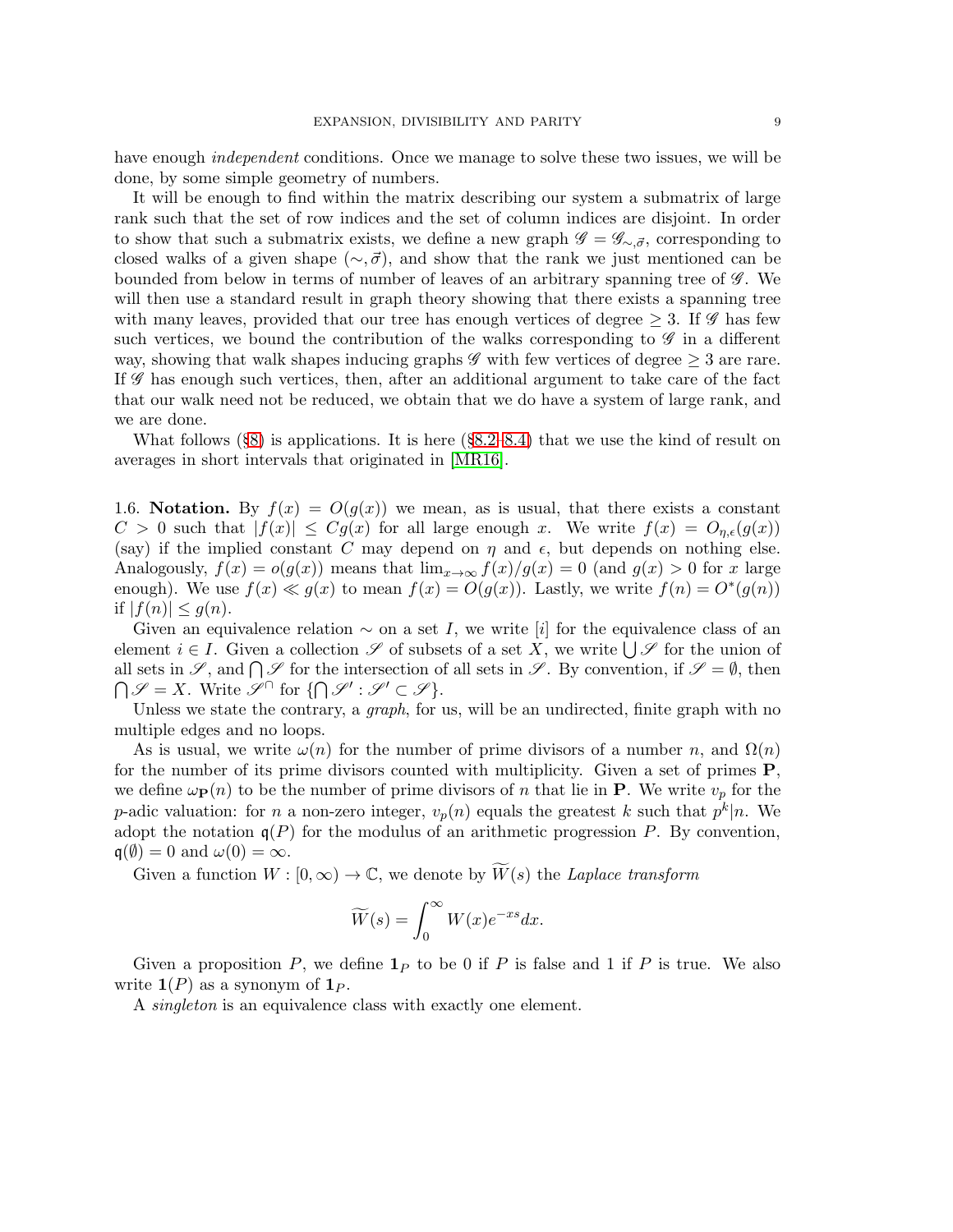1.7. Acknowledgments. H. A. Helfgott was supported by his European Research Council Consolidator grant (Grant ID: 648329; codename GRANT) and by his Humboldt professorship. M. Radziwiłł was supported by a Sloan Fellowship and NSF grant DMS-1902063. The authors also thank MSRI (Berkeley) and AIM (San José) as well as their home institutions for hosting them during visits. They are grateful to several colleagues who gave them helpful answers and references, mostly on MathOverflow: Yves Cornulier, Hailong Dao, R. van Dobben de Bruyn, Shmuel Friedland, Oleksiy Klurman, Dimitris Koukoulopoulos, Achim Krause, Lek-Heng Lim, Michael Magee, Brendan McKay, Anton Mellit, Ryan O'Donnell, Fedor Petrov, Federico Poloni, Geoff Robinson, Will Sawin, Ilya Shkredov, Lior Silberman, Gérald Tenenbaum, Adrian Ubis, André Uschmajew and Gjerji Zaimi, and pseudonymous users BS., MTyson, user174768, user174996, vidyarthi and 2734364041, among others. They would also like to thank Kaisa Matomäki for early discussions and later helpful remarks. H. A. Helfgott would also like to express his deep appreciation to those graduate students and postdocs at Göttingen who, during the COVID-19 pandemic, attended two semester-long virtual lecture courses he gave on the proof as it was still taking shape.

### 2. Eigenvalue bounds from trace bounds

<span id="page-9-0"></span>We will work with the space of functions  $f : \mathbb{N} \to \mathbb{C}$ , with the inner product

(2.1) 
$$
\langle f, g \rangle = \frac{1}{N} \sum_{n \in \mathbb{N}} f(n) \overline{g(n)},
$$

where  $N \subset \mathbb{Z}$  is a segment  $\{N_0 + 1, \ldots, N_0 + N\}$ . (We say that the *length* |N| of N is N.)

We would like to show that, for a certain kind of real symmetric operator  $A$ , either there is a large set  $\mathscr X$  such that the restriction  $A|_{\mathscr X}$  has no large eigenvalues, or the traces Tr  $A^{2k}$ of powers  $A^{2k}$  are large.

<span id="page-9-3"></span>**Lemma 2.1.** Let  $A = (a_{i,j})_{i,j \in \mathbb{N}}$  be a real symmetric matrix, where  $\mathbb{N} \subset \mathbb{Z}$  is a segment *of length* N. Assume that, for some  $H, L > 0$ ,

<span id="page-9-2"></span><span id="page-9-1"></span> $(i)$   $\sum_{j \in \mathbf{N}} |a_{i,j}| \leq L$  *for every*  $i \in \mathbf{N}$ , *(ii)*  $a_{i,j} = 0$  *whenever*  $|i - j| > H$ *.* 

Let  $f : \mathbb{N} \to \mathbb{C}$  with  $|f|_2^2 = 1$  and  $|\langle f, Af \rangle| \ge \alpha$ *.* 

*Then there is a segment*  $I \subset \mathbb{N}$  *of length*  $\leq 4\lceil L/\alpha \rceil H$  *such that* 

$$
|\langle f|_I, A(f|_I)\rangle| \geq \frac{\alpha}{2} |f|_I|^2.
$$

Here we are seeing f as a vector, and so A defines a linear operator taking f to  $Af$ .

*Proof.* Consider a partition of N inducing an equivalence relation ∼. Define the linear operator  $A_{\sim}$  on functions  $g: \mathbb{N} \to \mathbb{C}$  by the matrix  $(a_{i,j}^{\sim})_{i,j \in \mathbb{N}}$  with  $a_{i,j}^{\sim} = a_{i,j}$  when  $i \sim j$ and  $a_{i,j}^{\sim} = 0$  otherwise. Write  $\partial_{\infty}$  for the set of  $n \in \mathbb{N}$  such that there is an  $m \in \mathbb{N}$  with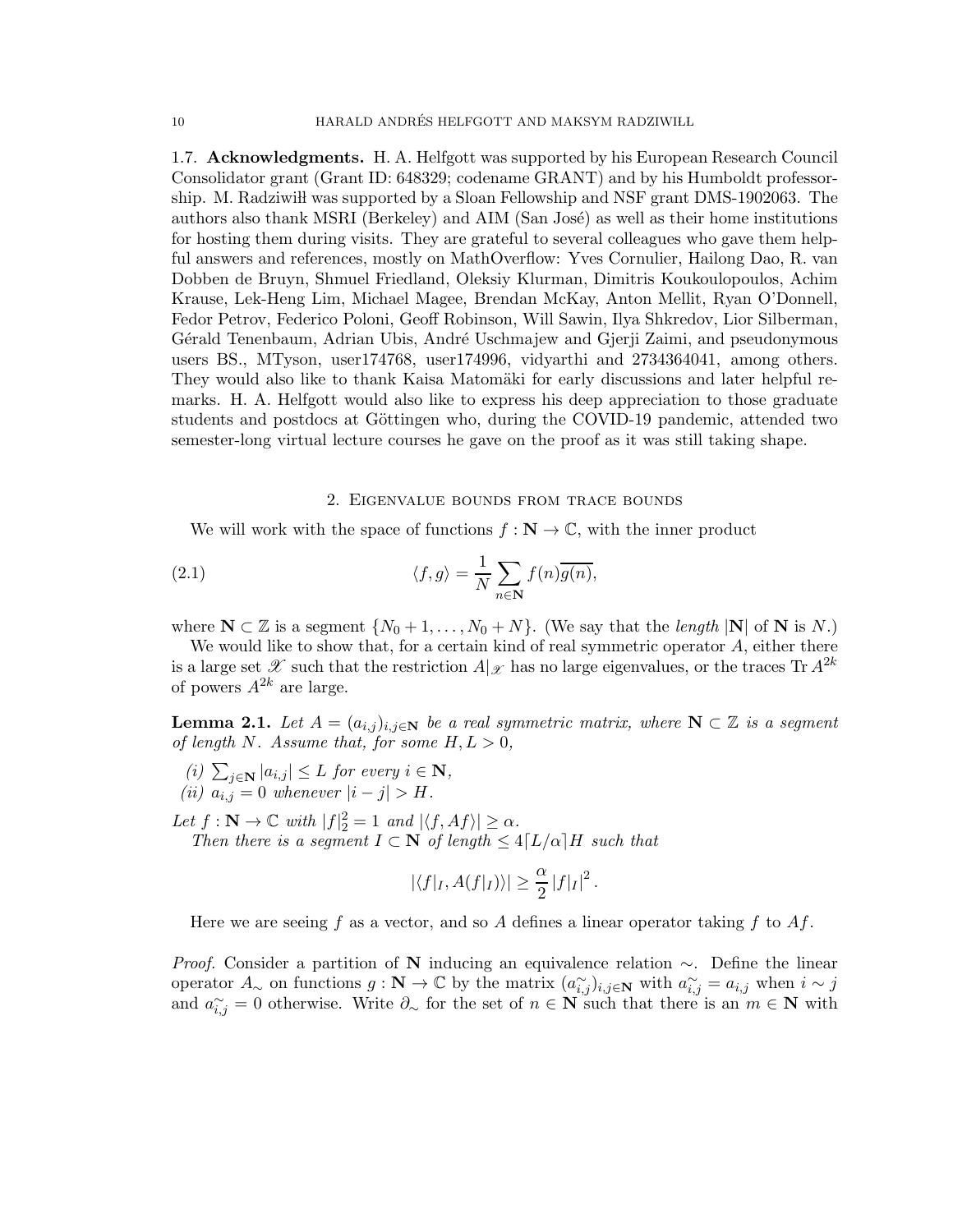$n \not\sim m$  and  $a_{n,m} \neq 0$ . Then (2.2)

<span id="page-10-1"></span>
$$
|\langle g, (A_{\sim} - A)g \rangle| = \left| \sum_{\substack{i,j \in \mathbb{N} \\ i \neq j}} a_{i,j} g(i) \overline{g(j)} \right| \leq \sum_{\substack{i,j \in \mathbb{N} \\ i \neq j}} \frac{|g(i)|^2 + |g(j)|^2}{2} |a_{i,j}| \leq L \sum_{n \in \partial_{\sim}} |g(n)|^2.
$$

Define  $C = 2[L/\alpha]$ . Let  $a \in \{1, 3, ..., 2C - 1\}$ . Consider the partition of N into segments of the form

<span id="page-10-0"></span>(2.3) 
$$
{N+1, N+2, ..., N+aH},
$$

$$
{N+(a+2Cj)H+1, ..., N+(a+2C(j+1))H} for 0 \le j \le m-1,
$$

$$
{N+(a+2Cm)H+1, ..., 2N},
$$

where all segments are of length  $2CH$ , except possibly for the first one, which is shorter, and the last one, which may be shorter. (Here  $m$  is the unique integer for which the segment lengths can have these properties.)

For the corresponding equivalence relation  $\sim_a$ ,

$$
\partial_{\sim_a} \subset \partial_a := \bigcup_{j=0}^m (N + (a + 2Cj)H + \{-(H-1), -(H-2), \dots, H\}).
$$

It is clear that  $\partial_1, \partial_3, \ldots, \partial_{2C-1}$  are disjoint. Hence, by pigeonhole, there is an  $a \in$  $\{1, 3, \ldots, 2C - 1\}$  such that  $\sum_{n \in \partial_a} |f(n)|^2 \leq 1/C$ . We choose that a and work with the corresponding partition P defined in [\(2.3\)](#page-10-0). Then, by  $(2.2)$ ,  $|\langle f, A_{\sim} f \rangle| \ge |\langle f, Af \rangle| |\langle f, (A_{\sim} - A)f \rangle| \ge \alpha - L/C \ge \alpha/2.$ 

It remains to show that  $|\langle f|_I , Af|_I \rangle| \geq \frac{\alpha}{2} |f|_I|_2^2$  $\frac{2}{2}$  for some  $I \in P$ . If not, then

$$
|\langle f, A_{\sim} f \rangle| = \sum_{I \in P} |\langle f|_I, Af|_I \rangle| < \frac{\alpha}{2} \sum_{I \in P} |f_I|_2^2 = \frac{\alpha}{2} \sum_{n \in \mathbb{N}} |f(n)|^2 = \frac{\alpha}{2},
$$

giving us a contradiction to  $|\langle f,A_\sim f\rangle|\geq \alpha/2.$ 

<span id="page-10-3"></span>**Proposition 2.2.** Let  $N \subset \mathbb{Z}$  be a segment of length N. Let  $A = (a_{i,j})_{i,j \in N}$  be a real *symmetric matrix obeying conditions* [\(i\)](#page-9-1)–[\(ii\)](#page-9-2) *in Lemma [2.1](#page-9-3) for some*  $H, L > 0$ *.* 

*Then, for any*  $\alpha, \epsilon > 0$ *, either* 

- <span id="page-10-2"></span>*(i) there is a subset*  $\mathscr{E} \subset \mathbb{N}$  *with*  $|\mathscr{E}| \leq \epsilon N$  *such that every eigenvalue of*  $A|_{\mathbb{N}\setminus\mathscr{E}}$  *has absolute value*  $\leq \alpha$ *, or*
- <span id="page-10-4"></span>*(ii) there are*  $\geq \beta N/H$  *orthogonal functions*  $g : \mathbb{N} \to \mathbb{C}$  *with*  $|g|_2^2 = 1$  *and*  $|\langle g, Ag \rangle| \geq \alpha/2$ *, where*  $\beta = \epsilon \alpha/8L$ .

*Proof.* For every  $f: \mathbb{N} \to \mathbb{C}$  with  $|f|^2 = 1$ , support in X and  $|\langle f, Af \rangle| \ge \alpha > 0$ , Lemma [2.1](#page-9-3) gives us a segment  $I \subset \mathbf{N}$  of length  $\leq \ell = 4\lceil L/\alpha \rceil H$  such that  $|\langle f|_I, Af|_I \rangle| \geq \frac{\alpha}{2} |f|_I|^2$ . We can assume that  $L > \alpha$ , as otherwise conclusion [\(i\)](#page-10-2) holds with  $\mathscr{E} = \emptyset$ . Thus  $\ell \leq 8LH/\alpha$ .

Let **I** be the set of all intervals  $I \subset \mathbf{N}$  of length  $\leq \ell$  for which there exists a  $g : \mathbf{N} \to \mathbb{C}$ such that  $|\langle g_{|I}, Ag_{|I} \rangle| > \frac{\alpha}{2}$  $\frac{\alpha}{2}|g|I|^2$ . Let also  $\mathscr{E} = \bigcup_{I \in \mathbf{I}} I$ . Then, for any  $f : \mathbf{N} \to \mathbb{C}$  with

$$
\qquad \qquad \Box
$$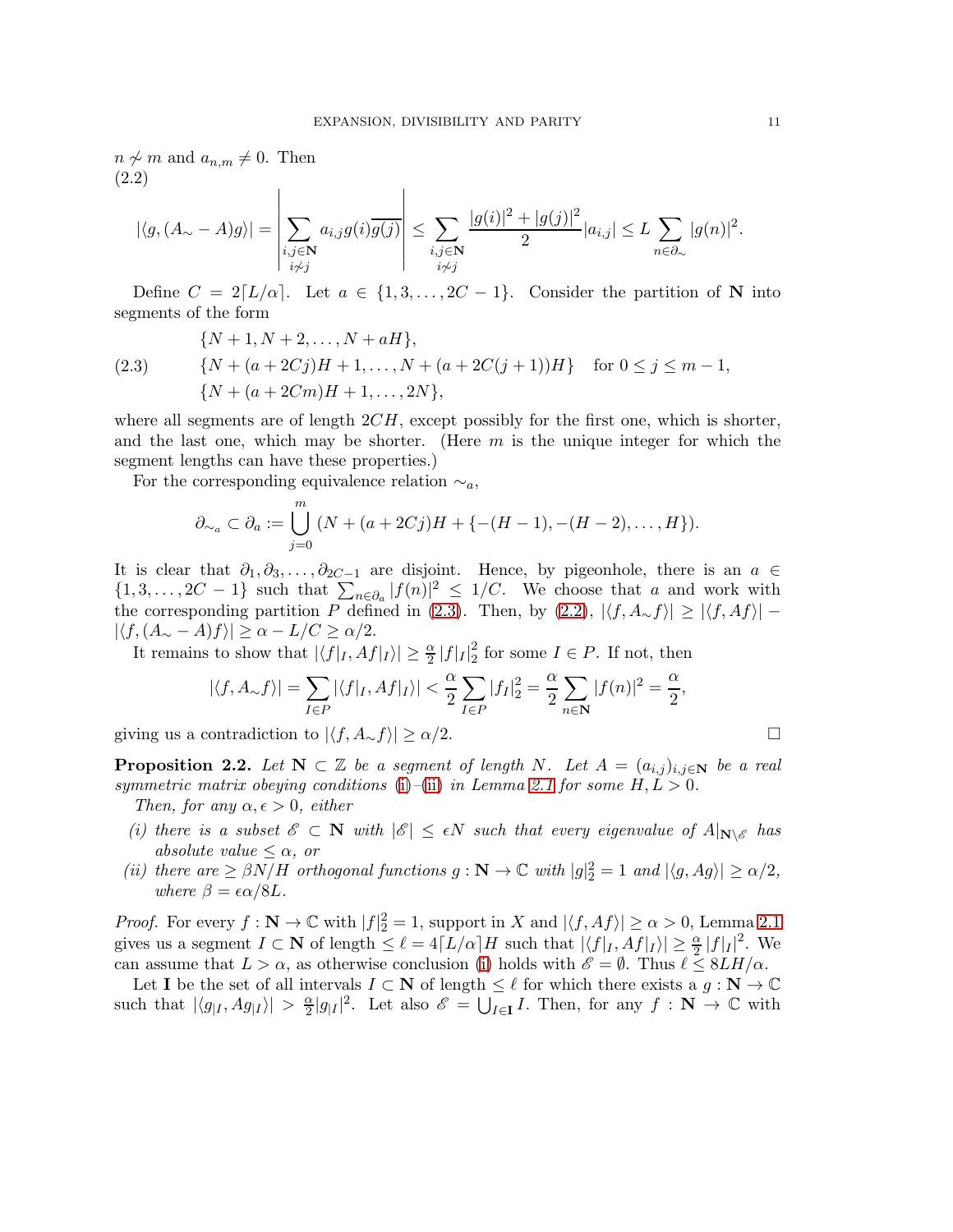$|f|_2^2 = 1$  and support on  $\mathbb{N} \setminus \mathscr{E}$ , we know that  $|\langle f, Af \rangle| < \alpha$  (or else we would get a contradiction by invoking Lemma [2.1\)](#page-9-3). It is easy to see that we can choose a subset  $I' \subset I$ consisting of  $|\mathbf{I'}|\geq |\mathscr{E}|/2\lfloor \ell \rfloor$  disjoint intervals. For each  $I \in \mathbf{I'}$ , there exists, by definition, a function g supported on I with  $|g|^2 = 1$  and  $|\langle g, Ag \rangle| \ge \alpha/2$ . Functions g corresponding to different  $I \in \mathbf{I}'$  are obviously orthogonal to each other.

Thus, for any  $\epsilon > 0$ , we know that either  $|\mathscr{E}| \leq \epsilon N$ , or there are  $> \epsilon N/2\lfloor \ell \rfloor > \epsilon \alpha N/16LH$ <br>thogonal functions q with  $|q|_2^2 = 1$  and  $|\langle q, Aq \rangle| > \alpha/2$ . orthogonal functions g with  $|g|_2^2 = 1$  and  $|\langle g, Ag \rangle| \ge \alpha/2$ .

<span id="page-11-0"></span>**Lemma 2.3.** Let A be a real symmetric operator. Then, for any vector v with  $|v|_2 = 1$ *and any positive integer* k*,*

$$
\langle v, A^{2k}v \rangle \geq |\langle v, Av \rangle|^{2k}.
$$

*Proof.* Let  $v_i$  be an orthonormal basis of eigenvectors of A, so that  $Av_i = \lambda_i v_i$ . Then

$$
\langle v, Av \rangle = \sum_{i} \lambda_i \cdot |\langle v, v_i \rangle|^2.
$$

Because  $|v|_2 = 1$ ,  $\sum_i |\langle v, v_i \rangle|^2 = 1$ . Therefore, by Hölder's inequality,

$$
|\langle v, Av \rangle|^{2k} = \left| \sum_{i} \lambda_i |\langle v, v_i \rangle|^2 \right|^{2k} \le \sum_{i} \lambda_i^{2k} |\langle v, v_i \rangle|^2 = \langle v, A^{2k} v \rangle.
$$

 $\Box$ 

We can come to our objective in this section, namely, to show that, for certain kinds of symmetric operators A on functions  $f : \mathbb{N} \to \mathbb{R}$ , if we can bound a trace Tr  $A^{2k}$ , then we know that there exists some small  $\mathscr{E} \subset \mathbf{N}$  such that all eigenvalues of  $A|_{\mathbf{N}\setminus\mathscr{E}}$  are small.

<span id="page-11-1"></span>**Proposition 2.4.** *Let*  $N \subset \mathbb{Z}$  *be a segment of length* N. *Let*  $A = (a_{i,j})_{i,j \in N}$  *be a real symmetric matrix obeying* [\(i\)](#page-9-1)–[\(ii\)](#page-9-2) *in Lemma [2.1](#page-9-3) for some*  $H, L > 0$ *.* 

*Assume that, for some*  $k \geq 1$  *and*  $\alpha, \epsilon > 0$ *,* 

(2.4) 
$$
\operatorname{Tr} A^{2k} < \frac{\epsilon \alpha}{8LH} \left(\frac{\alpha}{2}\right)^{2k} N
$$

*Then there is an*  $\mathscr{E} \subset \mathbb{N}$  *with*  $|\mathscr{E}| \leq \epsilon N$  *such that every eigenvalue of*  $A|_{\mathbb{N} \setminus \mathscr{E}}$  *has absolute value*  $\alpha$ *.* 

*Proof.* Apply Prop. [2.2.](#page-10-3) If conclusion [\(i\)](#page-10-2) there holds, we are done. Assume, then, that conclusion [\(ii\)](#page-10-4) holds; for each g in that conclusion,  $|\langle g, Ag \rangle| \ge \alpha/2$ . Applying Lemma [2.3,](#page-11-0) we see we get that  $|\langle g, A^{2k}g \rangle| \geq (\alpha/2)^{2k}$ . Since  $A^2$  has full non-negative real spectrum, it follows that

<span id="page-11-2"></span>
$$
\text{Tr } A^{2k} \geq \frac{\epsilon \alpha}{8L} \left(\frac{\alpha}{2}\right)^{2k} \frac{N}{H},
$$

contradicting our assumption.

Our intention is to apply Prop. [2.4,](#page-11-1) not quite to the operator  $A = \text{Ad}_{\Gamma} - \text{Ad}_{\Gamma'}$  from the introduction, but to an operator  $A|_X$ , where  $X \subset \mathbf{N}$  is such that  $\mathbf{N} \setminus X$  is small and every element  $n \in X$  has  $\leq K\mathscr{L}$  prime divisors. Conditions [\(i\)](#page-9-1)–[\(ii\)](#page-9-2) in Lemma [2.1](#page-9-3) will then hold with  $L = (K + 1)\mathscr{L}$ .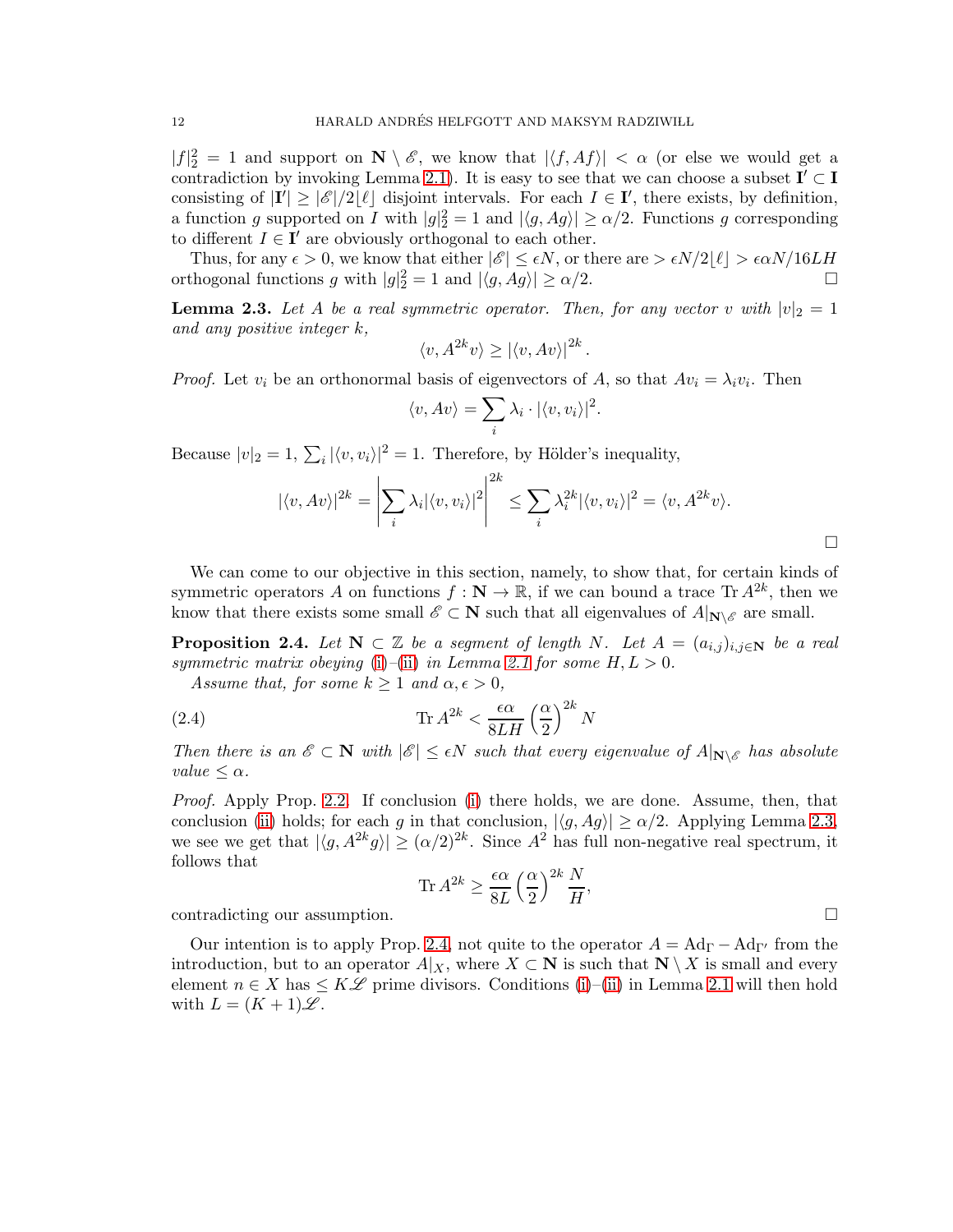Remark. Excluding integers with many prime divisors from our set of vertices is not just a convenience but a necessity. If  $n_0 \in \mathbb{N}$  has  $\geq K\mathscr{L}$  prime divisors, then, assuming  $H \leq N/2$ , for A as in the introduction,

$$
\langle 1_{n=n_0}, A^2 1_{n=n_0} \rangle \ge \sum_{\substack{p \in \mathbf{P} \ p|n}} \left( 1 - \frac{2}{p} + \frac{1}{p^2} \right) > (K-2)\mathscr{L},
$$

and so A must have an eigenvalue  $\lambda$  with  $|\lambda| > \sqrt{(K-2)\mathscr{L}}$ .

Remark. Let us discuss briefly the relative strength of Prop. [2.4.](#page-11-1) If we had not done the work in this section, we would have to prove that  $\text{Tr } A^{2k} < \alpha^{2k}$  and that would almost certainly be out of reach: we would have to work with  $k$  larger than  $\log N$ , and then it would seem that we would have to consider moduli beyond  $H^{2 \log N}$ , which is much larger than N. On the other hand, if we could prove Prop. [2.4](#page-11-1) with a much weaker assumption, with  $H_0$  instead of H in  $(2.4)$ , then our remaining work would be much easier; we would just need to gain a factor of  $H_0$  or two from a single congruence condition, or two. Of course such a weak assumption does not seem realistic, since the locality of our graph is at scale roughly  $H$ , not  $H_0$ .

#### 3. Variations on inclusion-exclusion

We will need some preparatory work. In  $\S 3.1$ , we will show how the basic framework of a combinatorial sieve can be set out abstractly. We shall later use that framework to sieve by conditions more general than those usual in sieve theory.

To be able to sieve by congruence conditions to composite moduli – rather than prime moduli, as is traditional in sieve theory – we will need a way to have some control on the total contribution made when distinct sets of conditions have the same conjunction (e.g.,  $6|n \wedge 5|n$  is equivalent to  $2|n \wedge 15|n$ . The key will be given by a simple consequence of Rota's cross-cut theorem (§[3.2\)](#page-14-0).

We will find the Kubilius model [\[Kub64\]](#page-99-5) to be a useful abstraction for our analytic work. We will derive the slight variant that we need  $(\S 3.3)$  $(\S 3.3)$ , based, as is the usual version, on the fundamental lemma of sieve theory.

<span id="page-12-0"></span>3.1. An abstract combinatorial sieve. Let Q be a finite set of propositions that an arbitrary integer may or may not fulfill. Given a proposition  $Q \in \mathbf{Q}$ , and an integer n, we declare  $Q(n)$  to be true if n fulfills Q and false if it does not. Denote by  $\mathbf{Q}(n) \in 2^{\mathbf{Q}}$  the set  ${Q \in \mathbf{Q} : Q(n) \text{ is true}}, \text{ i.e., the set of propositions in } \mathbf{Q} \text{ fulfilled by } n. \text{ Define } 1_{\emptyset} : 2^{\mathbf{Q}} \to \mathbb{R}$ by setting, for any  $S \subset Q$ ,

$$
1_{\emptyset}(\mathbf{S}) = \begin{cases} 1 & \text{if } \mathbf{S} \text{ empty,} \\ 0 & \text{otherwise.} \end{cases}
$$

We will be particularly interested in the case  $S = Q(n)$  with *n* varying. By inclusionexclusion,

$$
1_{\emptyset}(\mathbf{Q}(n)) = \sum_{\mathbf{T} \subset \mathbf{Q}(n)} (-1)^{|\mathbf{T}|}.
$$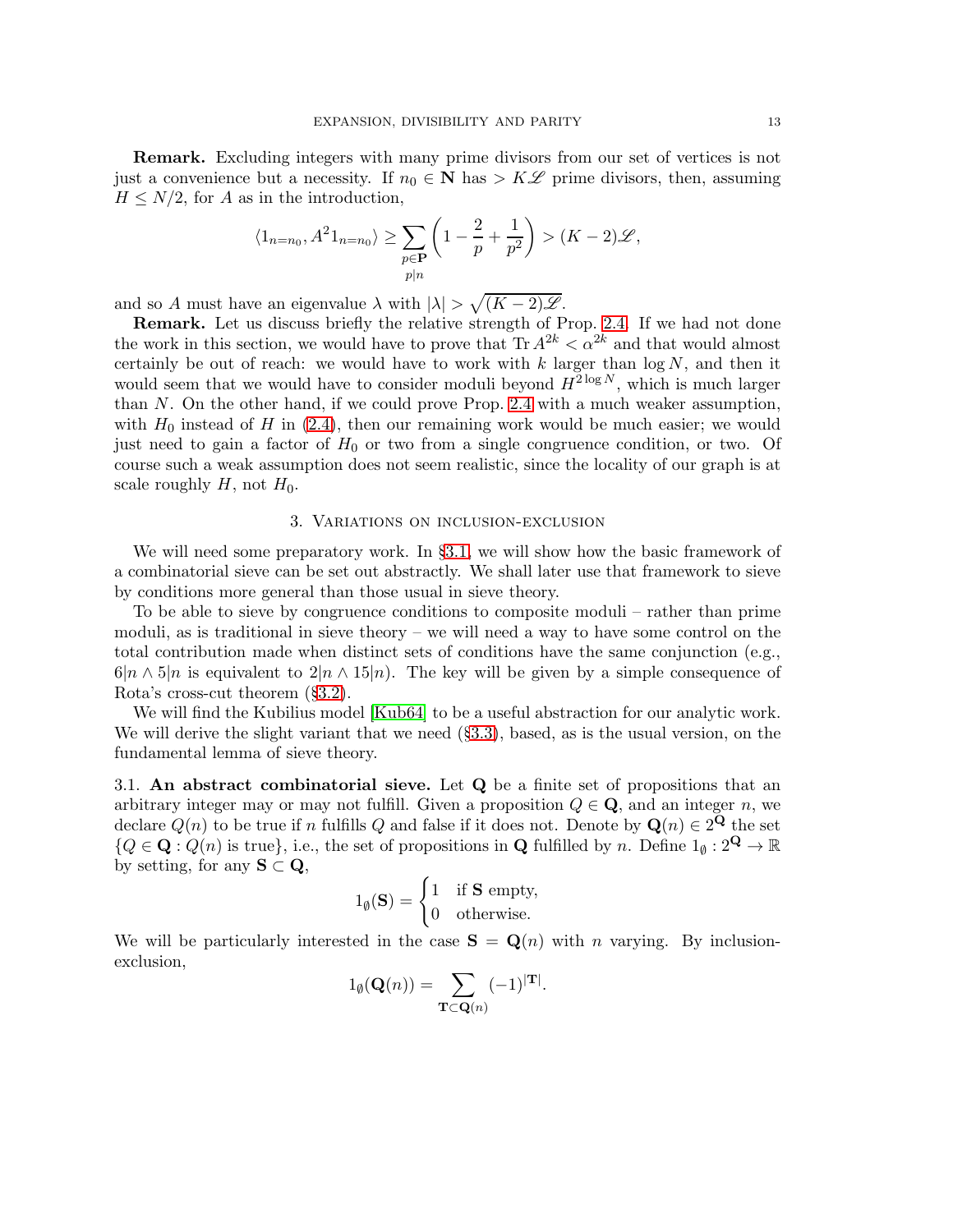In applications, this formula might not be particularly useful, as there are  $2^{|{\bf Q}(n)|}$  conditions to probe, a number that is potentially exceedingly large. One may say that the main idea of sieve theory is to provide approximate versions of this formula with far fewer terms. Sieves are usually stated for propositions  $Q$  such that  $Q(n)$  is of the form "n is congruent" to  $a \pmod{p}$ , but, as we are about to see, one may study sieves in much more general terms.

For any given function  $g: 2^{\mathbf{Q}} \to \{0, 1\}$  we define an associated function  $g^* : 2^{\mathbf{Q}} \to \mathbb{Z}$  by

(3.1) 
$$
g^{\star}(\mathbf{S}) = \sum_{\mathbf{T} \subset \mathbf{S}} g(\mathbf{T})(-1)^{|\mathbf{T}|}.
$$

Notice that  $g^{\star\star} \equiv g$ . In analogy with combinatorial sieves (e.g., [\[CM06,](#page-98-1) §6.2]), our aim will be to choose a g with relatively small support, and such that  $g^*(\mathbf{Q}(n))$  approximates  $1_{\emptyset}(\mathbf{Q}(n))$  well, in the sense that

<span id="page-13-0"></span>
$$
\sum_{n\in\mathbf{N}}|1_{\emptyset}(\mathbf{Q}(n))-g^{\star}(\mathbf{Q}(n))|
$$

is small. The following identity is fundamental in this respect.

<span id="page-13-3"></span>**Lemma 3.1.** Let  $g: 2^{\mathbf{Q}} \to \{0,1\}$ , where **Q** is a finite set of conditions that an arbitrary *integer may or may not fulfill. Assume*  $g(\emptyset) = 1$ *, and define*  $g^* : 2^{\mathbf{Q}} \to \mathbb{Z}$  *as in* [\(3.1\)](#page-13-0)*. Choose a total ordering for* Q*. Then*

<span id="page-13-2"></span>(3.2) 
$$
1_{\emptyset}(\mathbf{Q}(n)) = g^{\star}(\mathbf{Q}(n)) + \sum_{\substack{\emptyset \neq \mathbf{S} \subset \mathbf{Q} \\ Q(n), \forall Q \in \mathbf{S} \\ Q < \min(\mathbf{S}) \Rightarrow \neg Q(n)}} (-1)^{|\mathbf{S}|} (g(\mathbf{S} \setminus {\min(\mathbf{S})}) - g(\mathbf{S})).
$$

*Proof.* We can assume  $g(\emptyset) = 1$ , and so  $g^*(\emptyset) = 1$ . Tautologically,

$$
g^{\star}(\mathbf{Q}(n)) = \sum_{\substack{\mathbf{T} \subset \mathbf{Q} \\ Q(n) \forall Q \in \mathbf{T} \\ \neg Q(n) \forall Q \in \mathbf{Q} \setminus \mathbf{T}}} g^{\star}(\mathbf{T}) = 1_{\emptyset}(\mathbf{Q}(n)) + \sum_{\substack{\mathbf{T} \subset \mathbf{Q}, \mathbf{T} \neq \emptyset \\ Q(n), \forall Q \in \mathbf{T} \\ \neg Q(n), \forall Q \in \mathbf{Q} \setminus \mathbf{T}}} g^{\star}(\mathbf{T}).
$$

Now

<span id="page-13-1"></span>(3.3) 
$$
\sum_{\substack{\mathbf{T}\subset\mathbf{Q},\mathbf{T}\neq\emptyset\\Q(n),\forall Q\in\mathbf{T}\\ \neg Q(n),\forall Q\in\mathbf{Q}\backslash\mathbf{T}}}\n\begin{aligned}\ng^{\star}(\mathbf{T}) &= \sum_{Q_0\in\mathbf{Q}}\sum_{\substack{\mathbf{S}\subset\mathbf{Q}: (Q>Q_0\forall Q\in\mathbf{S})\\Q(n)\ \forall Q\in\{Q_0\}\cup\mathbf{S}\\ \neg Q(n)\ \forall Q\in\mathbf{Q}\backslash(\{Q_0\}\cup\mathbf{S})}}\n\end{aligned}
$$
\n
$$
(3.4) \quad\n= \sum_{Q_0\in\mathbf{Q}}\sum_{\substack{\mathbf{S}\subset\mathbf{Q}: (Q>Q_0\forall Q\in\mathbf{S})\\Q(n)\ \forall Q\in\{Q_0\}\cup\mathbf{S}\\ \neg Q(n)\ \forall Q\in\mathbf{Q}\backslash(\{Q_0\}\cup\mathbf{S})}}\n\sum_{\substack{\mathbf{U}\subset\mathbf{S}\\Q(n)\ \forall Q\in\mathbf{Q}\backslash(\{Q_0\}\cup\mathbf{S})}}\n\sum_{\substack{\mathbf{U}\subset\mathbf{S}\\Q(n)\ \forall Q\in\mathbf{Q}\backslash(\{Q_0\}\cup\mathbf{S})}}\n\end{aligned}
$$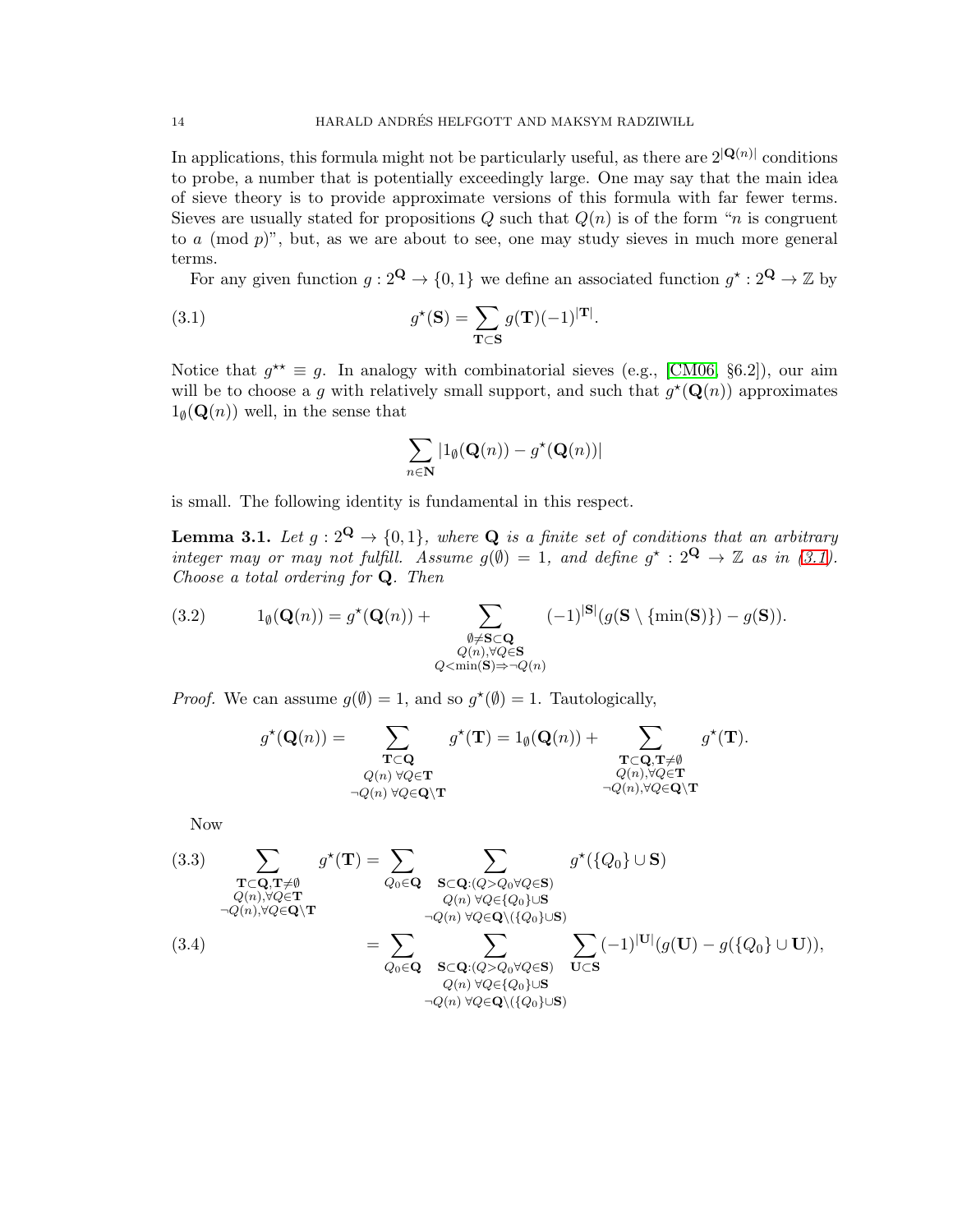where we use the definition of  $g^*$  in [\(3.1\)](#page-13-0). Changing the order of summation, we see that the expression in [\(3.4\)](#page-13-1) equals



The inner sum over S is simply equal to the indicator function of the event  $Q_0 = \min\{Q \in$  $\mathbf{Q}: Q(n)$  (or, equivalently,  $Q_0(n) \wedge (Q < Q_0 \Rightarrow \neg Q(n))$ ). Therefore, the above equals

$$
\sum_{\substack{Q_0 \in \mathbf{Q}: Q_0(n) \\ Q < Q_0 \Rightarrow \neg Q(n) \ Q(n) \forall Q \in \mathbf{U}}} \sum_{\substack{\mathbf{U} \subset \mathbf{Q} \\ Q_0 \notin \mathbf{U}}} (-1)^{|\mathbf{U}|} (g(\mathbf{U}) - g(\{Q_0\} \cup \mathbf{U})).
$$

Letting  $S = \{Q_0\} \cup U$ , we obtain our conclusion [\(3.2\)](#page-13-2).

The idea is to choose g so that (a) the sum in  $(3.2)$  is small on average, (b) the support of g is moderate. Then [\(3.2\)](#page-13-2) furnishes an approximation to  $1_{\emptyset} \circ \mathbf{Q}(n)$  by a linear combination of a moderate number of simpler functions  $1_{\{n:Q(n)\forall Q\in\mathbf{T}\}}$ , where  $\mathbf{T} \subset \mathbf{Q}$  is such that  $g(\mathbf{T})=1.$ 

<span id="page-14-0"></span>3.2. Sieving by composite moduli. We will now work with a finite collection  $\mathscr Q$  of arithmetic progressions. We can apply our framework from  $3.1$  to the set  $\bf Q$  of propositions  $n \in P$  for  $P \in \mathscr{Q}$ , and thus obtain an approximation to  $1_{n \notin P} \forall P \in \mathscr{Q}$  $1_{n \notin P} \forall P \in \mathscr{Q}$ . The approximation<sup>1</sup> will be given in terms of a moderate number of sets  $\{n : n \in P \forall P \in \mathcal{T}\} = \bigcap \mathcal{T}$  for  $\mathscr{T} \subset \mathscr{Q}$ . The sets  $\bigcap \mathscr{T}$  are of course just arithmetic progressions.

What is non-traditional here is that the moduli  $q(P)$  of the arithmetic progressions  $P \in \mathcal{Q}$  are not necessarily prime. One problem we will have to address is that we can have two, or very many, subsets S of  $\mathscr Q$  with the same intersection  $\bigcap S$  (e.g.,  $6\mathbb Z \cap 5\mathbb Z = 2\mathbb Z \cap 15\mathbb Z$ , to repeat an example). This is not a problem that appears for prime moduli. The following lemma, a simple consequence of Rota's cross-cut theorem [\[Rot64,](#page-99-6) Thm. 3], will be key to addressing the difficulty.

<span id="page-14-2"></span>Lemma 3.2. *Let* Q *be a collection of subsets of a finite set* X*. Then,*

 $\begin{array}{c} \end{array}$  $\parallel$  $\mathsf{I}$  $\left| \right|$  $\mathsf{I}$  $\overline{\phantom{a}}$  $\mathsf{I}$  $\overline{\phantom{a}}$ 

$$
\left|\sum_{\substack{\mathcal{S}\subset\mathcal{Q}\\ \bigcup\mathcal{S}=X}} (-1)^{|\mathcal{S}|} \right|\leq 2^{|X|}
$$

Let us give a self-contained proof.

<span id="page-14-1"></span><sup>&</sup>lt;sup>1</sup>Since we are not just trying to count  $\{n \in P \forall P \in \mathcal{Q}\} \cap \mathbf{N}$  for some interval  $\mathbf{N}$ , we can say that we view our sieve as an *enveloping sieve*. The term goes back to [\[Hoo76\]](#page-99-7) and [\[Ram95\]](#page-99-8); the strategy has become more widely known thanks to Goldston-Yıldırım and Green-Tao.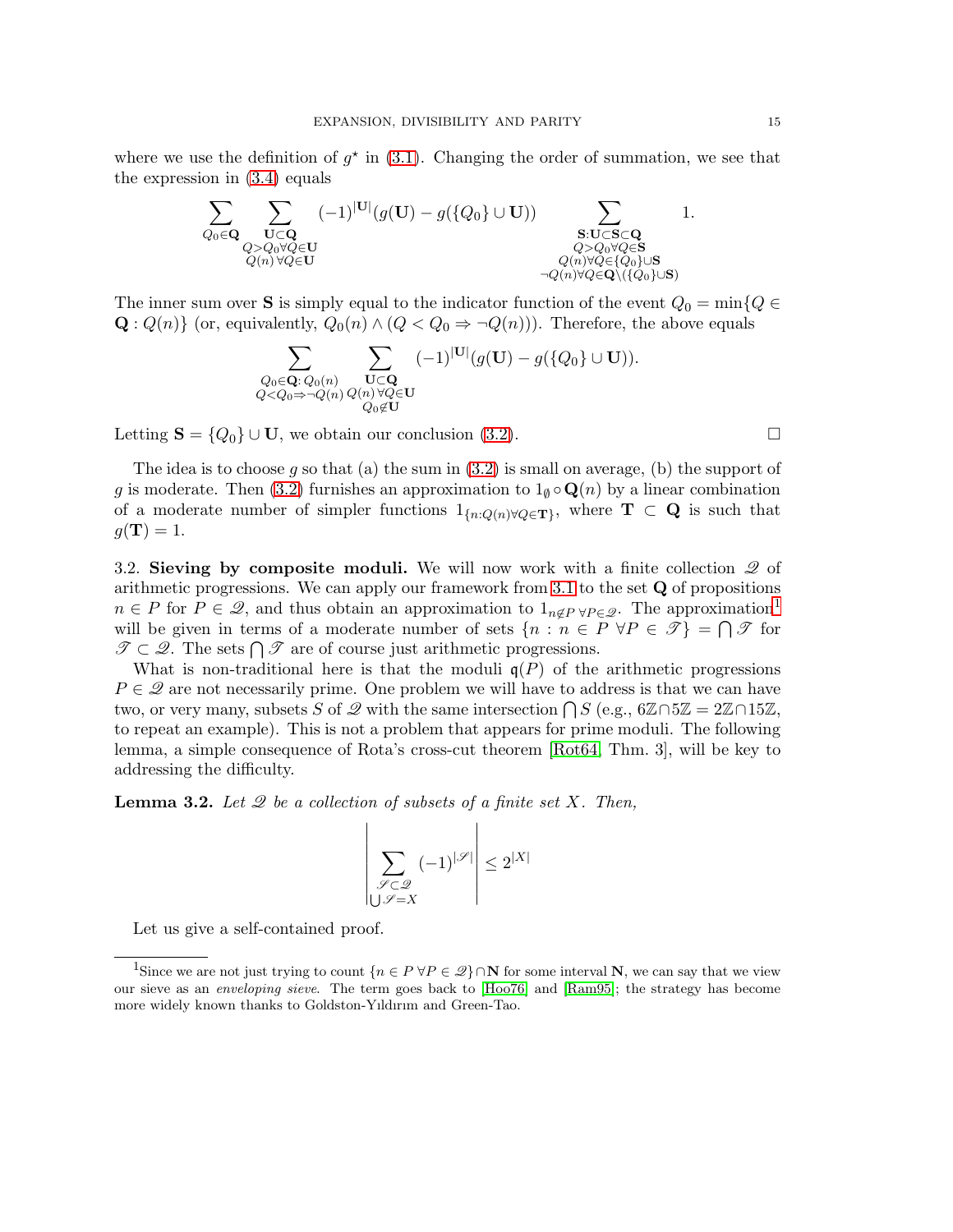*Proof.* We can rewrite the above sum as

$$
\sum_{{\mathscr S}\subset {\mathscr Q}} (-1)^{|{\mathscr S}|} \sum_{\bigcup {\mathscr S}\subset W \subset X} (-1)^{|W|} = \sum_{W\subset X} (-1)^{|W|} \sum_{{\mathscr S}\subset {\mathscr Q}\atop{\bigcup {\mathscr S}\subset W}} (-1)^{|{\mathscr S}|}
$$

Again by inclusion-exclusion, the inner sum is equal to 1 if there exists no element of  $\mathscr Q$ contained in W, and 0 otherwise. Either way, the absolute value of the inner sum is  $\leq 1$ .<br>Since the outer sum has at most  $2^{|X|}$  terms, the claim follows Since the outer sum has at most  $2^{|X|}$  terms, the claim follows.

<span id="page-15-3"></span>**Proposition 3.3.** Let 2 be a finite collection of distinct arithmetic progressions in  $\mathbb{Z}$  with *square-free moduli.* Let  $\mathfrak{D}$  *be a non-empty subset of*  $\mathscr{Q}^{\cap} = \{ \bigcap \mathscr{S} : \mathscr{S} \subset \mathscr{Q} \}$  *with*  $\emptyset \notin \mathfrak{D}$ *. Assume*  $\mathfrak{D}$  *is closed under containment, i.e., if*  $S \in \mathfrak{D}$  *and*  $S \subset S'$  *with*  $S' \in \mathcal{Q}^{\cap}$  *then*  $S' \in \mathfrak{D}$ . Then

<span id="page-15-0"></span>(3.5)  

$$
1_{n \notin P \forall P \in \mathcal{Q}} = F_{\mathcal{Q}, \mathfrak{D}}(n) + O^* \left( \sum_{R \in \partial \mathfrak{D}} 2^{\omega(\mathfrak{q}(R))} 1_{n \in R} \right)
$$

$$
= F_{\mathcal{Q}, \mathfrak{D}}(n) + O^* \left( \sum_{R \in \partial_{out} \mathfrak{D}} 3^{\omega(\mathfrak{q}(R))} 1_{n \in R} \right),
$$

*where*

(3.6) 
$$
F_{\mathscr{Q},\mathfrak{D}}(n) = \sum_{\substack{\mathscr{S}\subset\mathscr{Q} \\ \bigcap_{\mathscr{S}\in\mathfrak{D}}} (-1)^{|\mathscr{S}|} 1_{n\in\bigcap_{\mathscr{S}}} = \sum_{R\in\mathfrak{D}} c_R 1_{n\in R}
$$

*for some*  $c_R \in \mathbb{R}$  *with*  $|c_R| \leq 2^{\omega(\mathfrak{q}(R))}$ *, and* 

<span id="page-15-2"></span>
$$
\partial \mathfrak{D} = \{ R \in \mathfrak{D} : \exists P \in \mathcal{Q} \text{ s.t. } P \cap R \notin \mathfrak{D} \},
$$

$$
\partial_{out} \mathfrak{D} = \{ D \in \mathcal{Q} \cap \setminus \mathfrak{D} : \exists P \in \mathcal{Q}, R \in \mathfrak{D} \text{ s.t. } D = P \cap R \}.
$$

*The term*  $3^{\omega(\mathfrak{q}(R))}$  *in* [\(3.5\)](#page-15-0) *can be replaced by*  $2^{\omega(\mathfrak{q}(R))}(3/2)^{\max_{P \in \mathcal{Q}} \omega(\mathfrak{q}(P))}$ *.* 

*Proof.* Let Q be the set of propositions  $n \in P$  for  $P \in \mathcal{Q}$ , and impose an arbitrary total ordering on **Q**. Define a function g on subsets  $S \subset Q$  by

$$
g(\mathbf{S}) = \begin{cases} 1 & \text{if } \bigcap \mathscr{S} \in \mathfrak{D}, \\ 0 & \text{otherwise}, \end{cases}
$$

where  $\mathscr S$  is the subset of  $\mathscr Q$  corresponding to **S**. Then, by Lemma [3.1,](#page-13-3) (3.7)

<span id="page-15-1"></span>
$$
1_{n \notin P \; \forall P \in \mathcal{Q}} = \sum_{\substack{\mathcal{J} \subset \mathcal{Q} \\ \bigcap \mathcal{S} \in \mathfrak{D}}} (-1)^{|\mathcal{S}|} 1_{n \in \bigcap \mathcal{S}} + \sum_{\substack{\mathcal{J} \subset \mathcal{Q} \\ \bigcap \mathcal{S} \notin \mathfrak{D} \\ \bigcap (\mathcal{S} \setminus \min(\mathcal{S})) \in \mathfrak{D}}} (-1)^{|\mathcal{S}|} 1_{n \in \bigcap \mathcal{S}} 1_{n \notin \bigcup \{P \in \mathcal{Q} : P < \min(\mathcal{S})\}}.
$$

Let us examine the contribution of a given  $R \in \mathfrak{D}$  (that is, of all  $\mathscr{S} \subset \mathfrak{D}$  with  $\bigcap \mathscr{S} = R$ ) to the first term in [\(3.7\)](#page-15-1). Let  $\mathscr{Q}_R$  be the collection of all  $P \in \mathscr{Q}$  containing R. An element of  $\mathscr{Q}_R$  is determined by its modulus, which divides the modulus  $\mathfrak{q}(R)$  of R. Thus,  $\mathscr{Q}_R$  induces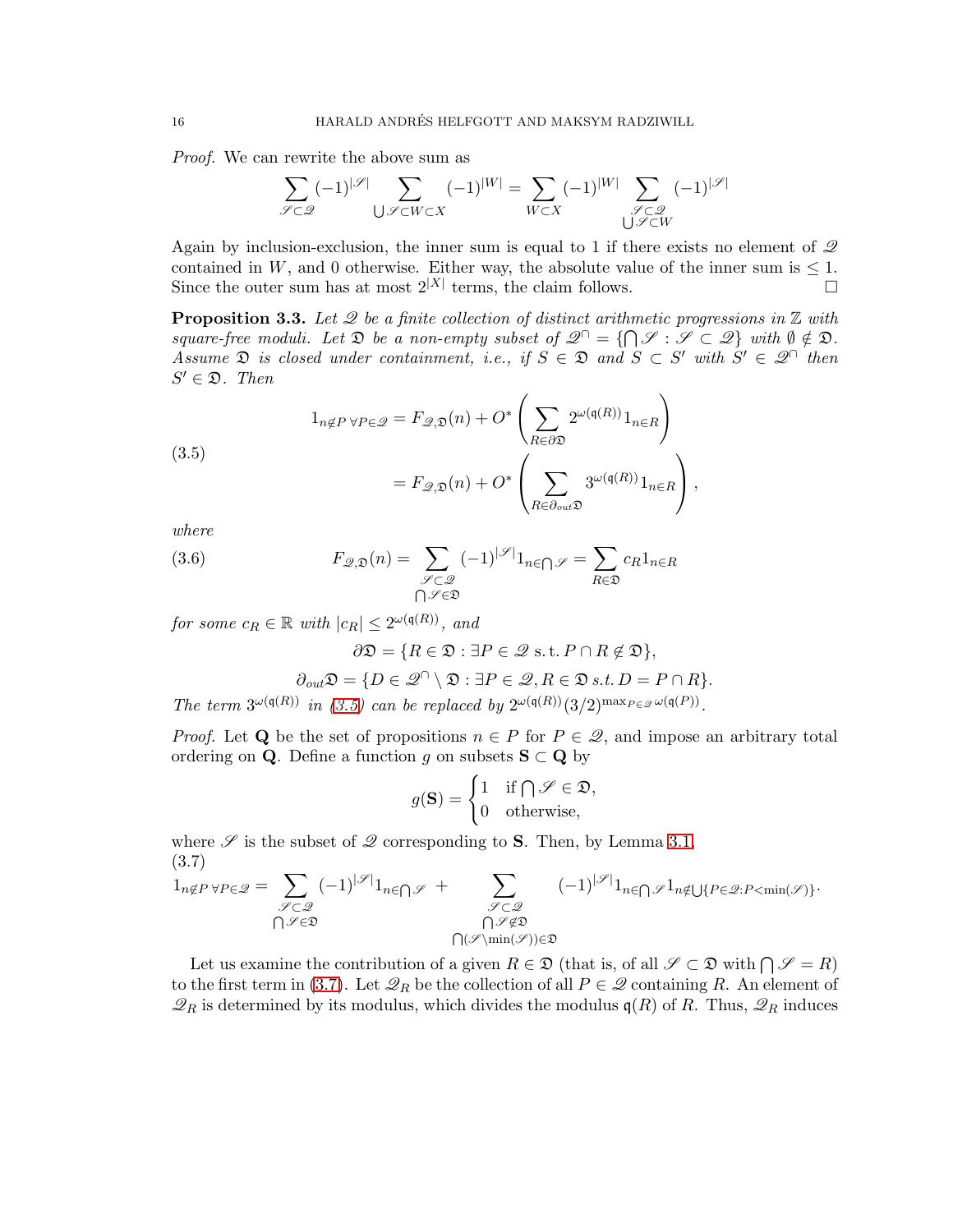a collection  $\mathcal{Q}_R$  of subsets of  $X_R = \{p : p | q(R)\}\$ . A subcollection of  $\mathcal{Q}_R$  has intersection R if and only if the corresponding subcollection of  $\mathcal{Q}_R$  has  $X_R$  as its union. Hence

$$
\sum_{\substack{\mathscr{S}\subset\mathscr{Q}\\ \bigcap\mathscr{S}=R}} (-1)^{|\mathscr{S}|} = \sum_{\substack{\mathscr{S}\subset\mathscr{Q}_R\\ \bigcap\mathscr{S}=R}} (-1)^{|\mathscr{S}|} = \sum_{\substack{\mathscr{S}\subset\mathscr{Q}_R\\ \bigcup\mathscr{S}=X_R}} (-1)^{|\mathscr{S}|},
$$

and, by Lemma [3.2,](#page-14-2)

$$
\left| \sum_{\substack{S \subset \mathcal{Q}_R \\ \cup S = X_R}} (-1)^{|S|} \right| \le 2^{|X_R|} = 2^{\omega(\mathfrak{q}(R))}
$$

Hence, the second equality in [\(3.6\)](#page-15-2) is valid.

<span id="page-16-0"></span>The second term in [\(3.7\)](#page-15-1) equals

(3.8) 
$$
\sum_{M \in \mathscr{Q}} \sum_{\substack{\mathscr{S} \subset \{P \in \mathscr{Q}: P > M\} \\ \bigcap \mathscr{S} \notin \mathfrak{D}}} (-1)^{|\mathscr{S}|} 1_{n \in M \cap \bigcap \mathscr{S}} 1_{n \notin \bigcup \{P \in \mathscr{Q}: P < M\}}.
$$

We can bound the contribution of given  $M \in \mathcal{Q}, R \in \mathcal{D}$  (with  $M \cap R \notin \mathcal{D}$ ) proceeding as we just did, replacing  $\mathscr{Q}_R$  by the collection  $\mathscr{Q}_{R,>M}$  of all  $P \in \mathscr{Q}$  containing R and satisfying  $P > M$ . We obtain

$$
\left|\sum_{\substack{\mathcal{S}\subset\{P\in\mathcal{Q}:P>M\}\\ \bigcap\mathcal{S}=R}}(-1)^{|\mathcal{S}|}\right|\leq 2^{\omega(\mathfrak{q}(R))}.
$$

Hence, the expression in [\(3.8\)](#page-16-0) is

<span id="page-16-1"></span>(3.9) 
$$
O^*\left(\sum_{M\in\mathcal{Q}}\sum_{\substack{R\in\mathfrak{D}\\M\cap R\notin\mathfrak{D}}}2^{\omega(\mathfrak{q}(R))}\mathbb{1}_{n\in M\cap R}\mathbb{1}_{n\notin\bigcup\{P\in\mathcal{Q}:P\leq M\}}\right).
$$

Given any  $R \in \mathfrak{D}$  and any  $n \in \mathbb{Z}$ , at most one  $M \in \mathcal{Q}$  can give us a non-zero term in [\(3.9\)](#page-16-1): if two  $M, M' \in \mathcal{Q}$  with  $M' < M$  did, then we would have  $n \in M' \cap R$ , and so  $n \in M'$ , giving us a contradiction to  $n \notin \bigcup \{P \in \mathcal{Q} : P < M\}$ . Thus, [\(3.9\)](#page-16-1) is bounded by

$$
O^*\left(\sum_{R\in\partial\mathfrak{D}}2^{\omega(\mathfrak{q}(R))}1_{n\in R}\right).
$$

To obtain our other bound on [\(3.9\)](#page-16-1), we proceed as follows. Let  $M \in \mathcal{Q}, R \in \mathfrak{D}$  with  $D = M \cap R \notin \mathfrak{D}$  be such that their contribution to [\(3.9\)](#page-16-1) is non-zero. Then  $n \in D$ , and, for any  $P \leq M$  with  $P \in \mathcal{Q}$ , we must have  $n \notin P$ . Thus, there can be no  $P \in \mathcal{Q}$  with  $D \subset P$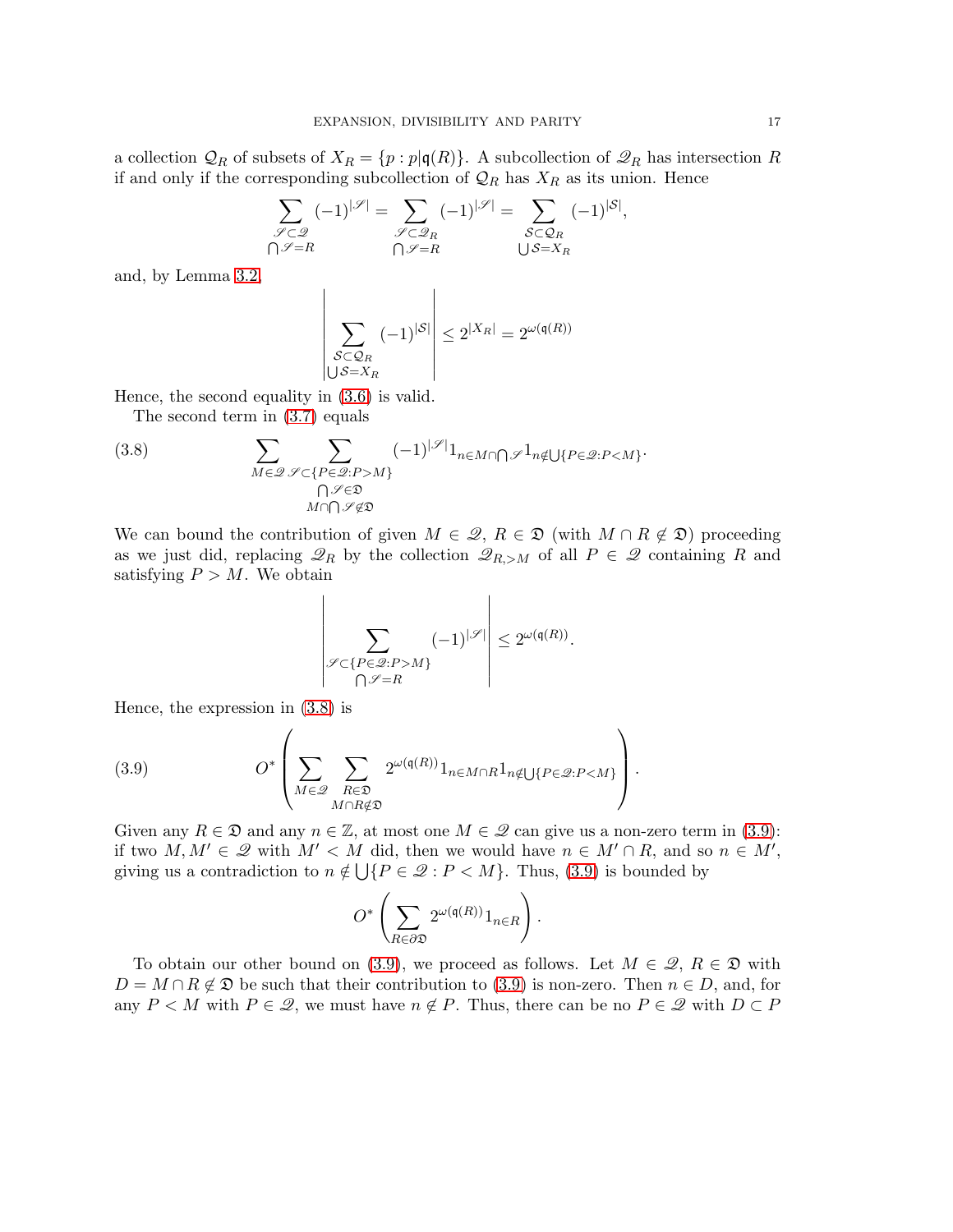and  $P \leq M$ ; otherwise we would conclude that  $n \notin P$  and hence also  $n \notin D$ , since  $D \subset P$ . In other words, M has to equal min $\{P \in \mathcal{Q} : D \subset P\}.$ 

Therefore, once  $D \notin \mathfrak{D}$  is fixed, M is determined; it remains to count the number of distinct  $R \in \mathfrak{D}$  for which  $D = M \cap R$ . Necessarily,  $D \subset R$  and hence  $\mathfrak{q}(R)|\mathfrak{q}(D)$ . Now,  $q(R)$  uniquely determines R, since  $R \supset D$  and D is fixed. By

$$
\sum_{\mathfrak{q}(R)|\mathfrak{q}(D)} 2^{\omega(\mathfrak{q}(R))} = 3^{\omega(\mathfrak{q}(D))},
$$

we conclude that the expression in [\(3.9\)](#page-16-1) is bounded by

$$
O^*\left(\sum_{D\in\partial_{\text{out}}\mathfrak{D}}3^{\omega(\mathfrak{q}(D))}1_{n\in D}\right).
$$

We can do a little better by noticing that  $D = R \cap M$  implies the stronger condition that  $[q(R), q(M)] = q(D)$ . Since  $q(R), q(D)$  and  $q(M)$  are all square-free, we obtain that  $(\mathfrak{q}(D)/\mathfrak{q}(M))|\mathfrak{q}(R)|\mathfrak{q}(D)$ . As before, knowing  $\mathfrak{q}(R)$  determines R, since  $R \supset D$ . Finally,

$$
\sum_{\mathbf{q}(D)\atop \mathbf{q}(M)} 2^{\omega(\mathbf{q}(R))} = 2^{\omega(\mathbf{q}(D)/\mathbf{q}(M))} 3^{\omega(\mathbf{q}(M))} = 2^{\omega(\mathbf{q}(D))} (3/2)^{\omega(\mathbf{q}(M))},
$$

and so, given that  $M = \{P \in \mathcal{Q} : D \subset P\}$ , we can bound the expression in [\(3.9\)](#page-16-1) by

$$
O^*\left(\sum_{D \in \partial_{\text{out}} \mathfrak{D}} 2^{\omega(\mathfrak{q}(D))} (3/2)^{\mathfrak{q}(\min\{P \in \mathcal{Q} : D \subset P\})} 1_{n \in D}\right).
$$

<span id="page-17-0"></span>3.3. The Kubilius model. In this subsection, we will set out a slight generalization of the usual Kubilius model (cf. [\[Ell79,](#page-98-2) Ch. 3], [\[Kub64\]](#page-99-5)). A generalization that is "multidimensional" in the same sense as ours can already be found in [\[Kub64\]](#page-99-5)), but it would give weaker results in our context.<sup>[2](#page-17-1)</sup>

Let  $a+q\mathbb{Z}$  be an arithmetic progression with q square-free. Let  $\alpha_i \in \mathbb{Z}$  and  $\mathcal{P}_i \subset \mathbf{P}\backslash\{p\in$  $\mathbf{P}: p|q$  be given for  $1 \leq i \leq \ell$ . Write  $\mathcal{P}=(\mathcal{P}_1,\ldots,\mathcal{P}_\ell)$ . For any n, consider the subsets

$$
E_{a,q,N}(p; \boldsymbol{\mathcal{P}}, \delta_1(p), \ldots, \delta_\ell(p)) \subset \mathbb{Z}
$$

consisting of integers  $n \equiv a \pmod{q}$  with  $N < n \le 2N$  for which  $p|n + \alpha_i$  if  $\delta_i(p) = 1$ ,  $p \nmid n + \alpha_i$  if  $\delta_i(p) = 0$ , and  $(n + \alpha_i, \prod_{p \in \mathcal{P}_i} p) = 1$  for all  $1 \le i \le \ell$ . The conditions  $n \equiv a$  $p \in \mathcal{P}_i$ (mod q) and  $(n + \alpha_i, \prod_{p \in \mathcal{P}_i} p) = 1$  are equivalent to requiring that  $\delta_i(p) = \mathbf{1}_{p|a+\beta_i}$  for all  $p|q$  and  $\delta_i(p) = 0$  for all  $p \in \mathcal{P}_i$ . Since  $\mathcal{P}_i$  does not contain primes  $p|q$  these conditions are always consistent.

We are interested in understanding the  $\sigma$ -algebra  $\mathfrak{B}$  generated by

$$
E_{a,q,N}(p; \boldsymbol{\mathcal{P}}, \delta_1(p), \ldots, \delta_{\ell}(p))
$$

<span id="page-17-1"></span> ${}^{2}G$ . Tenenbaum kindly pointed out a third alternative in private communication. Our more primitive procedure still seems to give a somewhat better result in the end.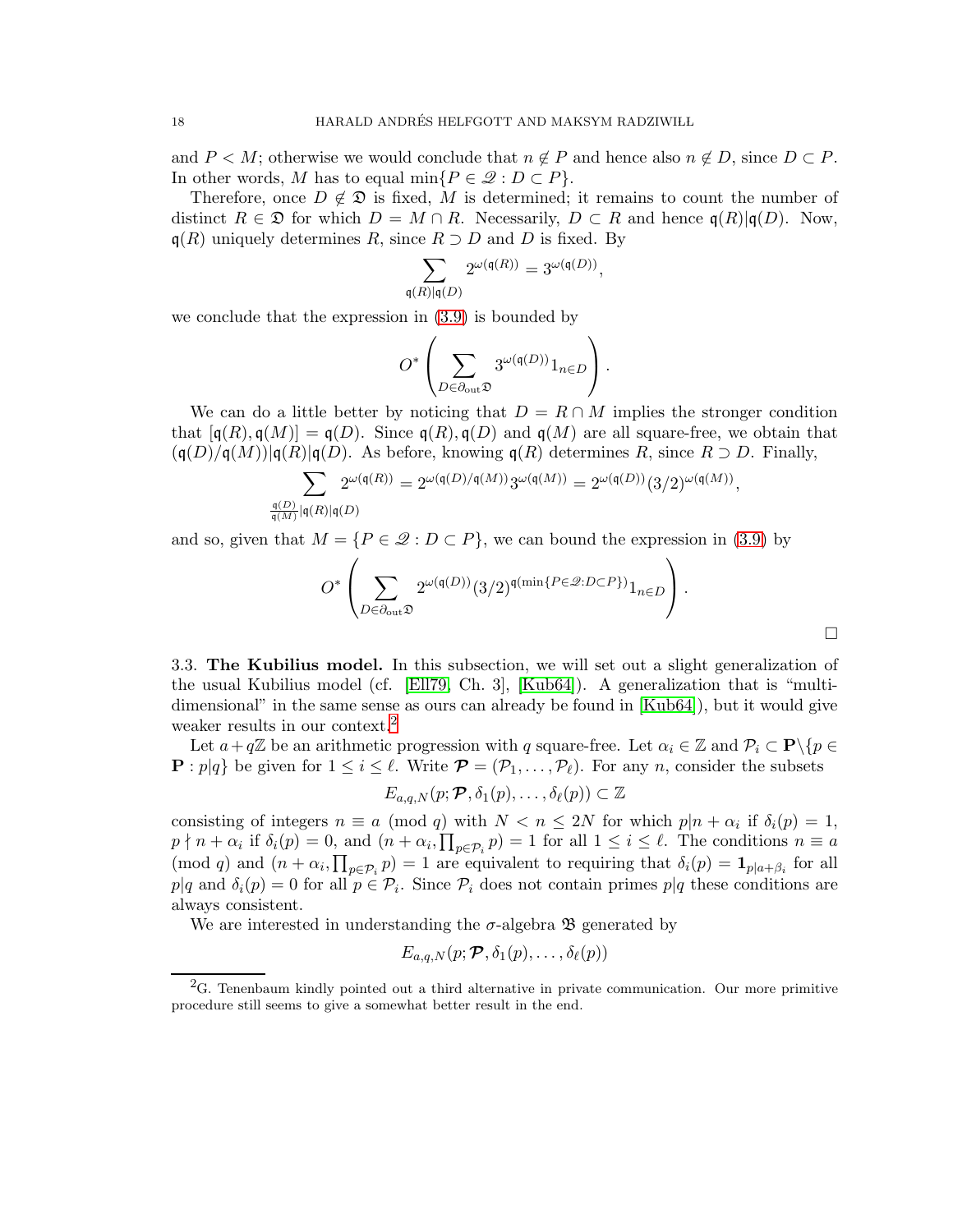as p ranges over **P** and each  $\delta_i(p)$  ranges over  $\{0, 1\}$ . Notice that, for any fixed  $p \in \mathbf{P}$ , (3.10)

<span id="page-18-0"></span>
$$
\{n \in (a+q\mathbb{Z}) \cap (N, 2N] : (n+\alpha_i, \prod_{p \in \mathcal{P}_i} p) = 1 \,\,\forall 1 \leq i \leq \ell\} = \bigcup E_{a,q,N}(p; \mathcal{P}, \delta_1(p), \ldots, \delta_\ell(p))
$$

where  $\delta_i(p)$  ranges over  $\{0, 1\}$  while obeying the following constraints:

- If  $p|\alpha_i \alpha_j$ , then  $\delta_i = \delta_j$
- If  $\delta_i(p) = 1$  and  $p \nmid \alpha_i \alpha_j$ , then  $\delta_j = 0$ .
- If  $p|q$ , then  $\delta_i(p) = \mathbf{1}_{p|a+\alpha_i}$ .
- If  $p \in \mathcal{P}_i$ , then  $\delta_i(p) = 0$ .

These constraints are forced by natural divisibility relationships between shifts  $n + \alpha_i$ . For instance if  $p|\alpha_i - \alpha_j$  then  $p|n + \alpha_i$  if and only if  $p|n + \alpha_j$ . We will call these constraints on the values  $\delta_i(p)$ , *consistency constraints*.

The union in [\(3.10\)](#page-18-0) is disjoint. Therefore every  $A \in \mathcal{B}$  can be written as a disjoint union of sets of the form

<span id="page-18-1"></span>(3.11) 
$$
\bigcap_{p \in \mathbf{P}} E_{a,q,N}(p; \mathbf{P}, \delta_1(p), \ldots, \delta_\ell(p))
$$

with  $\delta_i(p)$  obeying the constraints laid out in the bullet points above. Hence, to compare B with an appropriate probabilistic model, we should give an asymptotic estimate for the number of  $n \in (N, 2N]$  belonging to [\(3.11\)](#page-18-1) and compare the resulting main term with an appropriate probabilistic model. We do as much in Lemma [3.5](#page-19-0) below.

In order to establish that Lemma, we first recall a version of the Fundamental lemma of sieve theory. It is really what is under the hood of the Kubilius model.

<span id="page-18-3"></span>**Lemma 3.4.** Let  $\mathscr P$  be a set of primes  $p \leq z$ . Let  $a_n$  be a sequence of real numbers. *Suppose that, for every square-free*  $d \leq D$  *such that*  $p|d \Rightarrow p \in \mathscr{P}$ ,

<span id="page-18-2"></span>
$$
\sum_{d|n} a_n = g(d)\mathcal{M} + R_d
$$

*with* g a multiplicative function such that, for all  $2 \leq w \leq z$ ,

(3.12) 
$$
\prod_{\substack{w \le p < z \\ p \in \mathcal{P}}} (1 - g(p))^{-1} \le K \Big( \frac{\log z}{\log w} \Big)^{\kappa},
$$

*where*  $K > 1$  *is a constant. Let*  $s = \log D / \log z$ *, and assume*  $s > 9\kappa + 1$ *. Then* 

$$
\sum_{\substack{p|n\Rightarrow p\notin\mathscr{P}}} a_n = \prod_{p\in\mathscr{P}} \left(1 - g(p)\right)^{-1} \cdot \left(1 + O(e^{9\kappa - s}K^{10})\right) \cdot \mathcal{M} + O\Big(\sum_{\substack{p|d\Rightarrow p\in\mathscr{P} \\ d\leq D}} \mu^2(d)|R_d|\Big).
$$

*Proof.* This is [\[FI10,](#page-98-3) Theorem 6.9].  $\square$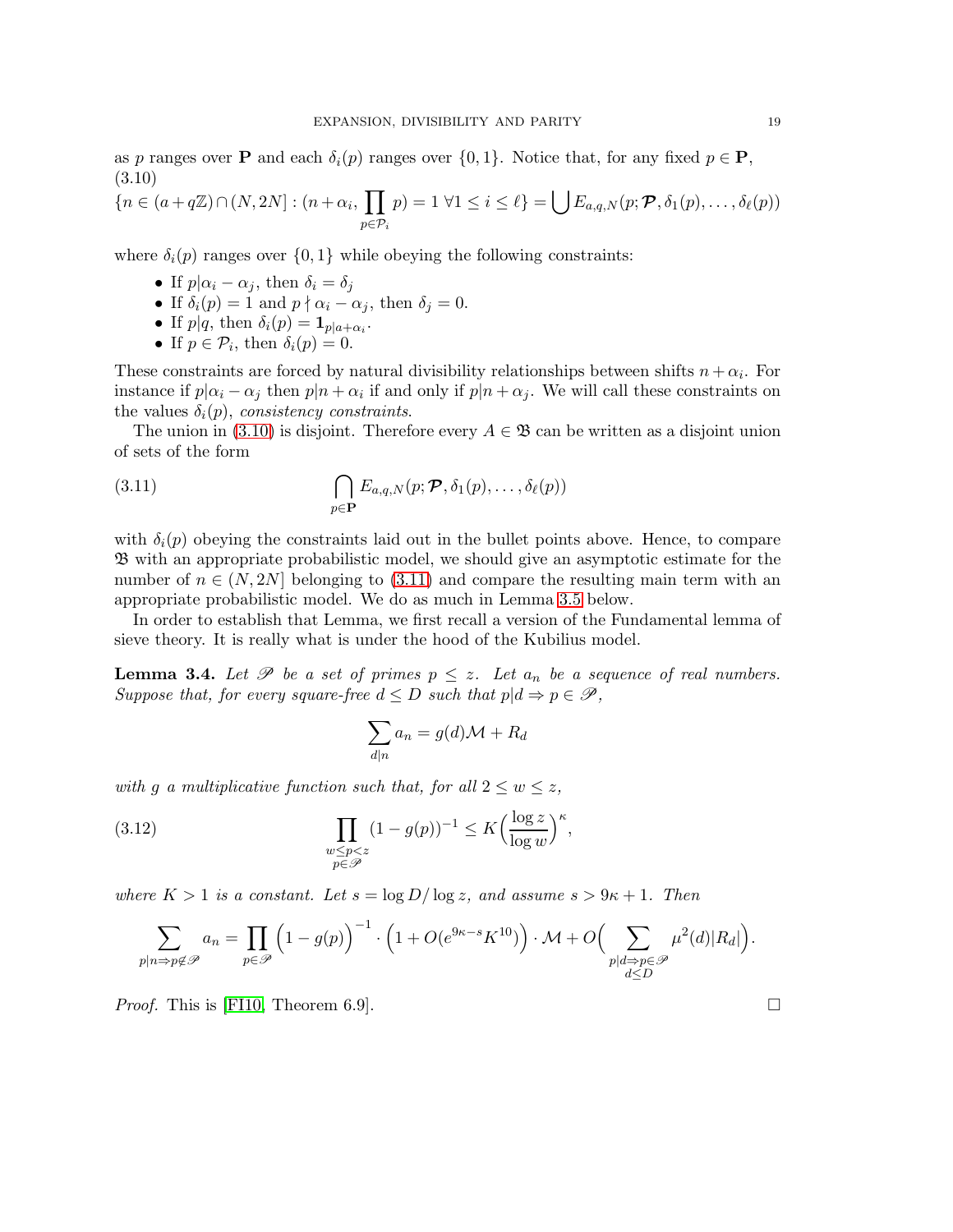It is easy to see that, if  $g(p) \leq \ell/p$  and  $g(p) < 1$  for all  $p \in \mathscr{P}$ , then condition [\(3.12\)](#page-18-2) is met with  $K = e^{O(\ell)}$  and  $\kappa = \ell$ : for  $w \geq 2\ell$ , by a Taylor expansion and a standard estimate,

$$
-\frac{1}{\ell} \sum_{w \le p < z} \log \left( 1 - \frac{\ell}{p} \right) = \sum_{w \le p < z} \frac{1}{p} + \sum_{j=2}^{\infty} \frac{\ell^{j-1}}{jp^j} = \log \log z - \log \log w + O(1);
$$

setting w lower than  $2\ell$  increases the right side of  $(3.12)$  without making the left side much larger, since  $\prod_{p \le 2\ell} (1 - (p-1)/p)^{-1} = \prod_{p \le 2\ell} p = e^{O(\ell)}$ .

<span id="page-19-0"></span>**Lemma 3.5.** Let  $a + q\mathbb{Z}$  be an arithmetic progression with q square-free. Let **P** be a set *of primes*  $\leq H$ *. Let*  $\alpha_i \in \mathbb{Z}$  *be given for*  $1 \leq i \leq \ell$ *. Let*  $\mathcal{P}_i \subset \mathbf{P} \setminus \{p \in \mathbf{P} : p|q\}$  *be given for*  $1 \leq i \leq \ell$ . Let  $Z_p^{(i)}$  be random variables for  $p \in \mathbf{P}$ ,  $1 \leq i \leq \ell$ , with the following properties:

- (1)  $Z_p^{(i)}$  and  $Z_r^{(j)}$  are independent for all distinct primes  $p \neq r$  and  $0 \leq i, j \leq \ell$ ,
- (2) if p|q, then  $Z_{p}^{(i)} = 1$  for i such that  $p|\alpha_i + a$  and  $Z_p^{(i)} = 0$  otherwise,
- (3) For  $p \nmid q$ ,  $\mathbb{P}(Z_p^{(i)} = 1) = 1/p = 1 \mathbb{P}(Z_p^{(i)} = 0),$
- (4) If  $p | \alpha_i \alpha_j$ , then  $Z_p^{(i)} = Z_p^{(j)}$ . If  $p \nmid \alpha_i \alpha_j$  and  $Z_p^{(i)} = 1$ , then  $Z_p^{(j)} = 0$ .

*Then, given* N *such that*  $\log N \geq C\ell \log H$ *, where* C *is an absolute constant, and given for every*  $p \in \mathbf{P}$  *and*  $1 \leq i \leq \ell$  *the values*  $\delta_i(p) \in \{0,1\}$  *obeying the consistency constraints enumerated above, we have,*

<span id="page-19-1"></span>(3.13) 
$$
\frac{1}{N} \sum_{\substack{n \in (a+q\mathbb{Z}) \cap (N,2N] \\ (n+\alpha_i,\prod_{p\in\mathcal{P}_i}p)=1 \forall i \leq \ell}} \mathbf{1}_{v_p(n+\alpha_i)>0} \Longleftrightarrow \delta_i(p)=1 \ \forall p \in \mathbf{P} \ \forall 1 \leq i \leq \ell
$$

$$
= \frac{1}{q} \cdot \mathbb{P}\Big(Z_p^{(i)} = \delta_i(p) \ \forall p \in \mathbf{P} \ \forall 1 \leq i \leq \ell\Big) \cdot \left(1 + O\Big(e^{-\frac{\log N}{2\log H}}\Big)\right) + O\left(\frac{1}{N^{1/3}}\right).
$$

Here, as usual,  $v_p$  is the p-adic valuation. Notice furthermore that the condition that for all  $1 \leq i \leq \ell$  we have  $(n + \alpha_i, \prod_{p \in \mathcal{P}_i} p) = 1$  is redundant since it is already contained in the fact that the  $\delta_i(p)$  obey the consistency constraints and  $v_p(n + \alpha_i) > 0 \iff \delta_i(p) = 1$ .

*Proof.* We assume without loss of generality that, for each p, the values  $\delta_i = \delta_i(p)$  obey the consistency conditions enumerated below equation  $(3.10)$ ; otherwise  $(3.13)$  is an empty sum.

For  $p|q$ , there is only one valid choice of  $\delta_i(p)$ : the condition  $n \in a + q\mathbb{Z}$  enforces that  $v_p(n + \alpha_i) > 0 \iff \delta_i(p) = 1$  for  $p \nmid q$ . For  $p \nmid q$ , we can enforce that  $v_p(n + \alpha_i) > 0$  for all *i* with  $\delta_i(p) = 1$  by requiring that  $n + \alpha_i$  be divisible by  $f_i = \prod_{p \nmid q} p^{\delta_i(p)}$  for all  $1 \leq i \leq \ell$ . Notice also that, for any  $p \nmid q$  for which there exists an i such that  $\delta_i(p) = 1$ , the divisibility of all the  $n + \alpha_j$  by p is determined:  $p|n + \alpha_j$  for all j such that  $p|\alpha_j - \alpha_i$  and  $p \nmid n + \alpha_j$  for all j such that  $p \nmid \alpha_j - \alpha_i$ . Thus, to fully express the condition  $v_p(n + \alpha_i) \iff \delta_i(p) = 1$ , it remains to ensure that  $p \nmid \prod_{1 \leq i \leq \ell} (n + \alpha_i)$  whenever  $\delta_i(p) = 0$  for all  $1 \leq i \leq \ell$ .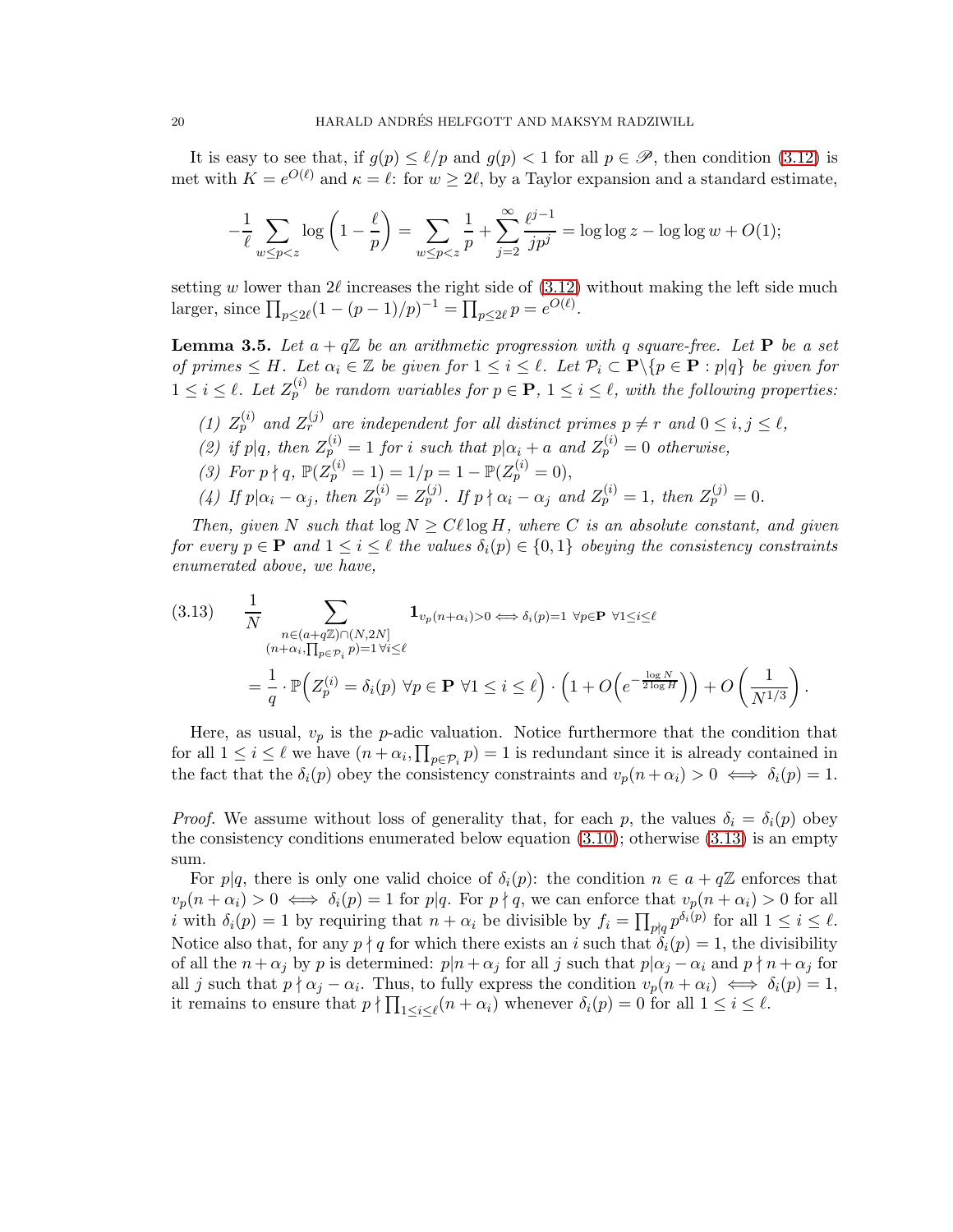<span id="page-20-2"></span>With these remarks in mind, we can re-write [\(3.13\)](#page-19-1) as

(3.14) 
$$
\frac{1}{N} \sum_{\substack{n \in (a+q\mathbb{Z}) \cap (N,2N] \\ f_i|n+\alpha_i}} \mathbf{1}_{p|\prod_{1 \le i \le \ell} (n+\alpha_i) \Rightarrow p \notin \mathcal{P}},
$$

where  $\mathscr{P} = \{p \in \mathbf{P} : p \nmid q[f_1, \ldots, f_\ell]\}.$  Thus, to apply the fundamental lemma of sieve theory we need to understand

<span id="page-20-0"></span>(3.15) 
$$
\frac{1}{N} \sum_{\substack{n \in (a+q\mathbb{Z}) \cap (N,2N] \\ f_i|n+\alpha_i}} \mathbf{1}_{d|(n+\alpha_1)\cdots(n+\alpha_\ell)}
$$

for square-free d such that all prime factors of d are in **P** but do not divide  $q[f_1, \ldots, f_\ell]$ . Since the summand in [\(3.15\)](#page-20-0) is periodic, we can evaluate the sum by splitting it into arithmetic progressions to modulus  $q[f_1, \ldots, f_\ell]d$ . Thus we get

<span id="page-20-1"></span>(3.16) 
$$
\frac{1}{q[f_1,\ldots,f_\ell]d} \sum_{\substack{x \bmod q[f_1,\ldots,f_\ell]d\\ x \equiv a \bmod q\\ f_i|x+\alpha_i}} \mathbf{1}_{d|(x+\alpha_1)\ldots(x+\alpha_\ell)} + O\Big(\frac{\ell^{\omega(d)}}{N}\Big),
$$

since there are  $\leq \ell^{\omega(d)}$  non-zero terms in the sum in [\(3.16\)](#page-20-1): the congruence class of x mod  $q[f_1, \ldots, f_\ell]$  is determined by the sum's conditions, and  $d|(x+\alpha_1) \ldots (x+\alpha_\ell)$  implies that, for each p|d, x must be congruent to one of  $-\alpha_1, \ldots, -\alpha_\ell \mod p$ . Furthermore, since d and  $q[f_1,\ldots,f_\ell]$  are coprime, we can write  $x = ad + bq[f_1,\ldots,f_\ell]$  for some a mod  $q[f_1, \ldots, f_\ell]$  and some b mod d, and then the sum in [\(3.16\)](#page-20-1) splits as follows:

$$
\left(\frac{1}{q[f_1,\ldots,f_\ell]}\sum_{\substack{x \bmod q[f_1,\ldots,f_\ell] \\ x \equiv a \bmod q}} 1\right) \cdot \left(\frac{1}{d}\sum_{x \bmod d} \mathbf{1}_{d|(x+\alpha_1)\cdots(x+\alpha_\ell)}\right)
$$

(We have also made the change of variables  $xd \to x$  in the first sum and  $xq[f_1, \ldots, f_\ell] \to x$ in the second sum; both are allowed because  $(d, q[f_1, \ldots, f_\ell]) = 1$ . Since q is coprime to  $[f_1, \ldots, f_\ell]$ , we can further factor the above as

$$
\frac{1}{q} \left( \frac{1}{[f_1, \dots, f_\ell]} \sum_{\substack{x \bmod [f_1, \dots, f_\ell] \\ f_i | x + \alpha_i}} 1 \right) \cdot \frac{\varrho(d)}{d}
$$

where  $\varrho(d)$  counts the number of solutions to  $d|(x+\alpha_1)...(x+\alpha_\ell)$  for  $x \in \mathbb{Z}/d\mathbb{Z}$ . By the Chinese remainder theorem,  $\varrho(d)$  is multiplicative. It is clear that  $\varrho(p) \leq \ell$  for all p; we may also assume that  $\varrho(p) < p$  for all  $p \in \mathscr{P}$ , as otherwise the sum in [3.14](#page-20-2) is 0. Applying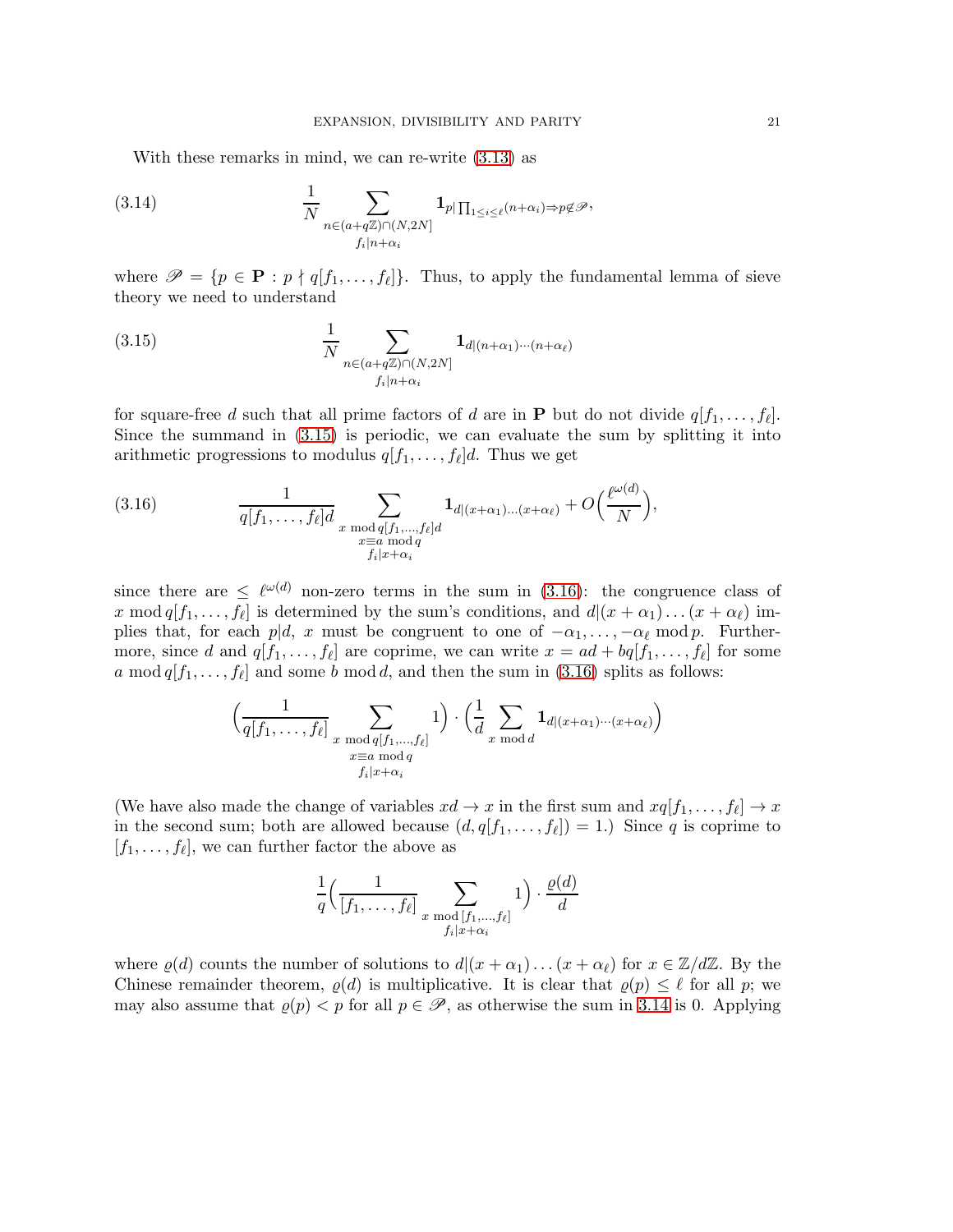Lemma [3.4](#page-18-3) with  $z = H$ ,  $\kappa = \ell$ ,  $K = e^{O(\ell)}$  and  $D = N^{3/5}$ , we obtain that [\(3.14\)](#page-20-2) is equal to

<span id="page-21-0"></span>
$$
\frac{1}{q} \prod_{p | [f_1, \dots, f_\ell]} \left( \frac{1}{p} \sum_{\substack{x \mod p \\ p^{\delta_i(p)} | x + \alpha_i}} 1 \right) \cdot \prod_{p \in \mathscr{P}} \left( 1 - \frac{\varrho(p)}{p} \right) \cdot \left( 1 + O\left( \exp\left( -\frac{\log N}{2 \log H} \right) \right) + O\left( \frac{D(2 \log H)^{\ell}}{N} \right) \right)
$$
\n
$$
(3.17)
$$

where we are using the assumption  $\log N \geq C\ell \log H$  to ensure that  $e^{9\kappa} K^{10} \leq e^{\frac{\log N}{10 \log H}}$ , and where the error term  $D(2\log H)$ <sup> $\ell$ </sup> arises from noticing that

$$
\sum_{\substack{d \le D \\ p|d \Rightarrow p \in \mathbf{P}}} \mu^2(d)\ell^{\omega(d)} \le D \sum_{\substack{d \le D \\ p|d \Rightarrow p \in \mathbf{P}}} \mu^2(d)\frac{\ell^{\omega(d)}}{d}
$$
\n
$$
\le D \prod_{p \in \mathbf{P}} \left(1 + \frac{\ell}{p}\right) \le D \prod_{p \in \mathbf{P}} \left(1 + \frac{1}{p}\right)^{\ell} \le D(2 \log H)^{\ell},
$$

since  $\prod_{p\leq H}(1+1/p)\leq 2\log H$  by, say, [\[RS62,](#page-100-3) Thm. 5, Cor.] and a check for  $H=2$ . Now,  $2\log H \le H^{3/4}$  for all  $H \ge 1$ , and so, again by  $\log N \ge C\ell \log H$ ,

$$
D(2\log H)^{\ell} \le N^{\frac{3}{5}} H^{\frac{3}{4}\ell} \le N^{2/3}
$$

provided that  $C$  is taken to be sufficiently large (but fixed).

Finally, it suffices to reinterpret the main term in [\(3.17\)](#page-21-0) probabilistically by noticing that, for each  $p \nmid q$  for which there is an i such that  $\delta_i(p) = 1$ ,

$$
\mathbb{P}\Big(Z_p^{(i)} = \delta_i(p) \,\,\forall i \leq \ell\Big) = \frac{1}{p} = \frac{1}{p} \sum_{\substack{x \pmod{p} \\ p^{\delta_i(p)} | x + \alpha_i}} 1
$$

provided that  $\delta_i(p)$  obey the consistency conditions. Finally, for  $p \nmid q$  such that  $\delta_i(p) = 0$ for all  $i \leq \ell$ ,

$$
\mathbb{P}\Big(Z_p^{(i)} = 0 \,\,\forall i \leq \ell\Big) = 1 - \frac{1}{p} \sum_{x \bmod p} \mathbf{1}_{p|(x+\alpha_1)\cdots(x+\alpha_\ell)} = 1 - \frac{\rho(p)}{p}
$$

Since the variables  $Z_p$  are independent, we conclude that the main term of  $(3.17)$  can be re-written as

$$
\frac{1}{q}\mathbb{P}\Big(Z_p^{(i)} = \delta_i(p) \,\,\forall i \leq \ell \,\,\forall p \in \mathbf{P}\Big).
$$

Of course, for Lemma [3.5](#page-19-0) to be truly useful, the main term has to be smaller than the remainder term. In general, when estimating the difference between reality and the Kubilius model for arbitrary events, one bounds rare events using a simple sieve or trivially, rather than by means of the Fundamental lemma. In our case, the fact that the sieve dimension  $\kappa = \ell$  is relatively large would complicate the task of obtaining a good total bound, since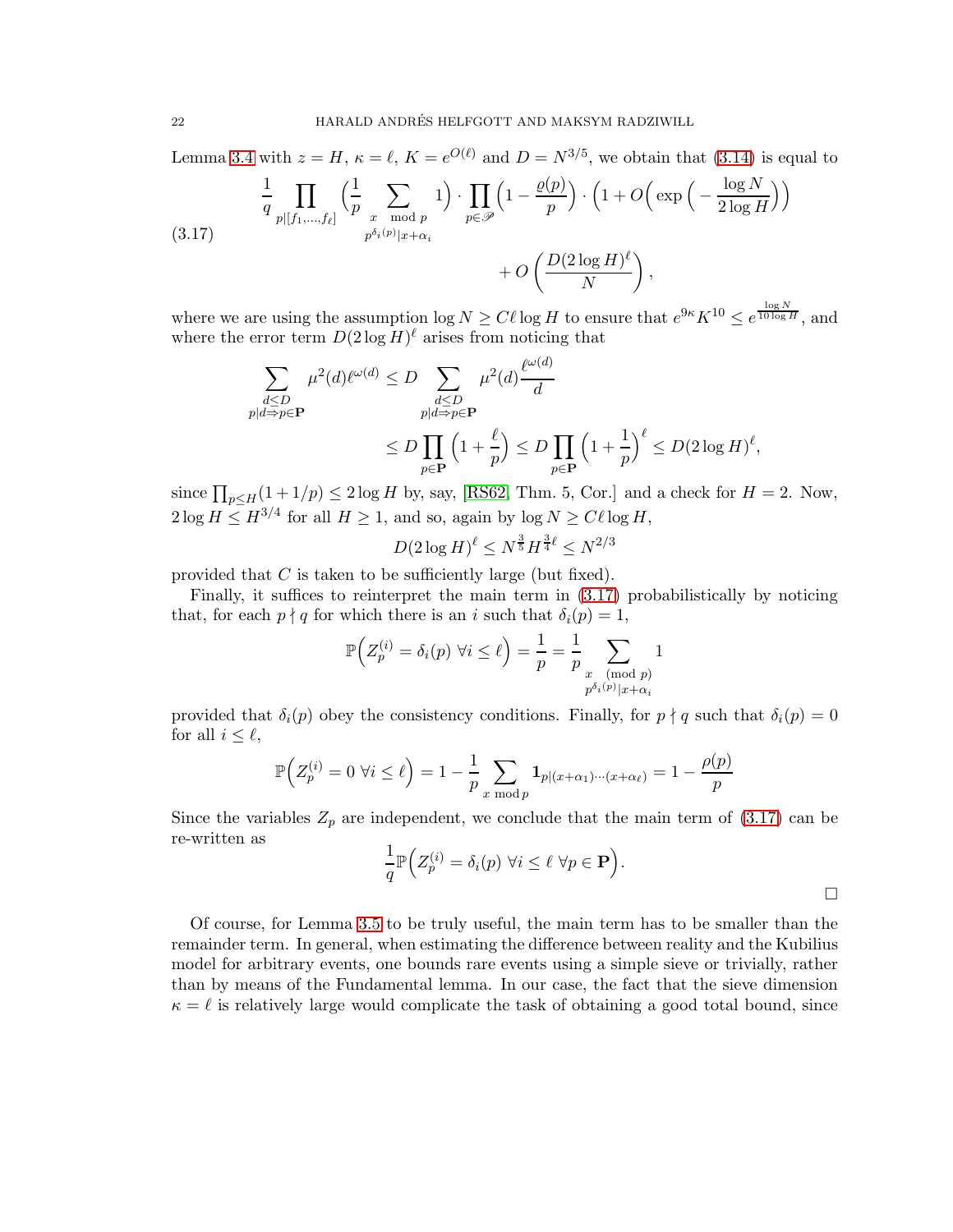there could be very many rare events. Fortunately, the fact that we will be working with bounds on the number of prime factors of  $n + \alpha_i$  helps us.

<span id="page-22-5"></span>**Lemma 3.6.** Let **P** be a set of primes  $\leq H$ . Let  $\alpha_i \in \mathbb{Z}$  be given for  $1 \leq i \leq \ell$ . Let F be a  $function from \{\textbf{true}, \textbf{false}\}^{k \times P}$  to  $\mathbb C$  *with*  $|F|_{\infty} \leq 1$ *, where*  $\mathbf{k} = \{1, 2, ..., \ell\}$ *. Assume that*  $F(\{v_{i,p}\}) = 0$  *if there is an*  $i \in \mathbf{k}$  *such that*  $\#\{p \in \mathbf{P} : v_{i,p} = \mathbf{true}\} > L$ *, where*  $L \in \mathbf{Z}_{\geq 0}$ *.* 

Let  $a + q\mathbb{Z}$  be an arithmetic progression, and let  $Z_p^{(i)}$  be random variables as in Lemma [3.5.](#page-19-0) Then there is an absolute constant  $C_0$  such that, given N for which  $\log N \geq C_0 \ell \log H$ ,

$$
\frac{1}{N} \sum_{n \in (a+q\mathbb{Z}) \cap (N,2N]} F\left(\{p|n+\alpha_i\}_{i \in \mathbf{k}, p \in \mathbf{P}}\right) = \frac{1}{q} \mathbb{E}\left(F\left(\{Z_p^{(i)}=1\}_{i \in \mathbf{k}, p \in \mathbf{P}}\right)\right)
$$
\n
$$
+ \frac{1}{q} \mathbb{E}\left(\left|F\left(\{Z_p^{(i)}=1\}_{i \in \mathbf{k}, p \in \mathbf{P}}\right)\right|\right) \cdot O\left(e^{-\frac{\log N}{2\log H}}\right) + O\left(\frac{H^{\ell L}}{L!^{\ell} N^{1/3}}\right),
$$

*where the implied constants are absolute.*

*Proof.* Apply Lemma [3.5](#page-19-0) for each choice of  $\{\delta_i(p)\}_{i\in\mathbf{k},p\in\mathbf{P}}$  such that  $\sum_{p\in\mathbf{P}} \delta_i(p) \leq L$ . There are  $\binom{|\mathbf{P}|}{L}^{\ell} \leq (|P|^L/L!)^{\ell} \leq H^{L\ell}/L!^{\ell}$  such choices altogether.

# 4. Using a sieve to prevent early recurrence

<span id="page-22-0"></span>We will define a set  $Y_{\ell} \subset \mathbb{N}$  with the property that no walk on  $\Gamma|_{Y_{\ell}}$  of length  $\leq \ell$  can have the same prime  $p \in \mathbf{P}$  occur as an edge length more than once, except for consecutive occurrences, which will be allowed.

It will be natural to approximate membership in  $Y_{\ell}$  by means of a sieve for composite moduli. When we later apply this approximation, we will have a main term and an error term, and we will have to know how to bound both. The arguments for proving these two bounds are closely related. We will find it convenient to express them in terms of a new graph – a *sieve graph* that expresses the logical conjunction of several congruence conditions.

<span id="page-22-4"></span>4.1. Sieve approximation to  $Y_{\ell}$ . We define  $Y_{\ell} = Y_{\ell, \mathbf{P}}$  to be the set of all integers n except for those for which there are distinct primes  $p_1, \ldots, p_l \in \mathbf{P}$  and signs  $\sigma_1, \ldots, \sigma_l \in \{-1, 1\}$ with  $1 \leq l < \ell$  such that

(4.1) 
$$
p_1|n, p_2|n + \sigma_1 p_1, \ldots, p_l|n + \sigma_1 p_1 + \ldots + \sigma_{l-1} p_{l-1},
$$

there are no  $1 \leq i < j < i' \leq l$  such that  $p_j \neq p_i = p_{i'}$  and no  $1 \leq i < l$  such that  $p_{i+1} = p_i$ and  $\sigma_{i+1} = -\sigma_i$ , and, in addition, at least one of the following consequences holds:

<span id="page-22-2"></span>• there exists a prime  $p_0 \in \mathbf{P}$  distinct from  $p_1, \ldots, p_l$  such that

(4.2) 
$$
p_0|n \text{ and } p_0|n + \sigma_1p_1 + \ldots + \sigma_l p_l
$$

<span id="page-22-3"></span><span id="page-22-1"></span>• we have

$$
\sigma_1 p_1 + \ldots + \sigma_l p_l = 0.
$$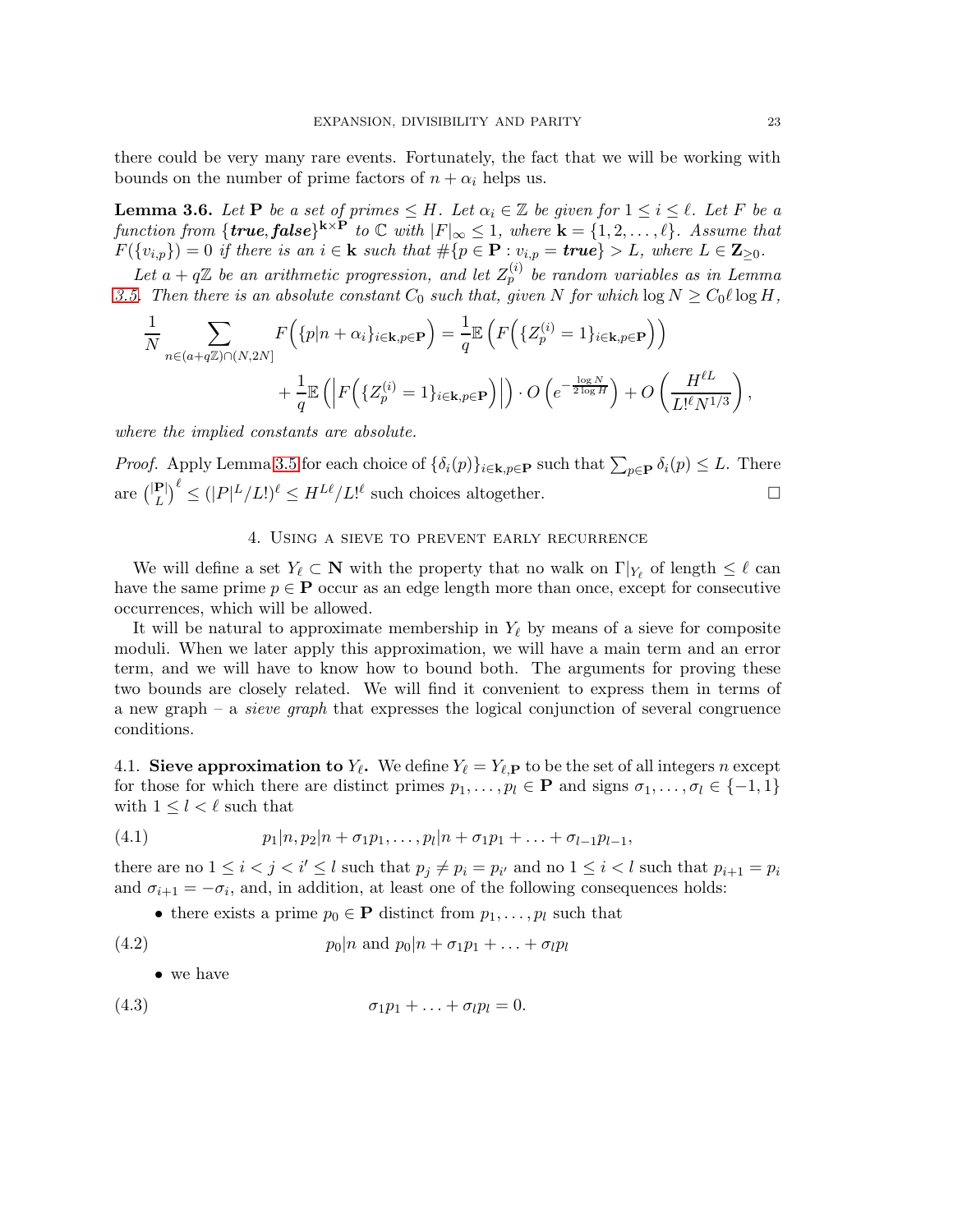We let  $p_0 = \infty$  in the event that [\(4.3\)](#page-22-1) holds.

The set of integers n that obey conditions  $(4.1)$  and either condition  $(4.2)$  or  $(4.3)$ forms an arithmetic progression to modulus  $[p_0, p_1, \ldots, p_l]$  or  $[p_1, \ldots, p_l]$  (thus square-free), unless it is empty. Let  $\mathscr{W}_{\ell,\mathbf{P}}$  denote the set consisting of all such arithmetic progressions with  $1 \leq l \leq \ell$ . The event  $n \in Y_{\ell}$  is then equivalent to

$$
n \notin \bigcup_{P \in \mathscr{W}_{\ell,\mathbf{P}}} P.
$$

Likewise, for any integers  $\beta_1, \ldots, \beta_{2k}$ , ensuring that

$$
n+\beta_i\in Y_\ell
$$

for all  $1 \leq i \leq 2k$  is equivalent to asking that

$$
n \notin \bigcup_{1 \leq i \leq 2k} \bigcup_{P \in \mathscr{W}_{\ell, \mathbf{P}}} (P - \beta_i).
$$

(Here  $P - \beta_i$  is just a displacement; if  $P = \{n \equiv a \mod q\}$ , then  $P - \beta_i = \{n \equiv a \beta_i \text{ mod } q$ .) Given  $\boldsymbol{\beta} = (\beta_1, \dots, \beta_{2k})$ , we denote by  $\mathscr{W}_{\ell, \mathbf{P}}(\boldsymbol{\beta})$  the set consisting of all  $P - \beta_i$ with  $P \in \mathscr{W}_{\ell, \mathbf{P}}$  and  $1 \leq i \leq 2k$ .

<span id="page-23-2"></span>**Proposition 4.1.** Let  $Y_{\ell,\mathbf{P}}$ ,  $W_{\ell,\mathbf{P}}$  be as above for **P** a set of primes and some  $\ell \geq 1$ . Let  $\beta = (\beta_1, \ldots, \beta_{2k}), \beta_i \in \mathbb{Z}$ *. Then, for any*  $m \geq 1$ *,* 

<span id="page-23-1"></span>(4.4) 
$$
\mathbf{1}_{n+\beta_i \in Y_\ell \,\forall 1 \leq i \leq 2k} = \sum_{\substack{R \in \mathcal{Q} \cap \ \omega(\mathfrak{q}(R)) \leq m}} c_R \mathbf{1}_{n \in R} + O^* \left( 2^m 3^\ell \sum_{\substack{R \in \mathcal{Q} \cap \ \omega(\mathfrak{q}(R)) \leq m+\ell}} 1_{n \in R} \right)
$$

*for*  $\mathscr{Q} = W_{\ell, \mathbf{P}}(\boldsymbol{\beta})$  *and some*  $c_R \in \mathbb{R}$  *with*  $|c_R| \leq 2^{\omega(\mathfrak{q}(R))}$ *.* 

We recall our convention  $\omega(\mathfrak{q}(\emptyset)) = \infty$ . It implies that both sums on the right-hand side of  $(4.4)$  are over non-empty sets R.

*Proof.* Apply Prop. [3.3](#page-15-3) with  $\mathfrak{D}$  the set of all non-empty  $R \in \mathcal{Q}^{\cap}$  such that the modulus of R has  $\leq m$  prime factors. R has  $\leq m$  prime factors.

<span id="page-23-0"></span>4.2. Controlling the error term. For us, a *sieve graph* will be a directed graph consisting of:

- (i) a marked path of length 2k, called the *horizontal path*; we may picture it as starting at the "leftmost" vertex and ending at the "rightmost" vertex;
- (ii) *threads* of length  $\leq \ell$ , of two kinds:
	- (a) a *closed thread* is a cycle containing some vertex of the horizontal path, and otherwise disjoint from it;
	- (b) an *open thread* is a path that has an endpoint at some vertex of the horizontal path, and is otherwise disjoint from it;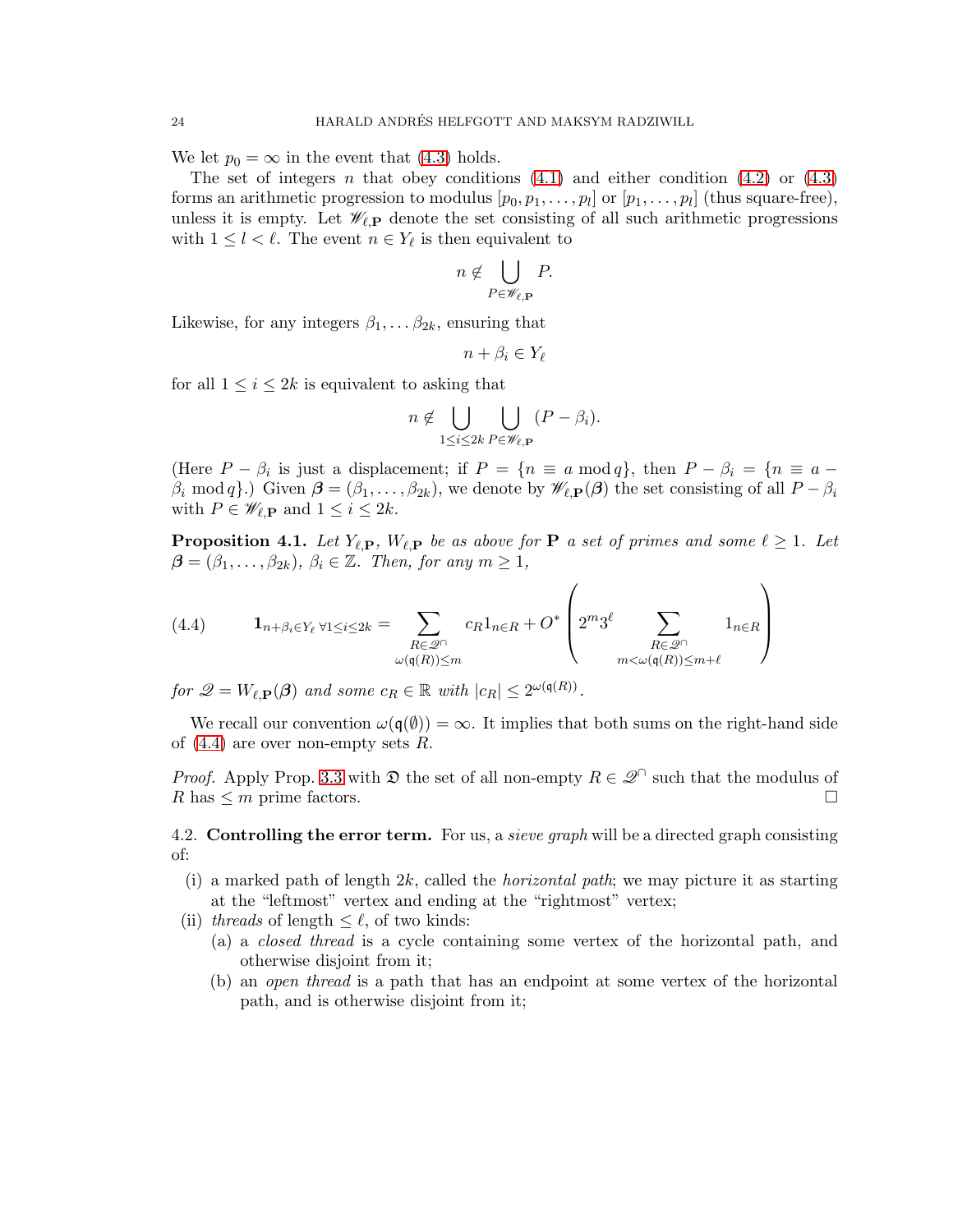(iii) for each open thread and each of the two endpoints of that thread, an edge containing that endpoint as its tail, with its head being a vertex of degree 1 (i.e., not contained in any other edge). These two edges at the thread's endpoints are marked as associated to the thread; they will be called the thread's *witnesses*, and count as part of the thread.

Any two distinct threads are disjoint from each other except for possibly sharing a vertex on the horizontal path. We recall that a *path* does not self-intersect. (Contrast with a *closed path*, such as a cycle: a closed path self-intersects at its origin.)

We present below a picture of a sieve graph, where the blue path corresponds to the horizontal path, and the witness edges of each open path are highlighted in red.



Write  $E(G)$  for the set of edges in a graph G. We identify the edges of the horizontal path with the elements of  $\mathbf{k} = \{1, 2, \ldots, 2k\}.$ 

We will work with pairs  $(G, \sim)$ , where G is a sieve graph and  $\sim$  an equivalence relation on the edges of G such that, in any thread, the set of edges in a given equivalence class form a (possibly empty) connected subgraph, except in the case of witnesses, which are equivalent to each other but to no other edges in their thread. We say (G, ∼) is *non-redundant* if, for every thread, the thread contains at least one edge  $x$  (possibly a witness) whose equivalence class [x] contains no edge in any other thread. The *cost*  $\kappa(G, \sim)$  of  $(G, \sim)$  is the number of equivalence classes that contain at least one edge (possibly a witness) in some thread. Denote by  $\mathbf{W}_{k,\ell,m}$  the set of non-redundant pairs  $(G,\sim)$  as above with parameters k,  $\ell$  and cost  $\kappa(G, \sim) = m$ . It is clear that  $\mathbf{W}_{k,\ell,m}$  is finite, since any element of  $\mathbf{W}_{k,\ell,m}$  contains at most m threads.

It should be clear that we see a pair  $(G, \sim)$  as a template, leading to divisibility conditions when we assign a prime to each equivalence classes of  $\sim$ . Let us be precise. For  $(G, \sim)$  a pair as above,  $\mathbf{l} \subset \mathbf{k}, \vec{\sigma} \in \{-1,1\}^{E(G)}$  and a  $(p_{[x]})$  a tuple consisting of a prime  $p_{[x]}$  for each equivalence class [x] of  $\sim$ , we say  $((G, \sim), \mathbf{l}, \vec{\sigma}, (p_{[x]}))$  is *valid* if

<span id="page-24-1"></span><span id="page-24-0"></span>(i) whenever two edges  $e_1 = \{v_1, v_1'\}, e_2 = \{v_2, v_2'\}$  in G but not in  $\mathbf{k} \setminus \mathbf{l}$  are in the same equivalence class  $[x] = [e_1] = [e_2]$ , we have that, for any walk from  $v_1$  to  $v_2$ ,  $p_{[x]}$ divides the sum  $\sum_{y \text{ on } \phi} \sigma_y p_{[y]}$ , where y ranges over the edges of the walk;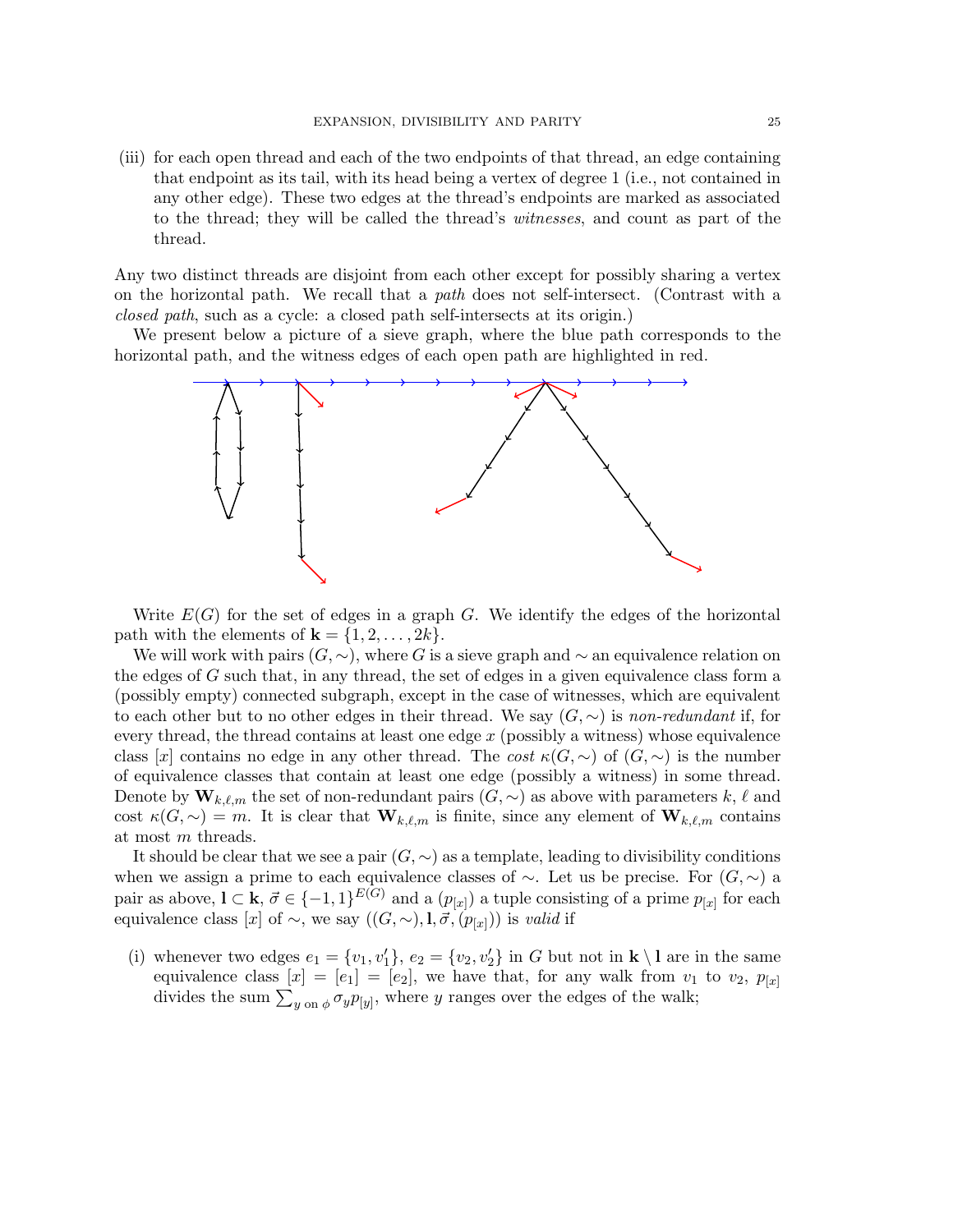- (ii) the sum  $\sum_{y \text{ on } \phi} \sigma_y p_{[y]}$  over the edges y in any closed path  $\phi$  is 0, but the sum  $\sum_{y \text{ on } \phi} \sigma_y p_{[y]}$  over the edges y in an open thread  $\phi$  (excluding the witnesses) is always non-zero;
- (iii) if two adjacent edges  $e_1, e_2$  in a thread are equivalent, their signs  $\sigma_{e_1}, \sigma_{e_2}$  are the same.

In conditions [\(i\)](#page-24-0) and [\(ii\)](#page-24-1) and in all of what follows, a sum  $\sum_{y \text{ on } \phi} \sigma_y p_{[y]}$  over the edges y of a walk is understood as follows: if the walk traverses an edge  $y$  contrary to its direction, its sign  $\sigma_y$  is flipped.

<span id="page-25-1"></span>**Lemma 4.2.** Let  $N = (N, 2N] \cap \mathbb{Z}$  and  $k = \{1, 2, ..., 2k\}$ . Let P be a set of primes  $\leq H$ . *Define*  $\mathscr{W}_{\ell,\mathbf{P}}(\boldsymbol{\beta})$  *and*  $\mathbf{W}_{k,\ell,m}$  *as above. Given*  $\vec{p} = (p_1, p_2, \ldots, p_{2k})$  *and*  $\vec{\sigma} \in \{-1,1\}^{2k}$ , *let*  $\beta(\vec{p}, \vec{\sigma}) = (\beta_1, \dots, \beta_{2k})$  *with*  $\beta_i = \sum_{j=1}^i \sigma_j p_j$ *. Then, for*  $m \geq 0$  *with*  $H^m \leq N$ *,* 

<span id="page-25-0"></span>
$$
(4.5) \qquad \sum_{\mathbf{l} \subset \mathbf{k}} \sum_{\vec{\sigma} \in \{-1,1\}^{2k}} \sum_{p_i \in \mathbf{P}} \prod_{\forall i \in \mathbf{k}} \prod_{i \in \mathbf{k} \setminus \mathbf{l}} \frac{1}{p_i} \sum_{\substack{R \in \mathscr{W}_{\ell,\mathbf{P}}(\mathcal{G}(\vec{p},\vec{\sigma}))^{\cap} \\ R \neq \emptyset, \ \omega(\mathfrak{q}(R)) = m}} |\{n \in R \cap \mathbf{N} : p_i | n + \beta_i \ \forall i \in \mathbf{l}\}|
$$

*is at most* 2N *times*

(4.6) 
$$
\sum_{\mathbf{l}\subset\mathbf{k}}\sum_{(G,\sim)\in\mathbf{W}_{k,\ell,m}}\sum_{\vec{\sigma}\in\{-1,1\}^{E(G)}}\sum_{\substack{p_{[x]}\in\mathbf{P}\\((G,\sim),\mathbf{l},\vec{\sigma},(p_{[x]}))\text{ valid}}}\prod_{i\in\mathbf{k}\backslash\mathbf{l}}\frac{1}{p_{[i]}}\prod_{[x]\not\subset\mathbf{k}\backslash\mathbf{l}}\frac{1}{p_{[x]}}.
$$

It is actually unnecessary to assign signs  $\sigma$  to witnesses; this upper bound is loose.

*Proof.* The moduli of the progressions  $R \in \mathscr{W}_{\ell,\mathbf{P}}(\beta(\vec{p},\vec{\sigma}))^{\cap}$  are square-free. Thus  $\omega(\mathfrak{q}(R)) =$ m implies  $\mathfrak{q}(R) \leq H^m \leq N$ . Hence, the innermost sum in [\(4.5\)](#page-25-0) is

$$
\leq \sum_{\substack{R\in \mathscr{W}_{\ell,\mathbf{P}}(\beta(\vec{p},\vec{\sigma}))^{\cap}\\ \omega(\mathfrak{q}(R))=m}}\left(\frac{N}{\mathfrak{q}(R\cap R_{\vec{p},\mathbf{l}})}+1\right) \ \leq 2N \sum_{\substack{R\in \mathscr{W}_{\ell,\mathbf{P}}(\beta(\vec{p},\vec{\sigma}))^{\cap}\\ \omega(\mathfrak{q}(R))=m}}\frac{1}{\mathfrak{q}(R\cap R_{\vec{p},\mathbf{l}})},
$$

where  $R_{\vec{p},l}$  is  $\{n : p_i | n + \beta_i \; \forall i \in \mathbb{I}\}\,$ , which is either an arithmetic progression or empty (in which case we recall that, by convention,  $q(\emptyset) = \infty$ ).

An element  $R \in \mathscr{W}_{\ell,\mathbf{P}}(\beta(\vec{p},\vec{\sigma}))^{\cap}$  induces a sieve graph G in a natural way: an element of  $\mathscr{W}_{\ell,\mathbf{P}}(\beta(\vec{p},\vec{\sigma}))$  is defined by a set of conditions  $(4.1)-(4.3)$  $(4.1)-(4.3)$  inducing a thread at some vertex of the horizontal path of length  $2k$ . (The thread is open when  $(4.2)$  holds, and closed when [\(4.3\)](#page-22-1) holds) Moreover, for any tuple  $\vec{p} = (p_i)_{i \in \mathbf{k}}$  with  $p_i \in \mathbf{P}$ , the pair  $(R, \vec{p})$  induces an equivalence relation  $\sim$  on the edges of G, with two edges being defined as equivalent when they are labeled with the same prime. The prime labels are given by  $p_i$  for edges in the horizontal path; for other edges, they are given by conditions  $(4.1)$ – $(4.3)$ . (In particular, given an open thread, we associate the label  $p_0$  in [\(4.2\)](#page-22-3) to the thread's witnesses.) We may employ the notation  $p_{[x]}$  for the label of any edge in an equivalence class [x]. It is clear that we can assume that  $(G, \sim)$  is non-redundant: if it is not, there is some thread such that every edge in it is equivalent to some edge in some other thread, and so we may remove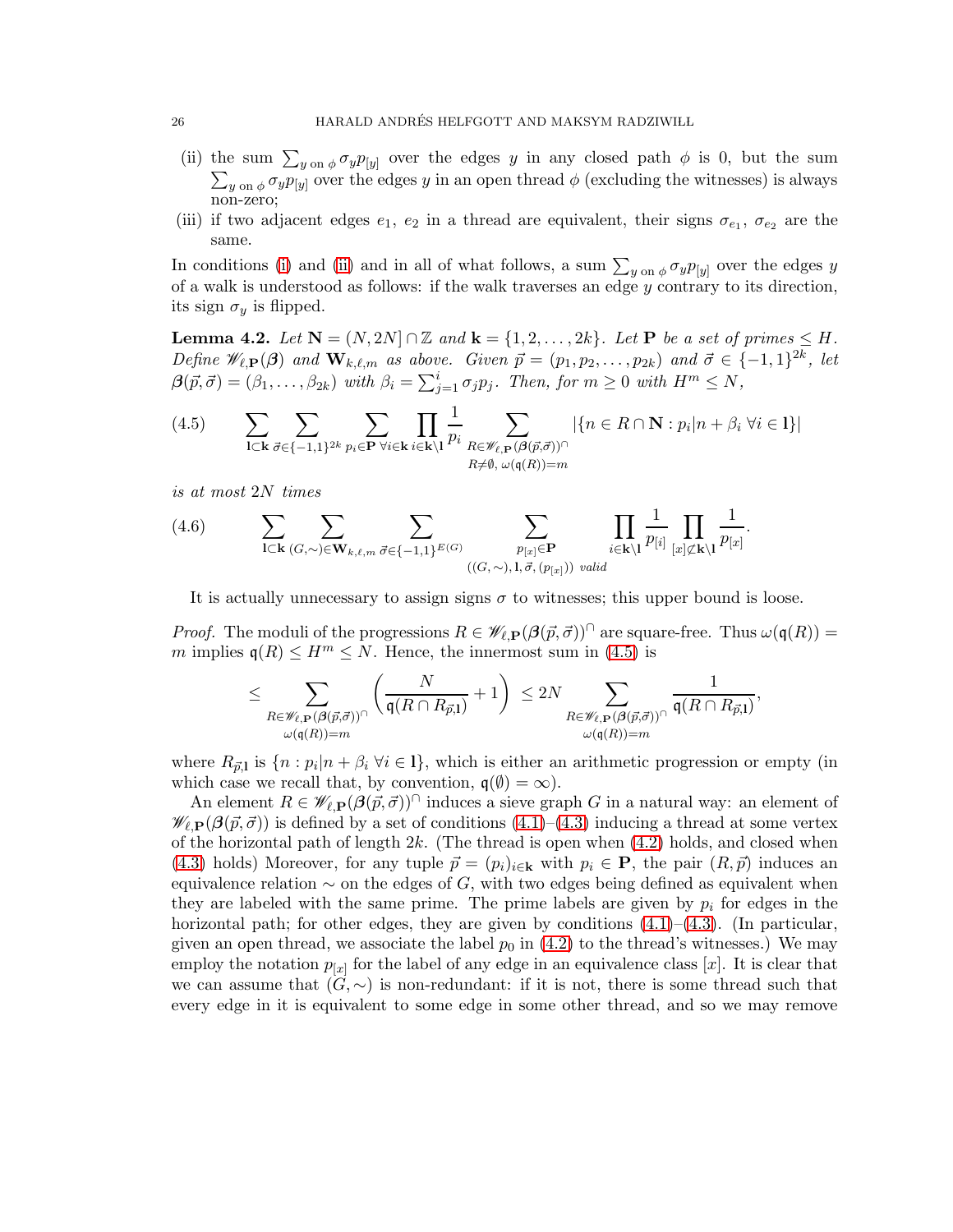our thread without changing R (unless R was  $\emptyset$ ); we repeat this step until  $(G, \sim)$  is indeed non-redundant.

It is clear that  $q(R \cap R_{\vec{p},l})$  equals  $\prod_{[x]\not\subset k\setminus l}p_{[x]}$  unless  $R \cap R_{\vec{p},l} = \emptyset$ . It is also clear that any tuple  $((G,\sim),\mathbf{l},\vec{\sigma},(p_{[x]}))$  constructed as above is valid, provided that  $R \cap R_{\vec{p},\mathbf{l}} \neq \emptyset$ : conditions [\(ii\)](#page-24-1) and [\(ii\)](#page-24-1) defining a valid sieve graph are immediate, and, to verify condition [\(i\)](#page-24-0) (namely, that  $p|\sum_{y \text{ on } \phi} \sigma_y p_{[y]}$  for any walk  $\phi$  between two vertices  $v_1, v_2$  contained in edges  $e_1, e_2 \notin \mathbf{k} \setminus \mathbf{l}$  with  $e_1 \sim e_2$ ) it is enough to note that, for  $n \in \mathbb{R} \cap R_{\vec{p},\mathbf{l}}$  and  $p = p_{[e_1]} = p_{[e_2]}$ , we have both  $p = p_{[e_1]}|(n + \sum_{y \text{ on } \phi_1} \sigma_y p_{[y]})$  for any walk  $\phi_1$  from the "origin" (i.e., the leftmost vertex in the horizontal path) to  $v_1$ , and also  $p = p_{[e_2]}|(n + \sum_{y \text{ on } \phi_2} \sigma_y p_{[y]})$  for the concatenation  $\phi_2$  of the walk  $\phi_1$  and our walk  $\phi$ , since that concatenation is a walk from the origin to  $v_2$ ; it then obviously follows that  $p|\sum_{y \text{ on } \phi} \sigma_y p_{[y]}$ . — Процессиональные просто производствовались и продата в собстановки производствовались на производствовалис<br>В собстановки производствовались производствовались производствовались производствовались производствовались и

<span id="page-26-0"></span>**Lemma 4.3.** *Let*  $1 \subset \mathbf{k} = \{1, 2, ..., 2k\}$ ,  $(G, \sim) \in \mathbf{W}_{k,\ell,m}$  and  $\vec{\sigma} \in \{-1, 1\}^{E(G)}$ . *Let*  $\mathbf{P} \subset [H_0, H]$  *be a set of primes, where*  $H \ge H_0 \ge \max(e^2, \ell)$ *. Let*  $\mathscr{L} = \sum_{p \in \mathbf{P}} 1/p$ *. Then* 

$$
\sum_{\substack{p_{[x]}\in \mathbf{P}\\ ((G,\sim),\mathbf{I},\vec{\sigma},(p_{[x]}))\text{ valid}}} \prod_{i\in \mathbf{k}\backslash \mathbf{I}}\frac{1}{p_{[i]}}\prod_{[x]\not\subset \mathbf{k}\backslash \mathbf{I}}\frac{1}{p_{[x]}} \leq \mathscr{L}^{s-r}\left(\frac{\log H}{H_0}\right)^r,
$$

*where* r *is the number of threads in* G *and* s *is the number of equivalence classes of* ∼*.*

*Proof.* The idea is that every thread in G binds a different variable  $p_{[x]}$ , thus subtracting r degrees of freedom in total.

Since  $(G, \sim)$  is non-redundant, we may choose, for each thread, an equivalence class containing an edge in a thread (possibly a witness) whose equivalence class [x] contains no edge in any other thread. We allow the primes associated to all other equivalence classes to range freely over P. Let them take some values that will henceforth be fixed, and let us see which values the primes  $p_{[x]}$  can take, where  $[x]$  goes over the equivalence classes we chose, one per thread.

Let us consider closed threads first. There, there is one edge  $x$  we chose; all other edges have already been assigned values. Since the sum  $\sum_{y} \sigma_{y} p_{[y]}$  over the closed thread must be 0, we see that  $p_{[x]}$  is fully determined. Thus, the term  $1/p_{[x]}$  contributes a factor  $\leq 1/H_0$ , since  $p_{[x]} \geq H_0$ .

Now consider open threads where we have chosen the witnesses as our class  $[x]$ . All other edges have already been assigned values, and so their sum  $\sum_{y} \sigma_{y} p_{[y]}$  already has a fixed integer value d, which we know not to be 0. Since  $|d| \leq \ell H \leq H_0^{\Delta+1}$ , where  $\Delta = (\log H)/(\log H_0)$ , we see that d has  $\leq \Delta + 1$  prime divisors  $\geq H_0$ ;  $p_{[x]}$  must equal one of them, and so the sum of  $1/p_{[x]}$  over  $p_{[x]}$  contributes a factor  $\leq (\Delta+1)/H_0$ .

Lastly, consider open threads in which we have chosen an edge  $x$  other than the witnesses. The sum  $\sum_{y} \sigma_y p_{[y]}$  over the thread must be  $\equiv 0$  modulo  $p_{[z]}$ , where  $[z]$  is the witnesses' class. Thus, the congruence class modulo  $p_{[z]}$  of  $p_{[x]}$  is determined; call it a mod  $p_{[z]}$ , say.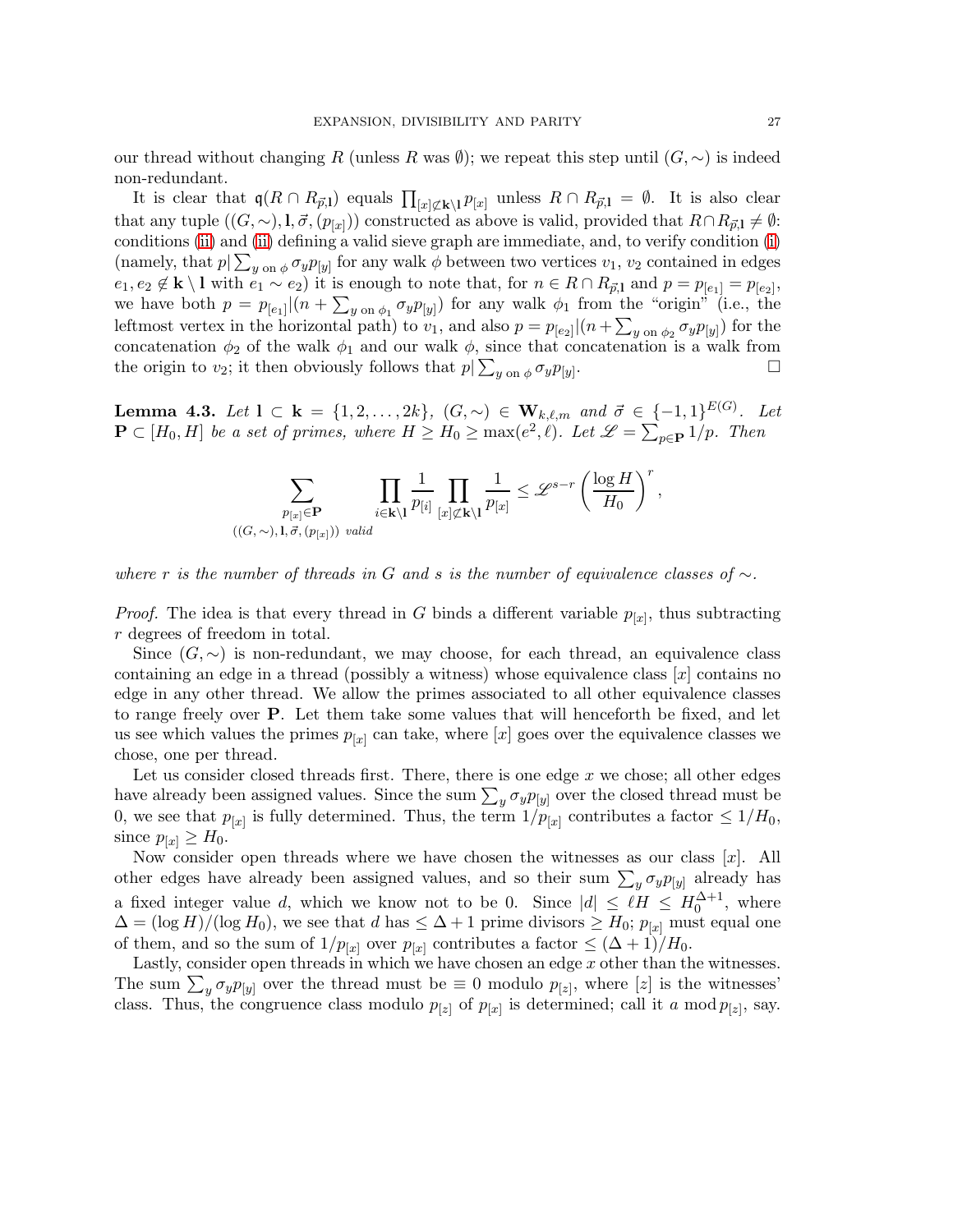We see then that the sum of  $1/p_{[x]}$  over  $p_{[x]}$  is at most<sup>[3](#page-27-0)</sup>

(4.7) 
$$
\sum_{\substack{H_0 \le p \le H \\ p \equiv a \bmod p_{[z]}}} \frac{1}{p} \le \sum_{n \le H/H_0} \frac{1}{nH_0} \le \frac{\log \frac{eH}{H_0}}{H_0} \le \frac{\log H}{H_0},
$$

since  $p_{[z]} \geq H_0 \geq e$ .

Note that  $\log H = \Delta \log H_0 \geq 2\Delta \geq \Delta + 1$ . Hence, each prime from a chosen class [x] contributes a factor  $\leq (\log H)/H_0$ , and each of the other primes contributes a factor  $\mathscr{L}$ . (Actually, primes  $p_{[i]}$  such that  $i \in \mathbf{k} \setminus \mathbf{l}$  but  $[i] \not\subset \mathbf{k} \setminus \mathbf{l}$  contribute even less, but we choose to forego that effect.)

<span id="page-27-3"></span>**Proposition 4.4.** *Let*  $N = (N, 2N] \cap \mathbb{Z}$  *and*  $k = \{1, 2, ..., 2k\}$ *. Let*  $P \subset [H_0, H]$  *be a set of primes where*  $H \ge H_0 \ge e^2$ . Let  $\ell \le H_0$ . Given  $\vec{p} = (p_1, p_2, \ldots, p_{2k})$  and  $\vec{\sigma} \in \{-1, 1\}^{2k}$ , *let*  $\beta(\vec{p}, \vec{\sigma}) = (\beta_1, \dots, \beta_{2k})$  *with*  $\beta_i = \sum_{j=1}^i \sigma_j p_j$ . Define  $\mathscr{W}_{\ell, \mathbf{P}}(\beta)$  as before. Write  $\mathscr{L}$  for  $\sum_{p \in \mathbf{P}} 1/p$ .

*Then, for*  $m \geq 3$  *such that*  $H^m \leq N$  *and*  $H_0 \geq 8(2k+1)(\log H)(2m)^{\ell+1}/\mathcal{L}$ ,

$$
\sum_{\mathbf{l}\subset\mathbf{k}}\sum_{\vec{\sigma}\in\{-1,1\}^{2k}}\sum_{p_i\in\mathbf{P}}\prod_{\forall i\in\mathbf{k}}\prod_{i\in\mathbf{k}\backslash\mathbf{l}}\frac{1}{p_i}\sum_{\substack{R\in\mathscr{W}_{\ell,\mathbf{P}}(\mathcal{G}(\vec{p},\vec{\sigma}))^{\cap}\\R\neq\emptyset,\ \omega(\mathfrak{q}(R))=m}}|\{n\in R\cap\mathbf{N}:p_i|n+\beta_i\ \forall i\in\mathbf{l}\}|
$$
\n
$$
(4.8)
$$

<span id="page-27-2"></span><span id="page-27-1"></span>
$$
\leq N \cdot 4(2e)^m (4k+2m)^{2k} \mathscr{L}^{2k+m} \left( \frac{(8k+4) \log H}{\mathscr{L} H_0} \right)^{\frac{1}{\ell+1}}.
$$

*Proof.* We apply Lemmas [4.2](#page-25-1) and [4.3,](#page-26-0) and obtain that the first line in [\(4.8\)](#page-27-1) is

(4.9) 
$$
\leq 2N \cdot \sum_{\mathbf{l} \subset \mathbf{k}} \sum_{(G,\sim) \in \mathbf{W}_{k,\ell,m}} \sum_{\vec{\sigma} \in \{-1,1\}^{E(G)}} \mathscr{L}^{s(\sim)-r(G)} \left(\frac{\log H}{H_0}\right)^{r(G)}
$$

where  $s(\sim)$  is the number of equivalence classes of  $\sim$  and  $r(G)$  is the number of threads in G. The sum over  $\mathbf{l} \subset \mathbf{k}$  has  $2^{2k}$  terms. Since the threads are of length  $\ell$ , we see that  $|E(G)| \leq 2k + r(\ell+2)$  and  $s(\sim) \leq 2k + m$ , where m is the cost of  $(G, \sim)$ . (We may irrelevantly remark that we could work with a bound of  $\leq 2k + r\ell$  in the first case, since witnesses should not have to carry signs.) It remains to count how many  $(G, \sim) \in W_{k,\ell,m}$ there are with given  $r = r(G)$  and  $\kappa(G, \sim) = m$ . Here m is given and  $m/(\ell+1) \leq r \leq m$ .  $r \geq m/(\ell+1)$  because a thread (counting witnesses) cannot exhaust more than  $\ell+1$ equivalence classes, and  $r \leq m$  since each thread (counting witnesses) must have at least one equivalence class that does not appear in other threads (counting witnesses).

,

Let  $1 \leq l_1, \ldots, l_r \leq \ell$  be the lengths of the threads. There are  $s(\sim)^{2k} \leq (2k+m)^{2k}$  ways of assigning equivalence classes of  $\sim$  to the 2k edges of the horizontal path. Furthermore, since  $m = \kappa(G, \sim)$ , there are m equivalence classes to choose from when we assign equivalence classes of  $\sim$  to edges in threads. Thus, for a closed thread of length  $l_j$ , there are  $m^{l_j}$  ways

<span id="page-27-0"></span><sup>&</sup>lt;sup>3</sup>It goes almost without saying that one could obtain a more precise upper bound using the Brun-Titchmarsh inequality, or even just restricting  $m$  to be odd.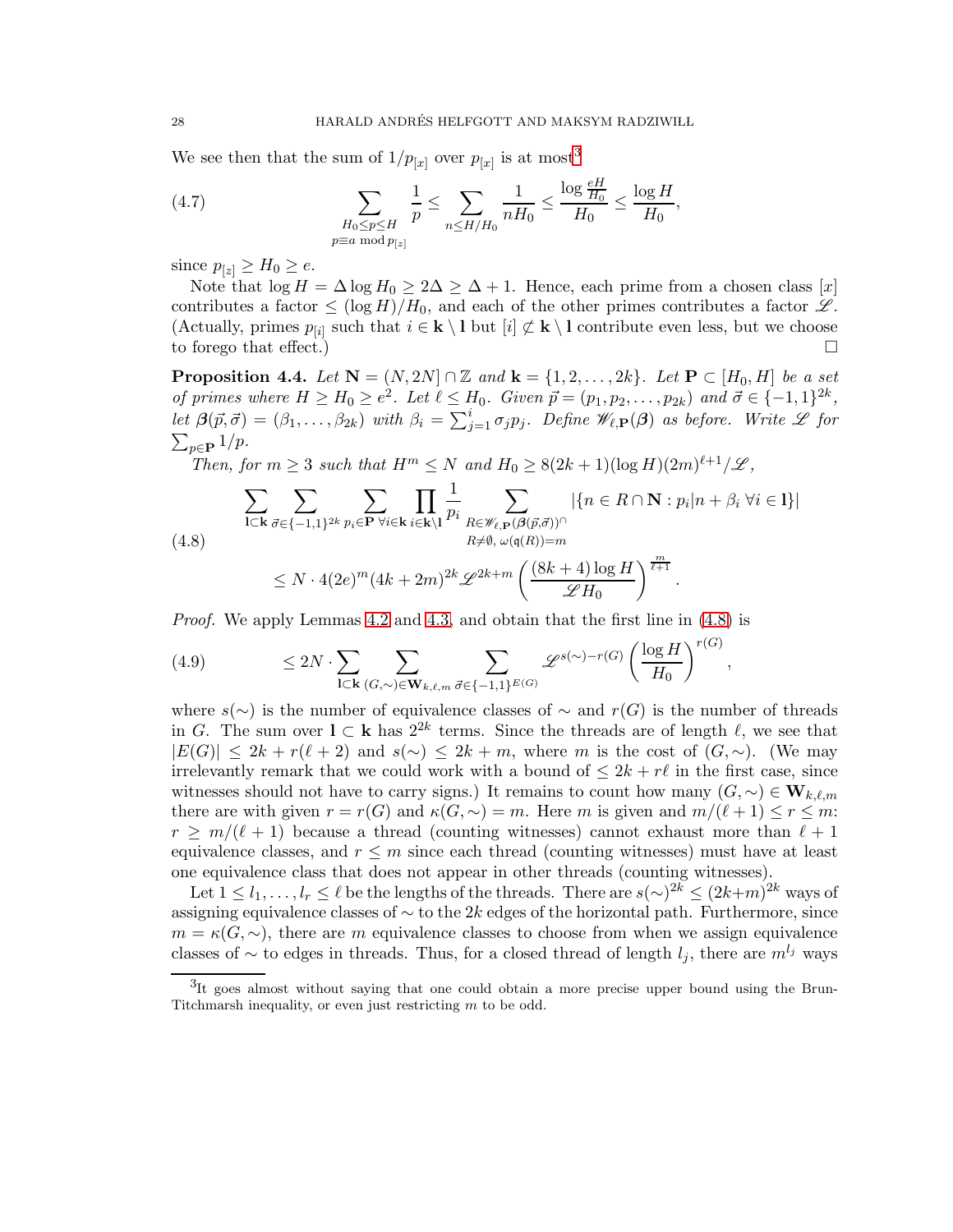of assigning equivalence classes of  $\sim$  to its edges, whereas, for an open thread, there are  $m^{l_j+1}$  ways of doing so, since we also need to assign an equivalence class to the witnesses. Since there are  $s(\sim)$ ! ways to order the equivalence classes and we know that  $s(\sim) \geq m$ , we see that the number of ∼ to a sieve graph is

$$
\leq \frac{1}{m!} (2k+m)^{2k} \prod_{j=1}^r m^{l_j+e_j},
$$

where  $e_j = 0$  if the jth thread is closed and  $e_j = 1$  if it is open. Summing over all  $l_j \leq \ell$ and  $e_i = 0, 1$ , we obtain

$$
\leq \frac{(2k+m)^{2k}}{m!} \left( \frac{1+\frac{1}{m}}{1-\frac{1}{m}} m^{\ell+1} \right)^r \leq (2k+m)^{2k} \frac{2^r m^{(\ell+1)r}}{m!}.
$$

Each of the r possible threads intersects the horizontal path at one of its  $2k + 1$  vertices. Thus there are at most  $\binom{2k+r}{r}$  $(r + r) \leq (2k + 1)^r$  ways of choosing how the threads intersect the horizontal path. Consequently, the number of pairs  $(G, \sim)$  with given r and m is

$$
\leq (2k+m)^{2k} (2k+1)^r \frac{2^r m^{(\ell+1)r}}{m!}
$$

.

Therefore, the triple sum in [\(4.9\)](#page-27-2) is at most

<span id="page-28-0"></span>(4.10)  

$$
= \frac{2^{2k} \mathscr{L}^{2k+m} (2k+m)^{2k}}{m!} \sum_{\frac{m}{\ell+1} \leq r \leq m} 2^{r(\ell+2)} (2k+1)^r \frac{(2m^{\ell+1})^r}{m!} \left(\frac{\log H}{\mathscr{L}H_0}\right)^{2k}
$$

$$
= \frac{2^{2k} \mathscr{L}^{2k+m} (2k+m)^{2k}}{m!} \sum_{\frac{m}{\ell+1} \leq r \leq m} \left(\frac{2^{\ell+3} m^{\ell+1} (2k+1) \log H}{\mathscr{L}H_0}\right)^r.
$$

We are assuming that  $4(2k+1)(2m)^{\ell+1}\log H/\mathscr{L}H_0 \leq 1/2$ , and so our bound in [\(4.10\)](#page-28-0) is

$$
\leq \frac{2(4k+2m)^{2k} \mathscr{L}^{2k+m}}{m!} \left( \frac{2^{\ell+3} m^{\ell+1} (2k+1) \log H}{\mathscr{L} H_0} \right)^{\frac{m}{\ell+1}}
$$
  

$$
\leq 2(4k+2m)^{2k} \mathscr{L}^{2k+m} \frac{(2m)^m}{m!} \left( \frac{(8k+4) \log H}{\mathscr{L} H_0} \right)^{\frac{m}{\ell+1}}.
$$
  
g the inequality  $m^m/m! \leq \sum_{i=0}^{\infty} \frac{m^j}{j!} = e^m.$ 

We finish by using the inequality  $m^m/m! \leq \sum_{j=0}^{\infty} m^j/j! = e$ 

4.3. Bounding the main term. We will now prove an estimation that will later allow us to bound a main term coming from an application of Prop. [4.1.](#page-23-2) The main ideas are much as in §[4.2,](#page-23-0) but we will have to use a notion of *strong non-redundancy* that is slightly different from *non-redundancy* as defined in §[4.2.](#page-23-0)

**Proposition 4.5.** *Let*  $N = (N, 2N] \cap \mathbb{Z}$  *and*  $k = \{1, 2, ..., 2k\}, k \ge 1$ *. Let*  $P \subset [H_0, H]$ *be a set of primes with*  $\mathscr{L} = \sum_{p \in \mathbf{P}} 1/p \geq 1$ *, where*  $H \geq H_0 \geq e^2$ *. Let*  $\ell \leq H_0$ *.* 

*Let*  $p_1, ..., p_{2k} \in \mathbf{P}, \sigma_1, ..., \sigma_{2k} \in \{-1, 1\}$  *and*  $\mathbf{l} \subset \mathbf{k}$  *be given. Define*  $\boldsymbol{\beta} = (\beta_1, ..., \beta_{2k})$ *by*  $\beta_i = \sigma_1 p_1 + \ldots + \sigma_i p_i$ *. Define*  $\mathscr{W}_{\ell, \mathbf{P}}(\boldsymbol{\beta})$  *as before.* 

r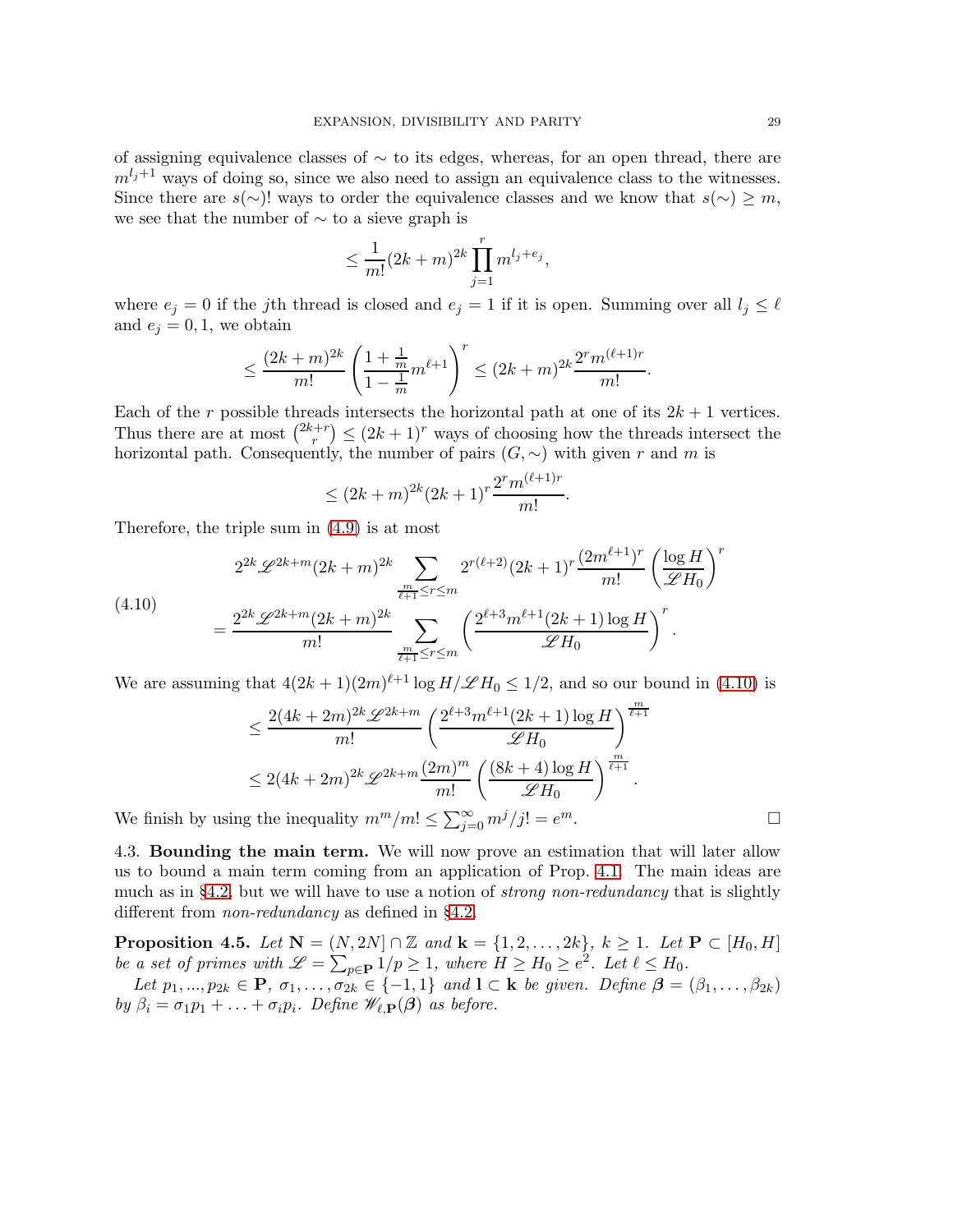<span id="page-29-0"></span>Let  $A = \{n \in \mathbb{Z} : p_i | n + \beta_i \; \forall i \in I\}$ *; assume* A *is non-empty. Then, for any*  $m \ge 1$  *such that*  $H_0 \ge 8(2k+1)(\log H)(4\mathscr{L})^{\ell}(m+2k)^{\ell+1}$ ,

(4.11) 
$$
\sum_{\substack{R\subset\mathscr{W}_{\ell,P}(\beta)^\cap\\R\cap A\neq\emptyset,\ \omega(\mathfrak{q}(R))\leq m}}\frac{2^{\omega(\mathfrak{q}(R))}}{\mathfrak{q}(R\cap A)}\ll \frac{2^{\omega(\mathfrak{q}(A))}}{\mathfrak{q}(A)},
$$

*where the implied constant is absolute.*

*Proof.* Let d range over the divisors of  $q(A)$ . Let us consider the contribution to the left side of [\(4.11\)](#page-29-0) of progressions R with  $(q(R), q(A)) = d$ , d fixed. For given d, the intersection  $R \cap A$  determines R, provided that it is taken together with the conditions  $(q(R), q(A)) = d$ ,  $R \cap A \neq \emptyset$ .

By definition of  $W_{\ell,P}(\beta)$ <sup> $\cap$ </sup>, we can write R as an intersection of progressions of the form  $P - \beta_i$  with  $P \in \mathscr{W}_{\ell,\mathbf{P}}$ . These progressions, together with  $\{p_i\}$ ,  $\{\sigma_i\}$  and l, define a valid tuple  $((G,\sim),\mathbf{l},\vec{\sigma},(p_{[x]}))$ , where G is a sieve graph,  $\sim$  is an equivalence class extending the equivalence class on **k** defined by  $i \sim i' \Leftrightarrow p_i = p_{i'}$ , and  $p_{[x]}$  is such that  $p_{[i]} = p_i$  for  $i \in \mathbf{k}$ . Since we now care only about the intersection  $R \cap A$ , we can assume that  $(G, \sim)$  is in the set  $\mathbf{W}'_{k,\ell,1}$  of *strongly non-redundant* pairs  $(G,\sim)$ , meaning pairs such that every thread contains at least one edge (possibly a witness) whose equivalence class  $[x]$  contains no edge in any other thread and no edge in  $\mathbf{l} \subset \mathbf{k}$ , where, as before, we are identifying the edges of the horizontal path with  $k$ . (If a thread contains only edges equivalent either to edges in other threads or to edges in l, we may remove that thread without changing  $R \cap A$ . Repeat.) It is clear that  $\mathfrak{q}(R \cap A)$  equals  $\mathfrak{q}(A)$  times the product of  $p_{[x]}$  over equivalence classes  $[x]$  disjoint from l and not contained in k. Thus,

$$
\sum_{\substack{R\subset W_{\ell,P}(\boldsymbol{\beta})^{\cap} \\ R\cap A\neq\emptyset}}\frac{2^{\omega(\mathfrak{q}(R))}}{\mathfrak{q}(R\cap A)} \leq \frac{2^{\omega(\mathfrak{q}(A))}}{\mathfrak{q}(A)} \sum_{\substack{d|\mathfrak{q}(A) \\ \forall i\in I: [i]\subset \mathbf{k}\Leftrightarrow p_i\nmid d \\ \forall i,j\in \mathbf{k}: i\sim j\Leftrightarrow p_i=p_j}}\sum_{\substack{\nu_x=\sigma_x \text{ for } x\in \mathbf{k}\\ \nu_x=\pm 1 \text{ for } x\in E(G)\backslash \mathbf{k} \\ P[x]\subset \mathbf{R} \\ P[x]\subset \mathbf{k} \\ (G,\sim),I,\vec{\nu},(p_{[x]}))\text{ valid}}}\frac{2}{p_{[x]}}\frac{2}{p_{[x]}}.
$$

where  $\vec{\nu} = (\nu_x)_{x \in E(G)}$ . Since  $d | \mathfrak{q}(A)$  is determined by the condition  $\forall i \in I : [i] \subset \mathbf{k} \Leftrightarrow d$ , we can simply omit both the sum over  $d|q(A)$  and that condition.

We now proceed as in the proof of Lemma [4.3.](#page-26-0) Let  $(G, \sim) \in W'_{k,\ell,1}$  be given. For each thread, we may choose an edge whose equivalence class  $[x]$  contains no edge in any other thread and no element of l. We allow the primes associated to the other equivalence classes to range freely (except of course for the primes associated to equivalence classes intersecting I; those are fixed already). For y the chosen edge in each thread, the sum  $\sum 1/p_{[y]}$  over allowed values of  $p_{[y]}$  is  $\leq (\log H)/H_0$ , just as in Lemma [4.3.](#page-26-0) (The only case that works out a little differently is that of y such that [y] intersects  $\mathbf{k} \setminus \mathbf{l}$ : then  $p_{[y]}$  is already fixed,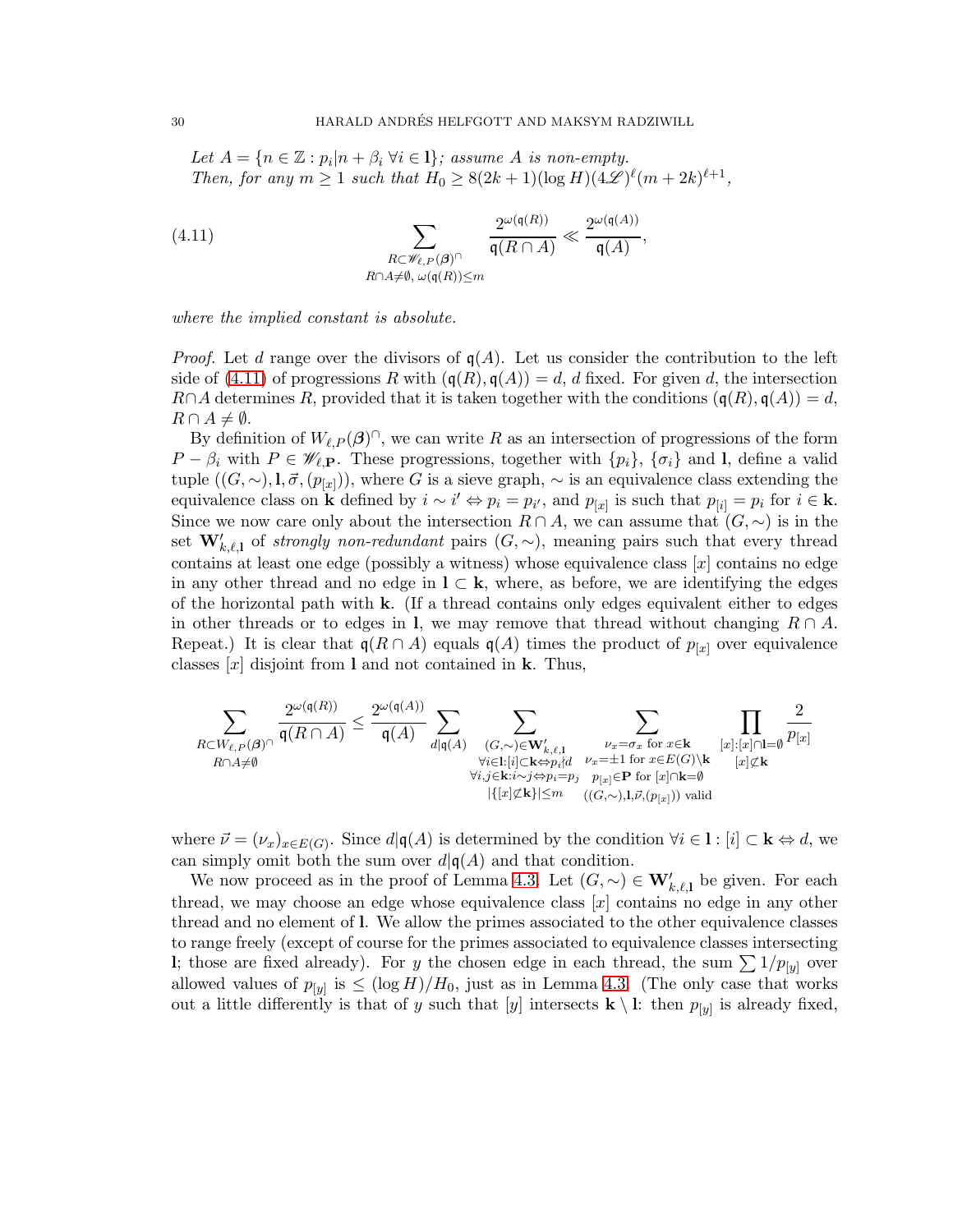and, evidently,  $1/p_{[y]} \leq 1/H_0 \leq (\log H)/H_0$ .) Hence

$$
\sum_{\substack{\nu_x = \sigma_x \text{ for } x \in \mathbf{k} \\ \nu_x = \pm 1 \text{ for } x \in E(G) \backslash \mathbf{k} \\ p_{[x]} \in \mathbf{P} \text{ for } [x] \cap \mathbf{k} = \emptyset}} \prod_{[x]: [x] \cap \mathbf{l} = \emptyset} \frac{2}{p_{[x]}} \le 4^{\rho} \mathscr{L}^{s' - r} \left( \frac{\log H}{H_0} \right)^r,
$$
  
\n
$$
\sum_{\substack{\nu_x = \pm 1 \text{ for } x \in E(G) \backslash \mathbf{k} \\ ((G, \sim), \mathbf{l}, \vec{v}, (p_{[x]})) \text{ valid}}}
$$

where r is the number of threads in G, s' is the number of equivalence classes [x] of  $\sim$  such that  $[x] \cap \mathbf{k} = \emptyset$ , and  $\rho$  is the number of edges in threads in G. Clearly,  $s' \leq \rho \leq r(\ell+1)$ , and so  $4^p\mathscr{L}^{s'-r} \leq 4^{r(\ell+1)}\mathscr{L}^{r\ell}$ . It is also clear that  $s' \leq |\{[x] \not\subset \mathbf{k}\}|$ , and so  $s' \leq m$ .

Now we have to count pairs  $(G, \sim)$  with given r and s', much as in Proposition [4.4.](#page-27-3) Since the restriction of  $\sim$  to k is already given, we just need to count the possible assignments of edges in threads to different equivalence classes, as well as, of course, possible shapes of G with given r and  $s'$ . As in Proposition [4.4,](#page-27-3) each thread intersects the horizontal path at one of its  $2k + 1$  vertices. Thus, the number of pairs  $(G, \sim)$  with given r and s' is

$$
\leq \frac{(2k+1)^r}{(s')!} \prod_{j=1}^r \sum_{l_j \leq \ell} ((s'+2k)^{l_j+1} + (s'+2k)^{l_j}) \leq \frac{(2k+1)^r}{(s')!} \prod_{j=1}^r \frac{1 + \frac{1}{s'+2k}}{1 - \frac{1}{s'+2k}} (s'+2k)^{\ell+1}
$$
  

$$
\leq \frac{1}{(s')!} \left( 2(2k+1)(s'+2k)^{\ell+1} \right)^r.
$$

for  $r \geq 1$ , since then  $s' + 2k \geq r + 2k \geq 3$ . The bound also holds for  $r = 0$ .

<span id="page-30-1"></span>We must thus bound

(4.12) 
$$
\sum_{r=0}^{\infty} \sum_{s'=r}^{\min(m,r(\ell+1))} \frac{1}{(s')!} 4^{r(\ell+1)} \mathscr{L}^{r\ell} \left(\frac{\log H}{H_0}\right)^r \left(2(2k+1)(s'+2k)^{\ell+1}\right)^r.
$$

Since  $\sum_{s'=r}^{\infty} 1/(s')! \leq e/r!$ , we see that the expression in [\(4.12\)](#page-30-1) is at most

(4.13) 
$$
e \sum_{r=0}^{\infty} \frac{1}{r'!} \left( \frac{4^{\ell+1} \mathscr{L}^{\ell} \log H}{H_0} \right)^r \left( 2(2k+1)(m+2k)^{\ell+1} \right)^r.
$$

<span id="page-30-0"></span>Since we assume  $H_0 \geq 8(2k+1)(\log H)(4\mathscr{L})^{\ell}(m+2k)^{\ell+1}$ , the sum in [\(4.13\)](#page-30-2) is  $\leq e$ , and so the double sum in [\(4.12\)](#page-30-1) is  $\leq e^2$ .

#### <span id="page-30-2"></span>5. Obtaining cancellation from lone primes

We will study the effect of restricting our operator A to a set  $X = X_0 \cap Y_\ell$ , where  $X_0 \subset \mathbf{N} = \{N+1, N+2, \ldots, 2N\}$  is the set of integers in N having  $\leq K\mathscr{L}$  prime factors in a set  $\mathbf{P}$ , and  $Y_{\ell}$  is as we defined it in §[4.1.](#page-22-4) We will also show how to obtain cancellation in  $\text{Tr}(A|x)^{2k}$  among walks for which there are many steps whose length is different from that of all other steps in the walk. (We say that such non-repeated lengths are "lone primes"; recall that the length of any step in the walk is a prime in  $P$ )

If we were not restricting A to X, we would be showing cancellation in  $\text{Tr } A^{2k}$  among walks with many lone primes – and that task turns out to be very easy; in fact, in Tr  $A^{2k}$ ,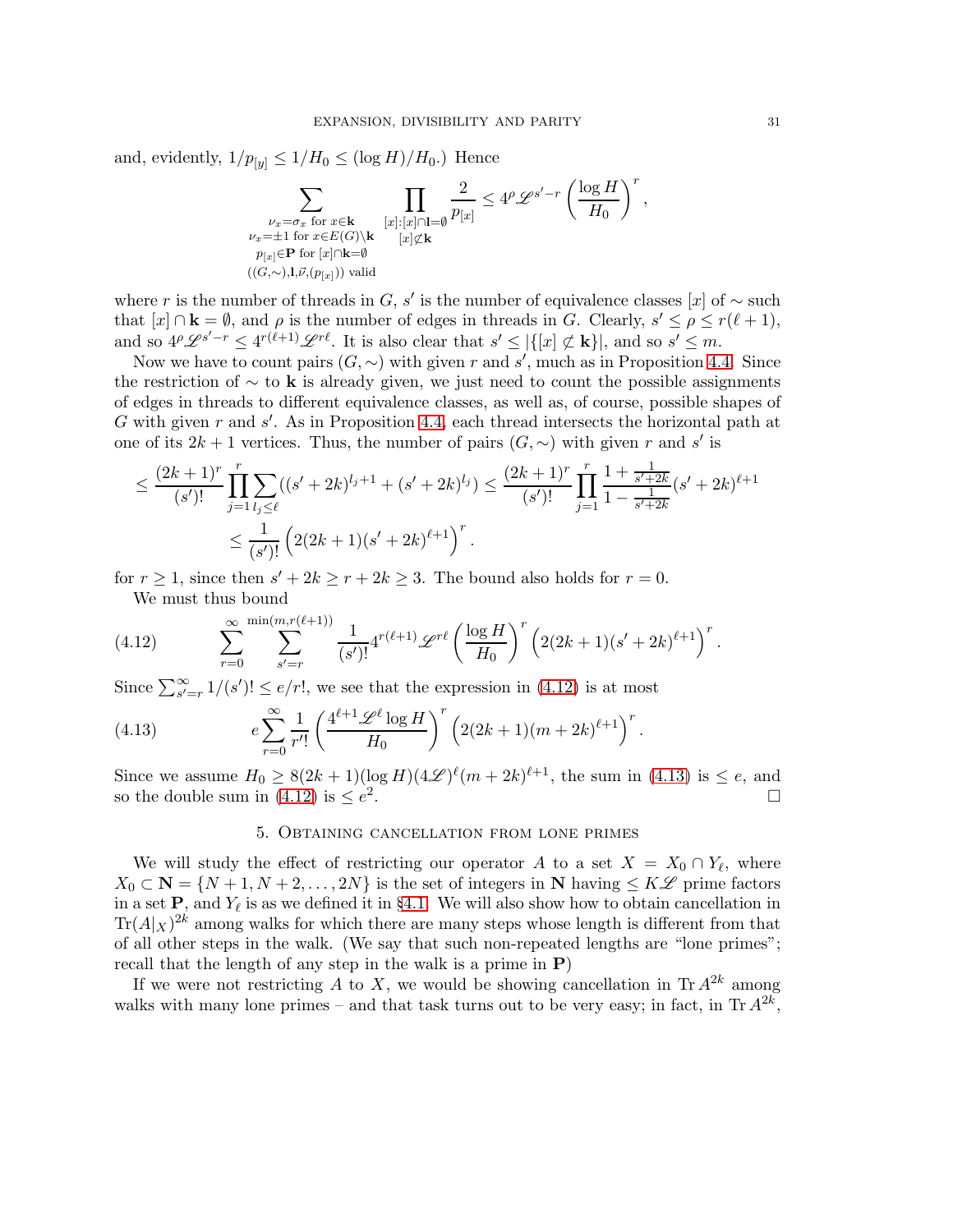among walks with even a single lone prime, cancellation is nearly complete. If we only had to restrict  $A$  to  $X$ , and not show cancellation, we would not have a task to carry out at all: we would just be getting rid of some possible walks to count in the trace. The issue is to restrict A to X and still get cancellation in  $\text{Tr}(A|x)^{2k}$  – enough cancellation, that is, to show that the contribution of walks with many lone primes is small.

The main result of this section is the following proposition.

<span id="page-31-0"></span>**Proposition 5.1.** *Let*  $N = (N, 2N] \cap \mathbb{Z}$  *and*  $k = \{1, 2, ..., 2k\}$ *, where*  $k \geq 4$ *. Let*  $P \subset$  $[H_0, H]$  *be a set of primes. Write*  $\mathscr L$  *for*  $\sum_{p \in \mathbf{P}} 1/p$ *, and assume*  $\mathscr L \geq e$ *. Assume as well that*  $H_0 \geq 4k^2$ ,  $H_0 \geq (\log H + 2)^4$  *and*  $H^{2k \max(C_0, 12(K\mathscr{L}+1))} \leq N$ , where  $C_0$  *is an absolute constant, and that*  $8\mathscr{L}H_0H \leq C_1^{2k}$  *for some*  $C_1$ *. Let*  $1 \leq \ell \leq \min\left(k, \frac{3\log H_0}{8\log \mathscr{L} \log(80\mathscr{L}k)} - 2\right)$ *.* 

 $Given \ \vec{\sigma} \in \{-1,1\}^{2k} \ \text{and} \ \vec{p} \in \mathbf{P}^{2k}$ , let  $\beta_i = \beta_i(\vec{\sigma}, \vec{p})$  be defined by  $\beta_i = \sum_{j=1}^i \sigma_j p_j$  for  $0 ≤ i ≤ 2k$ *. Let*  $\Pi_{\vec{p}}$  *be the partition of* **k** *corresponding to the equivalence relation* ∼ *defined by*  $i \sim j \Leftrightarrow p_i = p_j$ . We write  $p_{[i]}$  to mean  $p_i$ , since  $p_i$  depends only on the equivalence *class* [i] *of* i*.*

Let A be as in  $(1.7)$ ; let  $X_0$  be as above, and let  $Y_\ell$  be as in  $\S 4.1$ . Define

(5.1) 
$$
\mathscr{S}_1 = \sum_{\mathcal{L} \subset \mathbf{k}} \mathscr{L}^{-|\mathcal{L}|/2} \sum_{\mathbf{l} \subset \mathbf{k}} \sum_{\substack{(\vec{p}, \vec{\sigma}) \in \mathscr{C}(k, \mathcal{L}, \mathbf{l}) \\ \sigma_1 p_1 + \ldots + \sigma_{2k} p_{2k} = 0}} \prod_{i \notin \mathbf{l}} \frac{1}{p_i} \prod_{[i] \in \Pi, [i] \not\subset \mathbf{k} \setminus \mathbf{l}} \frac{1}{p_{[i]}},
$$

(5.2) 
$$
\mathscr{S}_2 = \frac{1}{N} \sum_{\vec{p} \in \mathbf{P}^{2k}} \sum_{\vec{\sigma} \in \{\pm 1\}^{2k}} \sum_{\substack{\mathbf{l} \subset \mathbf{k} \\ \mathbf{l} \leq (\vec{p}, \vec{\sigma}) \mid > \frac{2k}{\log \mathscr{L}}}} \sum_{\substack{n \in \mathbf{N} \\ p_i | n + \beta_i \forall i \in \mathbf{l}}} \prod_{i \in \mathbf{k} \setminus \mathbf{l}} \frac{1}{p_i},
$$

*where*  $\mathscr{C}(k, \mathcal{L}, \mathbf{l})$  *is the set of all pairs*  $(\vec{p}, \vec{\sigma})$  *with*  $\vec{p} \in \mathbf{P}^{2k}$ ,  $\vec{\sigma} \in \{-1, 1\}^{2k}$  *such that* 

- *(1) the singletons of*  $\Pi_{\vec{p}}$  *are exactly*  $\{[i] : i \in \mathcal{L}\},\$
- (2) there is an  $n \in \mathbb{N}$  *such that*  $n + \beta_0, n + \beta_1, \ldots, n + \beta_{2k}$  *are all in*  $X_0 \cap Y_\ell$  *and*  $p_i | n + \beta_i$ *for every*  $i \in I \cap (k \setminus \mathcal{L})$ ,

*and*  $\mathbf{S}(\vec{p}, \vec{\sigma})$  *is the set of all*  $i \in \mathbf{k}$  *such that*  $(a)$  [i] *is a singleton, (b) there is a*  $j \notin \{i, i-1\}$ *such that either (i)*  $p_i | \beta_i - \beta_j$  *and*  $\beta_j \neq \beta_{i-1}, \beta_i$ , *or (ii)*  $\beta_i = \beta_j$  *and* [j] *is a singleton.* 

*Then there exists*  $\mathscr{X} \subset \mathbb{N}$  *with*  $|\mathbb{N} \setminus \mathscr{X}| \ll Ne^{-(K \log K - K + 1)\mathscr{L}} + N/\sqrt{H_0}$  such that every *eigenvalue of*  $A|_{\mathcal{X}}$  *has absolute value* 

$$
\ll \max\Big(C_1\mathscr{S}_1^{\frac{1}{2k}},C_1\mathscr{S}_2^{\frac{1}{2k}},C_1,\sqrt{\mathscr{L}}\Big),
$$

*where the implied constant is absolute.*

When we say that  $n + \beta_u, \ldots, n + \beta_v$  is a walk in  $\Gamma|_{Y_\ell}$ , we mean not just that  $n + \beta_i \in Y_\ell$ for  $u \leq i \leq v$ , but also that the *edges* between  $n + \beta_u$  and  $n + \beta_{u+1}$ , between  $n + \beta_{u+1}$  and  $n + \beta_{u+2}$ , etc., lie in Γ.

In order to prove Proposition [5.1,](#page-31-0) we need to have a detailed understanding of the sets  $X_0$  and  $Y_\ell$ . We saw in (§[4.1\)](#page-22-4) that we can approximate  $Y_\ell$  by the superposition of a moderate number of arithmetic progressions whose moduli we can control. In §[5.1,](#page-33-0) we will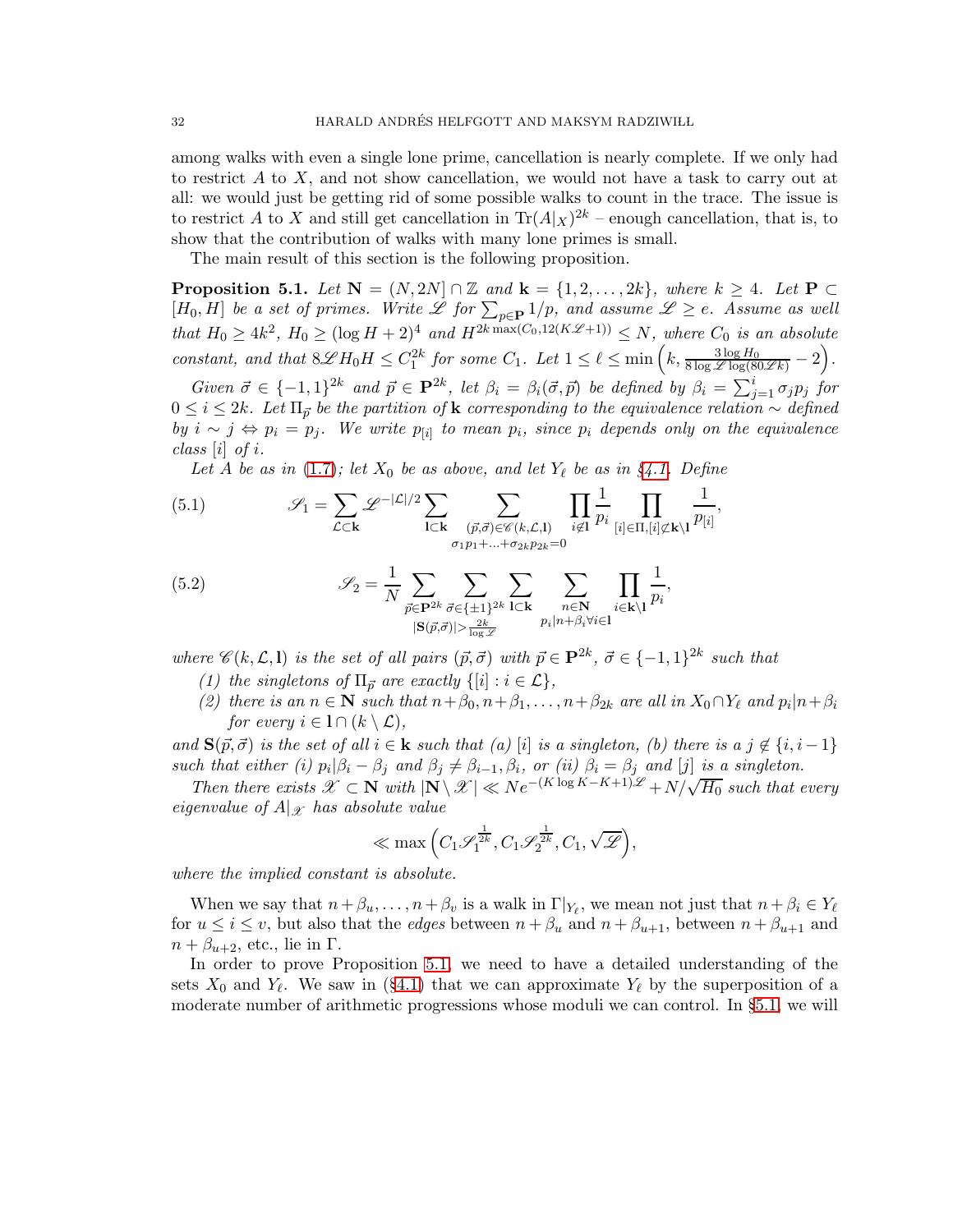obtain results on the distribution of  $X_0$  in arithmetic progressions. We will also show that one can introduce a smoothing function into the problem. We will then be able to prove Proposition [5.1.](#page-31-0) Proving  $\mathscr{S}_1, \mathscr{S}_2 \leq R^{2k}$  for suitable R will take the rest of the paper.

Let us begin by showing that  $\mathbb{N}\backslash X$  is small. The following lemma is completely standard.

**Lemma 5.2.** Let  $P \subset [1, H]$  be a set of primes. Let  $X_0$  be the set of integers  $n \in N =$  $\{N+1, N+2, \ldots, 2N\}$  *having*  $\geq K\mathscr{L}$  *factors in* **P**. Then

(5.3) 
$$
|\mathbf{N}\setminus X_0| \ll Ne^{-(K\log K - K + 1)\mathscr{L}},
$$

*where the implied constant is absolute.*

*Proof.* By [\[Nor76,](#page-99-9) (1.11)]; alternatively, by [\[Tud96,](#page-100-4) Thm. 1] together with the simple bound (resulting from Rankin's trick) in, say, [\[For98,](#page-98-4) Lem. 2.1].

*Remark.* Since, in our work,  $H^{K\mathscr{L}}$  is small compared to N, we could easily prove [\(5.3\)](#page-32-0) ourselves in the stronger form  $\leq Ne^{-(K \log K - K + 1)\mathscr{L}} +$  *error term* using a Chernoff bound

<span id="page-32-0"></span>
$$
\text{Prob}(X > K\mathcal{L}) \le \frac{\mathbf{E}\left(e^{X \log K}\right)}{e^{K\mathcal{L}\log K}} \le e^{-(K\log K - K + 1)\mathcal{L}}
$$

for X the sum of independent Bernoulli variables  $X_p$  with  $\text{Prob}(X_p = 1) = 1/p$ , together with the usual Kubilius model (Lemma [3.5](#page-19-0) for  $\ell = 1$  and  $\alpha_i = 0$ ).

**Lemma 5.3.** Let  $N = \{N+1, N+2, ..., 2N\}$ . Let  $P \subset [H_0, H]$  be a non-empty set of *primes, where*  $H \geq H_0 > 1$ *. Let*  $Y_\ell = Y_{\ell, \mathbf{P}}$  *be as defined in*  $\S4$ *, with*  $\ell \leq H_0$ *. Then* 

(5.4) 
$$
|\mathbf{N} \setminus Y_{\ell}| \leq 3^{\ell} \mathscr{L}^{\ell} \left( \frac{\log H}{\log H_0} + 1 + \frac{1}{\mathscr{L}} \right) \cdot \frac{N}{H_0} + 3^{\ell} H^{\ell+1},
$$

*where*  $\mathscr{L} = \sum_{p \in \mathbf{P}} 1/p$ *.* 

*Proof.* By definition,  $|\mathbf{N} \setminus Y_{\ell}| \leq S_1 + S_2$ , where

$$
S_1 = \sum_{l \leq \ell} \sum_{\substack{(\vec{p}, \vec{\sigma}) \in C_l \\ \sum_{i=1}^l \sigma_i p_i = 0}} |\{n \in \mathbf{N} : p_j | n + \sum_{i=1}^{j-1} \sigma_i p_i \,\forall 1 \leq j \leq \ell\}|,
$$
  

$$
S_2 = \sum_{l \leq \ell} \sum_{\substack{(\vec{p}, \vec{\sigma}) \in C_l \\ \sum_{i=1}^l \sigma_i p_i \neq 0}} |\{n \in \mathbf{N} : p_j | n + \sum_{i=1}^{j-1} \sigma_i p_i \,\forall 0 \leq j \leq \ell\}|,
$$
  

$$
\exists p_0 | \sum_{i=1}^{l} \sigma_i p_i \,\forall 1 \leq i \leq 2k
$$

where  $C_l$  is the set of all  $(\vec{p}, \vec{\sigma}) \in \mathbf{P}^l \times \{-1, 1\}^l$  for which there are no  $1 \leq i < j < i' \leq \ell$ such that  $p_j \neq p_i = p_{i'}$  and no  $1 \leq i < \ell$  such that  $p_{i+1} = p_i$  and  $\sigma_{i+1} = -\sigma_i$ .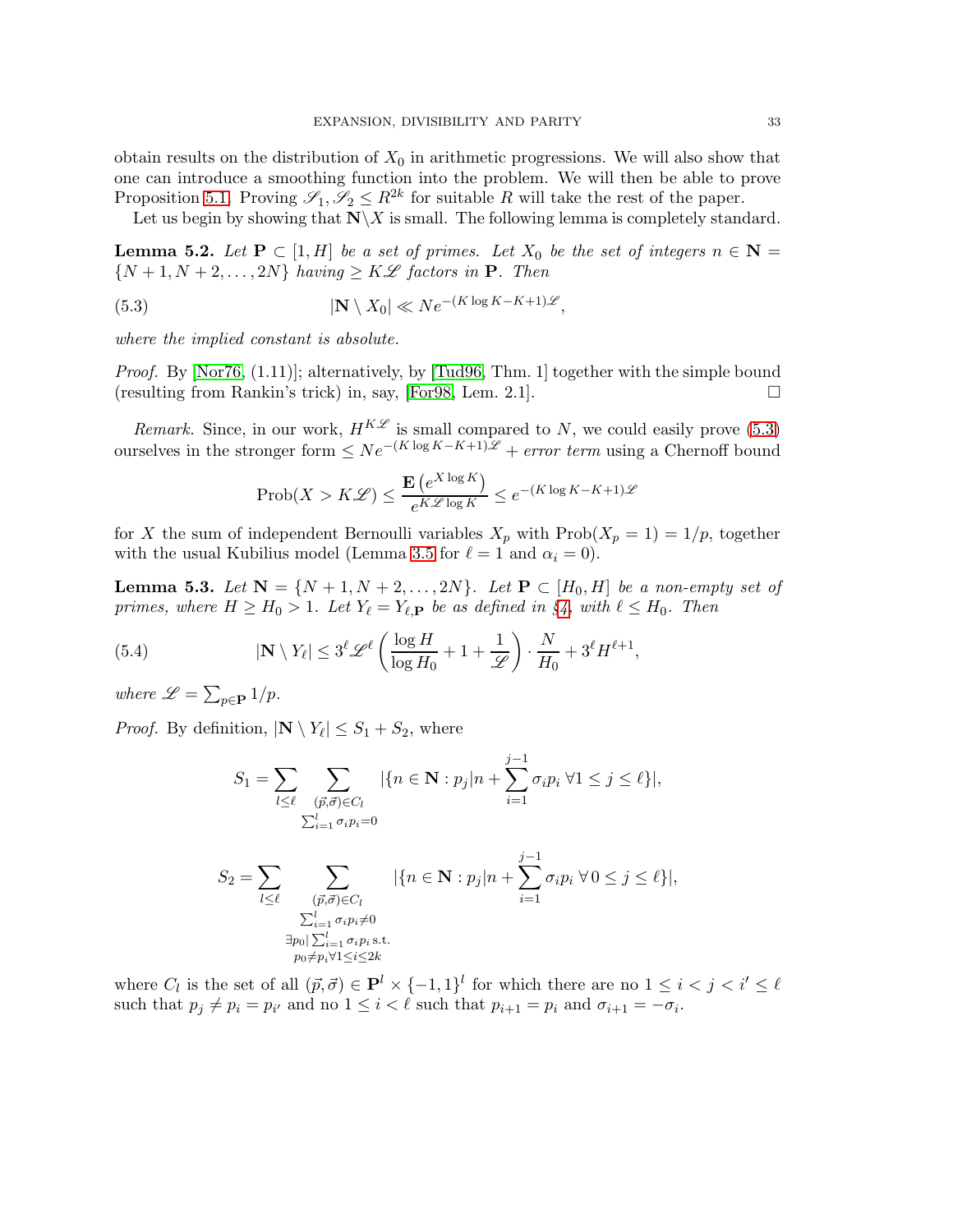Clearly

$$
S_1 \leq \sum_{l \leq \ell} \sum_{\substack{(\vec{p}, \vec{\sigma}) \in C_l \\ \sum_{i=1}^l \sigma_i p_i = 0}} \left( \frac{N}{\prod_{p \in \{p_1, \dots, p_l\}} p} + 1 \right) \leq \sum_{r \leq \ell} \sum_{\substack{c_1, \dots, c_r \neq 0 \\ |c_1| + \dots + |c_r| \leq \ell}} \sum_{\substack{p_1, \dots, p_r \in \mathbf{P} \\ r \leq \ell \text{ or } p_1 + \dots + r_r p_r = 0}} \left( \frac{N}{\prod_{i=1}^r p_i} + 1 \right)
$$
  

$$
\leq \frac{N}{H_0} \sum_{r \leq \ell} \sum_{\substack{c_1, \dots, c_r \neq 0 \\ |c_1| + \dots + |c_r| \leq \ell}} \sum_{p_1, \dots, p_{r-1} \in \mathbf{P}} \frac{1}{\prod_{i=1}^{r-1} p_i} + 3^{\ell} |\mathbf{P}|^{\ell} \leq 3^{\ell} \mathcal{L}^{\ell-1} \frac{N}{H_0} + 3^{\ell} H^{\ell},
$$

since  $p_1, \ldots, p_{r-1}$  determine  $p_r$  by  $c_1p_1 + \ldots + c_rp_r = 0$ . Similarly,

$$
S_2 \leq \sum_{r \leq \ell} \sum_{\substack{c_1, \ldots, c_r \neq 0 \\ |c_1| + \ldots + |c_r| \leq \ell}} \sum_{\substack{p_0, p_1, \ldots, p_r \in \mathbf{P} \\ p_0 | c_1 p_1 + \ldots + c_r p_r \neq 0}} \left( \frac{N}{\prod_{i=0}^r p_i} + 1 \right)
$$
  

$$
\leq \frac{N(\Delta + 1)}{H_0} \sum_{\substack{r \leq \ell \\ |c_1| + \ldots + |c_r| \leq \ell}} \sum_{\substack{c_1, \ldots, c_r \neq 0 \\ |c_1| + \ldots + |c_r| \leq \ell}} \sum_{\substack{p_1, \ldots, p_r \in \mathbf{P} \\ p_1 | c_1 | \dots + c_r | c_r}} \frac{1}{\prod_{i=1}^r p_i} + 3^{\ell} |\mathbf{P}|^{\ell+1}
$$
  

$$
\leq 3^{\ell} \mathscr{L}^{\ell} \frac{N(\Delta + 1)}{H_0} + 3^{\ell} (H - 1)^{\ell+1},
$$

where  $\Delta = \log H / \log H_0$ . (Since  $0 < |c_1p_1 + ... + c_rp_r| \leq \ell H \leq H_0^{\Delta+1}$ , we see that  $c_1p_1 + \ldots + c_rp_r$  has  $\leq \Delta + 1$  divisors in **P**.)

## <span id="page-33-0"></span>5.1. Cancellation over arithmetic progressions. Let

$$
f_p(n) = \begin{cases} 1 - \frac{1}{p} & \text{if } p|n, \\ -\frac{1}{p} & \text{otherwise,} \end{cases} \qquad g_p(u) = \begin{cases} 1 - \frac{1}{p} & \text{if } u = 1, \\ -\frac{1}{p} & \text{if } u = 0. \end{cases}
$$

We recall that, for  $r \geq 1$ , the Sobolev norm  $|f|_{k,r}$  of a smooth function f is defined as

$$
|f|_{k,r} = \left(\sum_{i=0}^k |f^{(i)}|_r^r\right)^{1/r},
$$

where, for a measurable function g, we let  $|g|_r$  denote the usual  $L^r$  norm  $\left(\int_{\mathbb{R}} |g(x)|^r dx\right)^{1/r}$ .

We begin with the following lemma. In it, we will obtain cancellation due to factors  $f_{p_i}(n+\alpha_i)$ , all  $p_i$  distinct, with n ranging on an arithmetic progression. We will take into account factors of the form  $\mathbf{1}_{\omega_{\mathbf{P}}(n)\leq K\mathscr{L}}$ , coming from the restriction to  $X_0$ , and also some helpful smoothing factors  $W_i$  that will be removed later.

**Lemma 5.4.** Let  $a + q\mathbb{Z}$  be an arithmetic progression and  $P \subset [H_0, H]$  a set of primes, where  $H \ge H_0 \ge 1$ . Assume that  $\mathscr{L} = \sum_{p \in \mathbf{P}} 1/p \ge 2$ . Let  $N \ge 1$ ,  $K \ge 1$  and  $1 \le k_0 \le l$ *be such that*  $l \leq \sqrt{H_0}$  and  $\log N \geq \max(C_0, 12(K\mathcal{L}+1))l \log H$ , where  $C_0$  is as in Lemma *[3.6.](#page-22-5)* Let  $(p_1, \ldots, p_{k_0}) \in \mathbf{P}^{k_0}$  *be distinct, with*  $p_i \nmid q$  *for all*  $1 \leq i \leq k_0$ *. Let*  $\alpha_1, \ldots, \alpha_l$  *be integers.*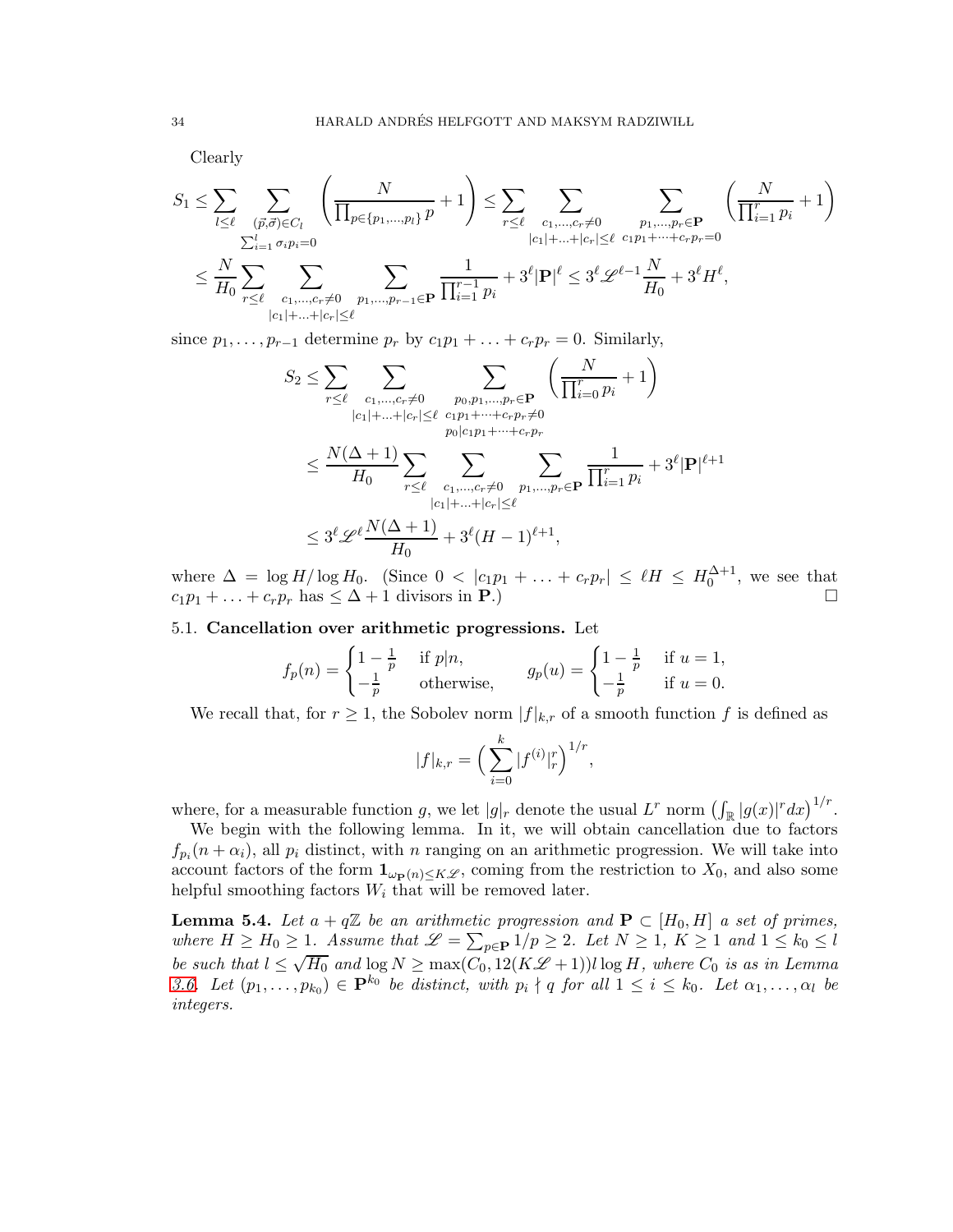*Let*  $\mathcal{P}_i \subset \mathbf{P}$ ,  $1 \leq j \leq l$ *. Assume that*  $p_i \notin \mathcal{P}_j$  *for all*  $1 \leq i \leq k_0$ ,  $1 \leq j \leq l$ *, and also that* 

- (1) for each  $1 \leq j \leq l$ , there are at most D *indices*  $1 \leq i \leq k_0$  such that  $p_i | \alpha_i \alpha_j$ ,
- (2) for each  $1 \leq i \leq k_0$ , there are at most D indices  $1 \leq j \leq l$  such that  $p_i | \alpha_i \alpha_j$ .

Let  $W_i : [0, \infty) \to [0, \infty)$  be in  $C^{\infty}$ . Assume that  $W_i(x) = 0$  for x in an open neighbor*hood of* 0 *and*  $W_i(x) = 1$  *for*  $x \ge 1$ *. Then* (5.5)

<span id="page-34-0"></span>
$$
\sum_{\substack{n \in (N,2N] \\ n \equiv a \bmod q \\ p|n+\alpha_i \Rightarrow p \notin P_i}} \prod_{i=1}^{k_0} f_{p_i}(n+\alpha_i) W_i\left(\frac{\omega_{\mathbf{P}}(n+\alpha_i)}{\sqrt{\mathscr{L}}}\right) \prod_{i=k_0+1}^l W_i\left(\frac{\omega_{\mathbf{P}}(n+\alpha_i)}{\sqrt{\mathscr{L}}}\right) \prod_{i=1}^l \mathbf{1}_{\omega_{\mathbf{P}}(n+\alpha_i) \le K\mathscr{L}}
$$
\n
$$
\ll \frac{N/q}{\mathscr{L}^{k_0/2}} \prod_{i=1}^{k_0} \frac{1}{p_i} \left(D^{k_0} \prod_{i=1}^l \left(|W_i|_{D+2,1} + (D+2)!(C\mathscr{L})^{D/2+1} e^{-K\sqrt{\mathscr{L}}}\right) + \prod_{i=1}^l |W_i|_{\infty}\right) + N^{\frac{3}{4}}
$$
\n
$$
\text{where } C, \text{ and the implied constant are absolute.}
$$

*where* C *and the implied constant are absolute.*

In other words, we gain a factor of roughly  $O(\mathcal{L}^{-k_0/2})$  over the trivial bound. We might be able to obtain a stronger bound by shifting the integrals we will see in the proof to the left of  $\Re u_i = 0$ . However, doing so would introduce unwanted combinatorial complications both in the proof of the Lemma and in the proof of the main theorem.

When we later apply the Lemma, we will always set  $D = 2$ .

*Proof.* For  $1 \leq i \leq l$ , let  $U_i : [0, \infty) \to \mathbb{R}$  be a smooth function such that  $U_i(x) = 1$  for  $x \leq [K\mathscr{L}]/\sqrt{\mathscr{L}}$  and  $U_i$  is compactly supported on  $[0, (\lfloor K\mathscr{L} \rfloor + 1/2)/\sqrt{\mathscr{L}}]$ . We can ensure that, for all  $r \in \mathbb{Z}_{\geq 0}$ , the rth derivative of  $U_i$  is bounded by  $C^r r! \mathscr{L}^{r/2}$ ,  $C$  a constant. Define  $V_i(x) = W_i(x)U_i(x)$ . By Lemma [3.6,](#page-22-5) the left-side expression in [\(5.5\)](#page-34-0) equals N times (5.6) 1  $\frac{1}{q}\mathbb{E}\Big[\prod_{i=1}^{k_0}$  $i=1$  $g_{p_i}(Z_{p_i}^{(\alpha_i)})V_i\Big(\frac{1}{\sqrt{q_i}}\Big)$ √ L  $\blacktriangledown$  $p\in \mathbf{P}$  $Z_p^{(\alpha_i)}\Big)\;\;\prod^l$  $i = k_0 + 1$  $V_i\Big(\frac{1}{\sqrt{2}}\Big)$ √ L  $\sum$  $p\in \mathbf{P}$  $Z_p^{(\alpha_i)}$  $\mathbf{1}\Big(Z^{(\alpha_i)}_p=0 \,\,\forall p,i : p \in \mathcal{P}_i\Big)\Big]$  $+ O(\frac{1}{2})$  $\frac{1}{q}\mathbb{E}\Big[\prod_{1\leq i\leq n}$  $1\leq i\leq k_0$  $|g_{p_i}(Z_{p_i}^{(\alpha_i)})|\bigg] \prod^l$  $i=1$  $|W_i|_{\infty} \cdot e^{-\frac{\log N}{2 \log H}} + \frac{H^{lL}}{L^{l}N^1}$  $L!^l N^{1/3}$  $\overline{ }$ 

<span id="page-34-1"></span>where  $L := [K\mathscr{L}]$  and where the variables  $Z_p^{(\alpha_i)}$  have the properties in Lem. [3.5,](#page-19-0) with  $P_i$  and q as in our statement. Here, the error terms are easily estimated: since all  $p_i$  are distinct,

$$
\mathbb{E}\Big[\prod_{i=1}^{k_0} |g_{p_i}(Z_{p_i}^{(\alpha_i)})|\Big] = \prod_{i=1}^{k_0} \mathbb{E}\Big[|g_{p_i}(Z_{p_i}^{(\alpha_i)})|\Big] = \prod_{i=1}^{k_0} \frac{2}{p_i} \Big(1 - \frac{1}{p_i}\Big),
$$

and, by our assumption  $\log N \geq 12K\mathscr{L}l \log H$ , we see that  $e^{-\frac{\log N}{2\log H}} \leq e^{-6K\mathscr{L}l} \leq (e\mathscr{L})^{-6l}$ . Moreover,  $H^{lL} \leq H^{l(K\mathscr{L}+1)} \leq N^{1/12}$ , so the last term in [\(5.6\)](#page-34-1) is  $O(N^{-1/4})$ .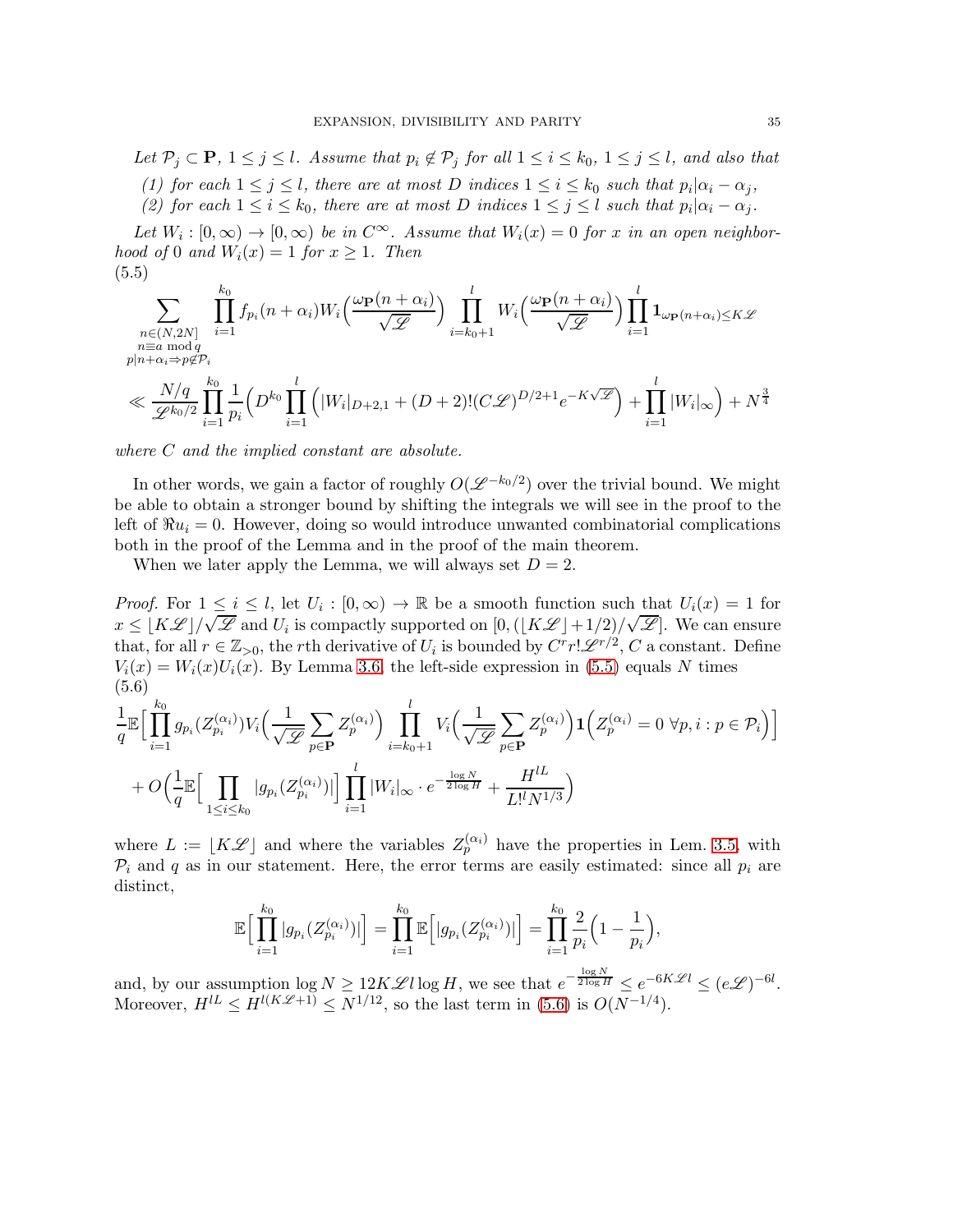To evaluate the contribution of the main term, we use an inverse Laplace transform:

$$
V_i\Big(\frac{1}{\sqrt{\mathscr{L}}}\sum_{p\in \mathbf{P}} Z_p^{(\nu)}\Big) = \frac{\sqrt{\mathscr{L}}}{2\pi i} \int_{1/\sqrt{\mathscr{L}}-i\infty}^{1/\sqrt{\mathscr{L}}+i\infty} \widetilde{V}_i(\sqrt{\mathscr{L}} u) \exp\Big(-u \sum_{p\in \mathbf{P}} Z_p^{(\nu)}\Big) du.
$$

where, as usual, the Laplace transform  $V_i$  is given by

$$
\widetilde{V}_i(s) = \int_0^\infty V_i(x)e^{-sx}dx = \frac{1}{s} \int_0^\infty V'_i(x)e^{-sx}dx.
$$

Since  $W_i'(x) \neq 0$  implies that  $x < 1$  and  $U_i'(x) \neq 0$  implies  $x > \lfloor K\mathcal{L} \rfloor / \sqrt{\mathcal{L}} > 1$ ,

$$
V_i^{(r)}(x) = W_i^{(r)}(x) + U_i^{(r)}(x) , r \ge 1
$$

and so, by integration by parts,

$$
(5.7) \qquad |\widetilde{V}_i(s)| \le \frac{1}{|s|} \min \left( \frac{1}{|s|^r} \cdot \left( |W_i^{(r+1)}|_1 + |U_i^{(r+1)}|_1 \cdot e^{-\frac{|K\mathscr{L}|}{\sqrt{\mathscr{L}} \mathscr{R} s}} \right), |W_i'|_1 + |U_i'|_1 \right)
$$

for any given integer  $r \geq 0$  and  $\Re s > 0$ .

Thus, our task reduces to understanding the analytic behavior of

<span id="page-35-0"></span>
$$
(5.8)
$$
  

$$
\mathbb{E}\Big[\prod_{i=1}^{k_0} g_{p_i}(Z_{p_i}^{(\alpha_i)}) \exp\Big(-u_i \sum_{p \in \mathbf{P}} Z_p^{(\alpha_i)}\Big) \prod_{i=k_0+1}^l \exp\Big(-u_i \sum_{p \in \mathbf{P}} Z_p^{(\alpha_i)}\Big) \mathbf{1}\Big(Z_p^{(\alpha_i)} = 0 \,\forall i : p \in \mathcal{P}_i\Big)\Big].
$$

Factoring [\(5.8\)](#page-35-0) according to  $p \in \mathbf{P}$ , we can write (5.8) as  $\mathcal{T}_1 \mathcal{T}_2$ , where

$$
\mathcal{T}_1 = \prod_{\substack{p \in \mathbf{P} \\ p \notin \{p_1, \dots, p_{k_0}\}}} \mathbb{E}\Big[\exp\Big(-\sum_{1 \leq j \leq l} u_j Z_p^{(\alpha_j)}\Big) \mathbf{1}\Big(Z_p^{(\alpha_i)} = 0 \,\forall i : p \in \mathcal{P}_i\Big)\Big],
$$

$$
\mathcal{T}_2 = \prod_{i=1}^{k_0} \mathbb{E}\Big[g_{p_i}(Z_{p_i}^{(\alpha_i)}) \exp\Big(-\sum_{1 \leq j \leq l} u_j Z_{p_i}^{(\alpha_j)}\Big)\Big].
$$

We bound  $\mathcal{T}_1$  trivially simply using that  $|\mathcal{T}_1| \leq 1$ , which is true because  $\Re u_j \geq 0$ . Letting  $\mathcal{A} \subset \mathbb{Z}/p\mathbb{Z}$  be the set of residues  $\{\alpha_j \mod p : 1 \leq j \leq l\}$ , we see that

$$
\mathcal{T}_2 = \prod_{i=1}^{k_0} \left( \frac{1}{p_i} \left( 1 - \frac{1}{p_i} \right) \exp \left( - \sum_{j \in \mathcal{D}_i} u_j \right) - \frac{1}{p_i^2} \sum_{\substack{\overline{\alpha} \in \mathcal{A} \\ \overline{\alpha} \neq \alpha_i \bmod p}} \exp \left( - \sum_{1 \leq j \leq l} u_j \right) - \frac{p_i - |\mathcal{A}|}{p_i^2} \right)
$$

$$
= \prod_{i=1}^{k_0} \left( \frac{1}{p_i} \left( 1 - \frac{1}{p_i} \right) \left( \exp \left( - \sum_{j \in \mathcal{D}_i} u_j \right) - 1 \right) + O^* \left( \frac{2l}{p_i^2} \right) \right),
$$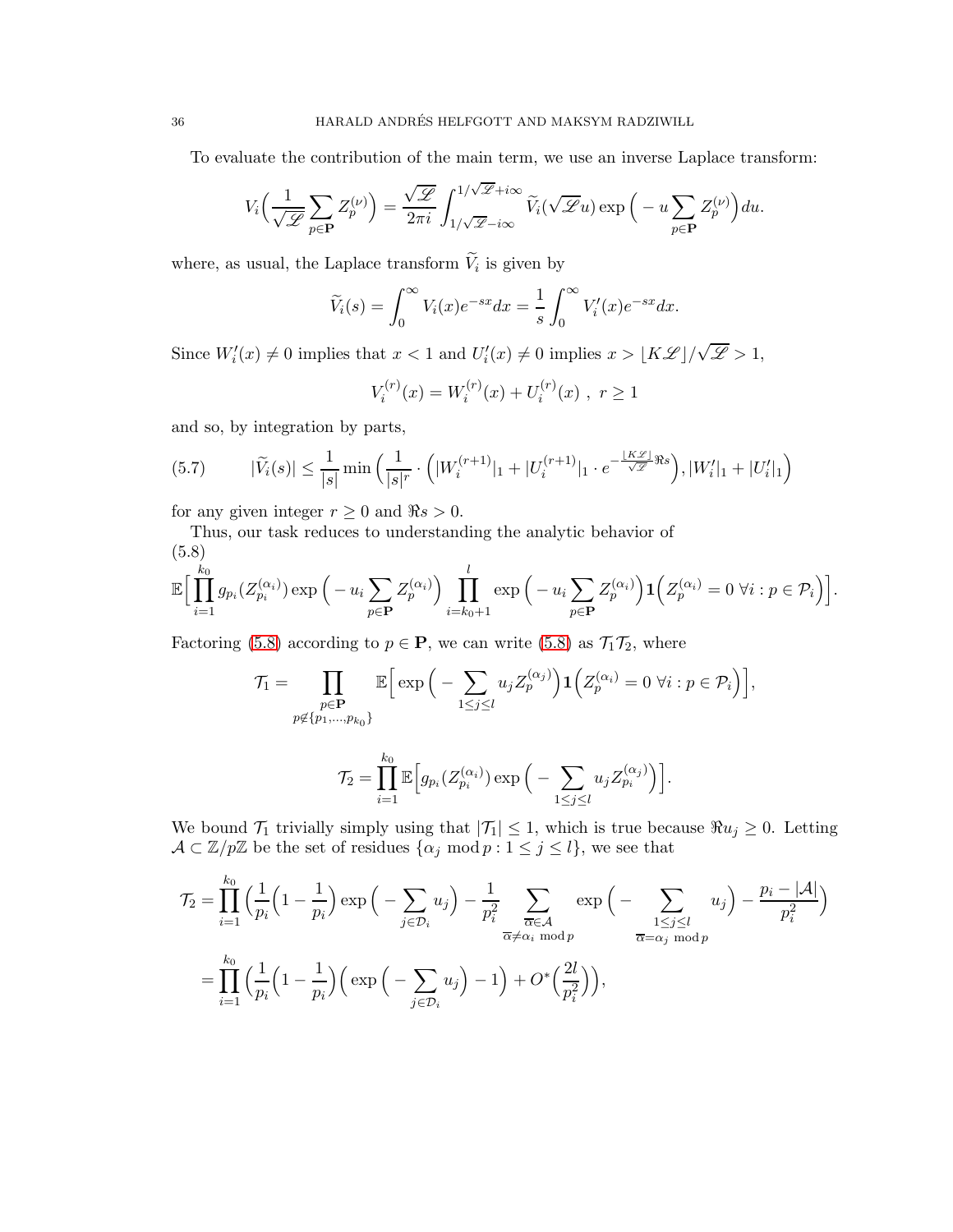where  $\mathcal{D}_i$  denotes the set of those  $1 \leq j \leq l$  for which  $\alpha_j \equiv \alpha_i \mod p_i$ . Since, for  $\Re z \geq 0$ ,  $|\exp(-z) - 1| = \left| \int_0^z \exp(-s)ds \right| \leq |z|$ , we conclude that

$$
|\mathcal{T}_3| \leq \prod_{i=1}^{k_0} \frac{1}{p_i} \cdot \left( \sum_{j \in \mathcal{D}_i} |u_j| + \frac{2}{\sqrt{H_0}} \right).
$$

As  $\Re u_i = 1/\sqrt{\mathscr{L}}$ , the term  $|u_i|$  is at least  $1/\sqrt{\mathscr{L}}$ , and so dominates over  $1/\sqrt{H_0}$ . Combining all these bounds, we can bound the first expected value in [\(5.6\)](#page-34-0) by

$$
(5.9) \quad 3^{k_0} \left(\frac{\sqrt{\mathscr{L}}}{2\pi}\right)^l \iint_{1/\sqrt{\mathscr{L}}-i\infty}^{1/\sqrt{\mathscr{L}}+i\infty} \prod_{i=1}^{k_0} \left(\frac{1}{p_i} |\widetilde{V}_i(\sqrt{\mathscr{L}}u_i)| \sum_{j \in \mathcal{D}_i} |u_j|\right) \prod_{i=k_0+1}^l |\widetilde{V}_i(\sqrt{\mathscr{L}}u_i)| \prod_{i=1}^l |du_i|.
$$

We now change variables  $\sqrt{\mathscr{L}} u_i \to u_i$ . We obtain that the above is equal to

(5.10) 
$$
\frac{1}{\mathscr{L}^{k_0/2}} \prod_{i=1}^{k_0} \frac{1}{p_i} \cdot \iint_{1-i\infty}^{1+i\infty} \left( \prod_{i=1}^{k_0} \sum_{j \in \mathcal{D}_i} |u_j| \right) \prod_{i=1}^l |\widetilde{V}_i(u_i)| |du_i|.
$$

We now write

<span id="page-36-0"></span>
$$
\prod_{i=1}^{k_0} \left( \sum_{j \in \mathcal{D}_i} |u_j| \right) = \sum_{(j_1, \dots, j_{k_0}) \in \mathcal{D}_1 \times \dots \times \mathcal{D}_{k_0}} \prod_{j=1}^l |u_i|^{|\{v : j_v = j\}|}.
$$

By assumption, for every  $1 \leq j \leq l$ , there are at most D indices  $1 \leq i \leq k_0$  such that  $p_i | \alpha_i - \alpha_j$ , i.e., such that  $j \in \mathcal{D}_i$ . Therefore, for any given choice of  $(j_1, \ldots, j_{k_0}) \in$  $\mathcal{D}_1 \times \ldots \times \mathcal{D}_{k_0}$ , we have  $|\{v : j_v = j\}| \leq D$ .

By [\(5.7\)](#page-35-0) and the pointwise bound  $|U_i^{(r+2)}|$  $\left| \sum_{i}^{(r+2)}(x) \right| \leq C^{r+2}(r+2)! \mathscr{L}^{r/2+1},$ 

$$
|\widetilde{V}_i(u)| \leq \frac{1}{|u|^{r+2}} \Big( |W_i^{(r+2)}|_1 + e(r+2)! C^{r+2} \mathscr{L}^{r/2+1} e^{-K \sqrt{\mathscr{L}}}\Big)
$$

for  $\Re u = 1$  and  $r \in \mathbb{Z}_{\geq 0}$  arbitrary, where  $C > 0$  is an absolute constant. Thus,

$$
\int_{1-i\infty}^{1+i\infty} |u|^r |\widetilde{V}_i(u)| |du| \le |W^{(r+2)}|_1 + e(r+2)! C^{r+2} \mathscr{L}^{r/2+1} e^{-K\sqrt{\mathscr{L}}}.
$$

Finally, by assumption,  $|\mathcal{D}_i| \leq D$  for every *i*. Therefore, the expression in [\(5.10\)](#page-36-0) is

$$
\leq \frac{1}{\mathscr{L}^{k_0/2}} \prod_{i=1}^{k_0} \frac{1}{p_i} \cdot D^{k_0} \prod_{i=1}^l \left( |W_i|_{D+2,1} + e(D+2)! C^{D+2} \mathscr{L}^{D/2+1} e^{-K\sqrt{\mathscr{L}}} \right)
$$

and the claim follows.  $\Box$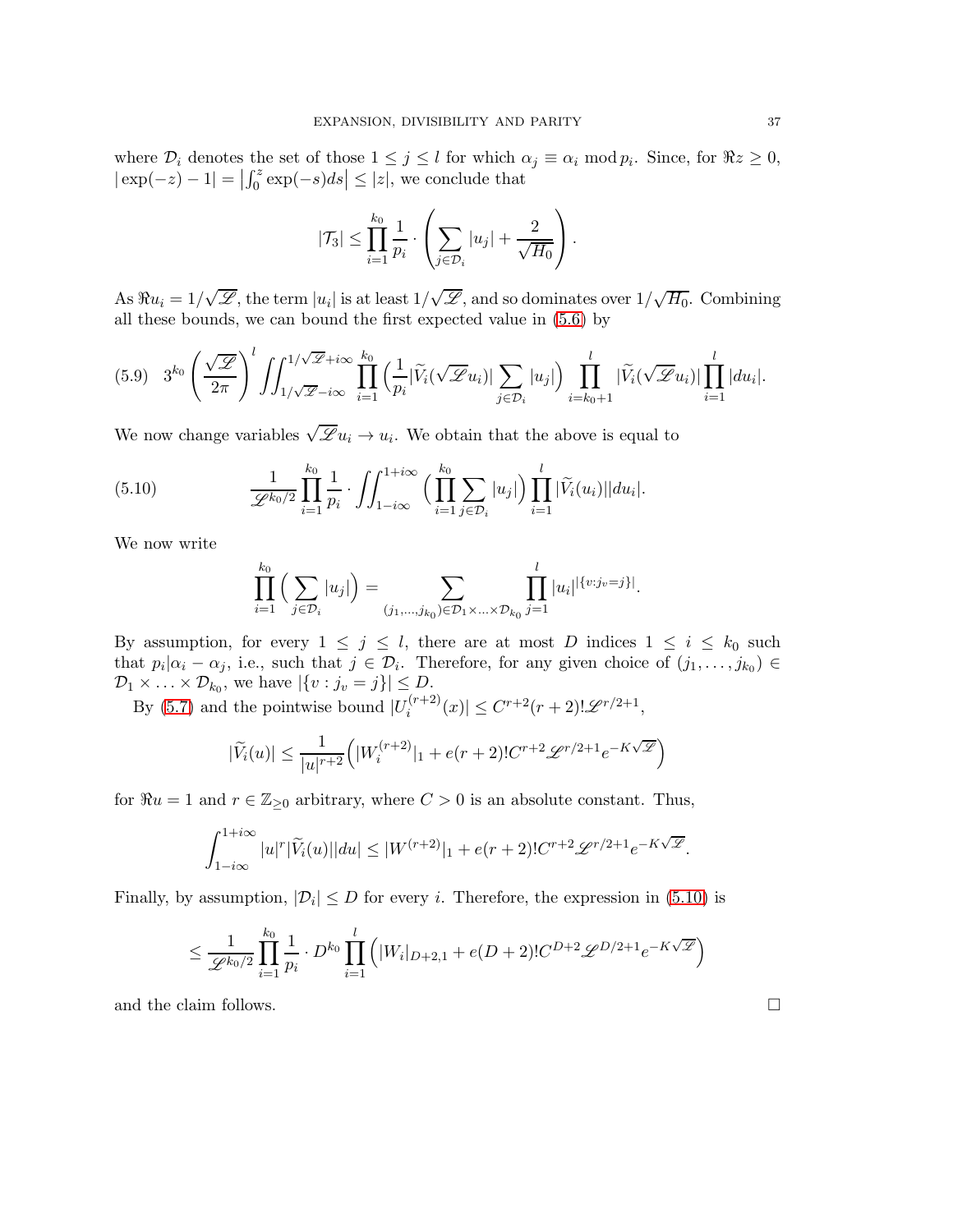5.2. Obtaining cancellation in the trace with smoothing. We must now show that there is indeed enough cancellation in those terms in  $\text{Tr}(A|x)^{2k}$  involving many lone primes. Recall that  $X = X_0 \cap Y_\ell$ . Our main task will be to combine our tools from §[4,](#page-22-0) designed to deal with  $Y_{\ell}$ , with our work from [5.1,](#page-33-0) where we showed how to obtain cancellation in a smoothed sum when our variable n ranges on the intersection of  $X_0$  and an arithmetic progression. Here, we will prove a statement that still has smoothing functions in it; we will then show how to remove the smoothing functions.

For  $W : [0, \infty) \to [0, \infty)$  a smoothing function, define the linear operator  $A|_{W,X}$  by

$$
A_{|W,X} = A^+|_{W,X} - A^-|_{W,X},
$$

where

$$
(A^+|_{W,X}g)(n) = \sum_{\sigma \in \{-1,1\}} \sum_{\substack{p \in \mathbf{P} \\ n, n + \sigma p \in X}} g(n + \sigma p) W^{1/2} \left(\frac{\omega_{\mathbf{P}}(n)}{\sqrt{\mathscr{L}}}\right) W^{1/2} \left(\frac{\omega_{\mathbf{P}}(n + \sigma p)}{\sqrt{\mathscr{L}}}\right),
$$

$$
(A^-|_{W,X}g)(n) := \sum_{\sigma \in \{-1,1\}} \sum_{\substack{p \in \mathbf{P} \\ p \in \mathbb{Z}}} \frac{g(n + \sigma p)}{p} W^{1/2} \left(\frac{\omega_{\mathbf{P}}(n)}{\sqrt{\mathscr{L}}}\right) W^{1/2} \left(\frac{\omega_{\mathbf{P}}(n + \sigma p)}{\sqrt{\mathscr{L}}}\right).
$$

<span id="page-37-0"></span>**Proposition 5.5.** *Let*  $N = (N, 2N] \cap \mathbb{Z}$  *and*  $k = \{1, 2, ..., 2k\}$ *, where*  $k \geq 4$ *. Let*  $P \subset$  $[H_0, H]$  *be a set of primes where*  $H \geq H_0 \geq e$ . Write  $\mathscr L$  *for*  $\sum_{p \in \mathbf{P}} 1/p$ *, and assume*  $\mathscr{L} \geq e$ . Assume as well that  $H^{2k \max(C_0, 12(K\mathscr{L}+1))} \leq N$  and  $H_0 \geq 4k^2$ , where  $C_0$  is an absolute constant. Let  $1 \leq \ell \leq k$  be such that  $(80\mathscr{L}k)^{\ell+1} \leq (H_0 \cdot \mathscr{L}/9k \log H)^{1/2 \log \mathscr{L}}$ .

 $n, n+\sigma p \in X$ 

 $Given \ \vec{\sigma} \in \{-1,1\}^{2k} \ \text{and} \ \vec{p} \in \mathbf{P}^{2k}, \ \text{let} \ \beta_i = \beta_i(\vec{\sigma}, \vec{p}) \ \text{be defined by} \ \beta_i = \sum_{j=1}^i \sigma_j p_j \ \text{for}$  $0 \leq i \leq 2k$ *. Let*  $\Pi_{\vec{p}}$  *be the partition of*  $\mathbf{k} = \{1, 2, ..., 2k\}$  *corresponding to the equivalence relation* ∼ *defined by*  $i \sim j \Leftrightarrow p_i = p_j$ .

*Let*  $W : [0, \infty) \rightarrow [0, \infty)$  *be in*  $C^{\infty}$ *, with*  $|W|_{\infty} = 1$ *,*  $W(x) = 0$  *for* x *in an open neighborhood of* 0*,*  $W(x) = 1$  *for*  $x \ge 1$  *and*  $|W^{\nu}|_{4,1} \le \kappa^{\nu}$  *for some*  $\kappa \ge 1$  *and all*  $\nu \ge 1$ *. Then*

$$
\mathrm{Tr}(A|_{W,X_0 \cap Y_{\ell}})^{2k} \ll (C\kappa)^{2k} N \sum_{\mathcal{L} \subset \mathbf{k}} \mathscr{L}^{-|\mathcal{L}|/2} \sum_{\mathbf{l} \subset \mathbf{k}} \sum_{\substack{(\vec{p}, \vec{\sigma}) \in \mathscr{C}(\mathcal{L}) \cap \mathscr{C}'(\mathcal{L}, \mathbf{l}) \\ \sigma_1 p_1 + \ldots + \sigma_{2k} p_{2k} = 0}} \prod_{i \in \mathbf{l}} \frac{1}{p_i} \prod_{[i] \in \Pi, [i] \not\subset \mathbf{k} \setminus \mathbf{l}} \frac{1}{p_{[i]}} \\ + \sum_{\substack{\vec{p} \in \mathbf{P}^{2k} \\ |\mathbf{S}(\vec{p}, \vec{\sigma})| > \frac{2k}{\log \mathscr{L}}}} \sum_{\substack{1 \in \mathbf{k} \\ p_i | n + \beta_i \forall i \in \mathbf{l}}} \prod_{i \in \mathbf{k} \setminus \mathbf{l}} \frac{1}{p_i} + N,
$$

*where the implied constant and* C *are absolute,*

- $\mathscr{C}(\mathcal{L})$  *is the set of all*  $(\vec{p}, \vec{\sigma})$  *such that the singletons of*  $\Pi_{\vec{p}}$  *are exactly* [i],  $i \in \mathcal{L}$ *,*
- $\mathscr{C}'(\mathcal{L},1)$  *is the set of all*  $(\vec{p}, \vec{\sigma}) \in \mathbf{P}^{2k} \times {\{\pm 1\}}^{2k}$  *such that there is an*  $n \in \mathbf{N}$  *for which*  $n + \beta_0, n + \beta_1, \ldots, n + \beta_{2k}$  are all in  $X_0 \cap Y_\ell$  and  $p_i | n + \beta_i$  for every  $i \in I \cap (\mathbf{k} \setminus \mathcal{L}),$
- $S(\vec{p}, \vec{\sigma})$  *is the set of all*  $i \in \mathbf{k}$  *such that (a)* [i] *is a singleton, (b) there is a*  $j \notin \{i, i-1\}$ *such that either (i)*  $p_i | \beta_i - \beta_j$  *and*  $\beta_j \neq \beta_{i-1}, \beta_i$ , *or (ii)*  $\beta_i = \beta_j$  *and* [j] *is a singleton.*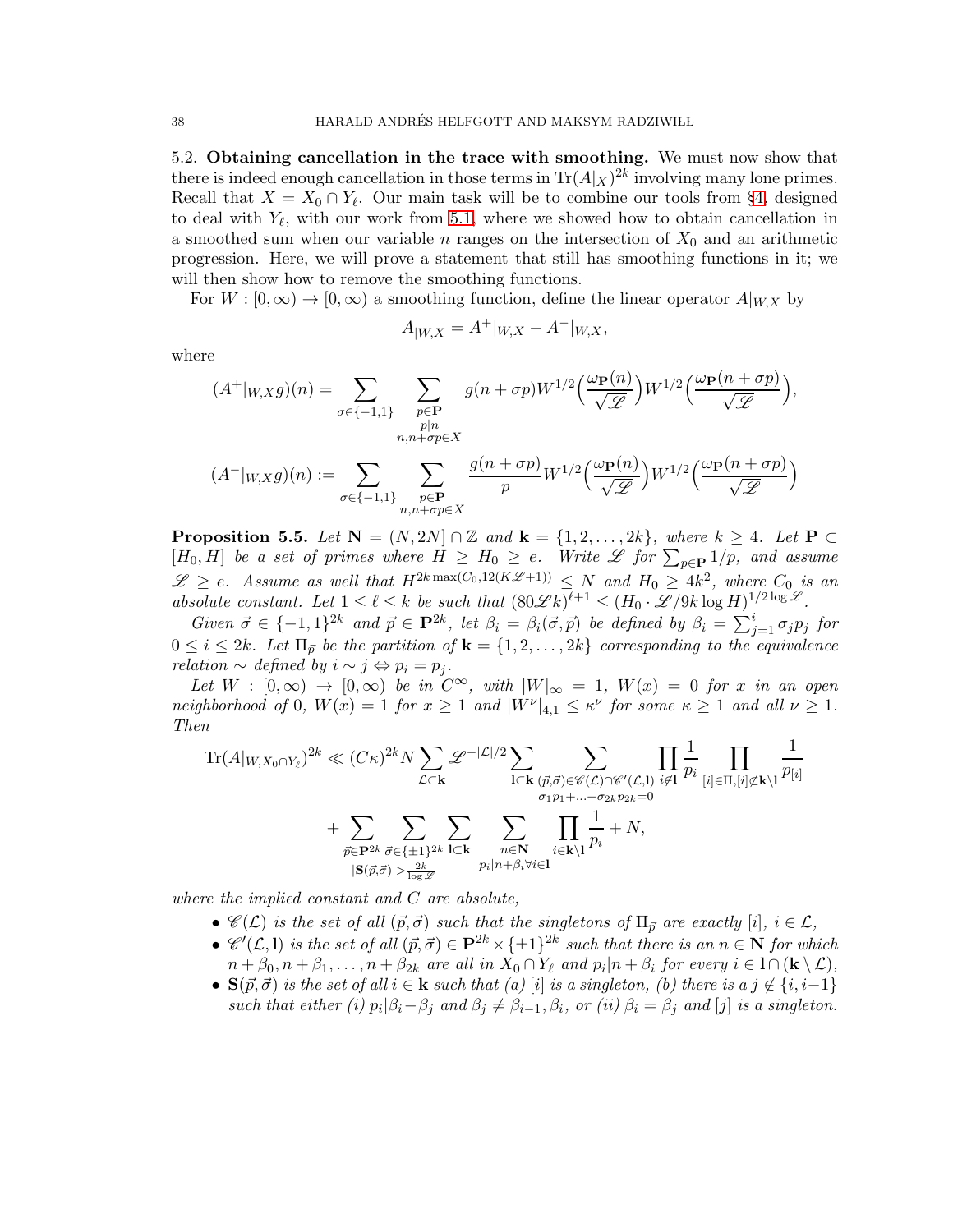*Proof.* Given  $S \subset \mathcal{L}$ , let  $\mathcal{P}_0(S)$  denote the set of all  $(\vec{p}, \vec{\sigma})$  such that  $S(\vec{p}, \vec{\sigma}) = S$ . Let  $X = X_0 \cap Y_{\ell}$ . The trace  $\text{Tr}(A|_{W,X})^{2k}$  equals

$$
\sum_{\substack{\vec{p}\in \mathbf{P}^{2k}\ \vec{\sigma}\in \{\pm 1\}^{2k}\\ \sigma_1p_1+\cdots+\sigma_{2k}p_{2k}=0}}\sum_{\substack{n\in (N,2N]\\ \forall i:n+\beta_i\in X_0\cap Y_\ell}}\prod_{i=1}^{2k}f_{p_i}(n+\beta_i)W\left(\frac{\omega_{\mathbf{P}}(n+\beta_i)}{\sqrt{\mathscr{L}}}\right),
$$

which in turn, can be written as

<span id="page-38-1"></span>(5.11) 
$$
\sum_{\substack{S \subset \mathcal{L} \subset \mathbf{k} \\ |S| \le s_0}} \sum_{\substack{\vec{p} \in \mathbf{P}^{2k} \\ \sigma_1 p_1 + \dots + \sigma_{2k} p_{2k} = 0 \\ (\vec{p}, \vec{\sigma}) \in \mathscr{C}(\mathcal{L}) \cap \mathscr{P}_0(S)}} \sum_{\substack{n \in (N, 2N] \\ (p, \vec{\sigma}) \in \mathscr{C}(\mathcal{L}) \cap \mathscr{P}_0(S)}} \prod_{i=1}^{2k} f_{p_i}(n + \beta_i) W\left(\frac{\omega_{\mathbf{P}}(n + \beta_i)}{\sqrt{\mathscr{L}}}\right)
$$
  
(5.12) 
$$
+ O^* \left( \sum_{\substack{S \subset \mathbf{k} \\ S \subset \mathbf{k} \\ |S| > s_0}} \sum_{\substack{\vec{p} \in \mathbf{P}^{2k} \\ \vec{p} \in \mathbf{P}^{2k} \\ (\vec{p}, \vec{\sigma}) \in \mathscr{P}_0(S)}} \sum_{\substack{n \in (N, 2N] \\ n \in N, 2k}} \prod_{i=1}^{2k} |f_{p_i}(n + \beta_i)| \right)
$$

<span id="page-38-0"></span>for any choice of  $s_0$ . Since  $|f_{p_i}(n+\beta_i)| = 1/p_i$  for  $p_i|n+\beta_i$  and  $|f_{p_i}(n+\beta_i)|$  is always at most 1, the expression in [\(5.12\)](#page-38-0) is at most

<span id="page-38-2"></span>
$$
\sum_{\substack{\vec{p}\in{\bf P}^{2k}\\ |{\bf S}(\vec{p},\vec{\sigma})|>s_0}}\sum_{\substack{I\subset{\bf k}}\\ p_i|n+\beta_i\forall i\in I}}\sum_{\substack{n\in{\bf N}\\ p_i|n+\beta_i\forall i\in I}}\prod_{i\in{\bf k}\setminus I}\frac{1}{p_i}.
$$

Let us focus on the inner sum in [\(5.11\)](#page-38-1), namely,

(5.13) 
$$
\sum_{\substack{n \in (N,2N] \\ \forall i:n+\beta_i \in X}} \prod_{i=1}^{2k} f_{p_i}(n+\beta_i) W\left(\frac{\omega_{\mathbf{P}}(n+\beta_i)}{\sqrt{\mathscr{L}}}\right)
$$

where we assume that  $(\vec{p}, \vec{\sigma}) \in \mathscr{C}(\mathcal{L}) \cap \mathscr{P}_0(\mathcal{S})$ .

We begin by expanding each  $f_{p_i}$  with  $i \notin \mathcal{L}$ . Then [\(5.13\)](#page-38-2) becomes

<span id="page-38-3"></span>(5.14) 
$$
\sum_{\substack{\mathcal{D}\subset\mathbf{k}\backslash\mathcal{L} \\ i\notin\mathcal{L} \\ i\notin\mathcal{L}}} \prod_{\substack{\mathcal{D}\\ i\in\mathcal{D} \\ i\notin\mathcal{D}}} \frac{-1}{p_i} \prod_{i\in\mathcal{D}} \left(1-\frac{1}{p_i}\right) \sum_{\substack{n\in(N,2N] \\ \forall i\in\mathcal{D}: p_i|n+\beta_i \\ \forall i\in\mathcal{D}: p_i|n+\beta_i \\ \forall i:n+\beta_i\in X}} \prod_{i\in\mathcal{L}} f_{p_i}(n+\beta_i) \prod_{i=1}^{2k} W\left(\frac{\omega_{\mathbf{P}}(n+\beta_i)}{\sqrt{\mathscr{L}}}\right).
$$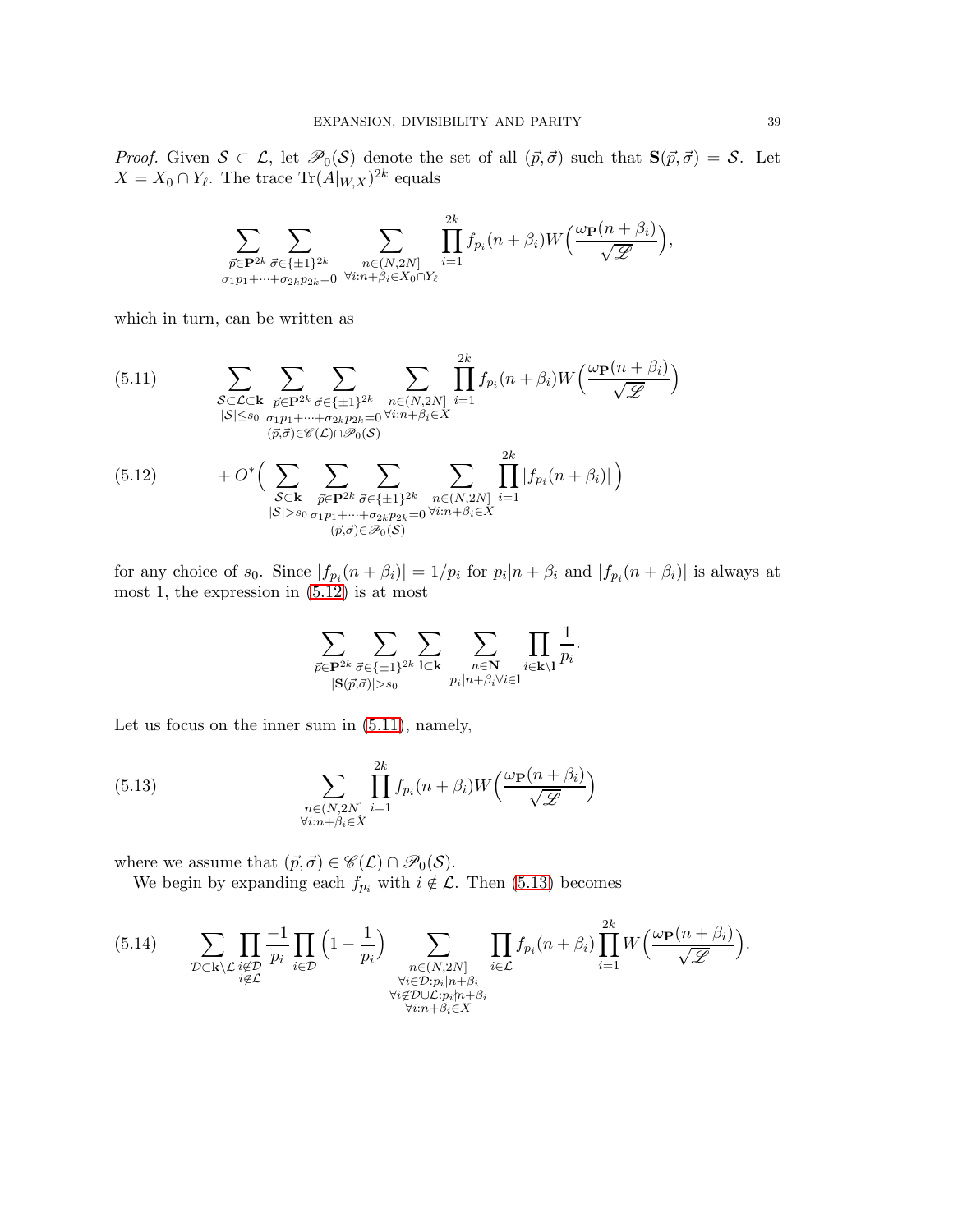Using Proposition [4.1,](#page-23-0) we can rewrite [\(5.14\)](#page-38-3) as (5.15)

<span id="page-39-1"></span>

for m arbitrary, where, in the error term, we have expanded all  $f_{p_i}$ , and defined l as the set of those  $i \in \mathbf{k}$  for which  $p_i | n + \beta_i$ . (In particular,  $\mathcal{D} \subset \mathbf{l}$ .) We apply Proposition [4.4,](#page-27-0) and see that the total contribution of this error term to [\(5.11\)](#page-38-1) is bounded by

$$
\leq 2^m 3^\ell \cdot N \sum_{m'=m+1}^{m+\ell} (2e)^{m'} (4k+2m')^{2k} \mathscr{L}^{2k+m'} \left( \frac{(8k+4) \log H}{\mathscr{L} H_0} \right)^{\frac{m'}{\ell+1}}
$$
  

$$
\leq 6^k N \sum_{j=1}^\ell (2e)^{k+j} (8k)^{2k} \mathscr{L}^{2k+m+j} \left( \frac{9k \log H}{\mathscr{L} H_0} \right)^{\frac{m+j}{\ell+1}}
$$
  

$$
\ll (12e)^k (8k)^{2k} \mathscr{L}^{2k} e^k \left( \frac{9k \log H}{\mathscr{L} H_0} \right)^{\frac{m}{\ell+1}} \ll (80 \mathscr{L} k)^{2k} \left( \frac{9k \log H}{\mathscr{L} H_0} \right)^{\frac{m}{\ell+1}} \leq 1,
$$

provided that  $\ell \leq k$  and  $m = \lceil k/\log \mathcal{L} \rceil \leq k$ . (Any value of m between  $k/\log \mathcal{L}$  and k would have done about as nicely here; setting m not much higher than  $k/\log \mathscr{L}$  will prove useful shortly.) Here we are using the assumption  $(80\mathscr{L}k)^{2(\tilde{\ell}+1)\log \mathscr{L}} \leq \mathscr{L}H_0/9k\log H$  in three ways:

- (1) to ensure that  $2e\mathscr{L} \cdot (9k \log H/\mathscr{L} H_0)^{1/(\ell+1)} \leq 1/2$ , so that the geometric series on j converges (to  $\leq$  2);
- (2) to ensure that  $H_0 \ge 9k(\log H)(2k)^{\ell+1}/\mathscr{L}$ , so as to be allowed to apply Prop. [4.4;](#page-27-0)
- (3) to give the final bound  $\leq 1$ .

<span id="page-39-0"></span>Let us now work on the main term, and more precisely on the inner sum

(5.16) 
$$
\sum_{\substack{n \in R \cap (N, 2N] \\ \forall i \in \mathcal{D}: p_i | n + \beta_i \\ \forall i \notin \mathcal{D} \cup \mathcal{L}: p_i \nmid n + \beta_i}} \prod_{i \in \mathcal{L}} f_{p_i}(n + \beta_i) \prod_{i=1}^{2k} W\left(\frac{\omega_{\mathbf{P}}(n + \beta_i)}{\sqrt{\mathscr{L}}}\right).
$$

We let  $S_R$  be the set of those indices  $i \in \mathcal{L} \setminus \mathcal{S}$  for which  $p_i \nmid \mathfrak{q}(R)$ . By assumption,  $|\mathcal{S}_R| \geq |\mathcal{L}| - |\mathcal{S}| - \omega(\mathfrak{q}(R)) \geq |\mathcal{L}| - s_0 - m.$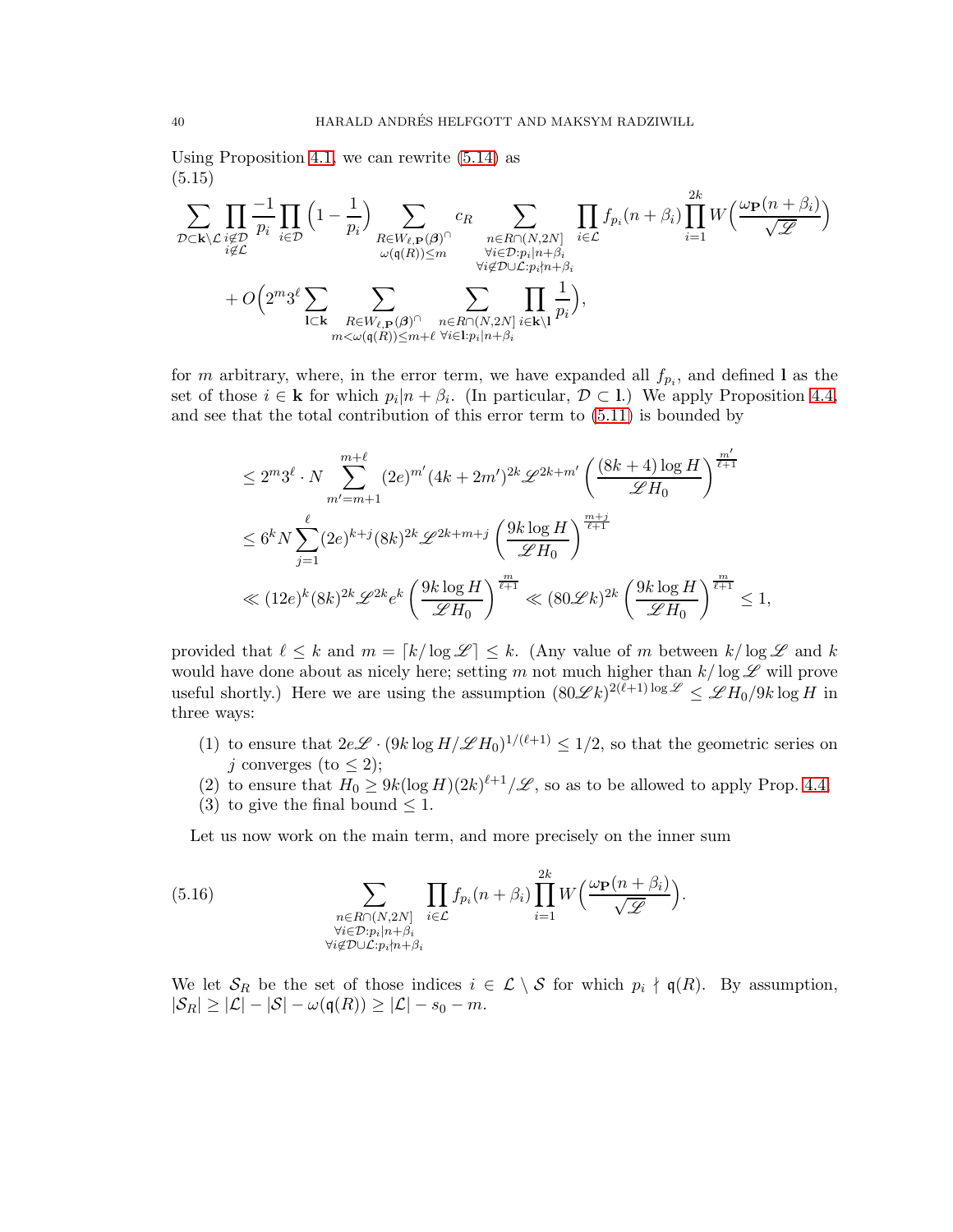We now expand all  $f_{p_i}$  with  $i \notin \mathcal{S}_R$ , as we do not intend to obtain cancellation on those terms. We thus rewrite [\(5.16\)](#page-39-0) as

<span id="page-40-2"></span>
$$
\sum_{\substack{\mathcal{D}_0 \subset \mathcal{L} \setminus \mathcal{S}_R \ i \notin \mathcal{D}_0 \cup \mathcal{S}_R}} \prod_{\substack{i \in \mathcal{D}_0 \\ i \in \mathcal{L}}} \frac{-1}{p_i} \prod_{i \in \mathcal{D}_0} \left(1 - \frac{1}{p_i}\right)
$$
\n
$$
\sum_{\substack{n \in R \cap (N, 2N] \\ \forall i \in \mathcal{D} \cup \mathcal{D}_0 : p_i | n + \beta_i \\ \forall i \notin \mathcal{D} \cup \mathcal{D}_0 \cup S_R : p_i \nmid n + \beta_i}} \prod_{i \in S_R} f_{p_i}(n + \beta_i) \prod_{\beta \in \{\beta_1, \dots, \beta_{2k}\}} W^{\nu_{\beta}}\left(\frac{\omega_{\mathbf{P}}(n + \beta)}{\sqrt{\mathscr{L}}}\right)
$$

where  $\nu_{\beta}$  is the number of indices i such that  $\beta = \beta_i$ .

We now apply Lemma [5.4](#page-33-1) to obtain cancellation in the inner sum, defining  $\alpha_i$  to range over all distinct elements of  $\{\beta_1, \ldots, \beta_{2k}\}\$ , with  $\alpha_1, \ldots, \alpha_{k_0}, k_0 = |\mathcal{S}_R|$  being the elements  $\beta_i$  for  $i \in \mathcal{S}_R$  (all of which are indeed distinct); we let  $D = 2$ ,  $\mathcal{P}_i = \{p_j : \beta_j = \alpha_i, j \notin \mathcal{P}_j\}$  $\mathcal{D} \cup \mathcal{D}_0 \cup \mathcal{S}_R$  and  $W_i = W^{\nu_i}$ , where  $\nu_i$  is the number of times that  $\alpha_i$  appears in  $\beta_1, \ldots, \beta_{2k}$ . Since, by assumption,  $|W_i|_{4,1} \leq \kappa^{\nu_i}$  and  $|W_i|_{\infty} = 1$ , we obtain that

<span id="page-40-0"></span>
$$
\sum_{\substack{n \in (N,2N] \cap R \\ \forall i \in \mathcal{D} \cup \mathcal{D}_0 : p_i | n + \beta_i \\ \forall i \notin \mathcal{D} \cup \mathcal{D}_0 \cup S_R : p_i \nmid n + \beta_i}} \prod_{i \in S_R} f_{p_i}(n + \beta_i) \prod_{\beta \in \{\beta_1, \dots, \beta_{2k}\}} W^{\nu_\beta} \left( \frac{\omega_{\mathbf{P}}(n + \beta)}{\sqrt{\mathscr{L}}} \right)
$$
\n
$$
\ll (C\kappa)^{2k} \cdot \frac{N}{\left[ \mathfrak{q}(R), \prod_{p \in \{p_i : i \in \mathcal{D} \cup \mathcal{D}_0\}} p \right]} \prod_{p \in S_R} \frac{1}{p} \cdot \mathscr{L}^{-|S_R|/2} + N^{3/4},
$$

where the implied constant and C are absolute. Since  $q(R) \leq H^m$ ,  $\prod_{p \in \mathbf{k}} p \leq H^{2k}$  and  $\mathscr{L} < H$ , the main term in [\(5.18\)](#page-40-0) is at least  $N/(H^{2k+m}\mathscr{L}^{|\mathcal{S}_R|/2}) \geq N/H^{4k}$ , and so the error term in [\(5.18\)](#page-40-0) is dominated by the main term. We now set  $s_0 = 2k/\log \mathscr{L}$ , and, since  $m = \lfloor k/\log \mathcal{L} \rfloor$ , simplify [\(5.18\)](#page-40-0) further by

<span id="page-40-1"></span>(5.19) 
$$
\mathscr{L}^{-|\mathcal{S}_R|/2} \leq \mathscr{L}^{-|\mathcal{L}|/2} \mathscr{L}^{s_0/2+m/2} \ll e^{2k} \mathscr{L}^{-|\mathcal{L}|/2}.
$$

If the condition  $n \in R$  is not logically consistent with the conditions  $p_i | n + \beta_i$  for  $i \in \mathcal{D} \cup \mathcal{D}_0$ , then the bound in [\(5.18\)](#page-40-0) can evidently be replaced by 0. Since the primes in  $S_R$  do not divide  $\mathbf{q}(R)$ , the set of conditions  $p_i|n + \beta_i$  for  $i \in S_R$  (which we have not imposed yet) would be consistent with  $n \in R$ .

Write  $A_{\vec{p},\vec{\sigma},\mathbf{l}}$  for the arithmetic progression  $\{n : p_i | n + \beta_i \; \forall i \in \mathbf{l}\}\,$ , where  $\mathbf{l} \subset \mathbf{k}$  and  $\beta_i = \sigma_1 p_1 + \ldots + \sigma_i p_i$ , as usual. What we obtain from [\(5.18\)](#page-40-0) and [\(5.19\)](#page-40-1) is that the expression within the sum  $\sum_{\mathcal{D}_0 \subset \mathcal{L} \backslash \mathcal{S}_R}$  in [\(5.17\)](#page-40-2) is

<span id="page-40-3"></span>(5.20) 
$$
\ll (eCK)^{2k} \mathscr{L}^{-|\mathcal{L}|/2} \prod_{\substack{i \notin \mathcal{D}_0 \cup \mathcal{S}_R \\ i \in \mathcal{L}}} \frac{1}{p_i} \cdot \frac{N}{\mathbf{q}(R \cap A_{\vec{p},\vec{\sigma},\mathbf{l}})}
$$

for  $I = \mathcal{D} \cup \mathcal{D}_0 \cup \mathcal{S}_R$ , provided that  $R \cap A_{\vec{p},\vec{\sigma},1} \neq \emptyset$ ; if  $R \cap A_{\vec{p},\vec{\sigma},1} = \emptyset$ , then the expression in  $(5.17)$  is 0 (and so is  $(5.20)$  since  $\mathfrak{q}(\emptyset) = \infty$  by convention).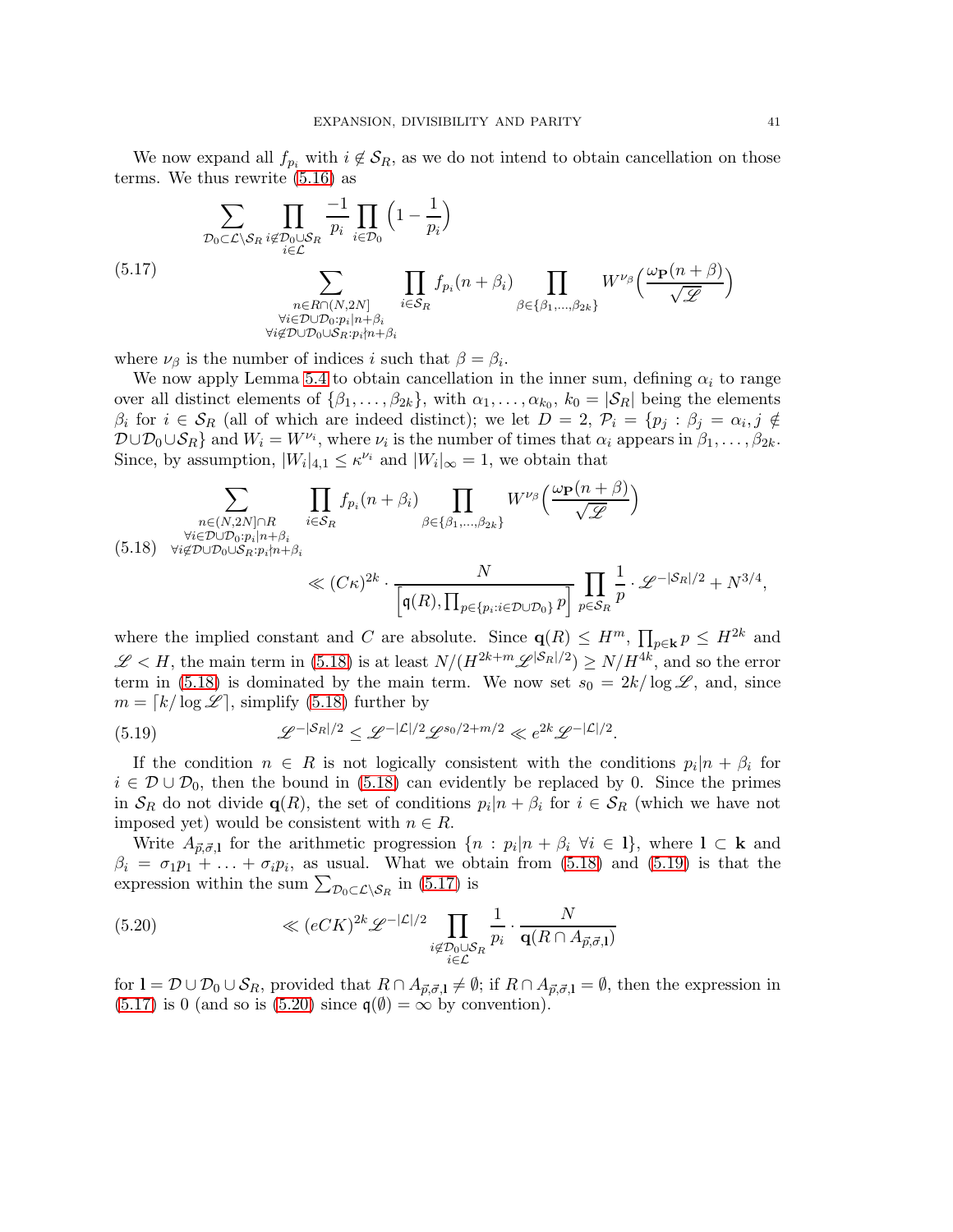Therefore, the contribution of the main term from [\(5.15\)](#page-39-1) to [\(5.11\)](#page-38-1) can be bounded by

$$
O\left((eCK)^{2k}\mathscr{L}^{-\frac{|\mathcal{L}|}{2}}\right)\sum_{\substack{\mathcal{L},\mathbf{l}\subset\mathbf{k}(\vec{p},\vec{\sigma})\in\mathscr{C}(\mathcal{L})\cap\mathscr{C}'(\mathcal{L},\mathbf{l})\\ \sigma_1p_1+\ldots+\sigma_{2k}p_{2k}=0}}\prod_{i\notin\mathbf{l}}\frac{1}{p_i}\sum_{\substack{R\in W_{\ell,\mathbf{P}}(\mathcal{B})\cap\\ R\cap A_{\vec{p},\vec{\sigma},\mathbf{l}}\neq\emptyset,\omega(\mathfrak{q}(R))\leq m}}2^{\omega(\mathbf{q}(R))}\frac{N}{\mathbf{q}(R\cap A_{\vec{p},\vec{\sigma},\mathbf{l}})},
$$

since  $|c_R| \leq 2^{\omega(\mathbf{q}(R))}$ . (If  $(p, \sigma) \in \mathscr{C}'(\mathcal{L}, I)$  does not hold, then the inner sum in [\(5.14\)](#page-38-3) is empty.) We now apply Proposition [4.5,](#page-28-0) and obtain a bound of

$$
O\left((2e^2CK)^{2k}\right)\sum_{\mathcal{L},\mathbf{l}\subset\mathbf{k}}\mathscr{L}^{-|\mathcal{L}|/2}\sum_{\substack{(\vec{p},\vec{\sigma})\in\mathscr{C}(\mathcal{L})\cap\mathscr{C}'(\mathcal{L},\mathbf{l})\\ \sigma_1p_1+\ldots+\sigma_{2k}p_{2k}=0}}\prod_{i\not\in\mathbf{l}}\frac{1}{p_i}\frac{1}{\mathbf{q}(A_{\vec{p},\vec{\sigma},\mathbf{l}})}N,
$$

by  $\omega(\mathfrak{q}(A_{\vec{p},\vec{\sigma},1})) \leq 2k$ . The modulus  $\mathbf{q}(A_{\vec{p},\vec{\sigma},1})$  equals  $\prod_{[i] \in \Pi,[i] \notin \mathbf{k} \setminus \mathbf{l}} p_{[i]}$ , and so we are done.  $\Box$ 

5.3. Removing a smoothing function. Our task is now simply to remove a smoothing W. Thanks to Prop. [5.5,](#page-37-0) we have a bound on  $\text{Tr} (A|_{W,X})^{2k}$ . Thus, Prop. [2.4](#page-11-0) applied to  $A|_{W,X}$  will give us that there is a small set  $\mathscr{E} \supset \mathbf{N} \setminus X$  such that every eigenvalue of  $(A|_{W,X})|_{N\setminus\mathscr{E}} = A|_{W,N\setminus\mathscr{E}}$  has small absolute value. It remains to show that  $A|_{N\setminus\mathscr{E}} - A|_{W,N\setminus\mathscr{E}}$ has small norm, i.e., that its eigenvalues all have small absolute value. We will actually prove the analogous statement for a set  $\mathscr{E} \cup \mathscr{E}'$  slightly larger than  $\mathscr{E}$ .

In some sense, our task is trivial: if we let  $\mathscr{E}'$  be the set of all integers  $n \in \mathbb{N}$  with ≤  $\sqrt{\mathscr{L}}$  prime factors in **P**, then  $A|_{\mathbf{N}\setminus(\mathscr{E}\cup\mathscr{E}')}$  actually equals  $A|_{W,\mathbf{N}\setminus(\mathscr{E}\cup\mathscr{E}')}$ . Therefore,  $||A_{|\mathbf{N}\setminus(\mathscr{E}\cup\mathscr{E}')}|| = ||A_{|W,\mathbf{N}\setminus(\mathscr{E}\cup\mathscr{E}')}|| \leq ||A_{|W,\mathbf{N}\setminus\mathscr{E}}||$ , and so the largest eigenvalue of  $A_{|W,\mathbf{N}\setminus\mathscr{E}}$ is controlled. However,  $|\mathscr{E} \cup \mathscr{E}'|$  would then be roughly in the order of  $Ne^{-(2\log 2-1)\mathscr{L}}$ , by [\[Nor76,](#page-99-0)  $(1.11)$ ], and we would prefer to do better.

We may write  $A = A^+ - A^-$ , where  $A^+ = \text{Ad}_{\Gamma}$ ,  $A^- = \text{Ad}_{\Gamma'}$  (see [\(1.7\)](#page-2-0)). Since  $W(\omega_{\mathbf{P}}(n)/\sqrt{\mathscr{L}})$  can be  $\neq 1$  only when  $\omega_{\mathbf{P}}(n) < \sqrt{\mathscr{L}}$ , it is clear that the operator  $A^+|_X$  –  $A^+|_{W,X}$  has norm  $\langle \sqrt{\mathscr{L}}.$  It remains to control  $A^-_{|X} - A^-_{|W,X}$ . We do so now.

<span id="page-41-0"></span>**Lemma 5.6.** *Let*  $N = \{N + 1, N + 2, ..., 2N\}$ . *Let*  $P \subset [H_0, H]$  *be a set of primes,* and define  $\mathscr{L} = \sum_{p \in \mathbf{P}} 1/p$ . Assume  $H_0 \ge \max(64\mathscr{L}^4 k, k^2 \log H)$  and  $\mathscr{L} \ge 1$ . Let  $W$ :  $[0,\infty) \to [0,\infty)$  *satisfy*  $|W|_{\infty} = 1$  *and*  $W(x) = 1$  *for*  $x \ge 1/2$ *. Let*  $A^-$  *and*  $A^-|_{W,X}$  *be as above.*

*There is an absolute constant* C *such that, for any*  $2 \leq k \leq \min\left(\frac{\log N/\log H}{\max(C, 24\sqrt{\mathscr{L}})}, \sqrt{H_0}\right)$ ,

$$
\operatorname{Tr}((A^- - A^-_{|W,\mathbf{N}})^{2k}) \ll N,
$$

*where the implied constant is absolute.*

*Proof.* Expanding everything, we find that

$$
\text{Tr}((A^{-} - A_{|W,\mathbf{N}}^{-})^{2k}) \leq \sum_{\substack{\mathbf{p}=(p_1,\ldots,p_{2k})\in\mathbf{P}^{2k} \\ \sigma=(\sigma_1,\ldots,\sigma_{2k})\in\{-1,1\}^{2k}}} \frac{1}{p_1} \cdots \frac{1}{p_{2k}} \sum_{\substack{n\in\mathbf{N} \\ \forall i \ \omega_{\mathbf{P}}(n+\beta_i)\leq \sqrt{\mathscr{L}}/2}} 1
$$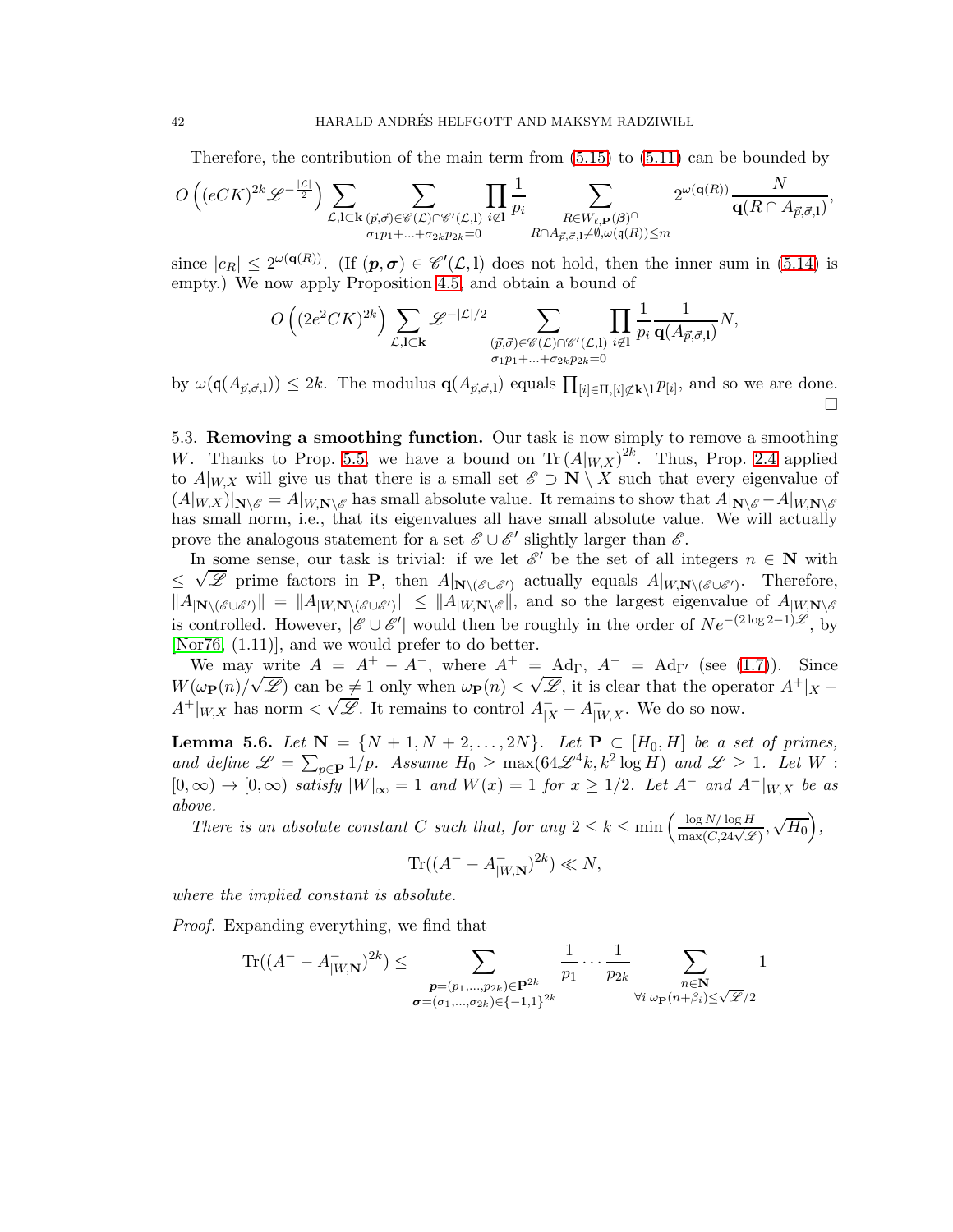where  $\beta_i = \sigma_1 p_1 + \ldots + \sigma_i p_i$  for all  $0 \leq i \leq 2k$ .

We separate now the pairs of tuples  $(\sigma, p)$  into two sets  $S_1$  and  $S_2$ . The set  $S_1$  consists of such pairs of tuples for which there are at most  $2k-\kappa$  distinct values among  $\beta_1, \ldots, \beta_{2k}$ . It is clear that, for any i such that there is a  $j \leq i$  with  $\beta_i = \beta_j$ , the value of  $p_i$  is determined by  $p_1, \ldots, p_{i-1}$  and the choice of j. Hence, the contribution of  $S_1$  is bounded by

$$
N \cdot 2^{2k} \mathscr{L}^{2k-\kappa} \left(\frac{2k}{H_0}\right)^{\kappa}.
$$

<span id="page-42-0"></span>Let us bound the contribution of  $S_2$ . Clearly,

(5.21) 
$$
\sum_{\substack{n \in \mathbb{N} \\ \omega_{\mathbf{P}}(n+\beta_i)\leq \sqrt{\mathscr{L}}/2}} 1 \leq \exp(k \cdot \sqrt{\mathscr{L}}) \sum_{n \in \mathbb{N}} \prod_{1 \leq i \leq 2k} \exp\left(-\omega_{\mathbf{P}}(n+\beta_i)\right).
$$

We now pass to the Kubilius model. Let  $C = 2C_0$ , where  $C_0$  is as in Lemma [3.6.](#page-22-1) By Lemma [3.6,](#page-22-1) we can bound the right side of [\(5.21\)](#page-42-0) by

$$
2Ne^{k\sqrt{\mathscr{L}}}\mathbb{E}\Big[\prod_{1\leq i\leq 2k}\exp\Big(-\sum_{p\in \mathbf{P}}Z^{(\beta_i)}_p\Big)\Big]+O(N^{3/4}).
$$

Using independence, we see that the above expectation is at most

$$
\prod_{p \in \mathbf{P}} \left( 1 - |\{\beta_i \bmod p : 1 \le i \le 2k\}| \cdot \frac{(1 - e^{-1})}{p} \right) \le \prod_{p \in \mathbf{P}} \left( 1 - \frac{(1 - e^{-1})}{p} \right)^{|\{\beta_i \bmod p : 1 \le i \le 2k\}|}.
$$

Restricting our attention to the  $\geq 2k - \kappa$  indices i for which  $\beta_i$  is distinct, we see that

$$
|\{\beta_i \mod p : 1 \le i \le 2k\}| \ge 2k - \kappa - \sum_{\substack{1 \le i \ne j \le k \\ \beta_i \ne \beta_j \\ p|\beta_i - \beta_j}} 1,
$$

so that the Euler product above is bounded above by

$$
\leq \prod_{p\in \mathbf{P}} \Big(1-\frac{(1-e^{-1})}{p}\Big)^{2k-\kappa} \cdot \prod_{\substack{p\in \mathbf{P} \\ \beta_i \neq \beta_j \\ p|\beta_i-\beta_j}} \prod_{\substack{1 \leq i,j \leq 2k \\ \beta_i \neq \beta_j}} \Big(1-\frac{(1-e^{-1})}{p}\Big)^{-1}.
$$

For any given  $1 \leq i, j \leq 2k$  with  $\beta_i \neq \beta_j$ ,

$$
\prod_{\substack{p \in \mathbf{P} \\ p|\beta_i - \beta_j}} \left( 1 - \frac{1 - e^{-1}}{p} \right) = 1 + O\left(\frac{\log H}{H_0}\right)
$$

since  $\beta_i - \beta_j$  has at most log H prime divisors in **P**, by  $|\beta_j - \beta_i| < 2kH \leq H_0H$ . Hence

$$
\prod_{\substack{1\le i,j\le 2k\\ \beta_i\neq \beta_j}}\prod_{\substack{p\in \mathbf{P}\\ p|\beta_i-\beta_j}}\Big(1-\frac{(1-e^{-1})}{p}\Big)^{-1}\ll 1
$$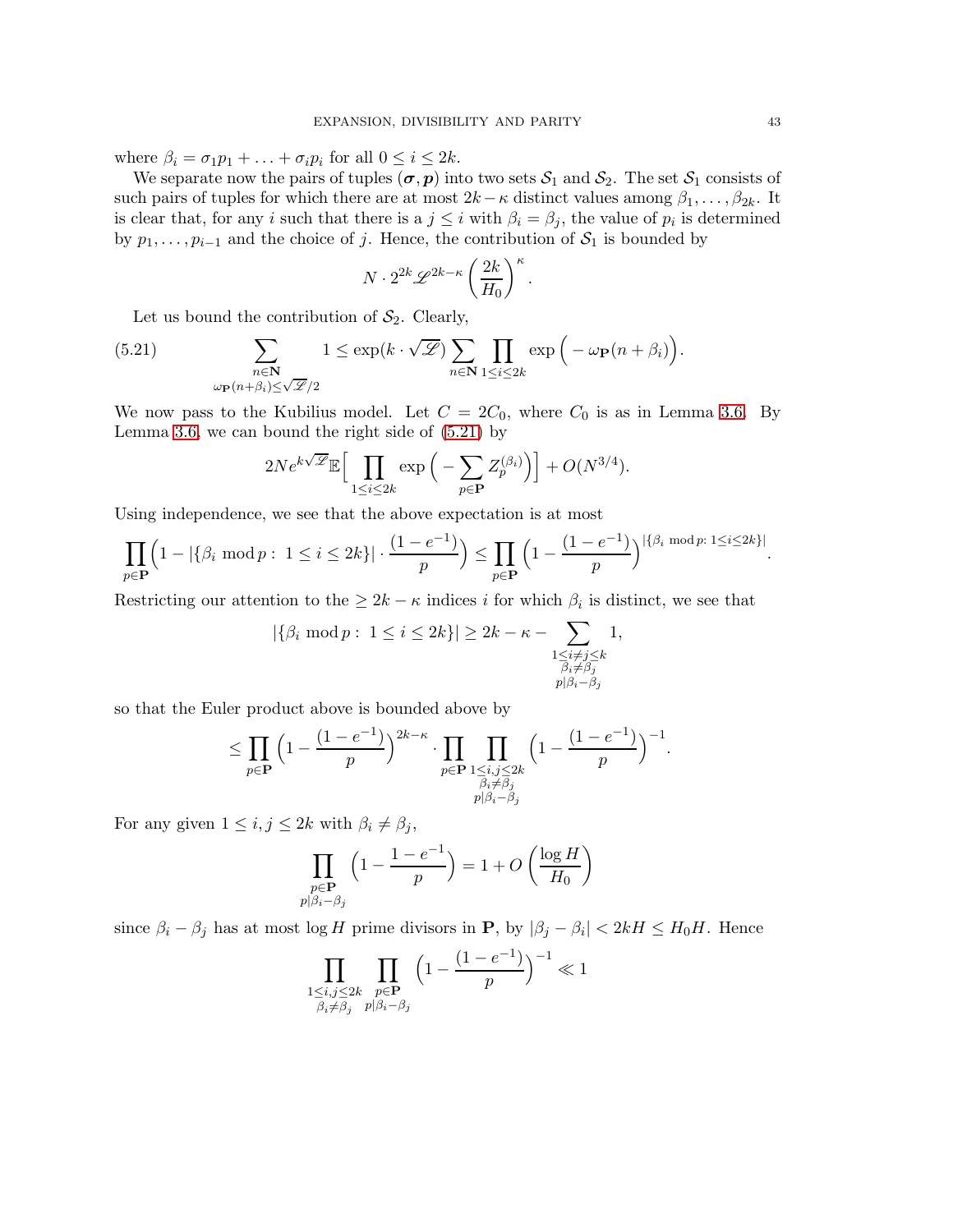since  $H_0 \geq k^2 \log H$ . Therefore,

$$
\mathbb{E}\Big[\prod_{1\leq i\leq 2k} \exp\Big(-\sum_{p\in \mathbf{P}} Z_p^{(\beta_i)}\Big)\Big] \ll \prod_{p\in \mathbf{P}} \Big(1 - \frac{(1 - e^{-1})}{p}\Big)^{2k - \kappa}
$$
  

$$
\leq \exp\Big(-(2k - \kappa)\sum_{p\in \mathbf{P}} \frac{1 - e^{-1}}{p}\Big) = e^{-(1 - e^{-1})(2k - \kappa)\mathscr{L}}.
$$

We let  $\kappa = 2k/5$ , and so  $(1 - e^{-1})(2k - \kappa) > k$ .

We obtain the overall final bound

$$
O\left(e^{-(\mathscr{L}-\sqrt{\mathscr{L}})k}N+2^{2k}\mathscr{L}^{\frac{8}{5}k}\left(\frac{2k}{H_0}\right)^{2k/5}N+N^{3/4}\right).
$$

By  $\mathscr{L} \geq 1$ , the first term is  $\leq N$ . By  $H_0 \geq 2^5 \mathscr{L}^4 \cdot 2k$ , the second term is also  $\leq N$ .  $\Box$ 

*Proof of Prop.* [5.1.](#page-31-0) Let  $W : [0, \infty) \to [0, \infty)$  be a smooth function with  $W(x) = 0$  in an open neighborhood of 0,  $0 \leq W(x) \leq 1$  for  $0 < x < 1/2$  and  $W(x) = 1$  for  $x \geq 1/2$ . It is immediate that  $|W^{\nu}|_{4,1} \leq \kappa^{\nu}$  for some  $\kappa \geq 1$  and all  $\nu \geq 1$ ; indeed, the stronger bound  $|W^{\nu}|_{4,1} \ll \nu^4$  holds. It is clear that our assumptions are at least as strong as those of Prop. [5.5.](#page-37-0) (For instance, our bound on  $\ell$  implies that  $H_0 \geq e$ .) Apply Prop. 5.5. We obtain that

$$
\text{Tr}\,A|_{W,X}^{2k} \ll (C\kappa)^{2k} \mathcal{S}_1 N + \mathcal{S}_2 N + N
$$

for  $X = X_0 \cap Y_\ell$ . By Prop. [2.4](#page-11-0) with  $A|_{W,X}$  instead of  $A, \epsilon = 1/H_0$  and  $\alpha = 2C_1(C\kappa\mathscr{S}_1^{1/2k} +$  $\mathscr{S}_2^{1/2k}$  + 1) (where we recall that  $C_1$  is a constant such that  $(8\mathscr{L}H_0H)^{1/2k} \leq C_1$ ), we obtain that there is a set  $\mathscr{E} \supset \mathbf{N} \setminus X$  with  $|\mathscr{E}| \leq |\mathbf{N} \setminus X| + N/H_0$  such that every eigenvalue of  $A|_{W,\mathbf{N}\setminus\mathscr{E}}$  has absolute value

$$
\ll 2C_1(C\kappa \mathscr{S}_1^{\frac{1}{2k}} + \mathscr{S}_2^{\frac{1}{2k}} + 1) \ll C_1 \max\left(|\mathscr{S}_1|^{\frac{1}{2k}}, |\mathscr{S}_2|^{\frac{1}{2k}}, 1\right).
$$

By Lemmas [5.2](#page-32-0) and [5.3,](#page-32-1)

$$
|\mathbf{N} \setminus X| \ll Ne^{-(K \log K - K + 1)\mathscr{L}} + 3^{\ell} \mathscr{L}^{\ell} \left( \frac{\log H}{\log H_0} + 1 + \frac{1}{\mathscr{L}} \right) \cdot \frac{N}{H_0} + 3^{\ell} H^{\ell+1}
$$
  
\$\leq Ne^{-(K \log K - K + 1)\mathscr{L}} + H\_0^{1/4} \cdot H\_0^{1/4} \cdot \frac{N}{H\_0} + N^{1/2}\$  
\$\ll Ne^{-(K \log K - K + 1)\mathscr{L}} + \frac{N}{\sqrt{H\_0}}\$,

where we use assumptions  $\ell \leq (\log H_0)/4 \log 3\mathscr{L}$ ,  $\log H + 2 \leq H_0^{1/4}$  $0^{1/4}$  and  $(3H)^{k+1} \leq N^{1/2}$ .

Write  $A = A^+ - A^-$ , where  $A^+ = \text{Ad}_{\Gamma}$ ,  $A^- = \text{Ad}_{\Gamma'}$ , as in [\(1.7\)](#page-2-0). Since  $W(\omega_{\mathbf{P}}(n)/\sqrt{\mathscr{L}})$ can be  $\neq 1$  only when  $\omega_{\mathbf{P}}(n) < \sqrt{\mathscr{L}}$ , we know that, when we write  $A^+|_{X} - A^+|_{W,X} = (a_{i,j})$ and consider any column index j, there are  $\langle \sqrt{\mathscr{L}} \rangle$  row indices i such that  $a_{i,j} \neq 0$ , and of course  $|a_{i,j}| \leq 1$  for all i, j. Hence every eigenvalue of  $A^+|_X - A^+|_{W,X}$  has absolute value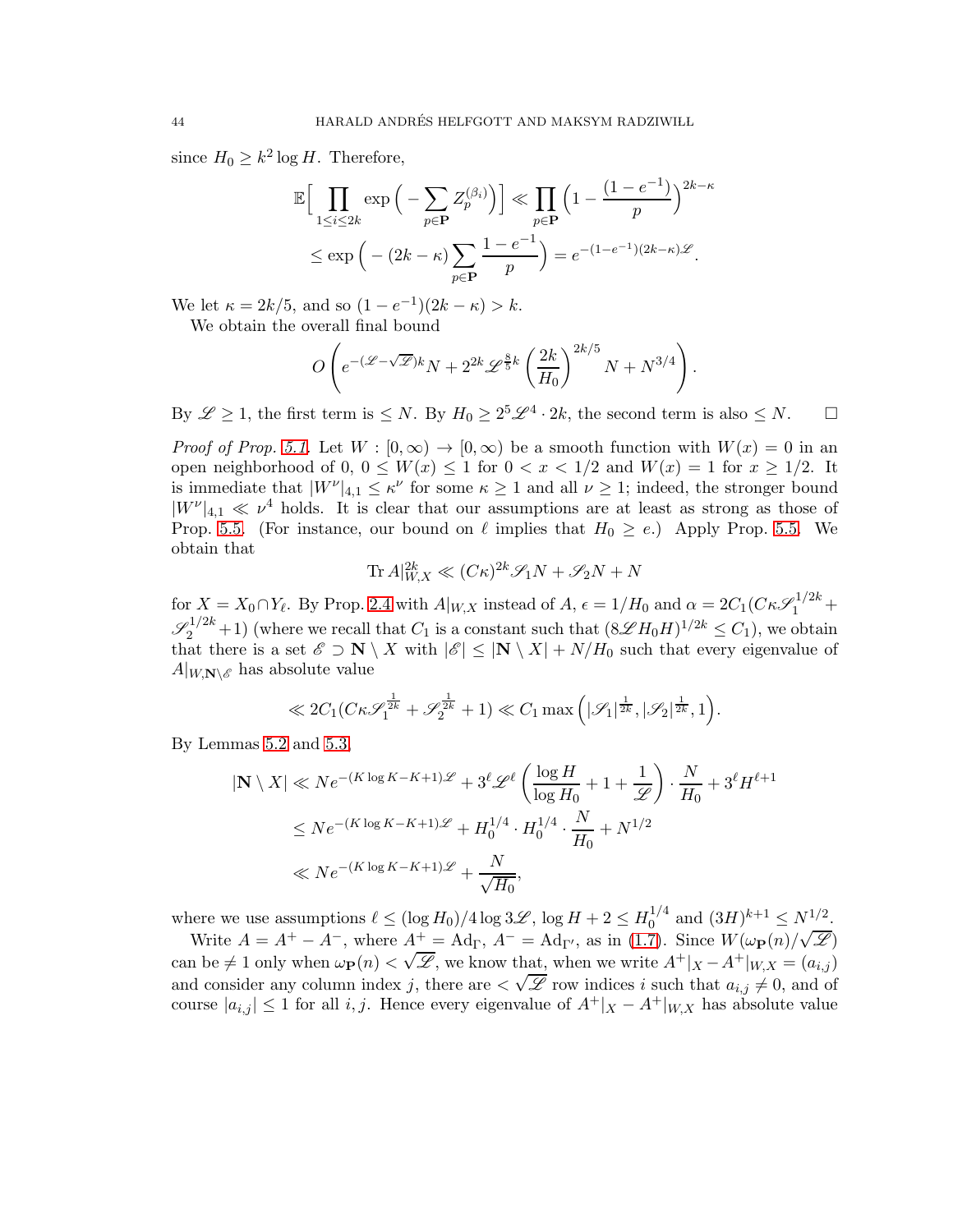$<\sqrt{\mathscr{L}}$ . It remains to show that, for some small  $\mathscr{E}'$ , the eigenvalues of  $A^+|_{\mathbf{N}\setminus\mathscr{E}'}-A^+|_{W,\mathbf{N}\setminus\mathscr{E}'}$ are also small.

By Lemma [5.6,](#page-41-0)  $\text{Tr}((A^{-} - A_{[W,N]}^{-})^{2k}) \ll N$ . Hence, by Prop. [2.4](#page-11-0) with  $A^{-}$  instead of A, there is a set  $\mathscr{E}' \supset \mathbf{N}$  with  $|\mathscr{E}'| \leq 4\mathscr{L}N/H_0$  such that every eigenvalue of  $A^- - A^-|_{W,\mathbf{N}\setminus\mathscr{E}'}$ has absolute value  $\leq 2(H_0H_1)^{1/2k}$ . Clearly  $\mathscr{L}/H_0 \ll (\log \log H)/H_0 \ll 1/\sqrt{H_0}$ , and  $(H_0H_1)^{1/2k} \leq C_1.$ 

Restriction does not increase the norm of an operator. We see, then, that for  $\mathscr{X} =$  $\mathbf{N} \setminus (\mathscr{E} \cup \mathscr{E}')$ , every eigenvalue of  $A^+|_{\mathscr{X}} - A^+|_{W,\mathscr{X}}$  has absolute value  $\lt \sqrt{\mathscr{L}}$  and every eigenvalue of  $A^-|_{\mathcal{X}} - A^-|_{W,\mathcal{X}}$  has absolute value  $\leq C_1$ .

We conclude that every eigenvalue of  $A|\mathscr{X}$  has absolute value

$$
\ll \max\left(C_1 \max\left(|\mathcal{S}_1|^{\frac{1}{2k}}, |\mathcal{S}_2|^{\frac{1}{2k}}, 1\right)\right),\
$$
  
and that  $|\mathbf{N} \setminus \mathcal{X}| \leq |\mathcal{E} \cup \mathcal{E}'| \ll Ne^{-(K \log K - K + 1)\mathcal{L}} + N/\sqrt{H_0}.$ 

**Remark.** An alternative procedure is possible. We can prove that, for  $A_1$ ,  $A_2$  real, symmetric  $n$ -by- $n$  matrices,

(5.22) 
$$
\text{Tr}((A_1 + A_2)^{2k}) \le 2^{2k} \text{Tr}(A_1^{2k}) + 2^{2k} \text{Tr}(A_2^{2k}).
$$

(One possible proof goes through von Neumann's and Hölder's inequalities.) We can then apply Prop. [5.5](#page-37-0) and Lemma [5.6](#page-41-0) and use inequality [\(5.22\)](#page-44-0) to establish a bound on  $\text{Tr}(A|_{W,X})^{2k}$ . We then use Prop. [2.4](#page-11-0) once, as a last step.

### <span id="page-44-0"></span>6. Prelude to main argument

<span id="page-44-1"></span>From now on, our task is to count walks. More precisely: we want to bound the number of closed walks satisfying certain properties. We can summarize our work in  $\S5$  $\S5$  – and its conclusion, Prop. [5.1,](#page-31-0) in particular – as stating that we saw that we can assume that our walks are either of the kind we will study in  $\S7$  $\S7$  – namely, walks where few primes appear only once as edge lengths, yet reappearances of primes are generally well-spaced – or of one of a few special kinds. We will now show that walks of those special kinds contribute little to the final total. In particular, we will prove that the sum  $\mathscr{S}_2$  in Prop. [5.1](#page-31-0) is small. We will also show that one of the conditions defining the sums  $\mathscr{S}_1$  can be strengthened and abstracted to some extent.

The arguments that we will use will prefigure in some ways those in §[7.](#page-55-0) The prime edge lengths in the walks we will consider will have to satisfy certain linear conditions; using some very simple geometry of numbers, we will show that these conditions make the number of possible walks small. The main difference with §[7](#page-55-0) is that, in the problems considered here, the choice of linear conditions generally suggests itself, and the primes that appear as variables to be constrained and those that determine the constraints are in two sets that are essentially clear a priori (though the role of these two sets can be reversed).

Let us lay out our setup. Let  $X \subset \mathbf{N} = \{N+1, N+2, \ldots, 2N\}$  and let  $\mathbf{P} \subset I = [H_0, H]$ be a set of prime numbers. Write  $\mathscr{L} = \sum_{p \in \mathbf{P}} 1/p$  and  $\mathbf{k} = \{1, 2, \ldots, 2k\}.$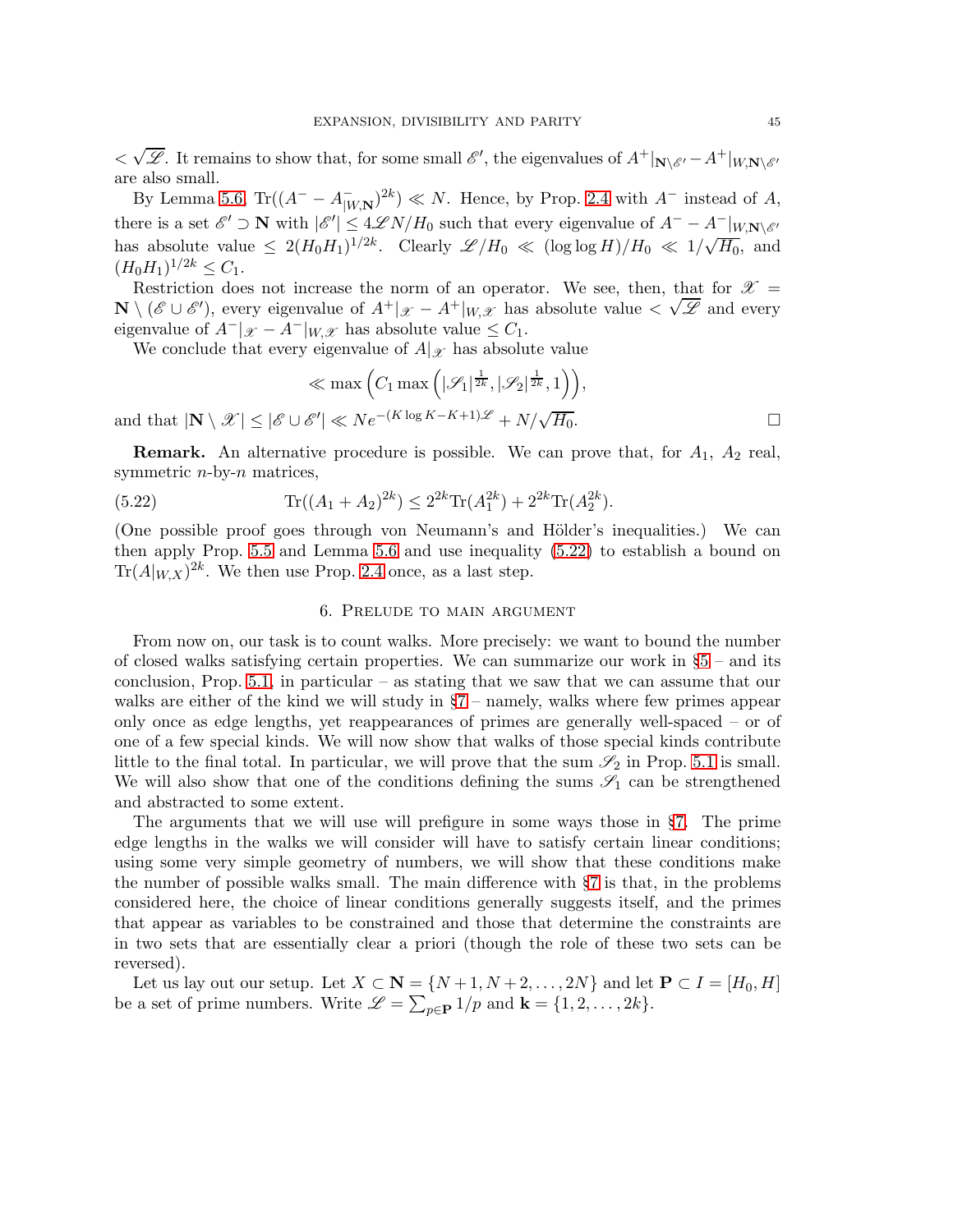We will be studying sums over pairs  $(\vec{p}, \vec{\sigma})$ , where  $\vec{p} \in \mathbf{P}^{2k}$  and  $\vec{\sigma} \in \{-1, 1\}^{2k}$ . We let  $\mathbf{L} = \mathbf{L}(\vec{p})$  be the set of indices  $i \in \mathbf{k}$  such that  $p_i \neq p_j$  for all  $j \in \mathbf{k}$  with  $j \neq i$ . (We call such  $p_i$  lone primes.) Define  $\beta_i = \sigma_1 p_1 + \ldots + \sigma_i p_i$  for  $i \in \mathbf{k}$ , and let  $\beta_0 = 0$ .

From now on, a *shape* will be a pair  $(\sim, \vec{\sigma})$ , where  $\vec{\sigma} \in \{-1, 1\}^{2k}$  and  $\sim$  is an equivalence relation on  $\{1, 2, \ldots, 2k\}$ . We say that the *length* of the shape is 2k. The shape of a pair  $(\vec{p}, \vec{\sigma})$  is  $(\sim, \vec{\sigma})$ , where  $i \sim j$  if and only if  $p_i = p_j$ . The equivalence relation  $\sim$  induces a partition  $\Pi_{\vec{p}}$  of **k**. In other words, each  $\vec{p}$  gives rise to a partition  $\Pi_{\vec{p}}$  of **k** such that two i, j are in the same equivalence class of  $\Pi_{\vec{p}}$  if and only if  $p_i = p_j$ . We will sometimes denote  $\Pi_{\vec{p}}$  by Π, omitting the dependence on  $\vec{p}$ .

<span id="page-45-2"></span>6.1. Lone primes between repeated primes. Let us begin by proving an easy bound. While simple, it can be seen as paradigmatic of the results in this section: there are some divisibility conditions, caused by repetitions of primes in a vector  $\vec{p} = (p_1, \ldots, p_{2k})$ , and these conditions impose constraints on other primes in the vector, thus leading to good bounds on a sum over such vectors.

<span id="page-45-3"></span>**Lemma 6.1.** *Let*  $P \subset [H_0, H]$ *,*  $\mathscr{L}$ *,* **k** and  $L(\vec{p})$  *be as above. Let*  $I, L \subset \mathbf{k}$  *and*  $\vec{\sigma} \in \{-1, 1\}^{2k}$ *. Write*  $\mathscr{C}_L(1, \mathbf{L}, \vec{\sigma}, r)$  *for the set of all*  $\vec{p} \in \mathbf{P}^{2k}$  *such that*  $\mathbf{L}(\vec{p}) = \mathbf{L}$  *and such that, for some* 

<span id="page-45-1"></span>(6.1)  $1 \leq i_1 < j_1 < i_1' \leq i_2 < j_2 < i_2' \leq \ldots \leq i_r < j_r < i_r' \leq 2k$ 

 $all \ 1 \leq j \leq r, \ p_{i_j} = p_{i'_j}, \ j_j \in \mathbf{L}(\vec{p}), \ and, \ if \ i_j, i'_j \in \mathbf{l}, \ also$ 

<span id="page-45-0"></span>(6.2) 
$$
p_{i_j} | \sigma_{i_j+1} p_{i_j+1} + \cdots + \sigma_{i'_j} p_{i'_j}.
$$

 $For \ \vec{p} \in \mathbf{P}^{2k}$ , let the equivalence relation ~ on **k** be defined as above, and let  $\Pi$  be the *partition of* **k** *induced by* ∼*. Then, for any*  $r \geq 1$ *,* 

(6.3) 
$$
\sum_{\vec{p}\in\mathscr{C}_L(1,\mathbf{L},\vec{\sigma},\vec{i},r)}\prod_{i\notin\mathbf{I}}\frac{1}{p_i}\prod_{[i]\in\Pi,[i]\nleq\mathbf{k}\backslash\mathbf{l}}\frac{1}{p_{[i]}}\leq\frac{(8\mathscr{L}k^2)^k}{(k/\sqrt{\mathscr{L}})^{|\mathbf{L}|}}\left(\frac{\log H}{H_0}\right)^r.
$$

Here, as always, we define  $p_{[i]}$  to be  $p_i$  for any i in the equivalence class [i].

*Proof.* Fix  $i_j$ ,  $i'_j$  and  $j_j$  for  $1 \leq j \leq r$ . Fix ~ with [i] a singleton iff  $i \in \mathbf{L}$ , and consider all  $\vec{p}$  inducing ~, and satisfying the conditions in the statement relative to our chosen  $i_j$ ,  $i'_j$ ,  $j_j$ .

Fix  $p_{[i]}$  for all equivalence classes [i] with  $|[i]| > 1$ . For  $1 \leq j \leq r$ , if  $i_j, i'_j \in I$ , then condition [\(6.2\)](#page-45-0) holds, and so, once we fix  $p_{[i]}$  for all singletons  $[i]$  with  $i_j < i < i'_j$  and  $i \neq j_j$ , we see that the congruence class  $p_{[j_j]} \mod p_{[i_j]}$  is determined – that is,  $p_{[j_j]}$  is forced to be in some congruence class a (mod  $p_{[i_j]}$ ). Hence, much as in [\(4.7\)](#page-27-1),  $p_{[j_j]}$  contributes a sum

$$
\sum_{\substack{p_{[j_j]}\in \mathbf{P}\\p_{[j_j]}\equiv a \bmod p_{[i_j]}}}\frac{1}{p_{[j_j]}}\leq \frac{\log H}{H_0}.
$$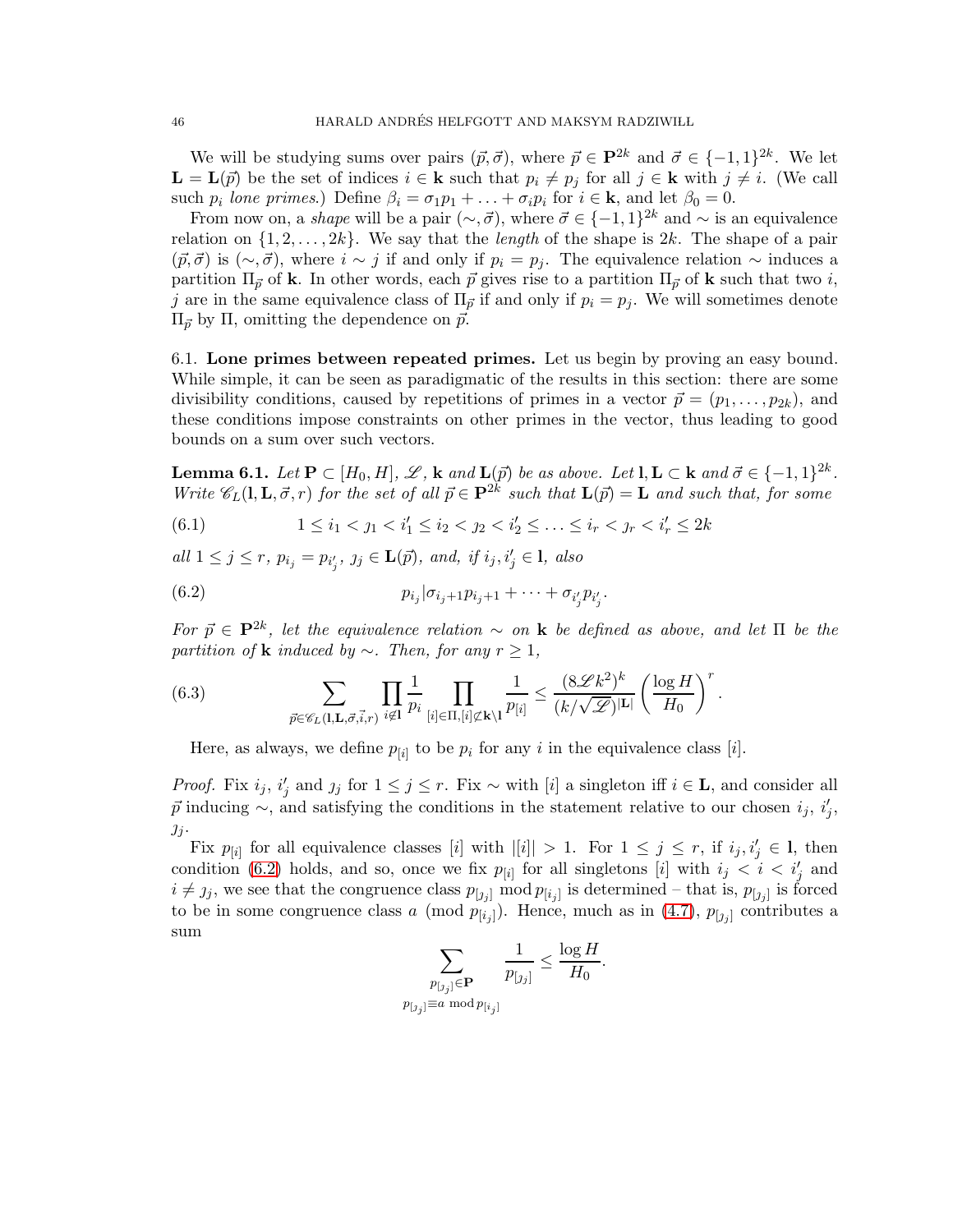If, on the other hand,  $i_j$  or  $i'_j$  is not in l, then we can let  $p_{[i]}$  vary freely for all singletons  $[i]$ with  $i_j < i < i'_j$ . The gain then comes elsewhere: if  $i_j \nsim i_{j'}$  for all  $j' \neq j$ , we have a sum

$$
\sum_{p_{[i_j]}\in{\bf P}}\frac{1}{p_{i_j}^2}\leq\frac{1}{H_0}
$$

if  $i_j, i'_j \notin I$ , and a sum

$$
\sum_{p_{[i_j]}\in{\bf P}}\frac{1}{p_{i_j}}\frac{1}{p_{[i_j]}}=\sum_{p_{[i_j]}\in{\bf P}}\frac{1}{p_{i_j}^2}\leq\frac{1}{H_0}
$$

if exactly one of  $i_j$ ,  $i'_j$  is in l. More generally, if  $[r]$  is an equivalence class and  $J \neq \emptyset$  is the set of all  $1 \leq j \leq r$  such that  $i_j \in [r]$  and  $i_j, i'_j$  are not both in  $\mathbf{l}$ , we see that<sup>[4](#page-46-0)</sup>

$$
\sum_{p_{[r]} \in {\bf P}} \frac{1}{p^{|J|+1}_{[r]}} \leq \frac{1}{H_0^{|J|}}.
$$

Thus, we see that the sum of

$$
\prod_{i \not\in I} \frac{1}{p_i} \prod_{[i] \in \Pi, [i] \not\subset \mathbf{k} \setminus I} \frac{1}{p_{[i]}}
$$

over all  $\vec{p}$  we are considering is

$$
\leq \left(\frac{\log H}{H_0}\right)^r \mathscr{L}^{|\Pi|-r}.
$$

Clearly,  $|\Pi| \leq k + |\mathbf{L}|/2$ . The number of possible choices for  $i_j$ ,  $i'_j$  and  $j_j$  obeying [\(6.1\)](#page-45-1) is  $\leq 2^{2k+r} \leq 2^{3k}$ , and the number <sup>[5](#page-46-1)</sup> of possible equivalence conditions ∼ on k with a given set of singletons of size  $|\mathbf{L}|$  is  $\leq (k - |\mathbf{L}|/2)^{2k-|\mathbf{L}|} \leq k^{2k-1}$ .

We conclude that our total is

$$
\leq \frac{2^{3k}k^{2k}\mathscr{L}^{k+|\mathbf{L}|/2-r}}{k^{|\mathbf{L}|}}\left(\frac{\log H}{H_0}\right)^r.
$$

<span id="page-46-2"></span>6.2. Tools. We will need a very simple lemma, belonging to the most basic kind of geometry of numbers.

<span id="page-46-3"></span>**Lemma 6.2.** *Let*  $M = (b_{i,j})_{1 \leq i,j \leq m}$  *be a non-singular m-by-m matrix with integer entries.*  $Assume \, |b_{i,j}| \leq C \, \text{ for all } 1 \leq i,j \leq m. \, \text{ Let } \vec{c} \in \mathbb{Z}^m, \text{ and let } r_1, \ldots, r_m \geq M \geq 1. \, \text{ Let }$  $N_1, \ldots, N_m$  be real numbers  $\geq M$ . Then the number of solutions  $\vec{n} \in \mathbb{Z}^m$  to

$$
r_i | (\mathbf{M}\vec{n} + \vec{c})_i \ \forall 1 \le i \le m
$$

<span id="page-46-0"></span><sup>&</sup>lt;sup>4</sup>It is easy to show that  $\sum_{p\geq x} 1/p^r < 1/x^{r-1}$  for any  $r \geq 2$  and any  $x \geq 1$ , as follows. We can assume that x is a prime. Then  $\sum_{p\geq x} 1/p^r < 1/x^r + \sum_{n > x \text{ odd}} 1/n^r < 1/x^r + \int_x^{\infty} dt/t^r = (1/x + 1/2(r-1))/x^{r-1} \leq$  $1/x^{r-1}$ .

<span id="page-46-1"></span><sup>&</sup>lt;sup>5</sup>We could obtain a more precise bound by working with Stirling numbers of the second kind (for instance) in order to bound the number of choices of  $\sim$  in terms of  $|\Pi|$ .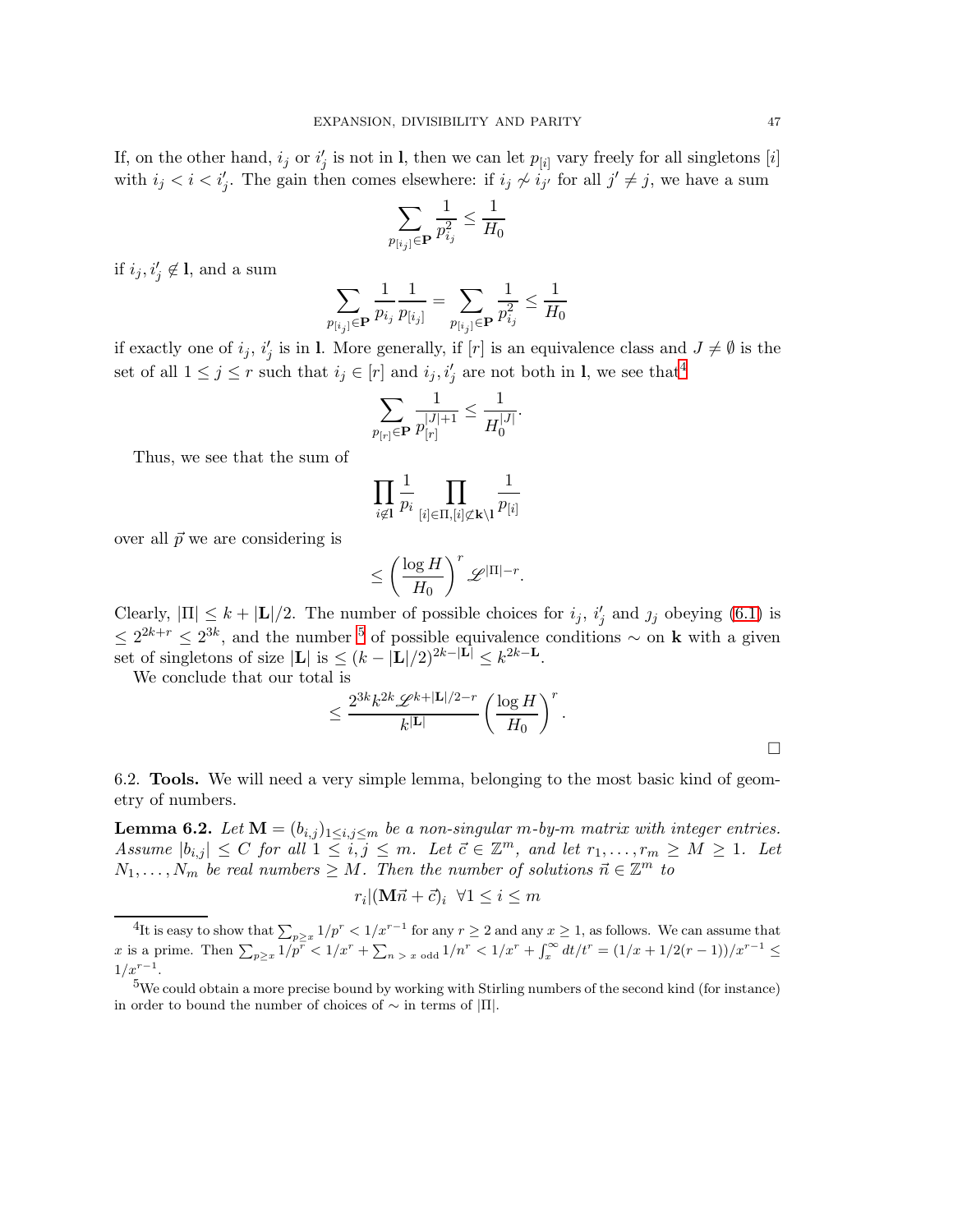*with*  $N_i \leq n_i \leq 2N_i$  *is at most* 

$$
\left(\frac{2Cm}{M}\right)^m \prod_{i=1}^m N_i.
$$

Here the trivial bound is  $\prod_{i=1}^{m} (N_i + 1)$ .

*Proof.* First, we divide the box  $\prod_{i=1}^{m} [N_i, 2N_i]$  into

$$
\leq \prod_{i=1}^m \left( \frac{N_i}{M} + 1 \right) \leq 2^m (\prod_{i=1}^m N_i) / M^m
$$

boxes of sides  $\leq M$ .

The image of an m-by-m box of sides  $\leq M$  under the map  $\vec{n} \mapsto M\vec{n} + \vec{c}$  is contained in a box whose edges are open or half-open interval of length  $CmM$ . Since  $r_i \geq M$ , inside this last box, there are at most  $\prod_{i=1}^{m} Cm = (Cm)^{m}$  solutions  $\vec{m}$  to the equations  $r_i|m_i$  $\Box$ 

We will also need a very easy linear-algebra lemma.

<span id="page-47-0"></span>Lemma 6.3. *Let* A *be an* n*-by-*m *matrix such that*

- *every row has at least one non-zero entry*
- *no column has more than* κ *non-zero entries.*

*Then*

$$
rank(A) \ge n/\kappa.
$$

*Proof.* We will construct a set S of columns, starting with  $S = \emptyset$ . At each step, if there is a row i such that the ith entry of every column in  $S$  is 0, include in  $S$  the column whose ith entry is non-zero. Stop if there is no such row.

When we stop, we must have  $\kappa \cdot |S| \ge n$ . It is clear that the columns in S are linearly dependent, and so rank $(A) > |S|$ . independent, and so  $rank(A) \geq |S|$ .

6.3. Sums with many conditions  $p_i | \beta_i - \beta_j$ . Let us now bound the sum over some walks set aside by the main result of §[5.](#page-30-0) Again, as in §[6.1,](#page-45-2) we have divisibility conditions constraining our variables. The procedure to follow is less evident now, as it is not clear which variables  $p_i$  we should use to impose divisibility conditions and which we should reserve to be constrained by those conditions. There is also no obvious one-to-one relation between conditions and constrained variables; it is here that we will use the results in §[6.2.](#page-46-2)

<span id="page-47-2"></span>**Lemma 6.4.** Let  $P \subset [H_0, H], \mathscr{L}, k, \beta_i = \beta_i(\vec{p}, \vec{\sigma})$  and  $L(\vec{p})$  be as set at the beginning *of* §*6*, with  $H_0 \ge \max(2, (4ek \log H)/(\mathscr{L} \log 2))$  *and*  $k \ge \sqrt{\mathscr{L}}$ . Let  $\mathbf{S}_0(\vec{p}, \vec{\sigma})$  be the set of *indices*  $i \in \mathbf{L}(\vec{p})$  *such that*  $p_i | \beta_i - \beta_j$  *for some*  $j = j(i) \in \mathbf{k}$  *such that there is at least one element j of* **L** *for which*  $i < j \leq j$  *or*  $j < j < i$ *. Then, for any*  $\mathbf{S}_0 \subset \mathbf{L} \subset \mathbf{k}$  *with*  $|\mathbf{S}_0| \geq 1$ *,* 

<span id="page-47-1"></span>(6.4) 
$$
\sum_{\substack{\vec{p} \ \text{p} \in \mathbf{P} \ \sigma_i \in \{\pm 1\} \\ p_i \in \mathbf{P} \ \sigma_i \in \{\pm 1\} \\ \mathbf{L}(\vec{p}) = \mathbf{L}}} \sum_{\substack{\vec{d} \ \text{p} \ \text{p} \ \text{p} \ \text{p} \ \text{p} \ \text{p} \ \text{p} \ \text{p} \ \text{p} \ \text{p} \ \text{p} \ \text{p} \ \text{p} \ \text{p} \ \text{p} \ \text{p} \ \text{p} \ \text{p} \ \text{p} \ \text{p} \ \text{p} \ \text{p} \ \text{p} \ \text{p} \ \text{p} \ \text{p} \ \text{p} \ \text{p} \ \text{p} \ \text{p} \ \text{p} \ \text{p} \ \text{p} \ \text{p} \ \text{p} \ \text{p} \ \text{p} \ \text{p} \ \text{p} \ \text{p} \ \text{p} \ \text{p} \ \text{p} \ \text{p} \ \text{p} \ \text{p} \ \text{p} \ \text{p} \ \text{p} \ \text{p} \ \text{p} \ \text{p} \ \text{p} \ \text{p} \ \text{p} \ \text{p} \ \text{p} \ \text{p} \ \text{p} \ \text{p} \ \text{p} \ \text{p} \ \text{p} \ \text{p} \ \text{p} \ \text{p} \ \text{p} \ \text{p} \ \text{p} \ \text{p} \ \text{p} \ \text{p} \ \text{p} \ \text{p} \ \text{p} \ \text{p} \ \text{p} \ \text{p} \ \text{p} \ \text{p} \ \text{p} \ \text{p} \ \text{p} \ \text{p} \ \text{p} \ \text{p} \ \text{p} \ \text{p} \ \text{p} \ \text{p} \ \text{p} \ \text{p} \ \text{p} \ \text{p} \ \text{p} \ \text{p} \ \text{p} \ \text{p} \ \text{p} \ \text{p} \ \text{p} \ \text{p} \ \text{p} \ \text{p} \ \text{p} \ \text{p} \ \text{p} \ \text{p} \ \text{p} \ \text{p} \ \text
$$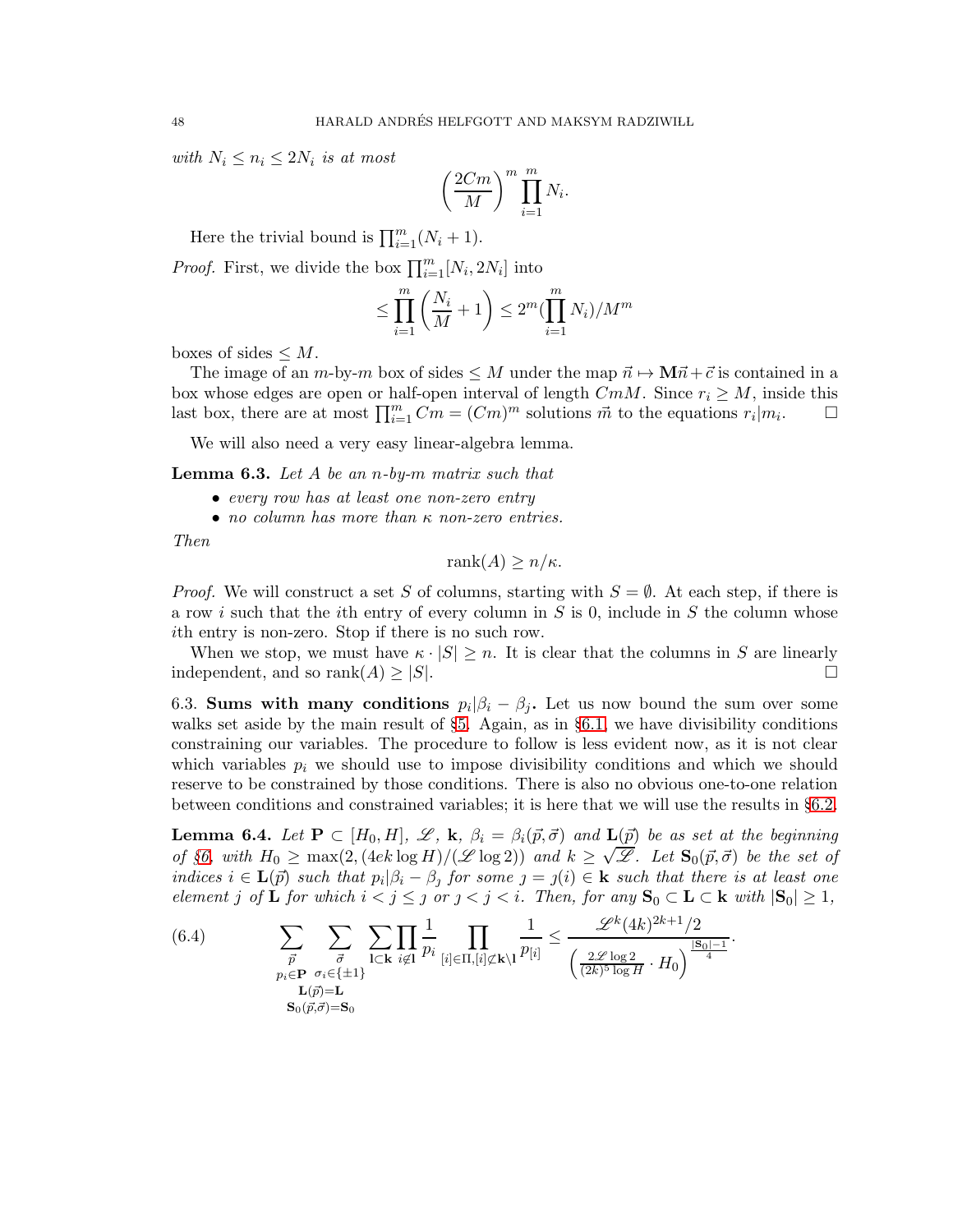*Proof.* Define the matrix  $M = (m_{i,j})_{i,j \in \mathbf{L}}$  by  $m_{i,j} = \sigma_j$  if  $i < j \leq j(i)$  or  $m_{i,j} = -\sigma_j$  if  $j < j < i$ , and  $m_{i,j} = 0$  otherwise. Write  $s = |S_0|$ . We wish to show that there are disjoint  $I \subset \mathbf{S}_0, J \subset \mathbf{L}$  such that the submatrix  $N = M(I, J)$  of M consisting of rows in I and columns in J has large rank.

Let I consist of the first, third, etc., elements of  $S_0$ , from left to right, except for the last element when  $|S_0|$  is odd, and let  $J = L \setminus I$ . The rank of N does not change if we multiply the jth column by  $\sigma_j$ . It also does not change if we then replace each column of N but the leftmost one by the difference between itself and the column of  $N$  immediately to its left. Hence we are asking about the rank of the *I*-by-*J* matrix  $N'$  such that the row of  $N'$ indexed by  $i \in I$  has an entry  $-1$  at the least element  $j \in J$  such that  $j > j(i)$  (if there is such an element), an entry 1 at the least element  $j \in J$  such that  $j > i$  (if there is such an element), and entries 0 at all other places. By assumption, at least one of those two values  $j \in J$  exists, and, if both exist, they are distinct: if  $j(i) > i$ , then the least  $j \in L$ with  $j > i$  must exist and satisfy  $j \leq j(i)$ , and, since I does not contain two consecutive elements of **L**, it is clear that  $j \in L \setminus I = J$ ; if  $j(i) < i$ , then the greatest  $j \in L$  with  $j < i$ must exist and satisfy  $j > j(i)$ , and, for the same reason as before,  $j \in J$ .

Thus,  $N'$  is a matrix where every row has at most two non-zero entries per row, and where at least |I| columns are non-zero (namely, for each  $i \in I$ , the column indexed by the least  $j \in J$  for which  $j > i$ ). Applying Lemma [6.3](#page-47-0) to the transpose  $(N')^T$  of N', we conclude that

$$
rank(N) = rank(N') = rank((N')^{T}) \ge \frac{|I|}{2} = \frac{\lfloor |\mathbf{S}_{0}|/2 \rfloor}{2} \ge \frac{|\mathbf{S}_{0}| - 1}{4}.
$$

Now let  $N'' = M(I', J')$   $(I' \subset I, J' \subset J)$  be a non-singular m-by-m submatrix of N, where  $m = \text{rank}(N)$ . The conditions  $p_i | \beta_i - \beta_{j(i)}$  for  $i \in I'$  read as follows:

(6.5) 
$$
p_i | \sum_{j \in J'} m_{i,j} p_j + c_i,
$$

where  $c_i$  is a linear combination of  $p_j$  for  $j \in \mathbf{k} \setminus J'$ , and thus does not depend on  $p_j$  for  $j \in J' \subset L$ . Hence, we may apply Lemma [6.2,](#page-46-3) and obtain that, for given values of  $p_j \in P$ for  $j \in \mathbf{k} \setminus J'$ , and given  $N_j \in [H_0, H]$  for  $j \in J'$ , the number of solutions  $(p_j)_{j \in J'}$  to  $(6.5)$ with  $N_j < p_j \leq 2N_j$  is at most

<span id="page-48-0"></span>
$$
\left(\frac{2m}{H_0}\right)^m \prod_{j\in J'} N_j.
$$

Thus, the sum of  $1/\prod_{j\in J'} p_j$  over all solutions  $(p_j)_{j\in J'}$  to  $(6.5)$  is

$$
\leq \left(\frac{2m}{H_0}\left\lceil\frac{\log H/H_0}{\log 2}\right\rceil\right)^m \leq \left(\frac{2m\log H}{H_0\log 2}\right)^m.
$$

The rest is routine. We will sum over all possible shapes ( $\sim$ ,  $\vec{\sigma}$ ) such that the set of singletons of  $\sim$  is **L**, over all  $I \subset \mathbf{k}$ , over all possible choices of  $j = j(i)$  for  $i \in \mathbf{S}_0$ , and over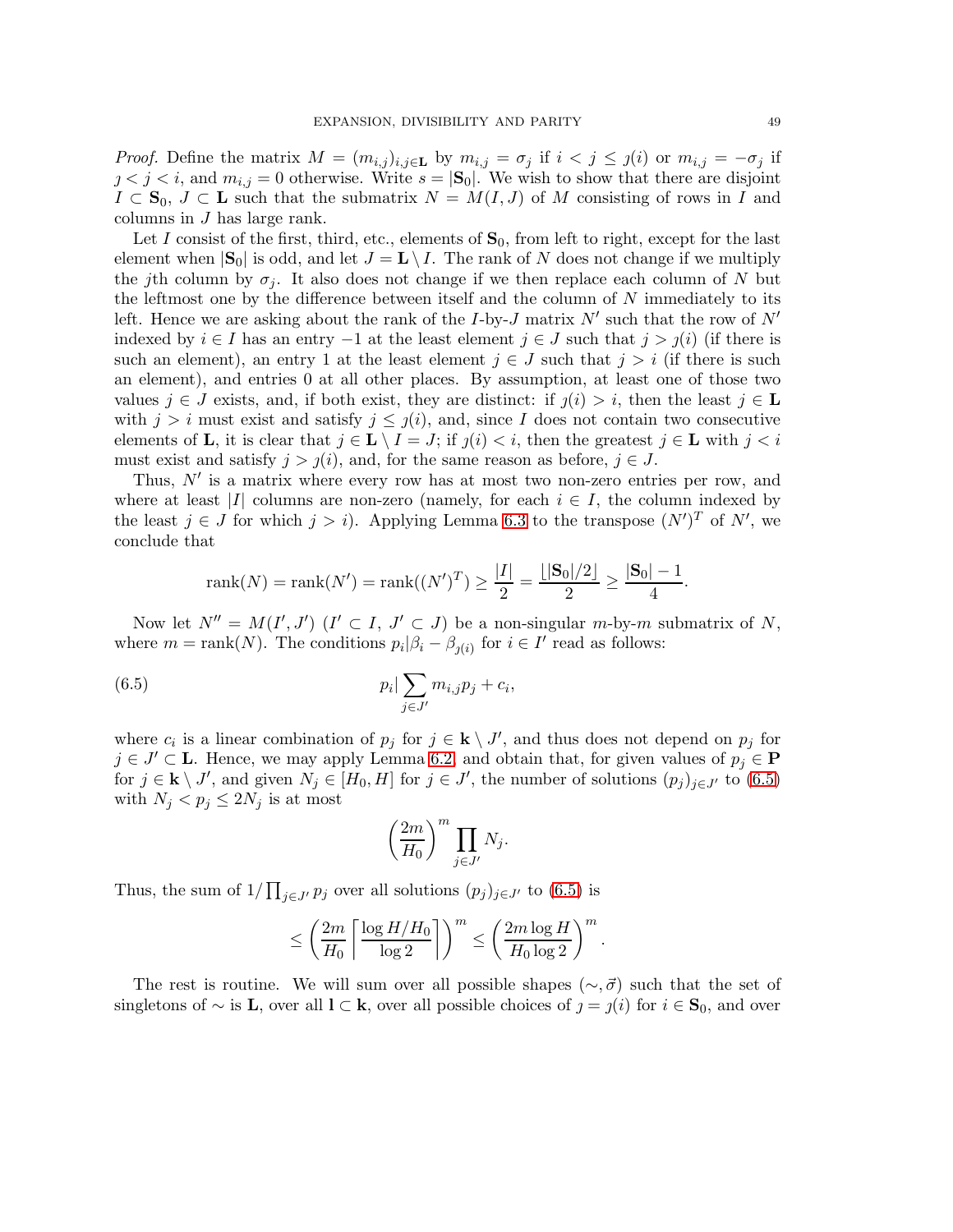all walks of shape ( $\sim$ ,  $\vec{\sigma}$ ) fulfilling [\(6.5\)](#page-48-0). The expression in [\(6.4\)](#page-47-1) can be written as

<span id="page-49-0"></span>(6.6) 
$$
\sum_{\substack{\vec{\sigma} \\ \sigma_i \in \{\pm 1\} \ L(\sim)=\mathbf{L}}} \sum_{\substack{\mathbf{l} \subset \mathbf{k} \\ \mathbf{s}_0(\vec{p},\vec{\sigma})=\mathbf{S}_0}} \sum_{\substack{\mathbf{l} \in \mathbf{P} \ \forall [i] \in \Pi \ i \notin \mathbf{l} \\ \mathbf{s}_0(\vec{p},\vec{\sigma})=\mathbf{S}_0}} \prod_{\substack{\mathbf{l} \\ [i] \in \Pi, [i] \not\subset \mathbf{k} \setminus \mathbf{l}}} \frac{1}{p_{[i]}}
$$

where we let  $\mathbf{L}(\sim)$  be the set of singletons of  $\sim$ ,  $\Pi$  be the set of equivalence classes of  $\sim$ , and  $\vec{p}$  be the tuple induced by  $\sim$  and  $p_{[i]}$ . For given  $(\sim, \vec{\sigma})$ ,  $\mathbf{l} \subset \mathbf{k}$  and  $i \mapsto j(i)$ ,

<span id="page-49-2"></span>(6.7) 
$$
\sum_{\substack{p_{[i]}\in \mathbf{P} \ \forall [i]\in \Pi \ i\not\in I}} \prod_{i\not\in I} \frac{1}{p_i} \prod_{[i]\in \Pi, [i]\not\subset \mathbf{k}\setminus I} \frac{1}{p_{[i]}} \leq \mathscr{L}^{|\Pi|-m} \left(\frac{2m\log H}{H_0\log 2}\right)^m
$$

$$
\mathbf{S}_0(\vec{p},\vec{\sigma})=\mathbf{S}_0
$$

There are  $2^{2k}$  possible choices of  $\vec{\sigma}$ ,  $2^{2k}$  possible choices of  $\mathbf{l} \subset \mathbf{k}$  and  $\leq (2k)^{|\mathbf{S}_0|}$  possible choices of  $i \mapsto j(i)$ . The number of choices of ∼ with **L** as its set of singletons is  $\leq k^{2k-|\mathbf{L}|}$ . Since  $|\Pi| \leq k + |\mathbf{L}|/2$ , we conclude that the expression in [\(6.6\)](#page-49-0) is at most

$$
4^{2k}k^{2k-|\mathbf{L}|}\mathscr{L}^{k+\frac{|\mathbf{L}|}{2}}(2k)^{|\mathbf{S}_0|}\left(\frac{2m\log H}{\mathscr{L}H_0\log 2}\right)^m
$$

Since  $4k \log H \le e^{-1} \mathscr{L} H_0 \log 2$ , we see that  $(4t \log H/\mathscr{L} H_0 \log 2)^t$  is decreasing on t for  $t \leq 2k$ . We proved at the beginning that  $m \geq (|\mathbf{S}_0| - 1)/4$ . Hence

$$
\left(\frac{2m\log H}{\mathscr{L}H_0\log 2}\right)^m \le \left(\frac{(|\mathbf{S}_0|-1)\log H}{2\mathscr{L}H_0\log 2}\right)^{\frac{|\mathbf{S}_0|-1}{4}} \le \left(\frac{2k\log H}{2\mathscr{L}H_0\log 2}\right)^{\frac{|\mathbf{S}_0|-1}{4}}.
$$

.

.

.

<span id="page-49-4"></span>**Lemma 6.5.** Let  $P \subset [H_0, H]$ ,  $\mathscr{L}$ , **k**,  $\beta_i = \beta_i(\vec{p}, \vec{\sigma})$  and  $\mathbf{L}(\vec{p})$  be as set at the beginning of **Example 3.6.** Let  $S_0$ ,  $\Xi_0$  is  $\Xi_1$  is  $\Xi_2$  in  $\Xi_1$   $\Xi_2$  ( $\Xi_3$ )  $\Xi_3$  and  $\Xi_4$   $\Xi_5$  ( $\Xi_7$ )  $\Xi_7$  and  $\Xi_8$   $\Xi_8$  ( $\Xi_7$ )  $\Xi_7$  and  $\Xi_8$   $\Xi_8$  ( $\Xi_7$ )  $\Xi_7$  and  $\Xi_8$   $\Xi_7$   $\Xi_7$   $\Xi_7$  *of indices*  $i \in \mathbf{L}(\vec{p})$  *such that*  $p_i | \beta_i - \beta_j$  *for some*  $j = j(i) \in \mathbf{k}$  *with*  $j \neq i - 1, i$  *such that* 

- <span id="page-49-3"></span>*(1) there are no elements j of*  $\mathbf{L}(\vec{p})$  *for which*  $i < j \leq j$  *or*  $j < j < i$ *,*
- <span id="page-49-1"></span>*(2) there is at least one prime*  $p \neq p_i$  *such that*

(6.8) 
$$
\sum_{\substack{j\leq j\\p_j=p}} \sigma_j \neq \sum_{\substack{j\leq i\\p_j=p}} \sigma_j.
$$

*Then, for any*  $\mathbf{S}_1 \subset \mathbf{L}(\vec{p}) \subset \mathbf{k}$ *,* 

(6.9) 
$$
\sum_{\substack{\vec{p} \ \text{p}_{i} \in \mathbf{P} \ \sigma_{i} \in \{\pm 1\} \\ D(\vec{p}, \vec{\sigma}) = \mathbf{L}}} \sum_{\substack{\vec{p} \ \text{all} \\ \mathbf{L}(\vec{p}, \vec{\sigma}) = \mathbf{L}}} \prod_{\substack{\mathbf{i} \in \mathbf{R} \ i \notin \mathbf{l} \\ \mathbf{S}_1(\vec{p}, \vec{\sigma}) = \mathbf{S}_1}} \frac{1}{p_i} \prod_{\substack{\mathbf{i} \in \mathbf{R}, |\mathbf{i}| \notin \mathbf{k} \\ \mathbf{l}(\mathbf{k}) \in \mathbf{R}}} \frac{1}{p_{[i]}} \leq \frac{\mathscr{L}^k(4k)^{2k}}{\left(\frac{\mathscr{L}}{(2k)^4 \log H} \cdot H_0\right)^{|\mathbf{S}_1|/4}}
$$

*Proof.* Fix  $\vec{\sigma}$ , **l**,  $\mathbf{L} \subset \mathbf{k}$  and a valid  $i \mapsto j(i)$ . Let  $\sim$  be an equivalence relation on **k** whose singletons are  $\{j\}$  for  $j \in L$ . Let  $S_{1,-}, S_{1,+}$  be the sets of elements of  $S_1$  with  $j(i) < i-1$ or  $j(i) > i$ , respectively. By pigeonhole, either one of these two sets has  $\geq |\mathbf{S}_1|/2$ . We may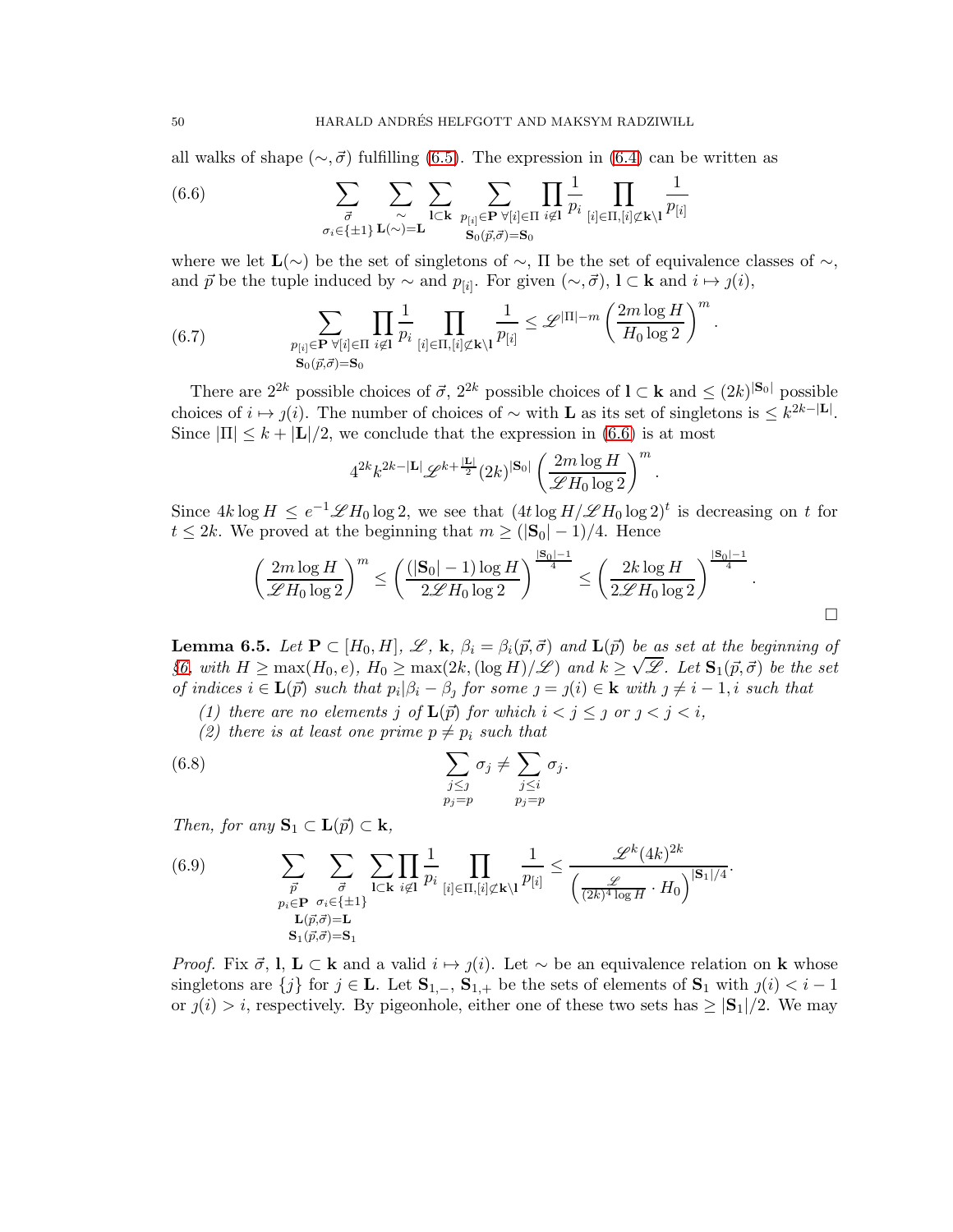assume without loss of generality that  $|\mathbf{S}_{1,+}| \geq |\mathbf{S}_1|/2$ . Let us see which tuples  $\vec{p} \in \mathbf{P}^{2k}$ with  $p_i = p_j$  iff  $i \sim j$  satisfy our conditions.

For each  $i \in S_{1,+}$ , let  $S(i)$  be the set consisting of every equivalence class [i] of ~ containing at least one element  $i$  with  $i < i \leq j$  such that [\(6.8\)](#page-49-1) holds for  $p = p_i$ . We construct a partition  $S_{1,+} = S_{1,0} \cup S_{1,1}$  as follows: traversing  $S_{1,+}$  from left to right, we include  $i \in \mathbf{S}_{1,+}$  in  $\mathbf{S}_{1,0}$  if  $S(i) \not\subset \bigcup_{i' \in \mathbf{S}_{1,+}:i' \leq i} S(i')$ , and include i in  $\mathbf{S}_{1,1}$  otherwise.

Suppose first that  $|S_{1,0}| \geq |S_{1,+}|/2$ . For each  $i \in S_{1,0}$ , choose some  $\iota(i)$  such that  $[\iota(i)] \in S(i)$  and  $[\iota(i)] \notin S(i')$  for every  $i' < i$ . It is clear that all  $\iota(i)$   $(i \in S_{1,0})$  are distinct. Let primes  $p_j$  for  $[j] \notin \{[\iota(i)] : i \in \mathbf{S}_{1,0}\}$  take some values in **P**. Now let i go through  $\mathbf{S}_{1,0}$ from left to right, choosing at each step a value for  $p_{\iota(i)}$ . We see each time that all  $p_j$  with  $i < j \leq j$  and  $j \not\sim \iota(i)$  have already been chosen, and thus, by [\(6.8\)](#page-49-1) and  $p_i | \beta_i - \beta_j$ , where  $\beta_i - \beta_j = \sum_{i < j \leq j} \sigma_j p_j$ , the congruence class of  $p_{\iota(i)}$  modulo  $p_i$  is determined. (Here we are using the assumption  $H_0 \geq 2k$ , which implies that the inequality [\(6.8\)](#page-49-1) holds also modulo  $p_i$ . In other words, counting signs,  $p_{\lbrack i(i)\rbrack}$  appears a non-zero number of times that is not divisible by  $p_i$ , since it is greater than  $-p_i$  and smaller than  $p_i$ .)

Again as in [\(4.7\)](#page-27-1), the fact that each  $p_{\iota(i)}$  with  $i \in \mathbf{S}_{1,0}$  is constrained to a congruence class of modulus  $\geq H_0$  means that the sum of  $\prod_{i\in\mathbf{S}_{1,0}}1/p_{\iota(i)}$  over allowable  $p_{\iota(i)}$  is

$$
\left(\frac{\log H}{H_0}\right)^{|\mathbf{S}_{1,0}|}
$$

.

Hence, much as in [\(6.7\)](#page-49-2),

$$
\sum_{\substack{p_{[i]}\in \mathbf{P} \ \forall [i]\in \Pi \\ p_i|\beta_i-\beta_{j(i)}\ \forall i\in \mathbf{S}_{1,0}}}\prod_{i\not\in \mathbf{I}}\frac{1}{p_i}\prod_{[i]\in \Pi, [i]\not\subset \mathbf{k}\backslash \mathbf{l}}\frac{1}{p_{[i]}}\leq \mathscr{L}^{|\Pi|-|\mathbf{S}_{1,0}|}\left(\frac{\log H}{H_0}\right)^{|\mathbf{S}_{1,0}|},
$$

where  $\Pi$  is the set of equivalence classes of  $\sim$ .

Now suppose that  $|\mathbf{S}_{1,1}| \geq |\mathbf{S}_{1,+}|/2$ . Let  $p_{[i]}$  take arbitrary values in **P** for  $i \notin \mathbf{S}_{1,1}$ . For each  $i \in \mathbf{S}_{1,1}$ , we choose some  $\iota(i)$  such that  $[\iota(i)] \in S(i)$ . We know that  $i < \iota(i) < j(i)$ , and so, by property [\(1\)](#page-49-3) in the statement,  $\iota(i) < i'$  for every element i' of  $S_{1,1}$  (or of L) larger than i (since  $j(i) < i'$ ). By the definition of  $S_{1,1}$ , we also know that there is some  $\iota'(i) < i$ such that  $\iota'(i) \sim \iota(i)$ . If possible, we choose  $\iota'(i)$  in l. Thus, letting i go through  $S_{1,1}$  from left to right, and choosing  $p_i$  at each step, we see that, if  $\iota(i)$  and  $\iota'(i)$  are both in **l**, then  $p_i$ is constrained by  $p_{\iota'(i)} = p_{\iota(i)}|n + \beta_{\iota'(i)}$  and  $p_{\iota(i)}|n + \beta_{\iota(i)}$  to be in a given congruence class modulo  $p_{\iota(i)}$ . (All values of  $p_j$  for all  $\iota'(i) < j < \iota(i)$  with  $j \neq i$  have already been fixed.) In this process, if, for a given class j, it happened  $s \geq 1$  times that  $\iota(i) \in j$ , but either  $\iota(i)$ was not in 1 or no possible  $\iota'(i)$  in 1 could be found, then j has at least  $s + 1$  elements, of which at least s are not in **l**.

Let  $S' = \{i \in S_{1,1} : \iota(i), \iota'(i) \in I\}$ . We can bound, much as before,

$$
\sum_{\substack{p_i \in \mathbf{S}^{\prime} \\ p_{\iota(i)} | \beta_{\iota'(i)} - \beta_{\iota(i)}}} \prod_{i \in \mathbf{S}^{\prime}} \frac{1}{p_i} \le \left(\frac{\log H}{H_0}\right)^{|\mathbf{S}^{\prime}|}
$$

.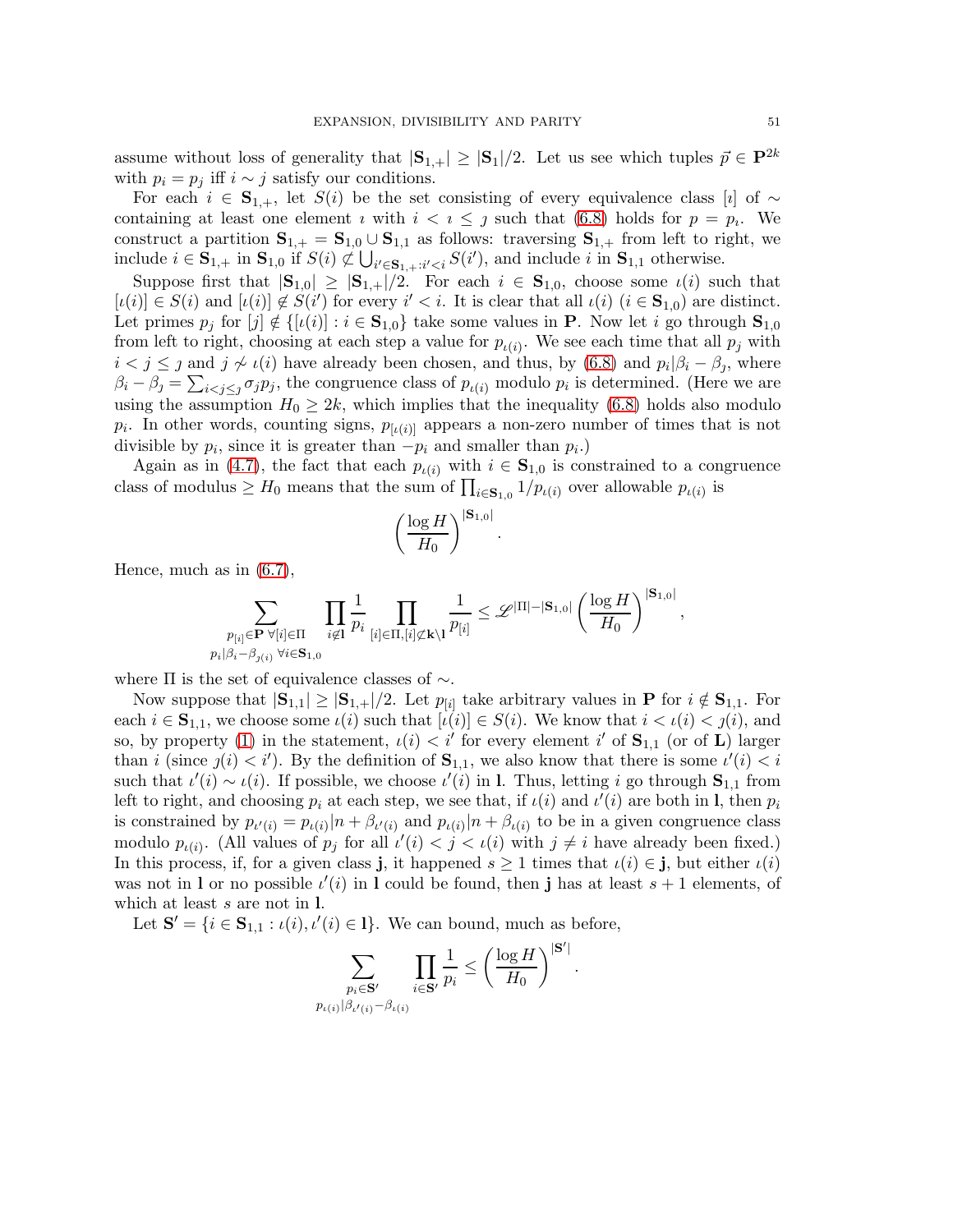For each equivalence class j as above having at least  $s + 1$  elements, of which at least s are not in 1, we have a factor of at most  $\sum_{p_j \in \mathbf{P}} 1/p_j^{s+1} < \frac{1}{H_0^s}$ . The sum of all s is  $|\mathbf{S}_{1,1}| - |\mathbf{S}'|$ . Thus, in the end, we obtain

$$
\sum_{p_{[i]}\in \mathbf{P}}\prod_{\forall [i]\in \Pi}\prod_{i\not\in \mathbf{I}}\frac{1}{p_i}\prod_{[i]\in \Pi, [i]\not\subset \mathbf{k}\setminus \mathbf{l}}\frac{1}{p_{[i]}}\leq \mathscr{L}^{|\Pi|-|\mathbf{S}_{1,1}|}\left(\frac{\log H}{H_0}\right)^{|\mathbf{S}_{1,1}|}.
$$

It is time to conclude. Just as in the proof of Lemma [6.4,](#page-47-2) there are  $2^{2k}$  possibilities for each of  $\vec{\sigma}$ , and  $\mathbf{l} \subset \mathbf{k}$ , at most  $(2k)^{|\mathbf{S}_1|}$  possibilities for  $i \mapsto j(i)$ , and at most  $k^{2k-|\mathbf{L}|}$ possibilities for ∼. Recalling that  $|\Pi| \le k + |\mathbf{L}|/2$  and  $k \ge \sqrt{\mathscr{L}}$ , we see that our total is

$$
\leq 4^{2k} k^{2k} \mathscr{L}^k(2k)^{|\mathbf{S}_1|} \left(\frac{\log H}{\mathscr{L}H_0}\right)^{|\mathbf{S}_{1,+}|/2}.
$$

We can now bound the sum  $\mathcal{S}_2$  from Prop. [5.1.](#page-31-0)

<span id="page-51-0"></span>Lemma 6.6. Let  $N, k \in \mathbb{Z}_{>0}$ ; write  $N = \{N+1, N+2, \ldots, 2N\}$  and  $k = \{1, 2, \ldots, 2k\}$ . Let  $P \subset [H_0, H]$  be a set of primes, and write  $\mathscr{L} = \sum_{p \in P} 1/p$ . Assume that  $H^{2k} \le N$ ,  $H \geq H_0, H_0 \geq \max(e, (4ek \log H)/(\mathcal{L} \log 2))$  *and*  $k \geq \sqrt{\mathcal{L}}$ .

 $Given \ \vec{\sigma} \in \{-1,1\}^{2k} \ and \ \vec{p} \in \mathbf{P}^{2k}, \ let \ \beta_i = \beta_i(\vec{\sigma}, \vec{p}) \ be \ defined \ by \ \beta_i = \sum_{j=1}^i \sigma_j p_j.$  Let  $\mathbf{L}(\vec{p})$  *be the set of indices*  $i \in \mathbf{k}$  *such that*  $p_i \neq p_j$  *for all*  $j \in \mathbf{k}$  *with*  $j \neq i$ *. Let*  $\mathbf{S}(\vec{p}, \vec{\sigma})$  *be the set of indices*  $i \in L(\vec{p})$  *for which there exists*  $j = j(i) \in k$ ,  $j \neq i - 1, i$ *, such that either (i)*  $p_i | \beta_i - \beta_j$  *and*  $\beta_j \neq \beta_{i-1}, \beta_i$  *or (ii)*  $\beta_i = \beta_j$  *and*  $j \in \mathbf{L}(\vec{p})$ *. Then, for*  $s \geq 1$ *,* 

(6.10) 
$$
\sum_{\vec{p}\in \mathbf{P}^{2k}} \sum_{\vec{\sigma}\in\{\pm 1\}^{2k}} \sum_{\mathbf{l}\subset \mathbf{k}} \sum_{\substack{n\in \mathbf{N} \\ p_i|n+\beta_i\forall i\in \mathbf{l}}} \prod_{i\in \mathbf{k}\backslash \mathbf{l}} \frac{1}{p_i} \leq \frac{\mathscr{L}^k (12k)^{2k} (4k+2)}{\left(\frac{2\mathscr{L}\log 2}{(2k)^5 \log H} \cdot H_0\right)^{\frac{s-1}{8}}} \cdot N.
$$

*Proof.* Consider first  $i \in \mathbf{S}(\vec{p}, \vec{\sigma})$  such that  $\beta_j \neq \beta_{i-1}, \beta_i$ . If  $j(i) > i$ , then, by  $\beta_j \neq \beta_i$ , [\(6.8\)](#page-49-1) must hold for some prime p, and, since  $p_i$  is a lone prime, we must have  $p \neq p_i$ ; if  $j(i) \leq i$ , then, by  $\beta_j \neq \beta_{i-1}$  and again by the fact that  $p_i$  is a lone prime, we must also have [\(6.8\)](#page-49-1) for some  $p \neq p_i$ . Thus i must be either in the set  $\mathbf{S}_0(\vec{p}, \vec{\sigma})$  defined in Lemma [6.4](#page-47-2) or in the set  $\mathbf{S}_1(\vec{p}, \vec{\sigma})$  defined in Lemma [6.5,](#page-49-4) depending on whether there is an element j of  $\mathbf{L}(\vec{p})$ between i and j (that is,  $i < j \leq j$  or  $j < j < i$ ).

Consider now  $i \in \mathbf{S}(\vec{p}, \vec{\sigma})$  such that  $\beta_j = \beta_i$  for some  $j = j(i) \in \mathbf{L}(\vec{p})$  with  $j \neq i - 1, i$ . If  $j > i$ , then i is in the set  $\mathbf{S}_0(\vec{p}, \vec{\sigma})$  defined in Lemma [6.4:](#page-47-2) take  $j = j$ . If  $j(i) < i - 1$ , then, since  $\beta_{i-1} - \beta_j = \beta_i - p_i - \beta_j = -p_i \neq 0$ , we see that  $(6.8)$  must hold for some prime  $p \neq p_i$ .

We conclude that  $\mathbf{S}(\vec{p}, \vec{\sigma})$  is contained in the union of the sets  $\mathbf{S}_0(\vec{p}, \vec{\sigma})$  and  $\mathbf{S}_1(\vec{p}, \vec{\sigma})$  in Lemmas [6.4](#page-47-2) and [6.5,](#page-49-4) and so, if  $|\mathbf{S}(\vec{p}, \vec{\sigma})| \geq s$ , we must have either  $|\mathbf{S}_0(\vec{p}, \vec{\sigma})| \geq (s+1)/2$ or  $|S_1(\vec{p}, \vec{\sigma})| \ge (s-1)/2$ . Hence, it is enough to sum the bounds from Lemmas [6.4](#page-47-2) and [6.5,](#page-49-4) and multiply them by the number of possible choices of **L** and **S**  $\subset$  **L**, namely,  $3^{2k}$ ; finally, we multiply them by  $2N$ , since the number of elements of an arithmetic progression of modulus  $m \le H^{2k} \le N$  in  $N$  is  $\le 2N/m$ .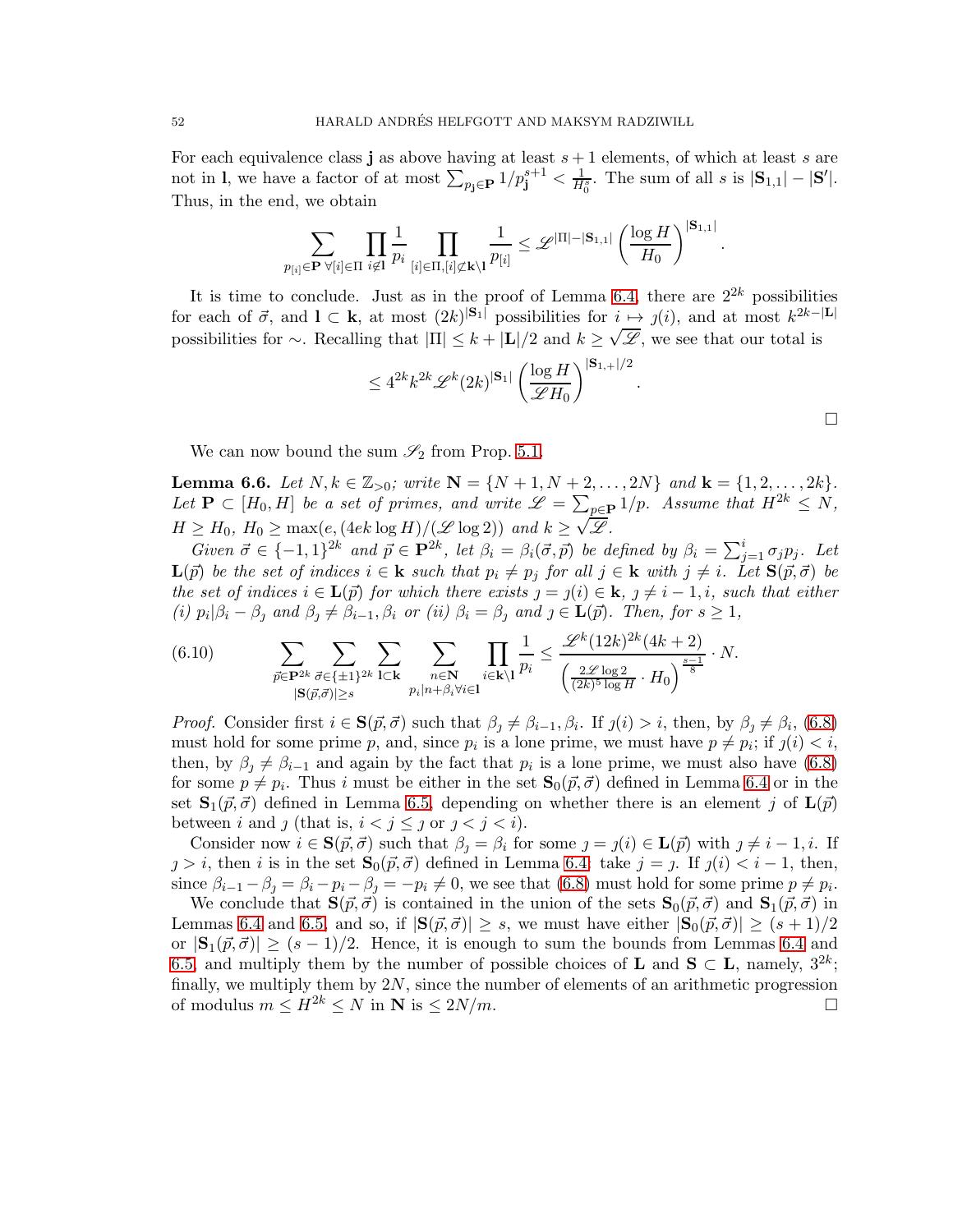6.4. Disjoint recurrences. The sieving procedure in §[5](#page-30-0) allows us to work with paths such that, if  $p_i = p_{i'} = p$  and  $p_j \neq p$  for some  $i < j < i'$ , and  $p_j | n + \beta_j$  for *every*  $i \leq j \leq i'$ , then  $i' - i \geq \ell$  for a certain large  $\ell$ . We would like to show that we can drop the condition that  $p_j | n + \beta_j$  for every  $i \leq j \leq i'$  and obtain a gain if the conclusion does not hold.

<span id="page-52-1"></span>**Lemma 6.7.** Let  $P \subset [H_0, H]$ ,  $\mathscr{L}, \mathbf{k}, (p_i, \sigma_i)$  for  $i \in \mathbf{k}$  and  $\beta_i$  for  $0 \leq i \leq 2k$  be as set *at the beginning of §[6,](#page-44-1) with*  $(\log H)^2 \leq H_0 \leq H$  *and*  $k \geq \sqrt{\mathscr{L}}$ *. For given*  $\vec{p}$  *and*  $1 \subset k$ *, let*  $I(\vec{p},l)$  *be the set of all pairs*  $(\vec{i}, \vec{i}')$  *of tuples in*  $\mathbf{k}^r$  *such that* 

 $(1)$   $i_1 < i'_1 \leq i_2 < i'_2 \leq \ldots \leq i_r < i'_r$ ,

(2)  $p_{i_j} = p_{i'_j}$  for all  $1 \leq j \leq r$ ,

*(3) for every*  $1 \leq j \leq r$ , there is  $a_j = j_j \notin I$  such that  $i_j \leq j \leq i'_j$ .

*Then*

(6.11) 
$$
\sum_{\vec{p}} \sum_{\substack{\vec{\sigma} \\ p_i \in \mathbf{P}}} \sum_{\substack{\sigma_i \in \{\pm 1\} }} \sum_{\mathbf{l} \subset \mathbf{k}} \sum_{(\vec{i},\vec{i'}) \in \mathbf{I}(\vec{p},\mathbf{l})} \prod_{i \notin \mathbf{l}} \frac{1}{p_i} \prod_{[i] \in \Pi, [i] \not\subset \mathbf{k} \setminus \mathbf{l}} \frac{1}{p_{[i]}} \leq \frac{(20k)^{2k} \mathscr{L}^k}{H_0^{r/2}}.
$$

*Proof.* Fix  $\vec{\sigma}$ , **l**,  $\mathbf{L} \subset \mathbf{k}$ ,  $\vec{i}$  and  $\vec{i}'$ . Also fix the choice of  $j_j$  for each  $1 \leq j \leq r$  (should there be more than one choice). Let  $\sim$  be an equivalence relation on **k** whose singletons are  $\{j\}$ for  $j \in \mathbf{L}$ . Let  $\mathbf{r} = \{1 \leq j \leq r : i_j, i'_j \in \mathbf{l}\}$ , and let  $\mathbf{r}_0$  be the set of all indices  $j \in \mathbf{r}$  for which  $j_j$  is a singleton of ∼. Define  $\mathbf{L}_0 = \{j_j : j \in \mathbf{r}_0\}.$ 

The idea is that we will get a gain of a factor of at least  $\sqrt{H_0}$  for each  $1 \leq j \leq r$ , not always for the same reason. If  $j \in \mathfrak{r}_0$ , then the reason is straightforward, viz.,  $p_{j_j}$  is constrained to a congruence class and otherwise varies freely. If  $j \notin \mathfrak{r}_0$ , we will obtain a gain either because  $j_j$  is a non-singleton not in l or because  $i_j$  is.

Let  $\vec{p} \in \mathbf{P}^{2k}$  vary among tuples such that (a) for  $i, j \in \mathbf{k}$ ,  $p_i = p_j$  iff  $i \sim j$ , (b)  $(\vec{i}, \vec{i'}) \in I(\vec{p}, l)$ . Once we choose the values of all primes  $p_i$  with  $i \in \mathbf{k} \setminus L_0$ , the value of each prime  $p_i$  with  $i \in \mathbf{L}_0$  has to fall into a fixed congruence class modulo  $p_{i_j}$ , where j is the index in  $\mathbf{r}_0$  such that  $i = j_j$ . (All other  $p_i$  with  $i_j < i < i'_j$  have already been chosen.)

Clearly,

<span id="page-52-0"></span>
$$
\prod_{i \notin I} \frac{1}{p_i} \prod_{[i] \in \Pi, [i] \not\subset \mathbf{k} \setminus I} \frac{1}{p_{[i]}} = \prod_{\substack{[i] \in \Pi \\ |[i]| > 1}} \frac{1}{p_{[i]}} \prod_{\substack{[i] \cap (\mathbf{k} \setminus I)] \\ |[i]| = 1}} \prod_{\substack{[i] \in \Pi \\ |[i]| = 1}} \frac{1}{p_i}
$$

.

We know that  $\sum_{p\in \mathbf{P}} 1/p^r < 1/H_0^{r-1}$ . If  $|[i]| > 1$ , then  $\min(|[i]|, 1 + |[i] \cap (\mathbf{k} \setminus 1)|) \ge$  $1+|[i] \cap (\mathbf{k} \setminus \mathbf{l})|/2$ . Hence, as  $p_{[i]}$  ranges over **P** for each non-singleton [i], the sum of  $\prod_{[i] \in \Pi : |[i]| > 1} 1/p^{\min(|[i]|,1+|[i]\cap(\mathbf{k}\setminus\mathbf{l})|)}_{[i]}$  is at most

(6.12) 
$$
\frac{\mathscr{L}\{[i] \in \Pi : |[i]| > 1, [i] \subset I\}}{H_0^{[k \setminus (I \cup L)]/2}}.
$$

Once more as in [\(4.7\)](#page-27-1), the fact that each  $p_i$  with  $i \in L_0$  is constrained to a congruence class of modulus  $\geq H_0$  means that, as  $p_{[i]}$  then ranges over **P** for each singleton  $[i] = \{i\},$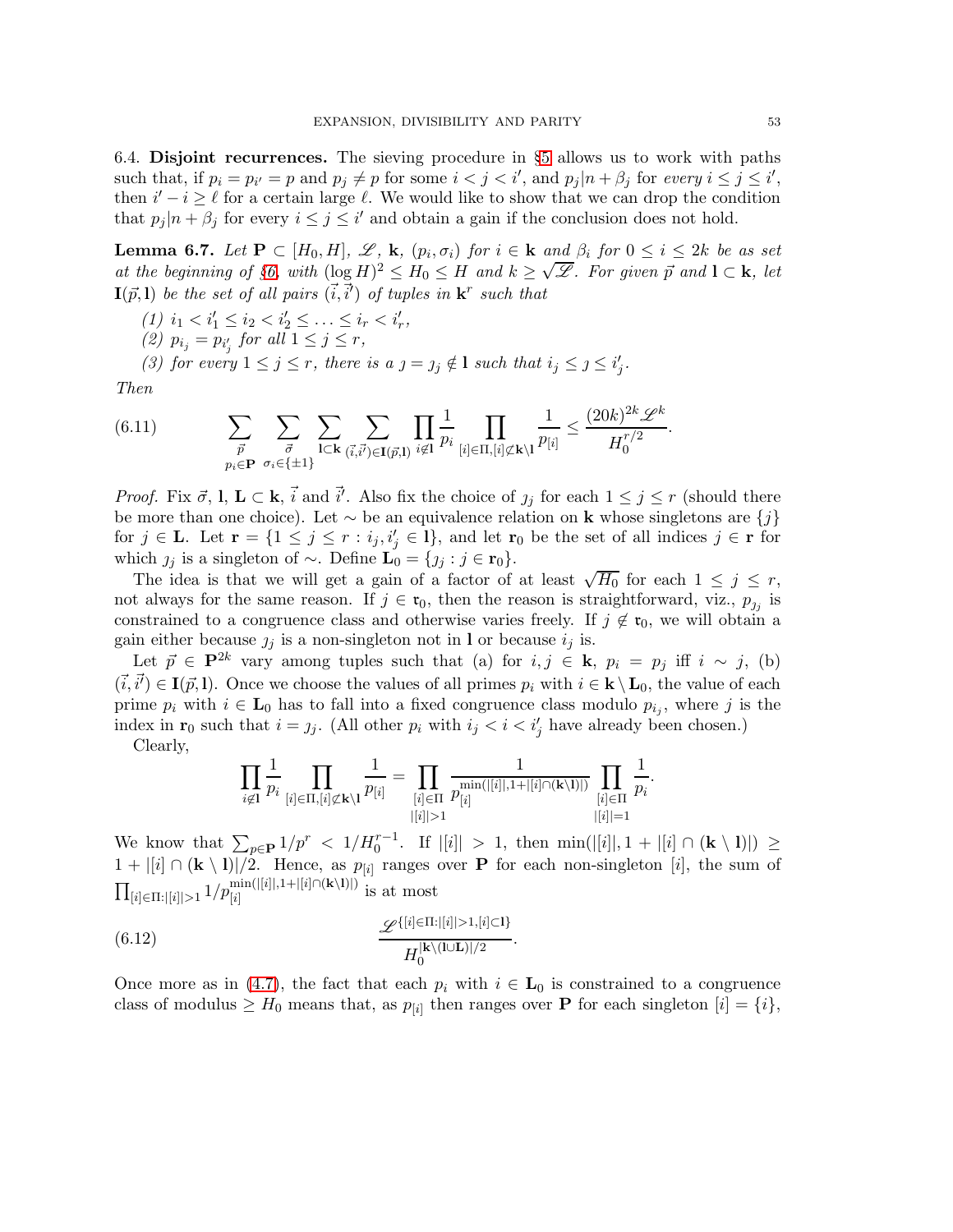.

the sum of  $\prod_{[i] \in \Pi : |[i]|=1} 1/p_{[i]}$  is at most

<span id="page-53-0"></span>(6.13) 
$$
\mathscr{L}\{\text{[}i]\in\Pi:\text{[}[i]|=1,i\notin \mathbf{L}_0\}\left(\frac{\log H}{H_0}\right)^{\{[i]\in\Pi:\text{[}[i]|=1,i\in \mathbf{L}_0\}}\right)
$$

Let us do our accounting. Assume first that  $i_j \in I$  for every  $2 \leq j \leq r$  for which  $i'_{j-1} = i_j$ . Then every  $1 \leq j \leq r$  not in  $\mathbf{r}_0$  corresponds to a distinct  $i \in \mathbf{k} \setminus (I \cup \mathbf{L})$ : either  $i_j, i'_j \in \mathbf{l}$ , in which case we choose  $i = j_j$ , or one of  $i_j, i'_j$  is not in l, in which case we set i equal to it (or to either of the two, if neither is in l). For  $j \in \mathbf{r}_0$ , we get an element of  $\mathbf{L}_0$ , and thus a factor of  $(\log H)/H_0 \leq 1/\sqrt{H_0}$ . Thus, multiplying the expressions in [\(6.12\)](#page-52-0) and [\(6.13\)](#page-53-0), we obtain at most

$$
\frac{\mathscr{L}^{|\Pi|}}{H_0^{r/2}}.
$$

If there is some  $2 \leq j \leq r$  for which  $i'_{j-1} = i_j$  and  $i_j \notin I$ , we gain a factor of  $\sqrt{H_0}$  from it in [\(6.12\)](#page-52-0), and can remove it, recurring to the case of the tuple  $(\vec{i}, \vec{i}')$ , where  $\vec{i}$  is  $\vec{i}$  with  $i_j$ removed and  $\vec{i'}$  is  $\vec{i'}$  with  $i'_{j-1}$  removed, so that we work with

<span id="page-53-1"></span>
$$
i_1 < i'_1 \leq \ldots \leq i_{j-2} < i'_{j-2} \leq i_{j-1} < i'_j \leq i_{j+1} < i'_{j+1} \leq \ldots < i'_r.
$$

(Note that  $p_{i_{j-1}} = p_{i'_j}$ .) Repeat as needed. In the end, we obtain [\(6.14\)](#page-53-1) as our bound again.

We finish by counting our number of choices of  $\vec{\sigma}$ , l, L ⊂ k,  $\vec{i}$  and  $\vec{i'}$ , as well as the number of possible equivalence relations  $\sim$ . Each of  $\vec{\sigma}$ , l and L contributes a factor of at most  $2^{2k}$ . The pair  $(\vec{i}, \vec{i}')$  contributes a factor of at most  $\sqrt{6}^{2k}$ , because of the way its entries are ordered. The number of choices of  $\sim$  with **L** as its set of singletons is at most  $k^{2k-|\mathbf{L}|}$ . Thus we obtain a total of

$$
\leq 96^k \sum_{{\mathbf L} \subset k} k^{2k-|{\mathbf L}|} \frac{\mathscr{L}^{k+|{\mathbf L}|/2}}{H_0^{r/2}} \leq 96^k \cdot 2^{2k} \cdot k^{2k} \frac{\mathscr{L}^k}{H_0^{r/2}}.
$$

Thanks to Lemmas [6.1](#page-45-3) and [6.7,](#page-52-1) we can now rewrite the sum  $\mathscr{S}_1$  from Prop. [5.1.](#page-31-0) As always, we understand that  $\vec{p} \in \mathbf{P}^{2k}$  induces an equivalence relation on  $\mathbf{k} = \{1, 2, ..., 2k\}$ by  $i \sim j \Leftrightarrow p_i = p_j$ , and we write [i] for the equivalence class of a given  $i \in \mathbf{k}$ . A pair  $(\vec{p}, \vec{\sigma})$  with  $\sigma \in \{-1, 1\}^{2k}$  induces a word  $w(\vec{p}, \vec{\sigma}) = x_{[1]}^{\sigma_1} x_{[2]}^{\sigma_2} \cdots x_{[2k]}^{\sigma_{2k}}$  $\begin{bmatrix} \sigma_{2k} \\ [2k] \end{bmatrix}$ . We write  $w_{i,j}(\vec{p}, \vec{\sigma})$  for the subword  $x_{[i]}^{\sigma_i}$  $\frac{\sigma_i}{[i]} x_{[i+1]}^{\sigma_{i+1}} \cdots x_{[j]}^{\sigma_j}$  $\begin{bmatrix} \begin{smallmatrix} \mathcal{O}_j \\ j \end{smallmatrix} \end{bmatrix}$ . As is usual, we say that a word is *trivial* if it reduces to the identity.

<span id="page-53-2"></span>**Proposition 6.8.** Let  $k \in \mathbb{Z}_{>0}$ , and write  $\mathbf{k} = \{1, 2, \ldots, 2k\}$ . Let  $\mathbf{P} \subset [H_0, H]$  be a set *of primes.* Write L for  $\sum_{p \in \mathbf{P}} 1/p$ *, and assume*  $\mathcal{L} \geq e$ *. Assume that*  $k \geq \sqrt{\mathcal{L}}$  and  $(\log H)^2 \le H_0 \le H$ .

 $Given \ \vec{\sigma} \in \{-1,1\}^{2k} \ \text{and} \ \vec{p} \in \mathbf{P}^{2k}, \ \text{let} \ \beta_i = \beta_i(\vec{\sigma}, \vec{p}) \ \text{be defined by} \ \beta_i = \sum_{j=0}^i \sigma_j p_j \ \text{for}$  $0 \leq i \leq 2k$ *. Let*  $K \geq 1$ ,  $\ell \geq 1$ *. Let*  $\Pi_{\vec{p}}$  *be the partition of* **k** *corresponding to the equivalence*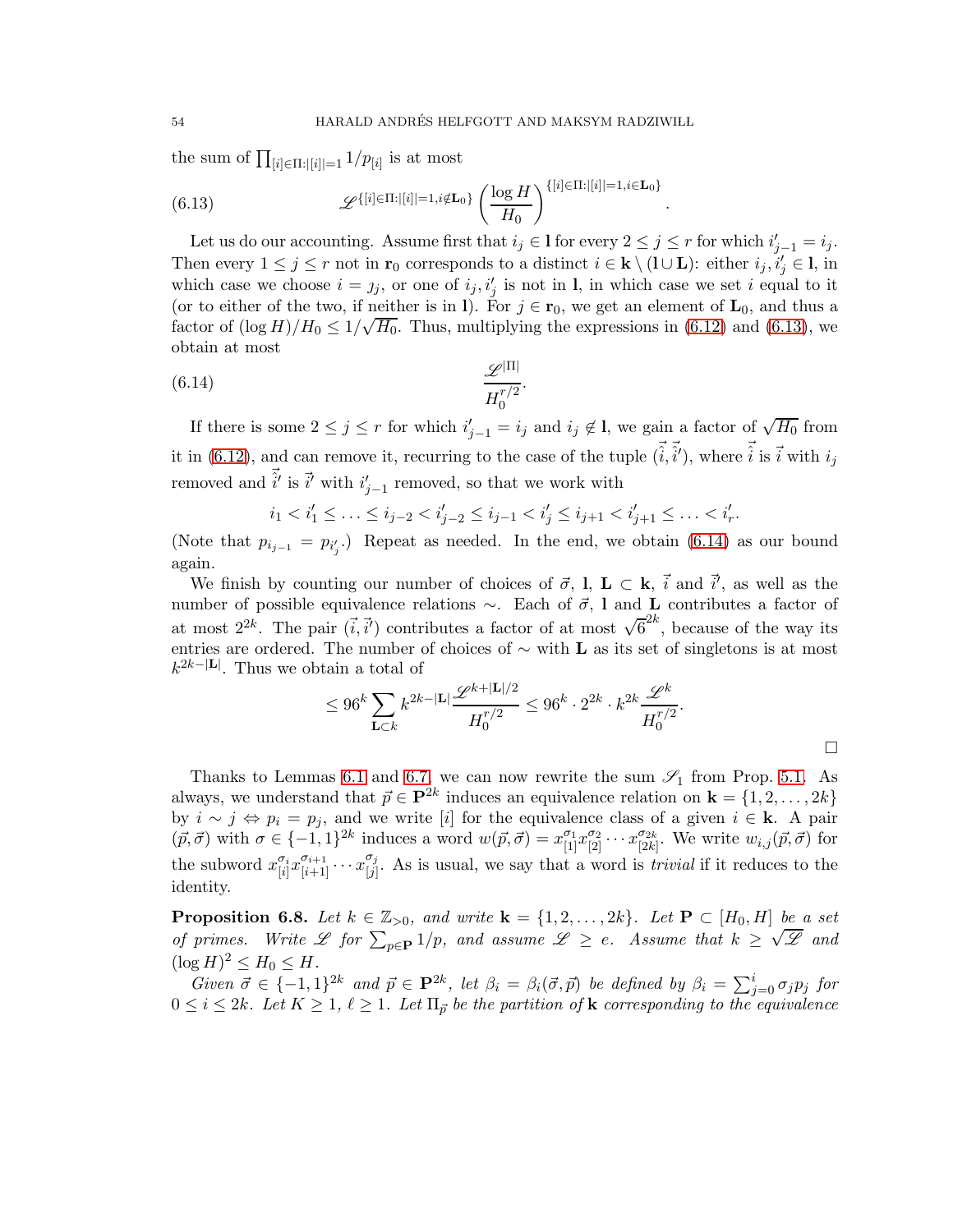*relation* ∼ *defined by*  $i \sim j \Leftrightarrow p_i = p_j$ ; write  $p_{[i]}$  to mean  $p_i$ . Define  $\mathcal{S}_1$  be as in [\(5.1\)](#page-31-1). *Then, for any*  $\kappa > 2k/\ell$ ,

$$
\mathscr{S}_1 = \mathscr{S}'_1 + O\left(\frac{(20k)^{2k} \mathscr{L}^k}{H_0^{\kappa/4 - k/2\ell}}\right),\,
$$

*where*

<span id="page-54-4"></span>(6.15) 
$$
\mathscr{S}'_1 = \sum_{\mathcal{L} \subset \mathbf{k}} \mathscr{L}^{-|\mathcal{L}|/2} \sum_{\mathbf{l} \subset \mathbf{k}} \sum_{\substack{(\vec{p}, \vec{\sigma}) \in \mathscr{C}_0(k, \mathcal{L}, \mathbf{l}) \\ \sigma_1 p_1 + \ldots + \sigma_{2k} p_{2k} = 0}} \prod_{i \notin \mathbf{l}} \frac{1}{p_i} \prod_{[i] \in \Pi_{\vec{p}}, [i] \not\subset \mathbf{k} \setminus \mathbf{l}} \frac{1}{p_{[i]}}
$$

<span id="page-54-0"></span>*and*  $\mathscr{C}_0(k, \mathcal{L}, 1)$  *is the set of all pairs*  $(\vec{p}, \vec{\sigma})$  *with*  $\vec{p} \in \mathbf{P}^{2k}$ ,  $\vec{\sigma} \in \{-1, 1\}^{2k}$  *such that* 

- *(i)* there is an  $n \in \mathbb{N}$  such that  $p_i|n + \beta_i$  for every  $i \in \mathbb{N} \cap (\mathbf{k} \setminus \mathcal{L})$  and  $n + \beta_i$  has  $\leq K\mathcal{L}$ *prime divisors for every*  $1 \leq i \leq 2k$ ,
- <span id="page-54-2"></span>*(ii) there are no*

$$
(6.16) \t 1 \leq i_1 < j_1 < i'_1 \leq i_2 < j_2 < i'_2 \leq \ldots \leq i_\kappa < j_\kappa < i'_\kappa \leq 2k
$$

<span id="page-54-1"></span>*such that*  $i_j \sim i'_j$ ,  $i_j \not\sim j_j$ , and  $w_{i_j+1,i'_j-1}(\vec{p}, \vec{\sigma})$  *is non-trivial for all*  $1 \leq j \leq \kappa$ , *(iii)* the singletons of  $\Pi_{\vec{p}}$  are exactly  $\{[i] : i \in \mathcal{L}\},\$ 

*Proof.* Condition [\(2\)](#page-31-2) defining  $\mathscr{C}(k,\mathcal{L},I)$  in Prop. [5.1](#page-31-0) implies conditions [\(i\)](#page-54-0) here, and of course condition [\(1\)](#page-31-3) there is identical to condition [\(iii\)](#page-54-1) here. Thus, what remains is just to bound the contribution to  $\mathscr{S}_1$  of pairs  $(\vec{p}, \vec{\sigma})$  obeying the conditions in Prop. [5.1](#page-31-0) but not condition [\(ii\)](#page-54-2) here; that is, pairs for which there are in fact

<span id="page-54-3"></span>(6.17) 
$$
1 \leq i_1 < j_1 < i_1' \leq \ldots \leq i_\kappa < j_\kappa < i_\kappa' \leq 2k
$$

as in [\(ii\)](#page-54-2).

If  $1 \leq j \leq \kappa$  is such that  $n + \beta_i \in \mathbb{1} \cap (\mathbf{k} \setminus \mathcal{L})$  for every i with  $i_j \leq i \leq i'_j$ , then, by condition [\(2\)](#page-31-2),  $p_i|n + \beta_i$  for every  $i_j \leq i \leq i'_j$ , and  $n + \beta_{i_j} \in Y_\ell$  for some  $n \in \mathbb{N}$ ; hence, by the definition of  $Y_{\ell}$  and the fact that  $p_{i_j} = p_{i'_j} \neq p_{j_j}$ , we must have  $i'_j - i_j > \ell$ . Since, by [\(6.17\)](#page-54-3), the sum of  $i'_j - i_j$  over all j is  $\langle 2k, w \rangle$  see that there are fewer than  $2k/\ell$  values of j with the property being considered.

The contribution of pairs  $(\vec{p}, \vec{\sigma})$  for which there are  $\geq r_1$  indices  $1 \leq j \leq \kappa$  for which there is an index  $j'_j$  with  $i_j \leq j'_j \leq i'_j$  and  $j'_j \notin I$  was already bounded in Lemma [6.7.](#page-52-1) The contribution of pairs for which there are  $\geq r_2$  indices j for which there is a  $j'_j$  with  $i_j \leq j'_j \leq i'_j$  and  $j'_j \in \mathcal{L}$  was bounded in Lemma [6.1.](#page-45-3) Since either  $r_1$  or  $r_2$  must be larger than  $(\kappa - 2k/\ell)/2$ , we conclude that the contribution to  $\mathscr{S}_1$  of the pairs we are discussing is

$$
\leq \frac{(8\mathscr{L}k^2)^k}{(k/\sqrt{\mathscr{L}})^{|\mathbf{L}|}} \left(\frac{\log H}{H_0}\right)^{\kappa/2-k/\ell} + \frac{(20k)^{2k}\mathscr{L}^k}{H_0^{\kappa/4-k/2\ell}} \leq \frac{2(20k)^{2k}\mathscr{L}^k}{H_0^{\kappa/4-k/2\ell}}.
$$

 $\Box$ 

,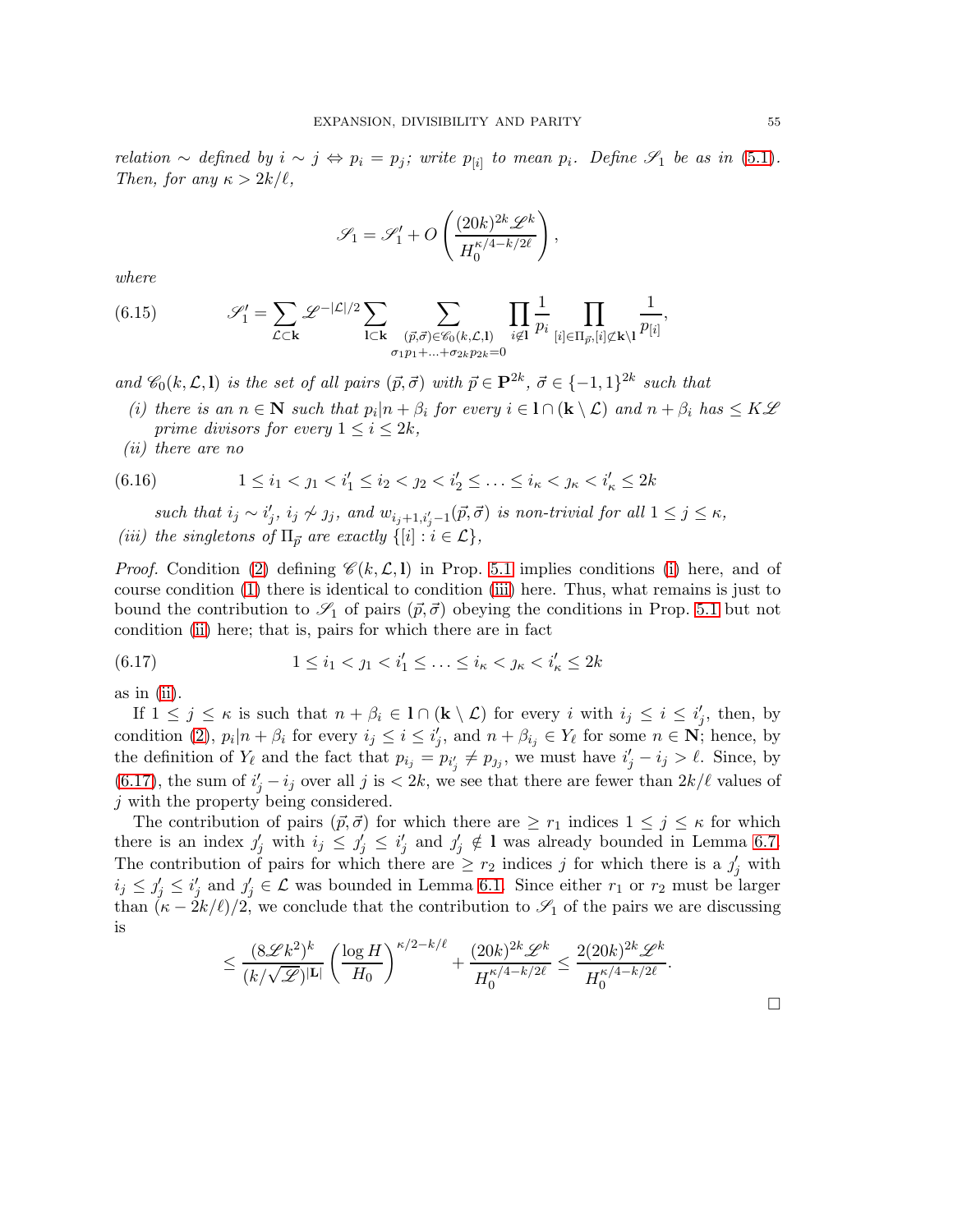### <span id="page-55-0"></span>7. Counting walks with few lone primes and few disjoint recurrences

We have reduced the task of bounding the trace  $\text{Tr}(A|x)^{2k}$  to that of bounding the quantity  $\mathscr{S}'_1$  defined in [\(6.15\)](#page-54-4). It is now time to bound  $\mathscr{S}'_1$ .

<span id="page-55-2"></span>7.1. **Main idea.** It follows immediately from condition [\(i\)](#page-54-0) in Prop. [6.8](#page-53-2) that for  $i, i' \in I$ such that  $p_i = p_{i'} = p$ ,

(7.1) 
$$
p|\sum_{j=i_1}^{i_2-1} \sigma_j p_j.
$$

To show that the divisibility conditions [\(7.1\)](#page-55-1) restrict our possible closed walks greatly, we should show that enough of them are independent, or rather that, when that is not the case, either we have a rare pair  $(\vec{p}, \vec{\sigma})$ , or there are many indices i that are neither in l nor in  $\mathcal{L}$ , thus making the contribution of our pair to  $\mathscr{S}'_1$  small. "Independence" here means, in essence, "linear independence" (of the right sides of divisibility relations of the form [\(7.1\)](#page-55-1)).

Recall that the *shape* of a walk given by a pair  $(\vec{p}, \vec{\sigma})$  is defined to be  $(\sim, \vec{\sigma})$ , where  $i \sim j$ if and only if  $p_i = p_j$ . We write  $\prod = \prod_{\sim}$  for the set of equivalence classes of ∼. For example, if  $p_{[1]}, p_{[2]}, p_{[3]}, p_{[6]}$  are distinct primes such that  $2p_{[1]} + p_{[3]} - p_{[6]} = 0$ , then the pair  $(\vec{p}, \vec{\sigma})$  with

<span id="page-55-1"></span>
$$
\vec{p} = (p_1, p_2, p_3, p_4, p_5, p_6) = (p_{[1]}, p_{[2]}, p_{[3]}, p_{[1]}, p_{[2]}, p_{[6]})
$$

and  $\vec{\sigma} = (1, -1, 1, 1, 1, -1)$  induces the walk

$$
n \to n + p_{[1]} \to n + p_{[1]} - p_{[2]} \to n + p_{[1]} - p_{[2]} + p_{[3]} \to n + p_{[1]} - p_{[2]} + p_{[3]} + p_{[1]} \to n + 2p_{[1]} - p_{[2]} + p_{[3]} + p_{[2]} \to n + 2p_{[1]} + p_{[3]} - p_{[6]} = n,
$$

which has shape ( $\sim$ ,  $\vec{\sigma}$ ), where  $\vec{\sigma}$  is as above and  $\sim$  is the equivalence relation that partitions  $\{1, \ldots, 6\}$  into the following equivalence classes:

(7.2) 
$$
\{\{1,4\},\{2,5\},\{3\},\{6\}\}.
$$

Now our notation makes sense:  $p_{[i]}$  stands for the prime  $p_j$  for any j in the equivalence class [i] of i; for example,  $p_{1} = p_1 = p_5$ . If 1 and 4 are in 1, then

<span id="page-55-3"></span>
$$
p_{[1]}|p_{[1]}-p_{[2]}+p_{[3]};
$$

if 2 and 5 are in l, then

$$
p_{[2]}|-p_{[2]}+p_{[3]}+p_{[1]}
$$

also holds.

A shape  $(\sim, \vec{\sigma})$  induces a word w in the free group generated by the letters  $x_{[i]}, [i] \in \prod_{\sim}$ , in the natural way:

$$
w = x_{[1]}^{\sigma_1} x_{[2]}^{\sigma_2} \cdots x_{[2k]}^{\sigma_{2k}}.
$$

Let w' be the reduction of the word w. We define the *reduced shape* (∼',  $\vec{\sigma}$ ') to be the shape inducing w'. We could also define  $\vec{p}'$  analogously, viz., to consist of those entries  $p_i$  of  $\vec{p}$ such that the letter  $x_{[i]}$  is still present after reduction.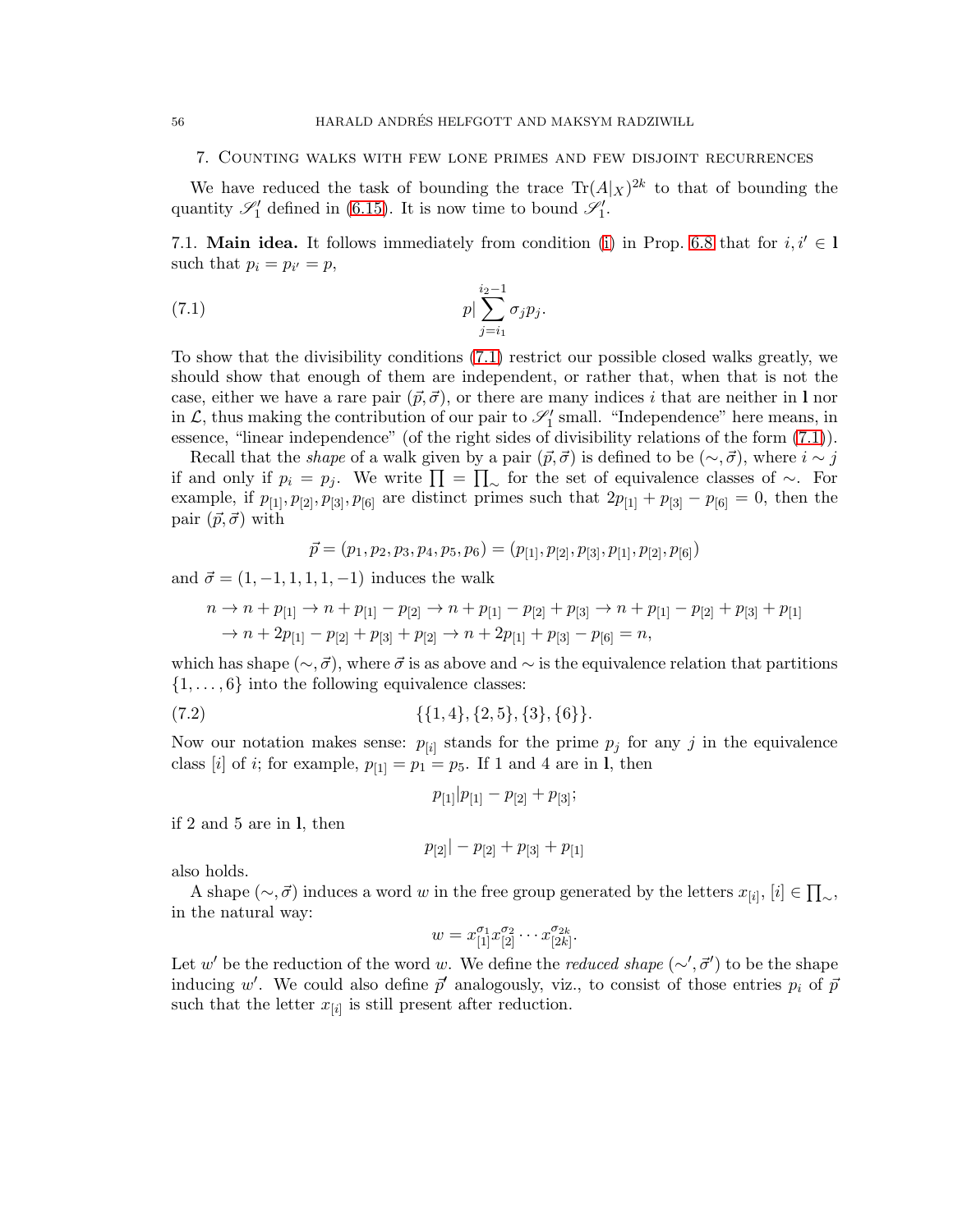7.2. Counting and ranks. From now on, we will study closed walks given by pairs  $(\vec{p}, \vec{\sigma})$ in a set  $\mathcal{C}_0(k,\mathcal{L},\mathbf{l})$  as defined in Prop. [6.8.](#page-53-2)

Our plan is to color some equivalence classes blue and some others red in such a way that, when we look at divisibility conditions [\(7.1\)](#page-55-1) for  $i_1 \sim i_2$  such that the equivalence class  $I = [i_1] = [i_2]$  is blue, the linear combinations  $\sum_{i_1 < j < i_2 : [j]}$  red  $\sigma_j x_{[j]}$  (where  $x_{[j]}$  are formal variables) span a linear subspace of  $\mathbb{R}[\{x_J\}_J]$  red of high dimension – say, dimension r (called the *rank*).

We will then be able to show that the total contribution to  $\mathscr{S}'_1$  of walks of shape  $(\sim, \vec{\sigma})$  is small, due to the existence of  $r$  independent divisibility conditions that the primes occurring at red steps in the walk must obey.

Thanks to Lemma [6.2,](#page-46-3) we can bound well the total contribution to  $\mathscr{S}'_1$  of all walks of a shape ( $\sim$ ,  $\vec{\sigma}$ ) that we can color in such a way that the rank r is large.

<span id="page-56-1"></span>**Lemma 7.1.** *Let* ∼ *be an equivalence relation on*  $\mathbf{k} = \{1, 2, ..., 2k\}$ *. Let* red, blue *be disjoint subsets of the set* Π *of equivalence classes of* ∼*.*

Let  $\vec{\sigma} \in \{-1,1\}^{2k}$ . Let  $x_J$  be a formal variable for each  $J \in \text{red}$ . Define

(7.3) 
$$
v(i) = \sum_{\substack{j < i \\ [j] \in \text{red}}} \sigma_j x_{[j]} \quad \text{for } 1 \le i \le 2k.
$$

*Assume*  $\text{Span}_{\mathbb{R}}\{v(i_2) - v(i_1) : |i_1| = |i_2| \in \text{blue}\}$  *has dimension*  $\geq r \geq 0$ *. Let*  $\mathbf{l} \subset \mathbf{k}$  *be given. Given*  $p_{[i]} \in \mathbf{P}$  *for each*  $[i] \in \Pi$ *, write*  $\beta_i = \sum_{j=1}^i \sigma_j p_{[j]}$  *for*  $0 \le i \le 2k$ *.* 

Let  $P$  *be a set of primes in*  $[H_0, H]$  *with*  $H \geq H_0 \geq 1$  *and*  $\mathscr{L} = \sum_{p \in P} 1/p \geq 1$ *. Then* 

<span id="page-56-0"></span>(7.4) 
$$
\sum_{\{p_{[i]}\}_{[i] \in \Pi, p_{[i]}\in \mathbf{P} \atop i_1, i_2 \in \mathbf{I} \wedge [i_1] = [i_2] \in \mathbf{blue} \Rightarrow p_{i_1} | \beta_{i_2} - \beta_{i_1}} \prod_{i \notin I} \frac{1}{p_{[i]}} \prod_{[i] \in \Pi, [i] \nsubseteq \mathbf{k} \setminus I} \frac{1}{p_{[i]}} \le \left(\frac{4kr \log H}{H_0 \mathscr{L} \log 2}\right)^r \mathscr{L}^{|\Pi|}.
$$

Here we adopt the convention that  $r^r = 1$  for  $r = 0$ .

*Proof.* Let r' be the dimension of the space spanned by  $\{v(i_2) - v(i_1)\}_{i_1, i_2 \in I, [i_1], [i_2] \in blue}$ . It is simple to show that r' is at least  $r - \sum_{[i] \in \text{blue}} e_{[i]}$ , where  $e_{[i]} = \min(|[i] \setminus ([i] \cap 1)|, |[i]| - 1)$ . First, if  $i \in I$  for every  $i \in k$  with  $[i] \in$  blue (that is, if you wish, all blue indices are "lit") then  $r' = r$  and  $e_{[i]} = 0$  for every  $[i] \in$  blue, and so  $r' \ge r - \sum_{[i] \in$  blue  $e_{[i]}$  clearly holds. If we remove an index i from I (we put out the light in i), and  $[i] \in$  blue, we are reducing the rank r' by at most 1, and  $e_{[i]}$  increases by 1, unless i was the only element of 1 in its class [i] (i.e.,  $|[i] \cap I| = 1$ ). In that last case,  $e_{[i]}$  does not increase when i is taken out from **l**, but r' also does not decrease, as there were no two distinct  $i_1, i_2 \in \mathbb{I}$  with  $[i_1] = [i_2] = [i]$ . By induction, we conclude that  $r' \geq r - \sum_{[i] \in blue} e_{[i]}$ .

As we know, a matrix of rank  $r'$  must have a non-singular  $r'$ -by- $r'$  submatrix. Hence, we can find subsets  $I \subset \{(i_1, i_2) \in I \times I : [i_1] = [i_2] \in blue\}$ ,  $J \subset red$  with  $|I| = |J| = r'$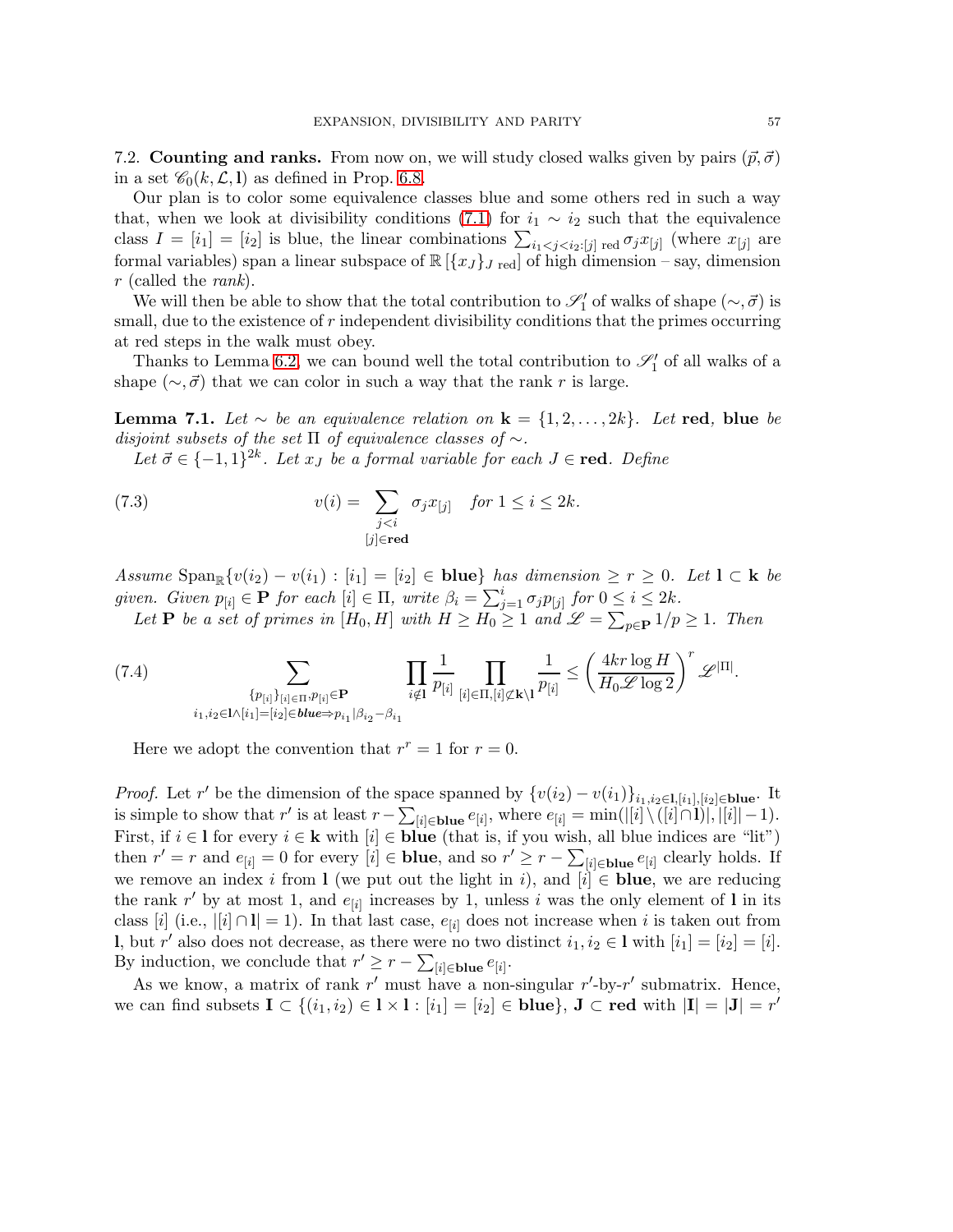such that the matrix  $\mathbf{M} = (a_{(i_1,i_2),j})_{(i_1,i_2)\in\mathbf{I},j\in\mathbf{J}}$  given by

$$
a_{(i_1,i_2),\mathbf{j}} = \sum_{\substack{i_1 \leq j < i_2 \\ [j]=\mathbf{j}}} \sigma_j
$$

is non-singular. Allow the variables  $p_{[i]}$  for  $[i] \in \Pi \setminus J$  to take any values in **P**; let us examine what constraints there are then on  $p_{[j]}$ ,  $[j] \in J$ , and what the contribution of  $\prod_{[j]\in\mathbf{J}}1/p_{[j]}^{e_{[j]}+1}$  to the left side of [\(7.4\)](#page-56-0) then is. (Notice that we can rewrite the expression  $\prod_{i \notin I} 1/p_{[i]} \prod_{[i] \in \Pi, [i] \not\subset k \setminus I} 1/p_{[i]}$  on the left side of [\(7.4\)](#page-56-0) as  $\prod_{[i] \in \Pi} 1/p^{e_{[i]}+1}$ .)

We split the range of each  $p_{[j]}$ ,  $[j] \in J$ , into dyadic intervals  $N_{[j]} \leq p_{[j]} \leq 2N_{[j]}$ . By Lemma [6.2,](#page-46-3) given a choice of such an interval for every  $[j] \in J$ , there are

$$
\left(\frac{4kr'}{H_0}\right)^{r'}\prod_{[j]\in\mathbf{J}}N_{[j]}
$$

possibilities for the tuple  $(p_{[j]})_{[j]\in\mathbf{J}}$ . Each such tuple contributes a factor of less than  $\prod_{[j]\in\mathbf{J}} 1/N_{[j]}$ , and so their total contribution is ≤  $(4kr'/H_0)^{r'}$ , or, over the whole range,

$$
\leq \left(\frac{4kr'}{H_0}\right)^{r'} \left[\frac{\log H/H_0}{\log 2}\right]^{r'} \leq \left(\frac{4kr'\log H}{H_0\log 2}\right)^{r'}
$$

,

.

since we can assume without loss of generality that  $H_0 \geq 2$ .

Now we let all the variables  $p_{[i]}$  for  $[i] \in \Pi \setminus J$  range freely in **P**, ignoring any unused divisibility conditions. Since  $e_{[i]} \geq 0$ , the contribution of each factor  $\sum_{p_{[i]}\in \mathbf{P}} 1/p_{[i]}^{e_{[i]}+1}$  is  $\leq \mathscr{L}$ , trivially. For  $[i] \in \text{red} \setminus J$  or for  $[i] \in \text{blue with } e_{[i]} = 0$ , we are content with this estimate. To bound  $\sum_{p\in \mathbf{P}} 1/p_{[i]}^{e_{[i]}+1}$  for  $[i] \in \mathbf{blue}$  with  $e_{[i]} > 0$ , we apply the bound  $\sum_{p \in \mathbf{P}} 1/p^{\alpha} \le 1/H_0^{\alpha-1}$  (see the first footnote to the proof of Prop. [6.1\)](#page-45-3). We obtain, all in all, a bound of

$$
\frac{\mathscr{L}^{|\Pi\backslash \mathbf{J}|-|\{[i] \in \textrm{blue}:e_{[i]} > 0\}|}}{H_0^{\sum_{[i] \in \textrm{blue}:e_{[i]}}}{}}\left(\frac{4kr'\log H}{H_0\log 2}\right)^{r'} \leq \mathscr{L}^{|\Pi|}\left(\frac{4kr'\log H}{\mathscr{L}\log 2}\right)^{r'}\frac{1}{H_0^{r'+\sum_{[i] \in \textrm{blue}:e_{[i]}}{r'}}}
$$

Recalling that  $r - \sum_{[i] \in \text{blue}} e_{[i]} \leq r' \leq r$ , we arrive at the bound [\(7.4\)](#page-56-0). (Obviously,  $\mathscr{L} \leq \sum_{2 \leq m \leq H} 1/m < \log H$ , and so  $4kr' \log H/(\mathscr{L} \log 2) > 1$ .)

7.3. From linear algebra to graph theory. Let  $\sim$  be an equivalence relation on k =  $\{1, 2, \ldots, 2k\}$ , and let  $\vec{\sigma} \in \{-1, 1\}^{2k}$ . As we said in §[7.1,](#page-55-2) we write  $(\sim', \vec{\sigma}')$  for the reduced shape associated with  $(\sim, \vec{\sigma})$ :  $(\sim', \vec{\sigma}')$  is the shape of the reduction w' of the word w associated to  $(\sim, \vec{\sigma})$ . For [i] an equivalence class of  $\sim$ , if the letter  $x_{[i]}$  in w does not appear in  $w'$ , we color [i] yellow.

We define  $\mathscr{G} = \mathscr{G}_{(\sim, \vec{\sigma})}$  (the *graph induced by*  $(\sim, \vec{\sigma})$ ) to be an undirected graph having the non-yellow equivalence classes of ∼ as vertices, and an edge between two distinct vertices  $v_1, v_2$  iff there are  $i_1, i_2 \in \{1, 2, \ldots, 2k\}$  with  $v_1 = [i_1], v_2 = [i_2]$  such that every equivalence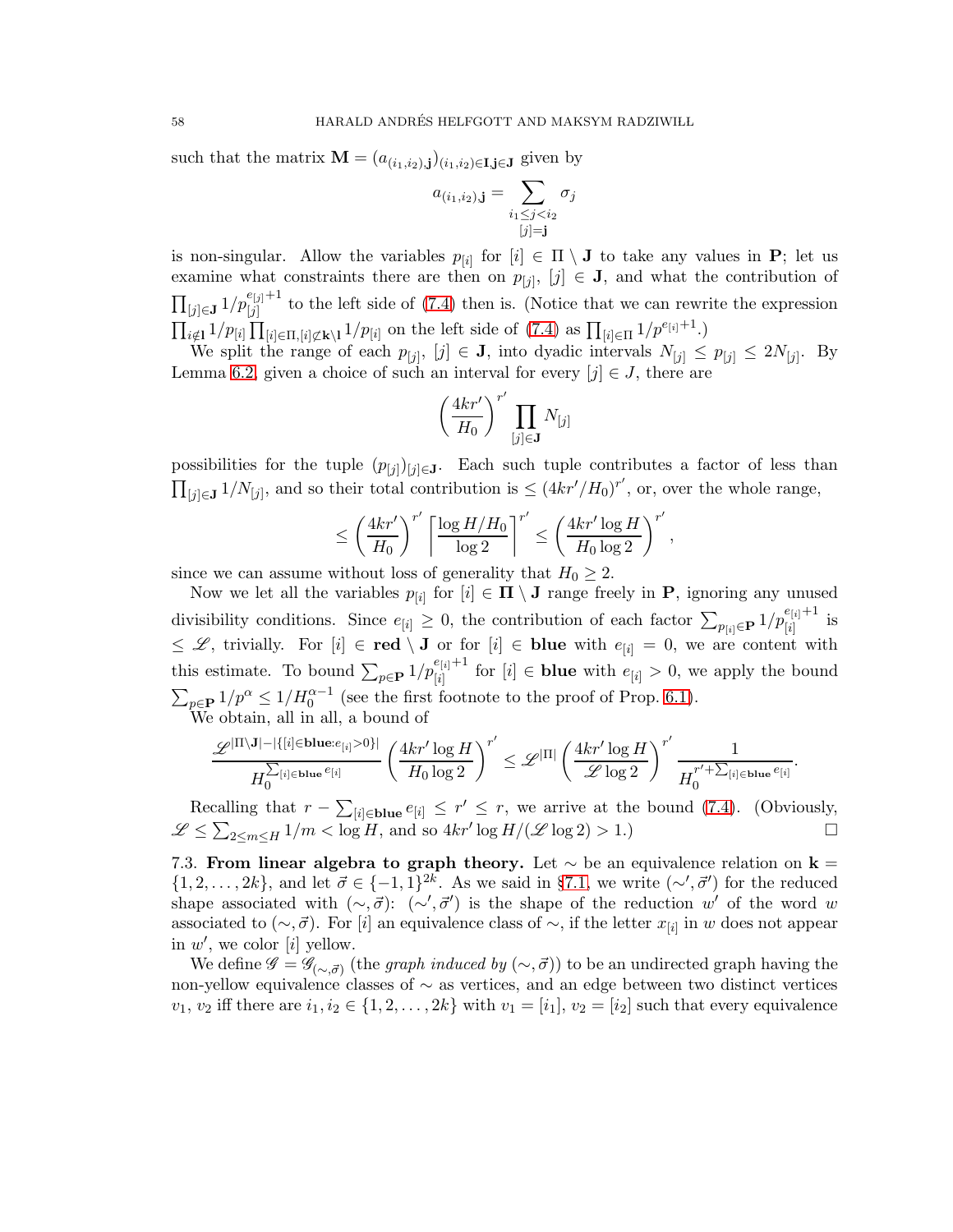class [j] with  $i_1 < j < i_2$  or  $i_2 < j < i_1$  is yellow. For example, a shape  $(\sim, \vec{\sigma})$  with  $\sim$ having equivalence classes as in [\(7.2\)](#page-55-3) induces the following graph:



Let us give a second, related example, with some reduction and yellow equivalence classes. Say we have  $(\sim, \vec{\sigma})$  with  $\vec{\sigma} = (1, -1, 1, -1, 1, -1, 1, 1, 1, -1)$  and with  $\sim$  having equivalence classes  $\{\{1, 8\}, \{2, 9\}, \{3\}, \{4, 7\}, \{5, 6, 10\}\}\$  Then the word induced by  $(\sim, \vec{\sigma})$  is

(7.5) 
$$
w = x_{[1]} x_{[2]}^{-1} x_{[3]} x_{[4]}^{-1} x_{[5]} x_{[5]}^{-1} x_{[4]} x_{[1]} x_{[2]} x_{[5]}^{-1},
$$

which has reduction

<span id="page-58-1"></span>
$$
w' = x_{[1]} x_{[2]}^{-1} x_{[3]} x_{[1]} x_{[2]} x_{[5]}^{-1}.
$$

Hence, the equivalence class  $\{4, 7\}$  is colored yellow, and the graph  $\mathscr{G}_{(\sim, \vec{\sigma})}$  is



It is clear that  $\mathscr{G}_{(\sim,\vec{\sigma})}$  is always connected.

Since the vertices of  $\mathscr{G}_{(\sim,\vec{\sigma})}$  are the non-yellow equivalence classes of  $\sim$ , they are in oneto-one correspondence with the equivalence classes of ∼′ . As the example above shows, while two vertices connected by an edge in  $\mathscr{G}_{(\sim',\vec{\sigma}')}$  are always connected by an edge in  $\mathscr{G}_{(\sim,\vec{\sigma})}$ , the converse need not hold; that is,  $\mathscr{G}_{(\sim',\vec{\sigma}')}$  may be a proper subgraph of  $\mathscr{G}_{(\sim,\vec{\sigma})}$ . The set of vertices of the two graphs is the same. A coloring of the vertices of  $\mathscr{G}_{(\sim,\vec{\sigma})}$  induces a coloring of the vertices of  $\mathscr{G}_{(\sim',\vec{\sigma}')},$  and thus a coloring of the indices  $1 \leq i \leq 2k'$  of the reduced shape.

Given a subset  $V' \subset V$  of the set of vertices V of a graph  $\mathscr{G} = (V, E)$ , we write  $\mathscr{G}|_{V'}$  for the graph  $(V', E')$  with  $E' = \{(v_1, v_2) \in E : v_1, v_2 \in V'\}.$ 

<span id="page-58-0"></span>**Lemma 7.2.** *Let*  $(\sim, \vec{\sigma})$  *be a shape of length* 2k. *Let*  $\mathscr{G} = \mathscr{G}_{(\sim, \vec{\sigma})}$ *. Let* **red**, blue *be disjoint subsets of vertices of*  $\mathscr G$  *such that*  $\mathscr G|_{\text{blue}}$  *is connected.* 

*Let*  $x_{[j]}$  *be a formal variable for each*  $[j] \in \text{red}$ *, and* 

$$
v(i) = \sum_{\substack{j < i \\ [j] \in \text{red}}} \sigma_j x_{[j]} \quad \text{for } 1 \le i \le 2k.
$$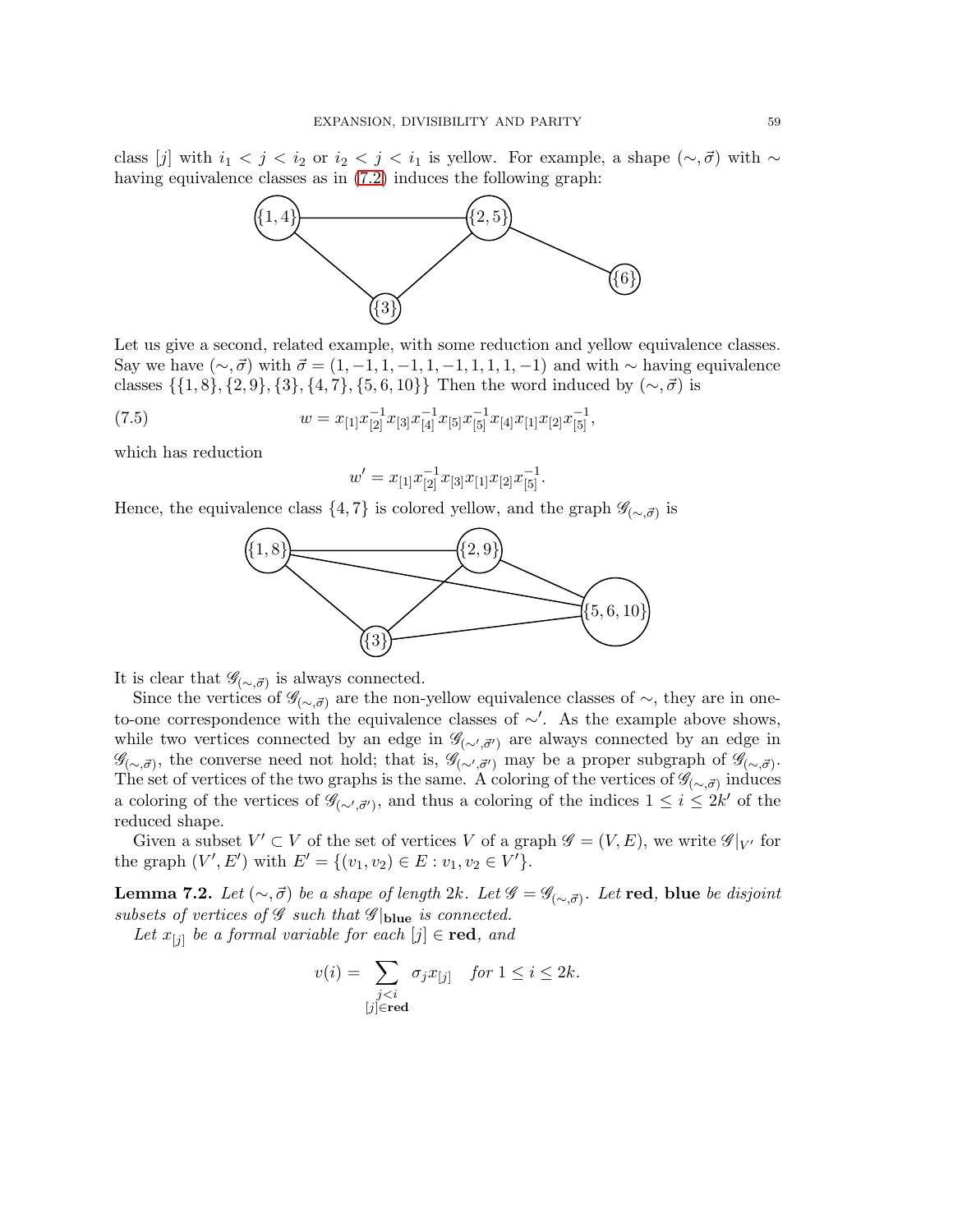<span id="page-59-1"></span><span id="page-59-0"></span>*Then the space* V *spanned by the vectors*

(7.6) 
$$
v(i_2) - v(i_1), \qquad i_1, i_2 : [i_1] = [i_2] \in blue
$$

*equals the space* W *spanned by the vectors*

(7.7) 
$$
v(i_2) - v(i_1), \qquad i_1, i_2 \in \bigcup \text{blue}.
$$

*Proof.* Any connected graph contains a vertex that can be removed without making the graph disconnected. (The proof is very simple: if the graph is a tree, we remove an edge containing a leaf; if it is not, we remove an edge contained in a cycle.) We can thus proceed by induction: assume the result is true if we remove an element I from **blue**, where I is such that  $\mathscr{G}|_{blue'}$  is connected for  $blue' = blue \setminus \{I\}.$ 

Since  $\mathscr{G}|_{\text{blue}}$  is connected, there must be  $I' \in \text{blue}'$  such that there is an edge between I' and I in  $\mathscr{G}|_{\text{blue}}$ . In other words, there are  $i_0 \in I$ ,  $i'_0 \in I'$  such that there is no non-yellow index *j* between  $i_0$  and  $i'_0$ .

We have  $V = V' + \mathbb{R}v_1 + ... \mathbb{R}v_l$ , where V' is defined as V is in [\(7.6\)](#page-59-0), but with **blue'** in place of blue, and

$$
v_r = v(i_0) - v(i_r)
$$

for  $1 \leq r \leq l$ , where  $i_0, i_1, \ldots, i_l$  are the elements of *I*. By the inductive hypothesis,  $V'$  equals the space  $W'$  spanned by the vectors in [\(7.7\)](#page-59-1), but with **blue**' instead of **blue**. Since  $[i_0], [i'_0] \in$  blue and there are no non-yellow indices between  $i_0$  and  $i'_0$ , we see that  $v(i_0) = v(i'_0)$ . Thus,  $v_r$  does not change if  $i_0$  is replaced by  $i'_0$ . Hence

$$
V = V' + \mathbb{R}(v(i'_0) - v(i_1)) + \cdots + \mathbb{R}(v(i'_0) - v(i_l)).
$$

We know that  $v(i') - v(i_0') \in W' = V' \subset V$  for all  $i' \in \bigcup \textbf{blue}'$ . It follows that  $(v(i') - v(i_0'))$  $v(i'_0) + (v(i'_0) - v(i_r)) = v(i') - v(i_r)$  is in V for every  $i' \in \bigcup \textbf{blue}'$  and every  $0 \leq r \leq l$ . By the assumption  $V' = W'$ , we also know that  $v(i') - v(j') \in V$  for all  $i', j' \in \bigcup \textbf{blue}'.$ We conclude that  $W \subset V$ . Since  $V \subset W$  by definition, it follows that  $V = W$ .

<span id="page-59-4"></span>**Proposition 7.3.** *Let*  $(\sim, \vec{\sigma})$  *be a shape of length* 2k, and let  $(\sim', \vec{\sigma}')$  *be the reduced shape* (*of length*  $2k'$ , say) associated thereto. Let  $\kappa \in \mathbb{Z}_{>0}$ . Assume that there are no

$$
(7.8) \t1 \leq i_1 < j_1 < i_1' \leq i_2 < j_2 < i_2' \leq \ldots \leq i_\kappa < j_\kappa < i_\kappa' \leq 2k'
$$

*such that*  $i_j \sim' i'_j$  *and*  $i_j \not\sim' j_j$  *for all*  $1 \leq j \leq \kappa$ *.* 

*Let*  $\mathscr{G} = \mathscr{G}_{(\sim, \vec{\sigma})}$ , and partition the set of vertices of ∼ *into sets* red, blue *such that*  $\mathscr{G}|_{\text{blue}}$  *is connected. Let*  $x_{[j]}$  *be a formal variable for each*  $[j] \in \text{red}$ , and

<span id="page-59-3"></span><span id="page-59-2"></span>
$$
v(i) = \sum_{\substack{j < i \\ [j] \in \text{red}}} \sigma_j x_{[j]} \quad \text{for } 1 \le i \le 2k.
$$

κ

*Then the space spanned by the vectors*

(7.9) 
$$
v(i_2) - v(i_1), \qquad i_1, i_2 : [i_1] = [i_2] \in blue
$$
  
has dimension at least  
(7.10) 
$$
\frac{s}{\kappa} - 1,
$$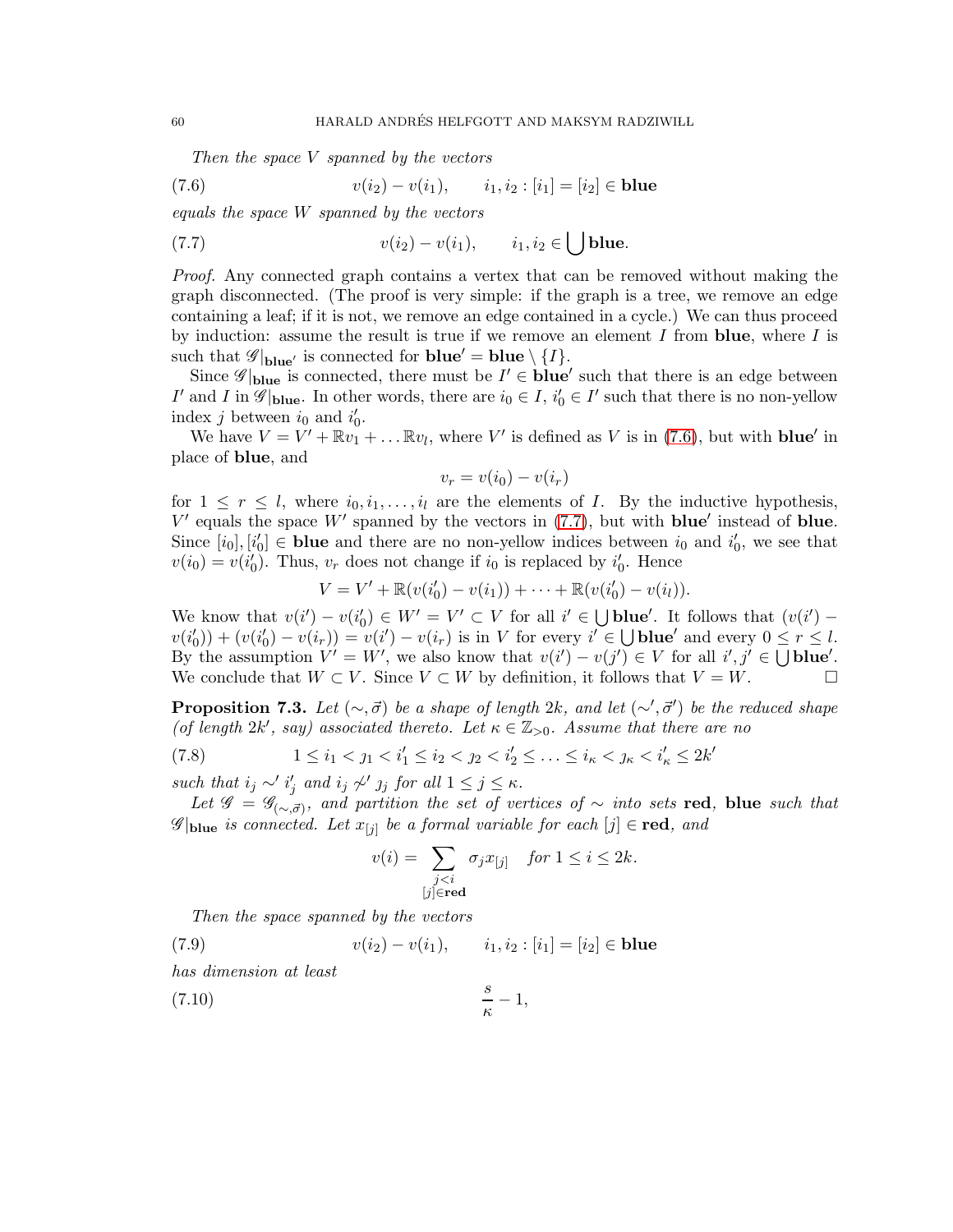where *s* is the number of indices  $1 \leq j < 2k'$  in the reduced shape such that j is colored *blue and*  $j + 1$  *is colored red.* 

*Proof.* Let us start with a complicated-looking definition of something very simple. Write

$$
1 \leq i_{1,-} \leq i_{1,+} < i_{2,-} \leq i_{2,+} < \ldots < i_{s',-} \leq i_{s',+} \leq 2k'
$$

for the indices such that (a) for all  $i_{r,-} \leq j \leq i_{r,+}$ ,  $1 \leq r \leq s$ , the index j in the reduced shape is colored blue, (b) for all  $i_{r,+} < j < i_{r+1,-}$ ,  $1 \leq r \leq s-1$ , and also for  $j < i_{1,-}$ and  $j > i_{s',+}$ , the index j in the reduced shape is colored red, (c)  $i_{r+1,-} - i_{r,+} > 1$  for all  $1 \leq r \leq s-1$  (i.e., the red intervals are non-empty, except possibly for the ones at the ends). It is clear that s' equals either s or  $s + 1$ .

We know from Lemma [7.2](#page-58-0) that the space spanned by the vectors in [\(7.9\)](#page-59-2) equals the space spanned by the vectors in  $(7.7)$ , which, in turn, equals the space W spanned by  $v(i_{r+1,-}) - v(i_{r,+})$  for  $1 \leq r \leq s'-1$ .

A variable  $x_{[j]}$ ,  $[j] \in \text{red}$ , can appear in  $v(i_{r+1,-}) - v(i_{r,+})$  only for  $\lt \kappa$  values of r, as otherwise we would obtain a succession of the kind [\(7.8\)](#page-59-3) forbidden in the statement (with indices  $i_1, i'_1 = i_2, i'_2 = i_3, \ldots$  equal to the elements of [j]). Essentially for the same reason,  $v(i_{r+1,-}) - v(i_{r,+})$  can be the zero vector only for  $\lt \kappa$  values of r: since the word corresponding to  $(\sigma', \sim')$  is reduced and  $i_{r+1,-} - i_{r,+} > 1$ , the subword  $w_r$  corresponding to the interval  $i_{r,+} < j < i_{r+1,-}$  is reduced and non-empty; thus, if  $v(i_{r+1,-}) - v(i_{r,+}) = 0$ ,  $w_r$  must contain appearances of x and  $x^{-1}$  (in that order or the inverse order) for some letter  $x$ , and an appearance of some other letter  $y$  in between; in other words, there are  $i_{r,+} < i_r < j_r < i'_r < i_{r+1,-}$  such that  $i_r \sim i'_r$  and  $i_r \not\sim j_r$ , and so we see that we cannot obtain this conclusion  $\kappa$  times or more, or else we would obtain a succession as in [\(7.8\)](#page-59-3).

The conditions of Lemma [6.3](#page-47-0) are thus fulfilled (with  $\kappa - 1$  instead of  $\kappa$ ) for the matrix  $A = (a_{r,J})$  with rows indexed by those  $r \in \{1, 2, \ldots, s'-1\}$  for which  $v(i_{r+1,-})-v(i_{r,+}) \neq 0$ , columns indexed by equivalence classes  $j \in red$ , and

<span id="page-60-0"></span>(7.11) 
$$
a_{r,[j]} = \sum_{\substack{\iota(i_{r,+}) < j < \iota(i_{r+1,-}) \\ [j]=\mathbf{j}}} \sigma_j = \sum_{\substack{i_{r,+} < j < i_{r+1,-} \\ [j]' = \mathbf{j}}} \sigma'_j,
$$

where we are writing  $\iota(i)$  for the index  $1 \leq \iota \leq 2k$  in the non-reduced shape corresponding to an index  $1 \leq i \leq 2k'$  in the reduced shape. (The letters in a word w lying between two letters that become adjacent in the reduction must, obviously, reduce to 0, and so the indices  $\gamma$  that do not have a corresponding index  $\gamma$  in the reduced shape make a total contribution of 0 to the first sum in [\(7.11\)](#page-60-0).)

By Lemma [6.3,](#page-47-0) the rank of A is

$$
\geq \frac{s'-1-(\kappa-1)}{(\kappa-1)} \geq \frac{s-1}{\kappa-1} - 1 \geq \frac{s}{\kappa} - 1,
$$

where the last inequality holds if  $s \geq \kappa$ ; if  $s < \kappa$ , then  $\operatorname{rank}(A) \geq 0 > s/\kappa - 1$ .

It is easy to see that the rank of A also equals the dimension of W.

 $\Box$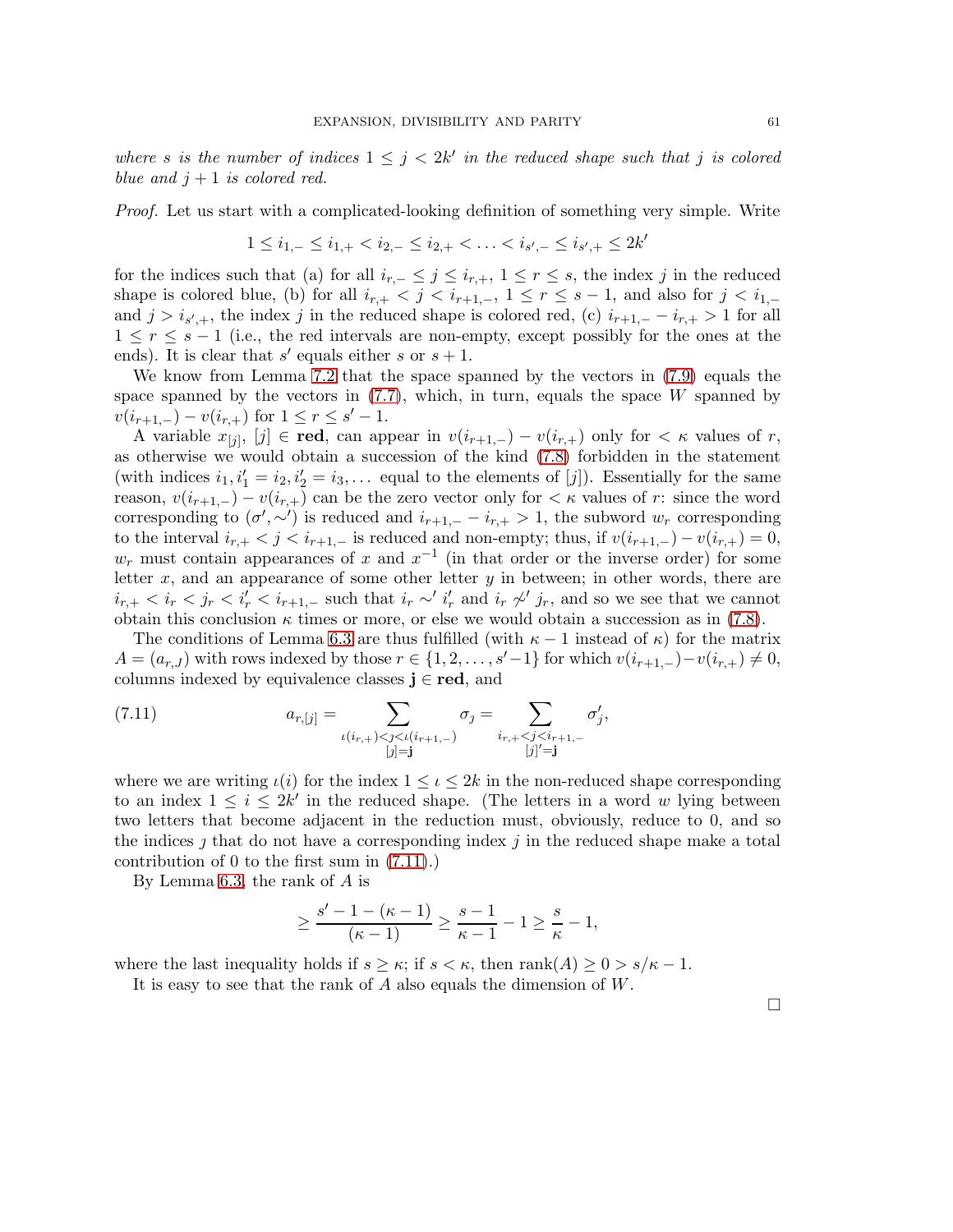62 HARALD ANDRÉS HELFGOTT AND MAKSYM RADZIWILL

Our task is then to choose a subset blue of the set of vertices V of our graph  $\mathscr G$  in such a way that  $\mathscr{G}|_{blue}$  is connected and the quantity s in Prop. [7.3](#page-59-4) is as large as possible.

Let us draw an arrow from  $[i]'$  to  $[i+1]'$  for each  $1 \leq i < 2k'$ , and also an arrow from  $[2k']'$ to [1]′ . (We draw each arrow only once, i.e., we avoid multiple arrows. We are drawing an arrow from  $[2k']'$  to  $[1]'$  to make sure that there is at least one arrow going into each vertex.) If we wish to be formal, we may say that we are superimposing a directed graph on an undirected one.

For  $S \subset V$ , we define the *out-boundary*  $\overline{\partial}S$  to be the set of all  $w \in V \setminus S$  such that there is some arrow going from some element of S to w. It is clear that  $s \geq |\vec{\partial}S| - 1$ . Thus, our question reduces to the following: when can we choose a subset **blue**  $\subset V$  such that  $\mathscr{G}|_{\text{blue}}$ is connected and  $\vec{\partial}$ blue is large?

7.4. Connected sets and boundaries. A *spanning tree* of an undirected graph G =  $(V, E)$  is a subgraph of **G** that (a) is a tree, (b) has the same vertex set V as **G**. The following is a standard result in graph theory, discovered several times with sometimes different conditions in the 1980s (see [\[KW91,](#page-99-1) §1]). Recall that our graphs are undirected by default, and that we do not allow loops or multiple edges.

<span id="page-61-1"></span>**Proposition 7.4** ([\[KW91\]](#page-99-1); vd. also [\[Sto81\]](#page-100-0), [\[PTX84\]](#page-99-2), [\[GKS89\]](#page-98-0)<sup>[6](#page-61-0)</sup>). Let **G** be a connected *graph with* n *vertices, all of degree*  $\geq$  3*. Then* **G** *has a spanning tree with*  $\geq$  n/4+2 *leaves.* 

We will actually find it convenient to use a more general statement.

<span id="page-61-3"></span>Corollary 7.5 (vd. also [\[BK12\]](#page-98-1), [\[Gra11\]](#page-98-2), [\[Kar14b\]](#page-99-3), [\[Kar14a\]](#page-99-4)). *Let* G *be a connected graph such that at least* n *of its vertices have degree*  $\geq$  3*. Then* **G** *has a spanning tree with*  $\geq n/4 + 2$  *leaves.* 

Getting the best constant  $+2$  is unimportant for our purposes, but we might as well.

*Proof.* We will reduce matters to the case where Prop. [7.4](#page-61-1) applies, namely, that of no vertices of degree 1 or 2.

Assume first that there are at least two distinct vertices  $v_1, v_2$  of degree 1. Let  $\mathbf{G}'$  be the graph obtained by identifying them, forming a new vertex  $v$ . We can assume, recursively, that G' has a spanning tree with  $\geq n/4 + 2$  leaves, since G' has fewer vertices of degree 1 than  $\mathbf{G}'$ . If the spanning tree contains v as a leaf, it is valid as a spanning tree of  $\mathbf{G}$ . If it contains v as an internal vertex (i.e., not a leaf), we separate v into  $v_1$  and  $v_2$  (thus increasing the number of leaves by 2), and find that we have two trees, covering all vertices of  $\bf{G}$ ; there is some edge of  $\bf{G}$  connecting them, and we may add it at a cost of at most 2 leaves. Thus we obtain a spanning tree of **G** with  $\geq n/4 + 2$  leaves in any event.

Assume now that **G** has exactly one vertex v of degree 1. Make an extra copy<sup>[7](#page-61-2)</sup>  $\mathbf{G}'$  of  $\mathbf{G}$ , and give the name  $v'$  to its copy of v. Identify v and  $v'$  to make a new graph **H**, with w being the new vertex formed by  $v$  and  $v'$ . We apply the statement recursively, and obtain that H has a spanning tree with at least  $2n/4 + 2$  leaves. At least one of the two halves of

 ${}^{6}$ In the case where the degree of every vertex is 3, the result is in [\[Sto81\]](#page-100-0) and (essentially) also in [\[PTX84\]](#page-99-2).

<span id="page-61-2"></span><span id="page-61-0"></span><sup>7</sup>The argument in this paragraph was kindly contributed by Brendan McKay.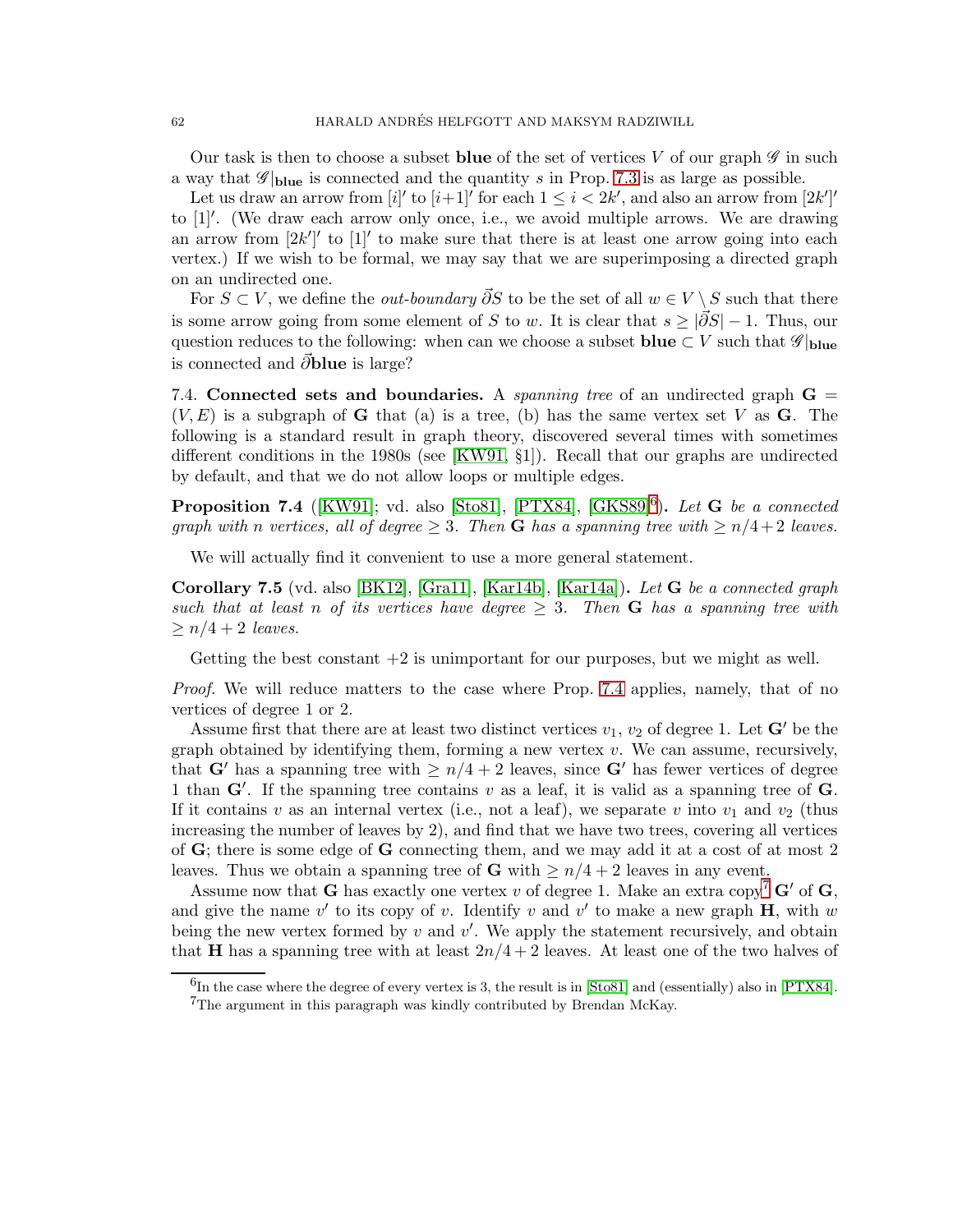**H** has at least  $n/4 + 1$  of those leaves. The vertex w cannot be one of those leaves, since the tree then would not be connected. Hence, when we split  $w$  into  $v$  and  $v'$  again, we obtain that each half of the spanning tree gains one leaf, and so the rich half (say, that of G) now has  $n/4 + 2$  leaves.

We have reduced matters to the case where there are no vertices of degree 1. If there are any two vertices  $w_1, w_2$  of degree 2 connected by an edge, we can replace them and their edges  $({v_1, w_1}, {w_1, w_2}, {w_2, v_2})$  by a new vertex w and edges  ${v_1, w}$ ,  ${w, v_2}$ . If w is a vertex of degree 2 connected to vertices  $v_1, v_2$  without an edge between them, we can remove w and create an edge  $\{v_1, v_2\}$ . Thus, we can assume we are in a situation where there is a vertex w of degree 2 and edges  $\{v_1, w\}$ ,  $\{w, v_2\}$ ,  $\{v_1, v_2\}$ , where  $v_1, v_2$  are of degree  $\geq 3$ .

If  $v_1$  and  $v_2$  both have degree  $> 3$ , we may simply remove w and the edges containing it, and apply the statement recursively. Suppose, then, that one of  $v_1, v_2$  has degree 3; say it is  $v_1$ . Denote the third neighbor of  $v_1$  by u. Then remove the vertices  $v_1$  and w and all edges containing them, and create an edge between u and  $v_2$  if there is not one already; the number of vertices of degree  $\geq 3$  goes down by at most 3, the number of vertices of degree 2 does not increase, and the total number of vertices decreases. Thus, applying our statement recursively, we obtain a spanning tree with at least  $(n-3)/4+2$  leaves. If the edge  $\{u, v_2\}$  is in the spanning tree, we replace it by  $\{u, v_1\}$ ,  $\{v_1, v_2\}$  and  $\{v_1, w\}$ , thereby gaining a leaf. If  $\{u, v_2\}$  is not in the spanning tree, add the edges  $\{v_1, v_2\}$  and  $\{v_2, w\}$ , thereby gaining 2 leaves and losing at most 1. Thus we obtain a spanning tree with  $\geq (n-3)/4 + 2 + 1 > n/4 + 2$  leaves. with  $\geq (n-3)/4 + 2 + 1 > n/4 + 2$  leaves.

Even in directed graphs, we do not allow loops or multiple edges (arrows); at the same time, we allow that there may be arrows  $(v, w)$ ,  $(w, v)$  going in opposite directions. The *in-degree* of w is the number of arrows  $(v, w)$  going into w.

<span id="page-62-1"></span>Lemma 7.6. *Let* G *be a directed graph such that every vertex has positive in-degree. Let* S be a set of m vertices of G. Then there is a subset  $S' \subset S$  with  $|S'| \ge m/3$  such that,  $for\ every\ w \in S',\ there\ is\ an\ arrow\ (v, w) \ from\ some\ vertex\ v\ not\ in\ S'\ to\ w.$ 

*Proof.* We may remove arrows until the in-degree of every vertex is exactly 1. Then G is a union of disjoint cycles. If a cycle is contained entirely in  $S$ , we number its vertices in order, starting at an arbitrary vertex, and include in  $S'$  the second, fourth, etc., elements. If some but not all vertices in a cycle are in  $S$ , the vertices in the cycle that are in  $S$  fall into disjoint subsets of the form  $\{v_1, \ldots, v_r\}$ , where there is an arrow from some v not in S to  $v_1$ , and arrow from  $v_i$  to  $v_{i+1}$  for each  $1 \leq i \leq r-1$ ; we include  $v_1, v_3, \ldots$  in S'. If no vertices in a cycle are in S, then of course we do not include the cycle's vertices in  $S'$ .  $\Box$ 

We can now prove a general result suited to our needs.<sup>[8](#page-62-0)</sup>

<span id="page-62-0"></span><sup>&</sup>lt;sup>8</sup>The proof, brief as it is, owes much to F. Petrov's answers to two related questions in MathOverflow (Questions 362168 and 381364).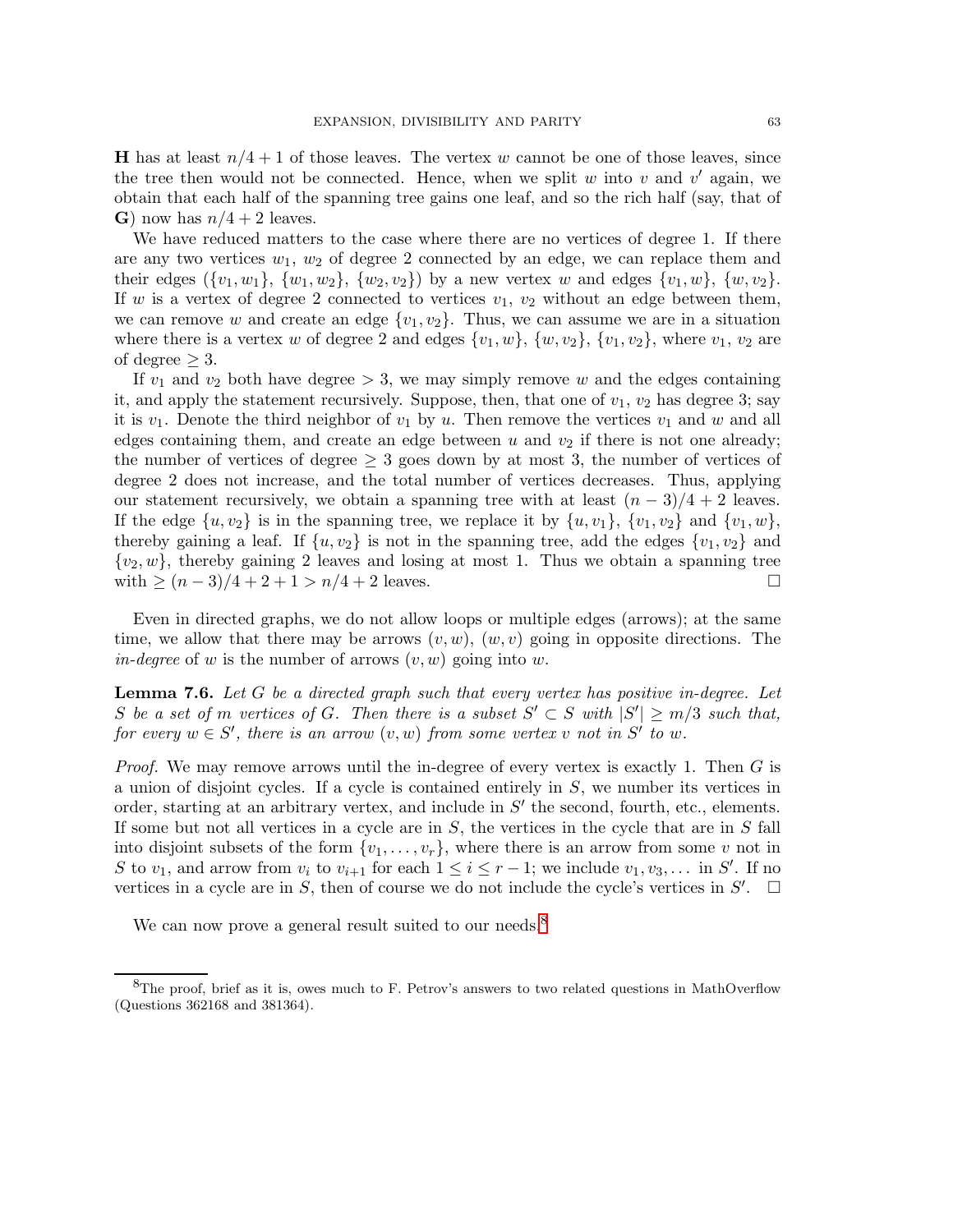<span id="page-63-1"></span>**Proposition 7.7.** Let  $G = (V, E)$  be a connected, undirected graph such that at least n of *its vertices have degree*  $> 2$ *. Let there be arrows*  $(v, w)$  *for some pairs of distinct vertices* v, w*, in such a way that the in-degree of every vertex of* G *is positive.*

*Then there is a subset*  $V' \subset V$  *such that*  $\mathbf{G}|_{V'}$  *is connected and the out-boundary*  $\partial V'$  $has \geq n/12 + 4/3$  *elements.* 

*Proof.* By Cor. [7.5,](#page-61-3) **G** has a spanning tree with  $\geq n/4 + 2$  leaves. Apply Lemma [7.6](#page-62-1) with S equal to the set of leaves, and define  $V' = V \setminus S'$ ; since V' contains all inner nodes in the tree, it is connected.

We already know that our graph  $\mathscr G$  is connected, and that the in-degree of each vertex of  $\mathscr{G}$  is  $> 1$ . (We defined  $\mathscr{G}$  including only non-yellow equivalence classes in its set of vertices with this purpose in mind.) The question is how many of the vertices of  $\mathscr G$  have degree > 2, or rather what happens when few do.

7.5. Degrees and freedom. The fact that the degree of a vertex is a local condition allows us to show that vertices of degree  $\leq 2$  constrain our choices. To be more precise: if an equivalence class contains more than one element (that is, if it corresponds to a non-lone prime) and also has degree  $\leq 2$  as a vertex of  $\mathscr{G}_{(\sim,\vec{\sigma})}$ , then, as we read our word from left to right, when we come to a letter  $x$  in our equivalence class, we know what follows it: one out of  $\leq 2$  possible letters (or a third possibility: x itself).

Recall the definition of  $\mathscr{G}_{(\sim,\vec{\sigma})}$ , and, in particular, that, if we know the set  $\mathbf{n} \subset \mathbf{k}$  of indices in non-yellow equivalence classes of  $\sim$ , then the restriction of  $\sim$  to **n** in fact determines  $\mathscr{G}_{(\sim,\vec{\sigma})}$ . We may thus write  $\mathscr{G}_{n,\sim}$  for the graph determined by a subset  $n \subset k$  and an equivalence relation  $\sim$  on **n**.

<span id="page-63-0"></span>**Lemma 7.8.** Let  $\mathbf{n} \subset \mathbf{k} = \{1, 2, ..., 2k\}$ . Let  $S_{k, \mathbf{n}, \kappa}(\rho)$  be the set of equivalence relations <sup>∼</sup> *on* <sup>n</sup> *such that (a)* <sup>G</sup>n,<sup>∼</sup> *has* <sup>≤</sup> <sup>ρ</sup> *vertices of degree* <sup>&</sup>gt; <sup>2</sup>*, and (b) for every equivalence class* i *corresponding* to a vertex of degree > 2, there are at most  $\kappa$  elements i'  $\in$  i *such that the following element* i *of* n *is not in* i*.*

*Then*

$$
|S_{k,n,\kappa}(\rho)| \le 5^{|\mathbf{n}|} (2k)^{(\kappa-1)\rho+2}.
$$

When, speaking of elements of  $\bf{n}$ , we say "following", "preceding" or "consecutive", we skip over elements of  $\mathbf{k} \setminus \mathbf{n}$ ; that is, the element of **n** following i is the smallest index  $i' \in \mathbf{n}$ such that  $i' > i$ .

*Proof.* We will show that we can code an element of  $S_{k,n,\kappa}(\rho)$  as a string  $\vec{s}$  on 5 letters with indices in **n**, supplemented by some additional information at each of at most  $\rho + 2$ indices.

Let us be given an element  $\sim$  of  $S_{k,n,\kappa}(\rho)$ . We let  $V_{\leq 2}$  be the set of equivalence classes whose associated vertices in  $\mathscr{G}_{y, \sim}$  have degree  $\leq 2$ , and let  $V_{\geq 2}$  be the set of the other equivalence classes. Now let us go through the indices  $i \in \mathbf{n}$  from left to right, and define  $\vec{s}$  as follows so as to describe  $\sim$ .

If the equivalence class [i] is new – that is, if there is no  $j \in \mathbf{n}$  with  $j < i$  such that  $j \in [i]$ – we let  $s_i = *$ . Assume that that is not the case. Let i' be the element of **n** immediately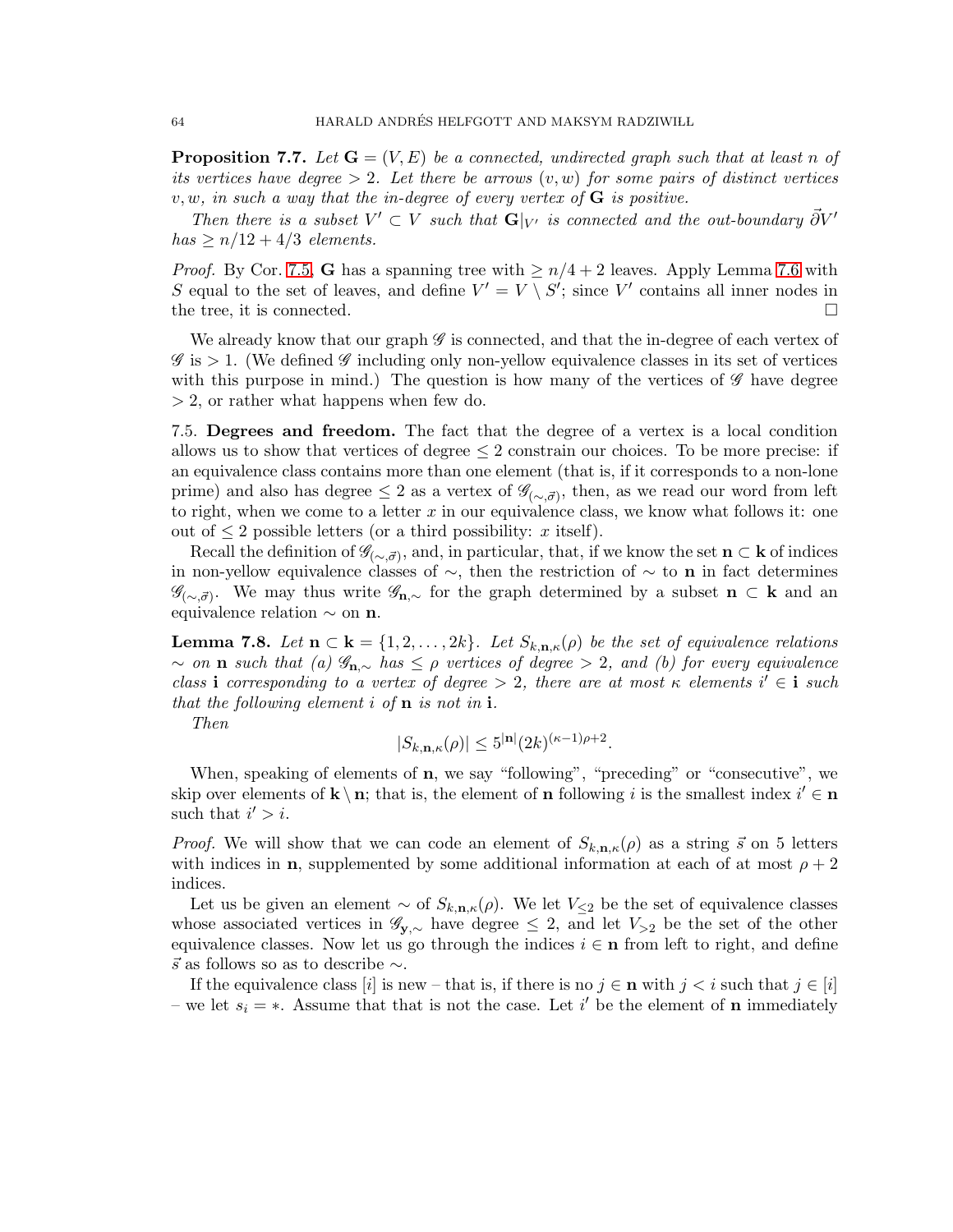preceding *i*. If  $[i] = [i']$ , we let  $s_i = 0$ . If  $[i'] \in V_{\leq 2}$  and *i* is in an equivalence class  $\neq [i']$ that has already been seen next to  $[i']$  – that is, if there exist two consecutive elements j, j' (in either order:  $j < j'$  or  $j' < j$ ) of **n** with  $j \in [i]$ ,  $j' \in [i']$  and  $j, j' \le i'$  - then [i] can be one of at most two equivalence classes, and what is more, they are already known to the person who will be reconstructing  $\sim$  by reading  $\vec{s}$  from left to right. We let  $s_i = 1$  or  $s_i = 2$  depending on which of those two equivalence classes we mean (named in order of appearance, say). In all remaining cases, we let  $s_i =$ . (a dot).

We should now count the number of indices i such that  $s_i =$ ., as in that case, and only in that case, we should tell our reader which equivalence class [i] we mean after all. (In all other cases, the class [i] is determined by  $s_i$  and by the part of  $\sim$  that has already been reconstructed, that is, the restriction of  $\sim$  to  $j \in \mathbf{n}$  with  $j < i$ .) For  $[i'] \in V_{\leq 2}$ , it can happen at most once (that is, for at most one element of  $i' \in [i']$ ) that  $s_i \neq 0, 1, 2$  for the index  $i \in \mathbf{n}$  following  $i'$ , unless  $1 \in [i']$ , in which case it can happen twice. (Someone who already has a neighbor and will end with a total of at most two neighbors can meet a new neighbor at most once.) For  $[i'] \in V_{\geq 2}$ , by assumption, it can happen at most  $\kappa$ times that  $s_i \neq 0$ . Hence, the total number of indices  $i \in \mathbf{n}$  with  $s_i \in \{*,.\}$  is at most  $\kappa|V_{>2}| + |V_{\leq 2}| + 1 + 1$ , where the last +1 comes from the first index i in **n** (as it has no index i' in **n** preceding it). It is clear that the total number of indices i with  $s_i = *$  is  $|V_{>2}| + |V_{\leq 2}|$ . Hence, the number of indices i with  $s_i =$ . is

$$
\leq \kappa |V_{>2}| + |V_{\leq 2}| + 2 - (|V_{>2}| + |V_{\leq 2}|) = (\kappa - 1)|V_{>2}| + 2 \leq (\kappa - 1)\rho + 2.
$$

Remark. The above proof can be seen as a simple kind of what we will call a "writerreader" argument: if a writer can code an object by assigning it one of M possible strings, and a reader can identify the object given the string, then there were at most  $M$  possible objects. We will see a more complex argument of the same general kind below.

<span id="page-64-1"></span>**Proposition 7.9.** *Let*  $\rho \geq 1$ *. Let*  $k \in \mathbb{Z}_{>0}$ *, and write*  $\mathbf{k} = \{1, 2, \ldots, 2k\}$ *. Let*  $\mathbf{P} \subset [H_0, H]$ *be a set of primes. Write*  $\mathscr L$  *for*  $\sum_{p \in \mathbf{P}} 1/p$ *. Assume*  $\mathscr L \ge 1$  *and let*  $K \ge 1$ *. Let*  $\kappa \in \mathbb{Z}_{>0}$ *. Define* 

<span id="page-64-0"></span>(7.12) 
$$
\mathscr{S}'_{1,\leq \rho} = \sum_{\mathcal{L} \subset \mathbf{k}} \mathscr{L}^{-|\mathcal{L}|/2} \sum_{\mathbf{l} \subset \mathbf{k}} \sum_{\substack{(\vec{p}, \vec{\sigma}) \in \mathscr{C}_0(k,\mathcal{L},\mathbf{l}) \\ \sim |_{\mathbf{n}(\sim,\vec{\sigma})} \in S_{k,\mathbf{n},\kappa}(\rho)}} \prod_{i \notin \mathbf{l}} \frac{1}{p_i} \prod_{[i] \in \Pi, [i] \not\subset \mathbf{k} \setminus \mathbf{l}} \frac{1}{p_{[i]}},
$$

*where*  $\sim$  *is the equivalence relation on* **k** *induced by*  $\vec{p}$ ,  $\Pi$  *is the associated partition of* **k**,  $n(\sim, \vec{\sigma})$  *is the set of indices in non-yellow equivalence classes of*  $\sim$ ,  $\mathcal{C}_0(k, \mathcal{L}, l)$  *is as in Prop.* [6.8](#page-53-2) and  $S_{k,n,\kappa}(\rho)$  *is as in Lemma [7.8.](#page-63-0) Assume that*  $((\kappa - 1)\rho + 2) \leq 2k/(\log 2k)$ *. Then*

$$
\mathscr{S}'_{1,\leq\rho} \leq (6400(K+2))^{k} \mathscr{L}^{k}.
$$

We could in fact make do with the usually weaker assumption  $((\kappa - 1)\rho + 2) \le \frac{2k}{\log K \mathscr{L}}$ by introducing one of the ideas we are about to see into the proof of Lemma [7.8.](#page-63-0)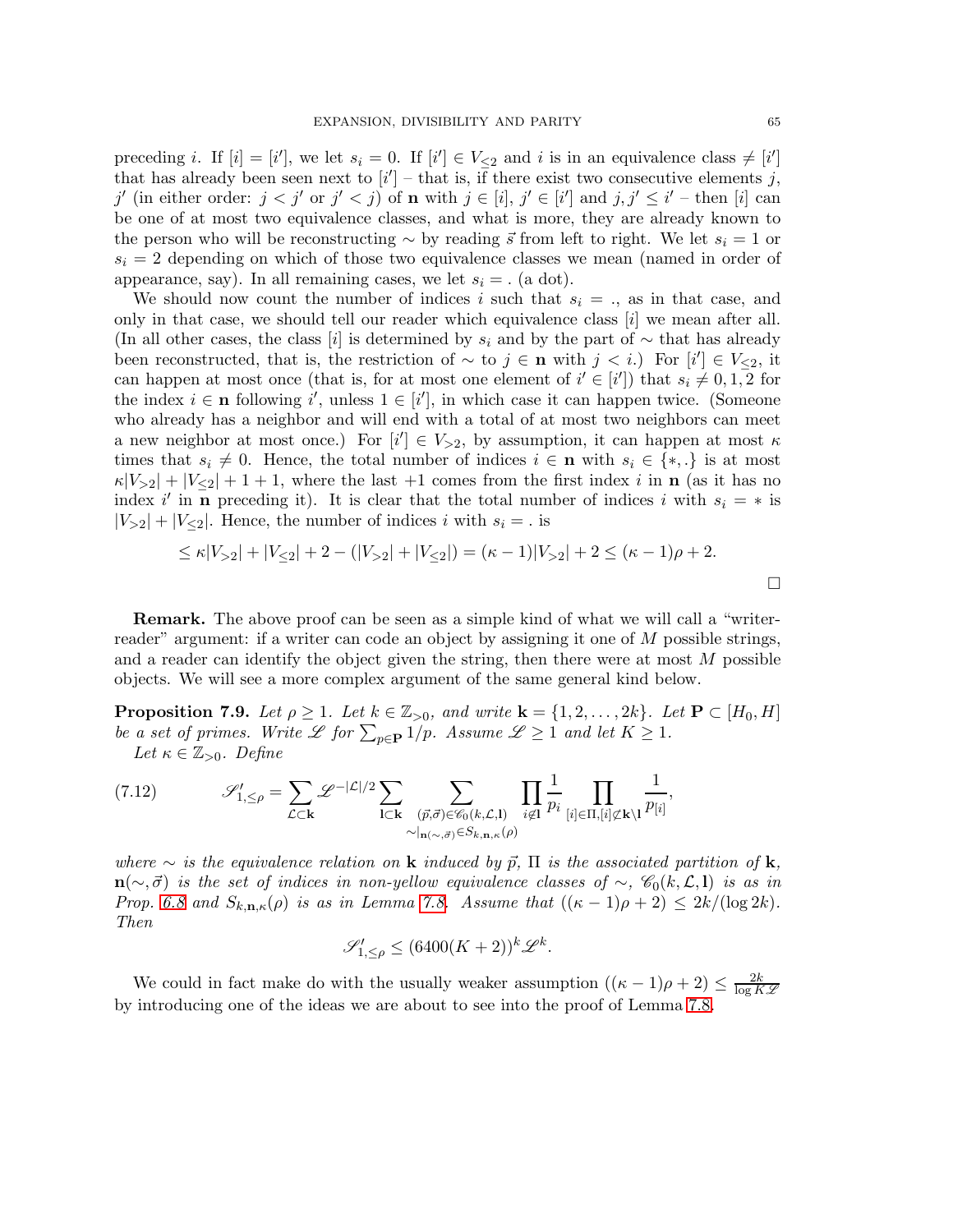*Proof.* Let  $\mathbf{l}, \mathbf{n} \subset \mathbf{k}, \ \vec{\sigma} \in \{-1, 1\}^{2k}$ . We let  $\sim |\mathbf{n}|$  range over the elements of  $S_{k, \mathbf{n}, \kappa}(\rho)$ . We let  $p_{[i]}$  vary in **P** for  $[i]$  in the set  $\overline{n}$  of non-yellow equivalence classes, and see that

$$
(7.13) \qquad \sum_{p_{[i]}\in\mathbf{P}: [i]\in\overline{\mathbf{n}}} \prod_{i\notin I} \frac{1}{p_i} \prod_{[i]\in\overline{\mathbf{n}}} \frac{1}{p_{[i]}} \leq \sum_{p_{[i]}\in\mathbf{P}: [i]\in\overline{\mathbf{n}}} \prod_{[i]\in\overline{\mathbf{n}}} \frac{1}{p_{[i]}} \leq \mathscr{L}^{|\overline{\mathbf{n}}|} \leq \mathscr{L}^{\frac{|\mathbf{n}|}{2}} \mathscr{L}^{\frac{|\mathcal{L}_{\sim}|}{2}},
$$

where  $\mathcal{L}_{\sim}$  is the set of singletons of  $\sim$ .

Now let us look at the complement  $\mathbf{k}\setminus\mathbf{n}$ , which will be partitioned into yellow equivalence classes. For any  $(\sim, \vec{\sigma})$  having **k** \ **n** as its set of yellow indices, the restriction  $w|_{\mathbf{k}\setminus\mathbf{n}}$  of the associated word w to the indices  $i \in \mathbf{k} \setminus \mathbf{n}$  must have trivial reduction. (For instance, for w as in [\(7.5\)](#page-58-1), the restriction of w to  $\mathbf{k}\setminus\mathbf{n}$  reads as  $x_{[4]}^{-1}x_{[4]}$ , which has trivial reduction.) Hence,  $w|_{\mathbf{k}\setminus\mathbf{n}}$  induces a balanced sequence of parentheses<sup>[9](#page-65-0)</sup> of length  $2m$ , where  $m = |\mathbf{k}\setminus\mathbf{n}|/2$ . What is more, for  $i \in \mathbf{k} \setminus \mathbf{n}$ , if we know that balanced sequence of parentheses, and know that i corresponds to a closing parenthesis), we know that  $i$  must correspond to the equivalence class of the corresponding opening parenthesis (. Thus, we need to specify  $[i]$  (and  $p_{[i]}$ ) only for i in the set  $\mathbf{o} \subset \mathbf{k} \setminus \mathbf{n}$  of indices of opening parentheses.

Again, we read  $\sim$  from left to right. If i is the leftmost index in **o** within its equivalence class [i], then i defines [i], and its contribution is simply a factor of  $\leq \sum_{p \in \mathbf{P}} 1/p = \mathcal{L}$ . (We may mark i by an asterisk, as in the proof of Lemma [7.8.](#page-63-0)) If  $i \notin I$ , then we see that i contributes its own new term  $1/p_i$  to [\(7.12\)](#page-64-0); thus, as  $p_i$  varies across primes  $p_j$  that have appeared for some  $j < i$ , it contributes at most  $\sum_{p \in \mathbf{P}} 1/p = \mathcal{L}$ , and then of course  $p_i$ determines the equivalence class  $[j]$  in which i lies. (Alternatively, we could simply specify the equivalence class [j] and then gain a factor of  $1/p \leq 1/H_0$ , thus obtaining a factor  $\leq 2k/H_0$  instead of  $\mathscr{L}$ .) If  $i \in I$  with  $j \notin I$  for all  $j \in [i]$  with  $j < i$  (a case that we should also mark – with a  $\#$ , say), then we are in the same situation; again, we obtain a factor of  $\leq \mathscr{L}$  (or  $\leq 2k/H_0$ ).

Lastly, let us examine the case of  $i \in I$  such that there is some  $j \in [i]$  with  $j < i$  and  $j \in I$ , keeping in mind that we have not specified [i] yet. By condition [\(i\)](#page-54-0) in Prop. [6.8,](#page-53-2) there is an  $n \in \mathbb{N}$  such that  $n_{i-1} = n + \sigma_1 p_{[1]} + \ldots + \sigma_{i-1} p_{[i-1]}$  has  $\leq K \mathscr{L}$  prime divisors in **P**, and moreover, since  $i \in I$ , we know that  $p_{[i]}|n_{i-1} + \sigma_{[i]}p_{[i]}$ , and so  $p_{[j]} = p_{[i]}|n_{i-1}$ . Hence

<span id="page-65-1"></span>(7.14) 
$$
p_{[j]}|\sigma_j p_{[j]} + \ldots + \sigma_{i-1} p_{[i-1]}.
$$

Let us call an equivalence class  $[i]$  a *plausible candidate* if it contains a j such that [\(7.14\)](#page-65-1) holds and  $j$  is in l. It is clear that being or not a plausible candidate does not depend on the choice of n. A moment's thought shows that, for any n as above, and any plausible candidate [j], the prime  $p_{[j]}$  is actually forced to divide  $n_{i-1}$ . Since we know that  $n_{i-1}$  has  $\leq K\mathscr{L}$  prime divisors in  $\overline{\mathbf{P}}$ , it follows that there are  $\leq K\mathscr{L}$  plausible candiates. Hence, specifying the equivalence class  $[j] = [i]$  costs us a factor of  $\leq K\mathscr{L}$ .

<span id="page-65-0"></span><sup>&</sup>lt;sup>9</sup>That is, a sequence such as ()(()), but not as in ())((). The word  $x_1x_1^{-1}x_1^{-1}x_2^{-1}x_2x_1$  would induce ()(()).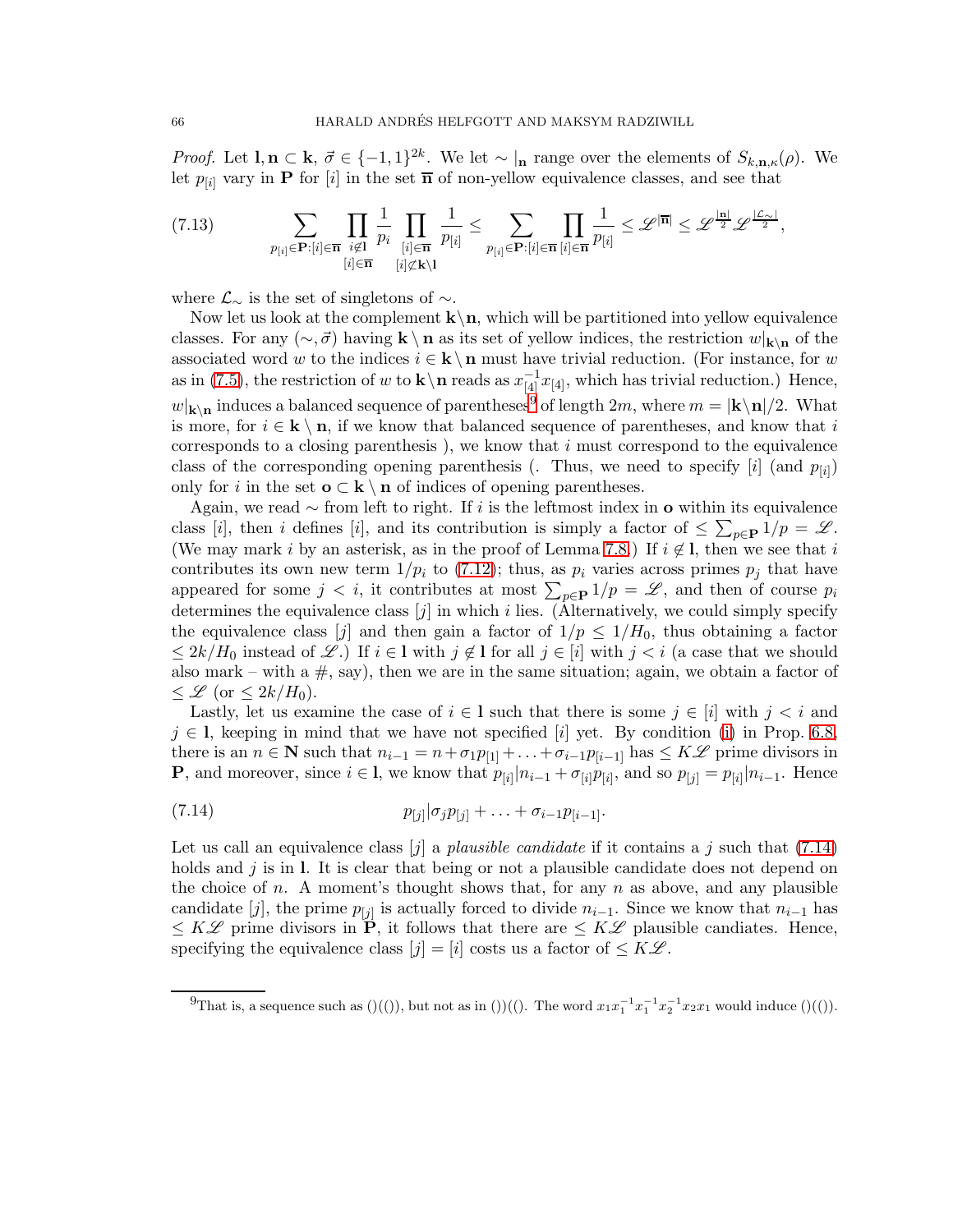Since the argument above is slightly subtle, it may be worthwhile to restate it more informally.<br>We may think of a "writer" who wishes to communicate  $p_1, \ldots, p_k$  to a "reader". <sup>10</sup> At a given We may think of a "writer" who wishes to communicate  $p_1, \ldots, p_{2k}$  to a "reader".<sup>[10](#page-66-0)</sup> At a given point *i*, the reader already knows  $p_1, \ldots, p_{i-1}$  and  $\sigma_1, \ldots, \sigma_{i-1}$  as well as l, and it is the writer's task to specify  $p_i$  to the reader using very few bits. In the case we are currently considering, the writer cannot simply tell the reader for which equivalence class  $[j]$  with  $j < i$  it is the case that  $i \in [j]$ , i.e.,  $p_i = p_{[j]}$ : there are, in principle,  $i - 1$  choices of  $[j]$ , and so it is too costly to specify one directly. (Telegrams are expensive, and  $i - 1$  can be in the order of k.) However, the choice can be restricted to the equivalence classes [j] that are *plausible candidates*. The list of plausible candidates (that is, classes  $[j]$  satisfying  $(7.14)$ ) is something which the writer and the reader can determine independently, without communicating, using simply their knowledge of  $p_1, \ldots, p_{i-1}$ ,  $\sigma_1, \ldots, \sigma_{i-1}$  and l. Then the writer simply has to specify to the reader that what is meant is the [j] that is the 11th plausible candidate in the list, say. It is the case that there are  $\leq K\mathscr{L}$  plausible candidates: we know as much from the existence of an n satisfying condition [\(i\)](#page-54-0) in Prop. [6.8,](#page-53-2) by the argument above. Hence, the writer is specifying an integer between 1 and  $|K\mathscr{L}|$ , and that much is acceptable, as it costs us a factor of  $K\mathscr{L}$ , which is generally much less than k.

The number of balanced sequences of parentheses of length 2m is the *Catalan number*  $C_m = \frac{1}{m+1} \binom{2m}{m}$  $\binom{2m}{m}$ ; we will just use the coarse bound  $C_m < 2^{2m}$ . Marking some openings by  $*$  or #, and specifying one of  $\leq K\mathscr{L}$  classes in others, costs us a factor of  $\leq (K\mathscr{L}+2)^m \leq$  $((K+2)\mathscr{L})^m$ .

We thus see that the total contribution any given choice of  $\mathbf{l}, \mathbf{n} \subset \mathbf{k}, \vec{\sigma} \in \{-1, 1\}^{2k}$  and  $\sim \vert_{\mathbf{n}} \in S_{k,\mathbf{n},\kappa}(\rho)$  to  $\mathscr{S}'_{1,\leq \rho}$  is

$$
\leq \mathscr{L}^{\frac{|\mathbf{n}|}{2}} \mathscr{L}^{\frac{|\mathcal{L}\sim|}{2}} \cdot 2^{2m}((K+2)\mathscr{L})^m \leq (4(K+2))^{k-\frac{|\mathbf{n}|}{2}} \mathscr{L}^{k+\frac{|\mathcal{L}\sim|}{2}}.
$$

Summing over all l, **n**,  $\mathcal{L} \subset \mathbf{n}$  and  $\vec{\sigma}$ , and using the bound on  $|S_{k,n,\kappa}(\rho)|$  from Lemma [7.8](#page-63-0) and the assumptions  $((\kappa - 1)\rho + 2) \leq 2k/(\log 2k)$  and  $K \geq 1$ , we obtain that

$$
\mathscr{S}'_{1,\leq \rho} \leq 6^{2k} (2k)^{(\kappa-1)\rho+2} \mathscr{L}^k \sum_{\mathbf{n} \subset \mathbf{k}} 5^{|\mathbf{n}|} (4(K+2))^{k-\frac{|\mathbf{n}|}{2}}
$$
  
 
$$
\leq (2k)^{(\kappa-1)\rho+2} (144(K+2)\mathscr{L})^k \left(1+\frac{5}{\sqrt{4(K+2)}}\right)^{2k} \leq e^{2k} (860(K+2)\mathscr{L})^k.
$$

We can now use the tools we developed before to bound the other terms in  $\mathscr{S}'_1$ .

<span id="page-66-1"></span>**Proposition 7.10.** *Let*  $k \geq 20$  *and*  $\mathbf{k} = \{1, 2, \ldots, 2k\}$ *. Let*  $\mathbf{P} \subset [H_0, H]$  *be a set of primes. Write*  $\mathscr L$  for  $\sum_{p \in \mathbf{P}} 1/p$ . Assume  $\mathscr L \geq 1$ ,  $(4k^2 \log H)/(\mathscr L \log 2) \leq H_0^{1/3}$  $_{0}^{1/3}$  and  $\log H_0 \leq 2k$ . Let  $\kappa$  be such that  $\kappa(\kappa - 1) \leq 2(\log H_0)/45(\log 2k)^2$ . Let  $K \geq 1$ .

*Define*  $\mathscr{S}'_1$  *as in* [\(6.15\)](#page-54-4)*. Then* 

$$
\mathscr{S}'_1 \le (6500(K+2))^k \mathscr{L}^k.
$$

<span id="page-66-0"></span> $10A$  first draft had a mahout and an elephant instead of a writer and a reader; the second named author managed to convince the first one that the terminology might be considered eccentric by editors. The term *elephant* had the advantage of reminding the reader (of this paper) that the "reader" has the gift of a good memory, and may remember everything that happened since the beginning of the communication.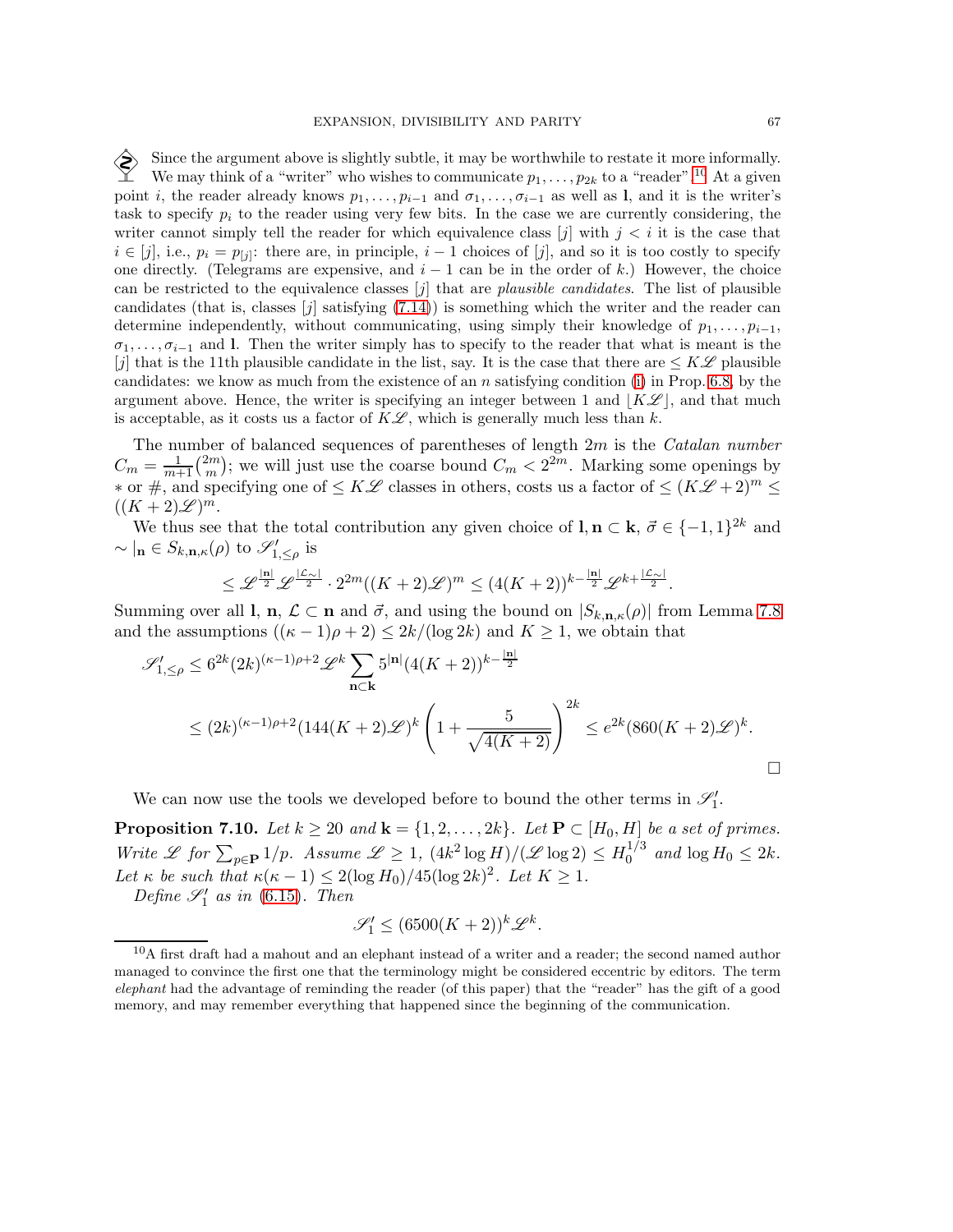It may be worth noting that we will not be using the condition  $\sigma_1 p_1 + \ldots + \sigma_{2k} p_{2k} = 0$  in [\(6.15\)](#page-54-4) at all. Using it would result in a minute improvement in the application of Prop. [7.3:](#page-59-4) we would add 1 to our lower bound on s, and so we could drop the assumption  $\log H_0 \leq 2k$ .

*Proof.* Clearly, for any  $\rho$ ,  $\mathscr{S}'_1 \leq \mathscr{S}'_{1, \leq \rho} + \mathscr{S}'_{1, >\rho}$ , where  $\mathscr{S}'_{1, \leq \rho}$  is as in [\(7.12\)](#page-64-0) and

<span id="page-67-1"></span>(7.15) 
$$
\mathscr{S}'_{1,>\rho} = \sum_{\mathcal{L}\subset \mathbf{k}} \mathscr{L}^{-|\mathcal{L}|/2} \sum_{\mathbf{l}\subset \mathbf{k}} \sum_{(\vec{p},\vec{\sigma})\in \mathscr{C}_0(k,\mathcal{L},\mathbf{l})} \prod_{i\notin \mathbf{l}} \frac{1}{p_i} \prod_{[i]\in \Pi, [i]\not\subset \mathbf{k}\setminus \mathbf{l}} \frac{1}{p_{[i]}},
$$

with notation as in the statement of Prop. [7.9,](#page-64-1) and with condition (\*) being that  $\mathscr{G}_{(\sim,\vec{\sigma})}$  have  $> \rho$  vertices of degree  $> 2$ . By Prop. [7.7](#page-63-1) with  $\mathbf{G} = \mathscr{G}_{(\sim,\vec{\sigma})}$ , we can choose a set of vertices blue of  $\mathscr{G}_{(\sim,\vec{\sigma})}$  such that the number s defined<sup>[11](#page-67-0)</sup> in Prop. [7.3](#page-59-4) satisfies  $s > \rho/12 + 1/3$ . Then, by Prop. [7.3,](#page-59-4) the space spanned by the vectors in [\(7.9\)](#page-59-2) has dimension  $r > (\rho/12+1/3)/\kappa-1$ .

We can clearly replace the sum over  $(\vec{p}, \vec{\sigma})$  in [\(7.15\)](#page-67-1) by a sum over  $(\sim, \vec{\sigma})$ , followed by a sum in which  $p_{[i]}$  ranges over **P** for each equivalence class [i] of ~. By Lemma [7.1,](#page-56-1) that sum will be

$$
\leq \left(\frac{4kr\log H}{H_0\mathscr{L}\log2}\right)^r\mathscr{L}^{|\Pi|}\leq \left(\frac{4k^2\log H}{H_0\mathscr{L}\log2}\right)^{\frac{\rho}{12\kappa}-1}\mathscr{L}^{k+|\mathcal{L}|/2}
$$

.

The number of possible choices of  $\mathcal{L}, \mathbf{l}, \sim$  and  $\vec{\sigma}$  is  $\leq 8^{2k} \cdot k^{2k}$ , since the number of partitions of a set of 2k elements is  $\leq k^{2k}$  for  $k > 1$ . Hence

<span id="page-67-2"></span>(7.16) 
$$
\mathscr{S}'_{1,>\rho} \le (8k)^{2k} \left(\frac{4k^2 \log H}{H_0 \mathscr{L} \log 2}\right)^{\frac{\rho}{12\kappa}-1} \mathscr{L}^k \le \frac{(8k)^{2k}}{H_0^{\frac{2}{3}}(\frac{\rho}{12\kappa}-1)} \mathscr{L}^k.
$$

Since we must satisfy the condition  $((\kappa-1)\rho+2) \leq 2k/\log 2k$  in the statement of Prop. [7.9,](#page-64-1) we might as well set  $\rho = \frac{2k}{(\log 2k) - 2}{(\kappa - 1)}$ . Then, since  $k \ge 20$ ,

$$
\frac{\rho}{12\kappa} = \frac{\frac{2k}{\log 2k} - 2}{12\kappa(\kappa - 1)} \ge \frac{4}{5} \frac{2k/\log 2k}{12\kappa(\kappa - 1)}.
$$

Thus, by our assumptions,

$$
\frac{2}{3} \left( \frac{\rho}{12\kappa} - 1 \right) \log H_0 \ge \left( \frac{2}{45} \frac{2k/\log 2k}{\kappa(\kappa - 1)} - \frac{2}{3} \right) \log H_0 \ge 2k \log 2k - \frac{4}{3}k
$$

and so we see from [\(7.16\)](#page-67-2) that

$$
\mathscr{S}_{1,>\rho}^{\prime} \le 4^{2k} e^{\frac{4}{3}k} \mathscr{L}^k.
$$

By Prop. [7.9,](#page-64-1)  $\mathscr{S}'_{1, \leq \rho} \leq (6400(K+2))^k \mathscr{L}^k$ , and so we are done.

<span id="page-67-0"></span><sup>&</sup>lt;sup>11</sup>We could have defined s cyclically (that is, so as to count  $j = 2k$  if  $2k$  is blue and 1 is red) and thus save a term +1 here. We did not bother.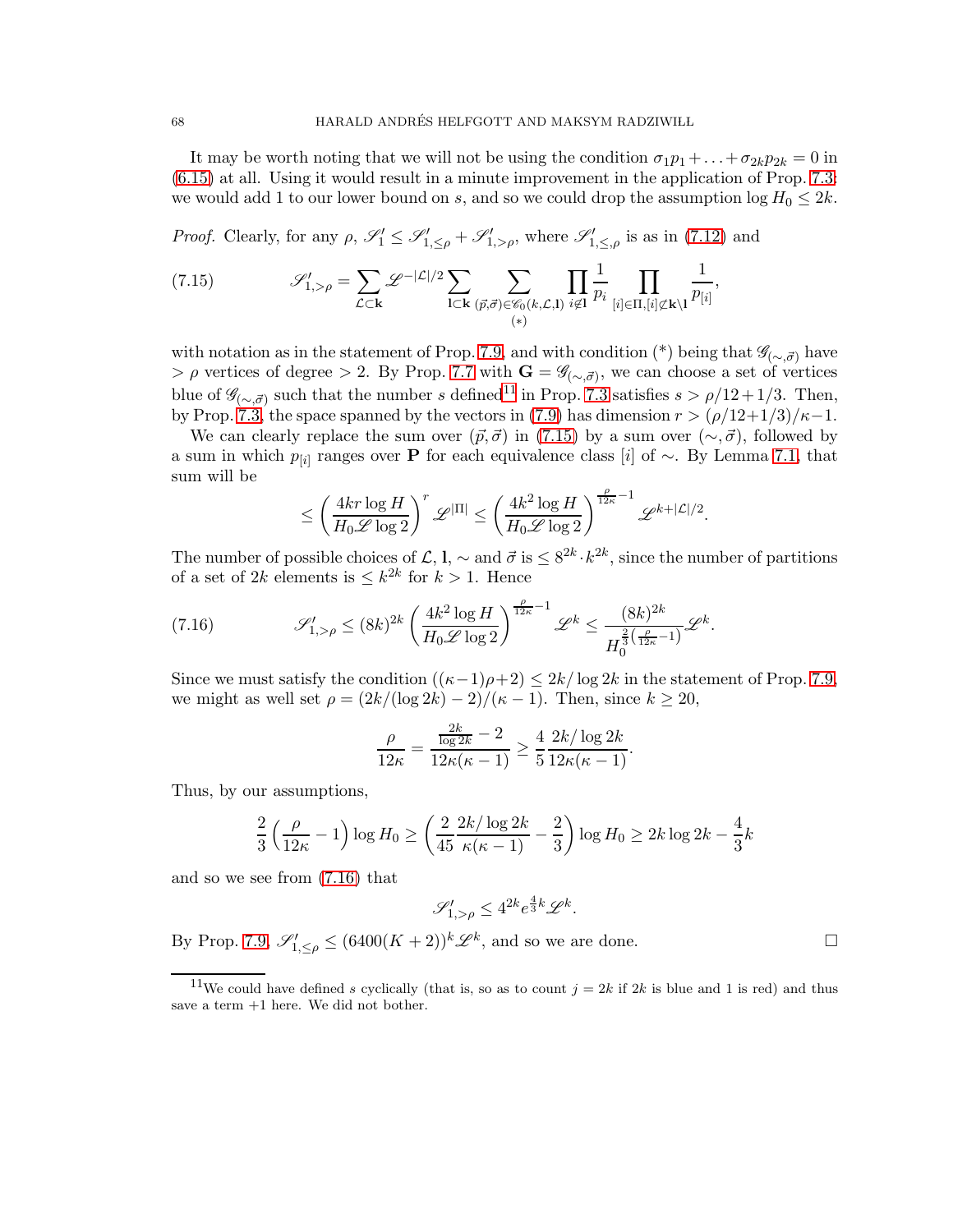## 7.6. Parameter choices. Conclusion.

*Proof of Main Theorem.* We will apply Prop. [5.1,](#page-31-0) which bounds the eigenvalues of  $A|\chi$  in terms of  $\mathscr{S}_1$  and  $\mathscr{S}_2$ . By Prop. [6.8,](#page-53-2)

$$
\mathscr{S}_1 = \mathscr{S}_1' + O\left(\frac{e^{2k\log k}}{H_0^{\kappa/8}} \cdot (400\mathscr{L})^k\right) = \mathscr{S}_1' + O(400\mathscr{L})^k
$$

provided that  $\kappa \geq 4k/\ell$ ,  $\kappa \log H_0 \geq 16k \log k$ , and the conditions in Prop. [6.8](#page-53-2) (namely,  $\mathscr{L} \geq e, k \geq \mathscr{L}, (\log H)^2 \leq H_0 \leq H$ ) hold. We already showed in Prop. [7.10](#page-66-1) that

$$
\mathscr{S}'_1 \le O(K\mathscr{L})^k,
$$

provided that the assumptions in the statement there also hold:  $k \ge 20$ ,  $\frac{4k^2 \log H}{\mathscr{L} \log 2} \le H_0^{1/3}$  $\frac{1}{0}$ ,  $\log H_0 \leq 2k$  and  $\kappa(\kappa-1) \leq 2(\log H_0)/45(\log 2k)^2$ . Lastly, by Lemma [6.6,](#page-51-0) for  $s = 2k/\log \mathscr{L}$ , and assuming  $H^{2k} \le N$ ,  $k \ge \sqrt{\mathscr{L}}$ ,  $H_0 \ge e$  and  $H_0 \ge (2k)^6 (\log H)^{6/5} / (2\mathscr{L} \log 2)^{6/5}$  (the last two of which are implied easily by one of the assumptions we have just made),

$$
\mathscr{S}_2 \leq \frac{(12k)^{2k} (4k+2)}{\left(\frac{2\mathscr{L} \log 2}{(2k)^5 \log H} \cdot H_0\right)^{\frac{s-1}{8}}}\mathscr{L}^k \leq \frac{(14k)^{2k}}{H_0^{\frac{s-1}{48}}}\mathscr{L}^k.
$$

Assume  $\log H_0 \geq 48(\log \mathcal{L})(\log 2k)$ ; then  $(s/48) \log H_0 \geq 2k \log 2k$ , and so, by  $\log H_0 \leq 2k$ ,

$$
\mathscr{S}_2\leq 7^{2k}H_0^{\frac{1}{48}}\mathscr{L}^k\leq 7^{2k}e^{\frac{2k}{48}}\mathscr{L}^k\leq 8^{2k}\mathscr{L}^k.
$$

We now make the assumptions in the statement of Prop. [5.1,](#page-31-0) other than the ones that follow from the ones we've already made:  $\mathscr{L} \geq e$ ,  $H_0 \geq (\log H + 2)^4$ ,  $H^{2k \max(C_0, 12(K\mathscr{L}+1))} \leq$ N and  $H = O(1)^k$  (for an implied constant of our choosing). Let

$$
\ell = \left\lfloor \frac{\log H_0}{4 \log \mathscr{L} \log(80 \mathscr{L} k)} \right\rfloor - 2.
$$

Then, by Prop. [5.1,](#page-31-0) there is an  $\mathscr{X} \subset \mathbb{N}$  with  $|\mathbb{N} \setminus \mathscr{X}| \leq Ne^{-(K \log K - K + 1)\mathscr{L}} + N/\sqrt{H_0}$  such that every eigenvalue of  $A|\mathscr{X}$  has absolute value

$$
\ll \max\left(\mathscr{S}_1^{\frac{1}{2k}},\mathscr{S}_2^{\frac{1}{2k}},1,\sqrt{\mathscr{L}}\right)\ll \sqrt{K\mathscr{L}}.
$$

It remains to choose  $\kappa$  and  $k$ , and show that our assumptions are consistent. Since the only upper constraint on  $\kappa$  is  $\kappa(\kappa-1) \leq 2(\log H_0)/45(\log 2k)^2$ , we may we well set  $\kappa =$  $\lfloor \sqrt{(2/45) \log H_0}/\log 2k \rfloor$ . Since we must satisfy  $k \gg \log H$ , we set  $k = c_0 \log H$  for  $c_0$  a constant small enough that  $2c_0C_0 \leq \mathscr{L}$  and  $24c_0(1+1/\mathscr{L}) \leq 1$ , so that  $H^{2k \max(C_0,12(K\mathscr{L}+1))} \leq$ N holds.

We must make sure that  $\kappa \geq 4k/\ell$ . (The condition  $\kappa \log H_0 \geq 16k \log k$  will follow immediately, since  $\ell < (\log H_0)/4 \log k$ .) In other words, we require that  $4c_0 \log H \leq \kappa \ell$ .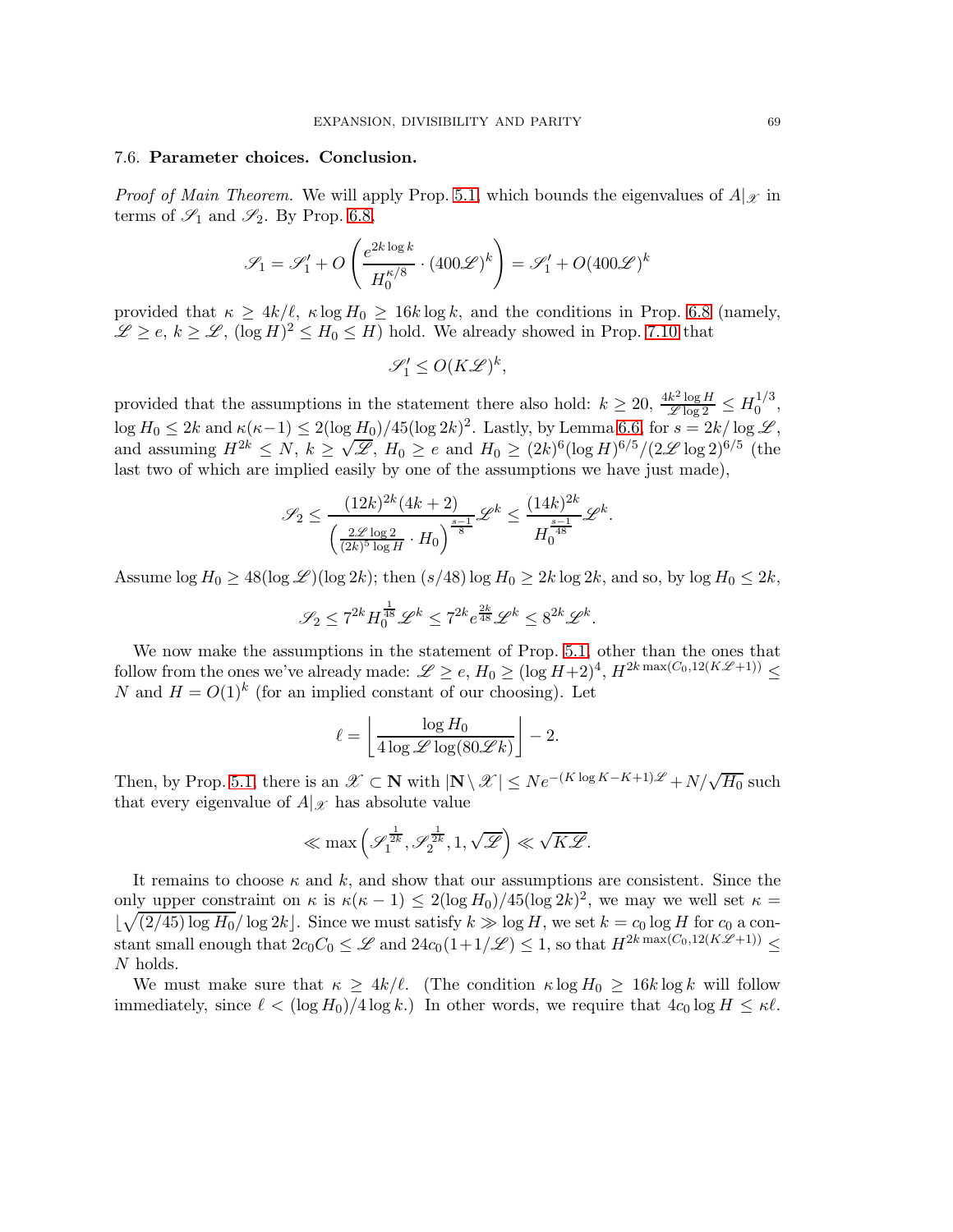Since  $c_0 \leq 1/24$ , it is enough to require

$$
\log H \le 6 \left[ \frac{\sqrt{\frac{2}{45} \log H_0}}{\log 2k} \right] \left( \left[ \frac{\log H_0}{4 \log \mathscr{L} \log 80 \mathscr{L} k} \right] - 2 \right).
$$

Since  $k = c_0 \log H$  and  $\mathscr{L} \leq \sum_{p \leq H} 1/p \leq \log \log H + O(1)$ , it is clearly enough to require that  $(\log H)(\log \log H)^3 \le (\log H_0)^{3/2}$ , at least if we assume, as we may, that H is larger than a constant.

The other conditions now follow:  $k \geq \mathscr{L}$ ,  $H_0 \geq (\log H)^2$ ,  $k \geq 20$ ,  $(4k^2 \log H)/(\mathscr{L} \log 2) \leq$  $H_0^{1/3}$  $\int_0^{1/3}$ ,  $\log H_0 \leq 2k$ ,  $\log H_0 \geq 48(\log \mathcal{L})(\log 2k)$ ,  $H_0 \geq (\log H + 2)^4$  all hold for H larger than a constant, given our chosen value for k and our lower bound on  $\log H_0$ .

We thus obtain the statement of the main theorem, with a bound

$$
|\mathbf{N} \setminus \mathcal{X}| \ll N e^{-(K \log K - K + 1)\mathcal{L}} + \frac{N}{\sqrt{H_0}}.
$$

To obtain the bound  $|\mathbf{N} \setminus \mathcal{X}| \ll Ne^{-K\mathcal{L} \log K} + N/\sqrt{H_0}$ , we simply replace K by eK, and note that  $eK \log eK - eK + 1 = eK \log K + 1 > K \log K$ . The implied constant in [\(1.9\)](#page-3-0) is then multiplied by  $\sqrt{e}$ , and nothing else changes.

 $\Box$ 

Remark. It may seem curious that we never used the assumption that the walks we are counting are *closed* walks. That assumption could have saved us a factor of no more than H (meaning a factor of  $H^{1/2k} = \sqrt{e}$  in the final result), and would in fact have left part of the main term unaffected: trivial walks (that is, walks whose reduction is the walk of length 0) are *ipso facto* closed, and so are walks where each prime p appearing as an edge appears exactly twice, once as p and once as  $-p$ .

### 8. Consequences

# 8.1. Immediate corollaries. Corollaries [1.1](#page-3-1) and [1.2](#page-3-2) follows easily from the main theorem.

*Proof of Corollary* [1.1.](#page-3-1) Clearly, we may assume that  $C \geq 1$ . We may also assume that  $\log H \leq \sqrt{\log N / 16C\mathcal{L}}$ , since the contribution of the set **P'** of primes p between  $\sqrt{\frac{\log N}{16C\mathscr{L}}}$  and  $\sqrt{\frac{\log N}{\mathscr{L}}}$  is easy to bound: by Cauchy-Schwarz, the second sum on the left of [\(1.10\)](#page-3-3) is bounded by

$$
\sum_{p \in \mathbf{P}'} \frac{1}{p} \sum_{\sigma = \pm 1} \sum_{n \in \mathbf{N}} |f(n)\overline{g(n+\sigma p)}| \le \sum_{p \in \mathbf{P}'} \frac{1}{p} \cdot 2N|f|_2|g|_2 \ll_C \frac{N}{\sqrt{\log N}}|f|_2|g|_2 \le \frac{N}{\sqrt{\log N}}|f|_2|g|_2.
$$

whereas the first sum on the left of [\(1.10\)](#page-3-3) is bounded by

$$
\sum_{n\in\mathbf{N}}\sum_{\sigma=\pm 1}\sum_{p\in\mathbf{P}'}\frac{|f(n)|^2+|g(n+\sigma p)|^2}{2}\leq \sum_{n\in\mathbf{N}}|f(n)|^2\omega_{\mathbf{P}'}(n)+\sum_{n\in\mathbf{N}}|g(n)|^2\omega_{\mathbf{P}'}(n),
$$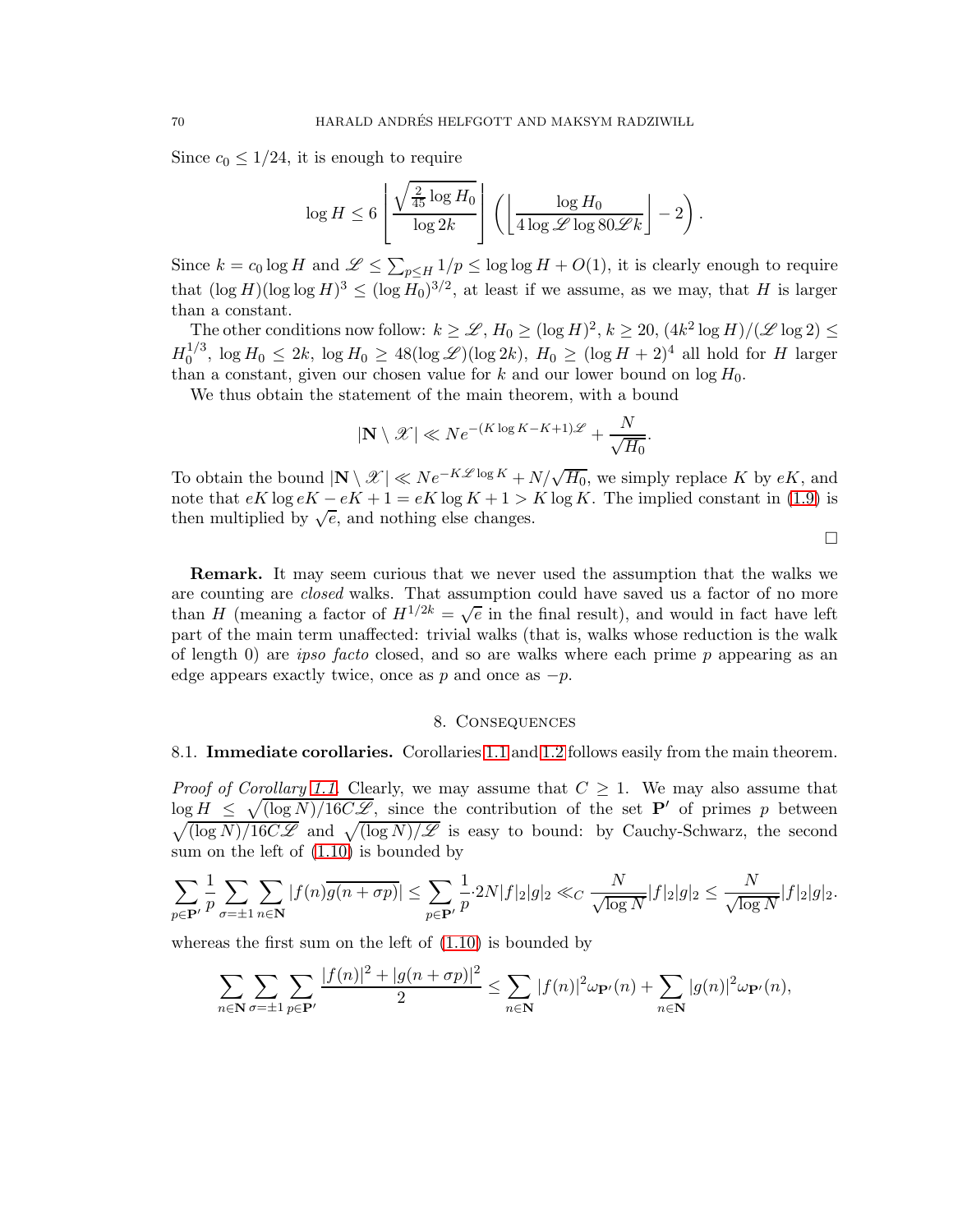and, again by Cauchy-Schwarz, for  $h = f$  and  $h = g$ ,

$$
\sum_{n\in \mathbf{N}} |h(n)|^2 \omega_{\mathbf{P}'}(n) \leq \sqrt{\sum_{n\in \mathbf{N}} |h(n)|^4} \sqrt{\sum_{p\in \mathbf{P}'} \omega_{\mathbf{P}'}(n)^2} \ll_C \sqrt{N} |h|_4^2 \cdot \frac{\sqrt{N}}{\sqrt[4]{\log N}} \leq \frac{e^{2C\mathscr{L}}N}{\sqrt[4]{\log N}} \ll_C N.
$$

Thus, we may take  $K = 16C$ . We may assume that  $(\log H_0)/\mathscr{L} \geq 40C$ , as a moment's thought suffices to show that otherwise  $H_0$  and H have to be bounded in terms of  $C$ , and then what we need to prove would be trivial.

Apply the main theorem. We obtain a subset  $\mathscr{X} \subset \mathbf{N}$  such that

$$
|\mathbf{N} \setminus \mathcal{X}| \le N e^{-K\mathcal{L} \log K} + \frac{N}{\sqrt{H_0}} \le N e^{-16C\mathcal{L} \log 16C} + N e^{-20C\mathcal{L}} \le 2N e^{-20C\mathcal{L}}
$$

and  $|\langle f, A|_{\mathscr X} f \rangle| = O(\sqrt{K\mathscr L}) = O(\sqrt{C\mathscr L})$ , or, in other words,  $\mathbf{L}$ 

$$
\frac{1}{N\mathscr{L}}\left|\sum_{n\in\mathscr{X}}\sum_{\sigma=\pm 1}\sum_{\substack{p\in\mathbf{P},\ p|n\\ n+\sigma p\in\mathscr{X}}}f(n)\overline{g(n+\sigma p)}-\sum_{n\in\mathscr{X}}\sum_{\sigma=\pm 1}\sum_{\substack{p\in\mathbf{P}\\ n+\sigma p\in\mathscr{X}}}\frac{f(n)\overline{g(n+\sigma p)}}{p}\right|=O\left(\sqrt{\frac{C}{\mathscr{L}}}\right).
$$

By Cauchy-Schwarz,

<span id="page-70-0"></span>(8.1) 
$$
\left| \sum_{\substack{n \in \mathbb{N} \\ (n \notin \mathcal{X} \vee n + \sigma p \notin \mathcal{X}) \wedge n + \sigma p \in \mathbb{N}}} \sum_{\substack{f(n)g(n + \sigma p) \\ p}} \frac{f(n)\overline{g(n + \sigma p)}}{p} \right| \leq 2 \sum_{p \in \mathbb{P}} \frac{1}{p} \cdot \sqrt{N} |f|_2 \sqrt{\sum_{n \in \mathbb{N} \setminus \mathcal{X}} |g(n)|^2} + 2 \sum_{p \in \mathbb{P}} \frac{1}{p} \cdot \sqrt{N} |g|_2 \sqrt{\sum_{n \in \mathbb{N} \setminus \mathcal{X}} |f(n)|^2}.
$$

Recall that  $|f|_2, |g|_2 \leq 1$ . By Cauchy-Schwarz once more,

<span id="page-70-1"></span>
$$
\left(\sum_{n\in\mathbf{N}\setminus\mathscr{X}}|f(n)|^2\right)^2\leq |\mathbf{N}\setminus\mathscr{X}|\cdot\sum_{n\in\mathbf{N}\setminus\mathscr{X}}|f(n)|^4
$$

and similarly for g in place of f. Hence, the left side of  $(8.1)$  is  $\leq 2|\mathbf{N}\setminus\mathcal{X}|^{1/4}N^{3/4}(|f|_4 +$  $|g|_4$ )  $\leq 4e^{-4C\mathscr{L}}N \ll N/\sqrt{\mathscr{L}}$ .

Again by Cauchy-Schwarz (twice),

(8.2) 
$$
\left| \sum_{n} \sum_{\substack{\sigma = \pm 1 \\ n, n + \sigma p \in \mathbb{N} \\ n \notin \mathcal{X} \lor n + \sigma p \notin \mathcal{X}}} f(n) \overline{f(n + \sigma p)} \right|
$$

 $\mathbf{I}$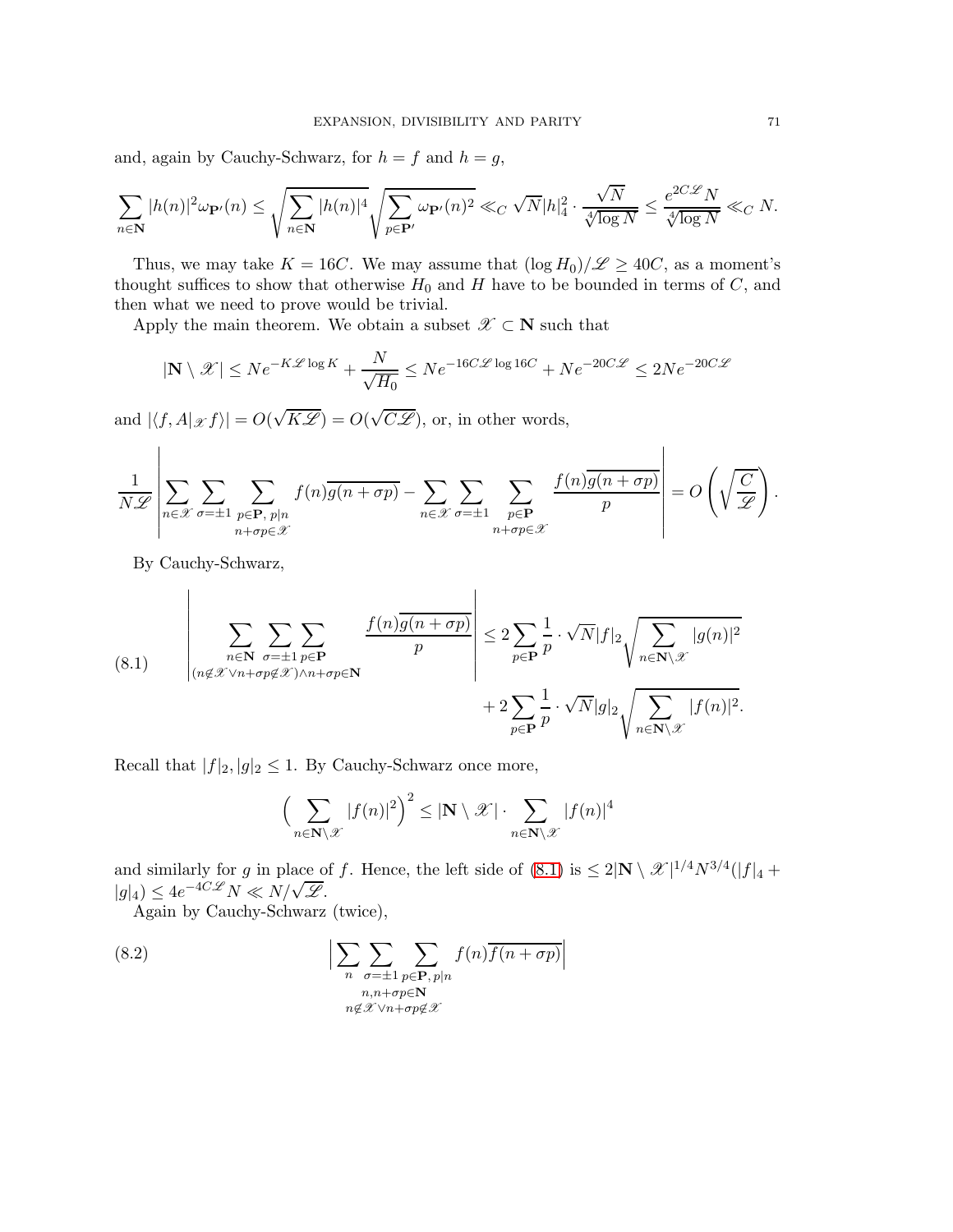is bounded by

$$
\leq 2 \sum_{p \in \mathbf{P}} \Big( \sqrt{\sum_{n \in \mathbf{N} \setminus \mathcal{X}} |f(n)|^2} \sqrt{\sum_{n \in \mathbf{N}} |g(n)|^2} + \sqrt{\sum_{n \in \mathbf{N} \setminus \mathcal{X}} |g(n)|^2} \sqrt{\sum_{n \in \mathbf{N} \setminus \mathcal{X}} |f(n)|^2} \Big) \leq 2 \sqrt{\sum_{p \in \mathbf{P}} \sum_{n \in \mathbf{N} \setminus \mathcal{X}} |f(n)|^2} \sqrt{\sum_{p \in \mathbf{P}} \sum_{n \in \mathbf{N}} |g(n)|^2} + 2 \sqrt{\sum_{p \in \mathbf{P}} \sum_{n \in \mathbf{N} \setminus \mathcal{X}} |g(n)|^2} \sqrt{\sum_{p \in \mathbf{P}} \sum_{n \in \mathbf{N} \setminus \mathcal{X}} |f(n)|^2}.
$$

Yet again by Cauchy-Schwarz,

$$
\sum_{p \in \mathbf{P}} \sum_{n \in \mathbf{N}} |f(n)|^2 \le \sqrt{\sum_{n \in \mathbf{N}} \omega_{\mathbf{P}}(n)^2 \cdot \sum_{n \in \mathbf{N}} |f(n)|^4} \ll \mathcal{L} e^{2C\mathcal{L}} N,
$$
  

$$
\sum_{p \in \mathbf{P}} \sum_{n \in \mathbf{N} \backslash \mathcal{X}} |f(n)|^2 \le \sqrt{\sum_{n \in \mathbf{N} \backslash \mathcal{X}} \omega_{\mathbf{P}}(n)^2 \cdot \sum_{n \in \mathbf{N}} |f(n)|^4} \ll e^{2C\mathcal{L}} \sqrt{N} \cdot \sqrt{\sum_{n \in \mathbf{N} \backslash \mathcal{X}} \omega_{\mathbf{P}}(n)^2},
$$

and similarly for  $g$  in place of  $f$ . One last time by Cauchy-Schwarz,

$$
\sum_{n\in\mathbf{N}\backslash\mathscr{X}}\omega_{\mathbf{P}}(n)^2\leq\sqrt{|\mathbf{N}\setminus\mathscr{X}|\cdot\sum_{n\in\mathbf{N}}\omega_{\mathbf{P}}(n)^4}\ll\mathscr{L}^2e^{-10C\mathscr{L}}.
$$

Hence, the expression in [\(8.2\)](#page-70-1) is

$$
\ll \sqrt{\mathcal{L}e^{2C\mathcal{L}}N \cdot e^{2C\mathcal{L}}\mathcal{L}e^{-5C\mathcal{L}}N} \ll \mathcal{L}e^{-C\mathcal{L}/2}N \ll N/\mathcal{L}.
$$

*Proof of Corollary [1.2.](#page-3-2)* We may assume that  $C \geq 1$ . Much as in the proof of Cor. [1.1,](#page-3-1) we may assume that  $\log H \leq \sqrt{\frac{\log N}{8C\mathscr{L}}}$  and  $(\log H_0)/\mathscr{L} \geq 20C$ . Apply the main theorem with  $K = 8C$ . We obtain a subset  $\mathscr{X} \subset \mathbf{N}$  such that

$$
|\mathbf{N} \setminus \mathcal{X}| \le N e^{-K\mathcal{L} \log K} + \frac{N}{\sqrt{H_0}} \le N e^{-8C\mathcal{L} \log 8C} + N e^{-10C\mathcal{L}} \le 2N e^{-10C\mathcal{L}}
$$

and  $|A|_{\mathscr{X}}f|_2^2 \ll \mathscr{L}$ , or, in other words,

$$
\frac{1}{N} \sum_{n \in \mathcal{X}} \left| \sum_{p \in \mathbf{P}, p | n} \sum_{\substack{\sigma = \pm 1 \\ n + \sigma p \in \mathcal{X}}} f(n + \sigma p) - \sum_{p \in \mathbf{P}} \sum_{\substack{\sigma = \pm 1 \\ n + \sigma p \in \mathcal{X}}} \frac{f(n + \sigma p)}{p} \right|^2 = O(\mathcal{L}),
$$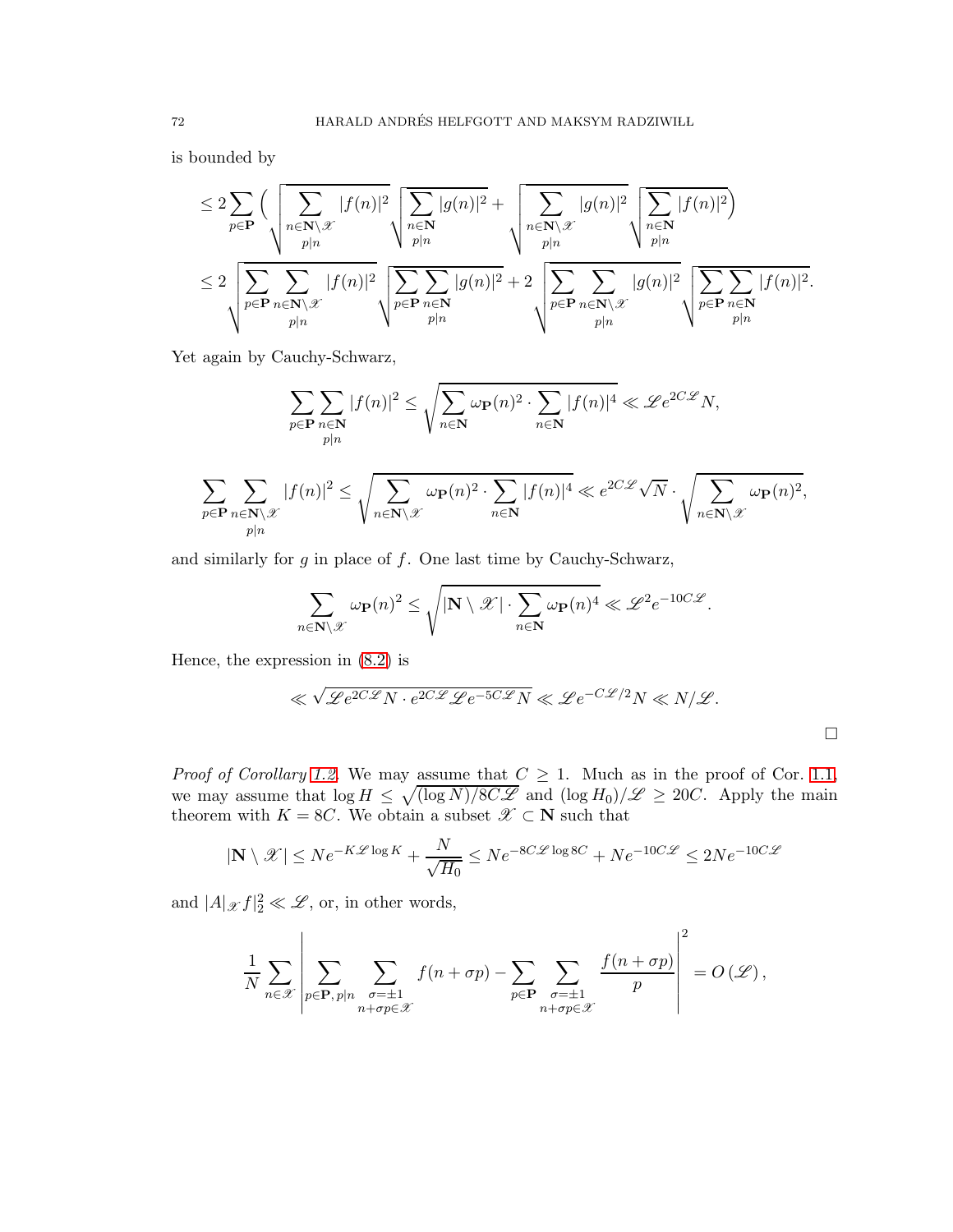We proceed essentially as in the proof of Cor. [1.1.](#page-3-0) By Cauchy-Schwarz, for  $\sigma = \pm 1$ ,

$$
\sum_{n \in \mathbf{N} \setminus \mathcal{X}} \Big| \sum_{\substack{p \in \mathbf{P} \\ n + \sigma p \in \mathbf{N}}} \frac{f(n + \sigma p)}{p} \Big|^2 \le \sum_{p \in \mathbf{P}} \frac{1}{p} \cdot \sum_{p \in \mathbf{P}} \sum_{\substack{n \in \mathbf{N} \setminus \mathcal{X} \\ n + \sigma p \in \mathbf{N}}} \frac{|f(n + \sigma p)|^2}{p} \le \sum_{p \in \mathbf{P}} \frac{1}{p} \cdot \sum_{n + \sigma p \in \mathbf{N}} \frac{|f(n + \sigma p)|^2}{p} \le \sum_{p \in \mathbf{P}} \frac{1}{p} \cdot \sum_{n \in \mathbf{N}} |f(n)|^4 \le \mathcal{L}^2 e^{-5C\mathcal{L}} e^{2C\mathcal{L}} \ll 1.
$$

By Hölder,

$$
\sum_{n\in\mathbf{N}\backslash\mathscr{X}}\Big|\sum_{\substack{p\in\mathbf{P},\,p|n\\ n+\sigma p\in\mathbf{N}}}f(n+\sigma p)\Big|^2\leq|\mathbf{N}\setminus\mathscr{X}|^{1/3}\Big(\sum_{n\in\mathbf{N}}\Big|\sum_{\substack{p\in\mathbf{P},\,p|n\\ n+\sigma p\in\mathbf{N}}}f(n+\sigma p)\Big|^3\Big)^{2/3},
$$

and again by Hölder (twice),

$$
\sum_{n\in\mathbb{N}}\Big|\sum_{\substack{p\in\mathbf{P},\,p|n\\n+\sigma p\in\mathbb{N}}}f(n+\sigma p)\Big|^3\leq\sum_{n\in\mathbb{N}}\omega_{\mathbf{P}}(n)^2\sum_{\substack{p\in\mathbf{P},\,p|n\\n+\sigma p\in\mathbb{N}}} |f(n+\sigma p)|^3
$$
\n
$$
\leq\sum_{n\in\mathbb{N}}|f(n)|^3\sum_{p\in\mathbf{P},\,p|n}\omega_{\mathbf{P}}(n-\sigma p)^2\leq\Big(\sum_{n\in\mathbb{N}}|f(n)|^4\Big)^{\frac{3}{4}}\Big(\sum_{n\in\mathbb{N}}\Big(\sum_{p\in\mathbf{P},\,p|n}\omega_{\mathbf{P}}(n-\sigma p)^2\Big)^4\Big)^{\frac{1}{4}}
$$
\n
$$
\leq N^{3/4}|f|_4^3\Big(\sum_{p_1,\dots,p_4\in\mathbf{P}}\sum_{\substack{n\in\mathbb{N}\\p_1|n,\dots,p_4|n}}\omega_{\mathbf{P}}(n-\sigma p_1)^2\cdots\omega_{\mathbf{P}}(n-\sigma p_4)^2\Big)^{1/4}\ll N e^{3C\mathcal{L}}\mathcal{L}^{O(1)}.
$$

Hence  $|(A(f|_{\mathscr{X}}))|_{\mathbf{N}\setminus\mathscr{X}}|_2^2 \ll \mathscr{L} + e^{-\frac{10C}{3}\mathscr{L}}e^{2C\mathscr{L}}\mathscr{L}^{O(1)} \ll \mathscr{L}.$ We must still bound  $|A(f|\mathbf{x}\setminus\mathscr{X})|^2_2$ . By Cauchy-Schwarz,

$$
\sum_{n \in \mathbf{N}} \Big| \sum_{p \in \mathbf{P}} \frac{f(n+\sigma p)}{p} \Big|^2 \le \sum_{p \in \mathbf{P}} \frac{1}{p} \cdot \sum_{p \in \mathbf{P}} \sum_{n \in \mathbf{N}} \frac{|f(n+\sigma p)|^2}{p} \le \left(\sum_{p \in \mathbf{P}} \frac{1}{p}\right)^2 \sum_{n \in \mathbf{N} \setminus \mathcal{X}} |f(n)|^2
$$
  

$$
\le \mathcal{L}^2 \sqrt{|\mathbf{N} \setminus \mathcal{X}| \cdot \sum_{n \in \mathbf{N}} |f(n)|^4} \le \mathcal{L}^2 e^{-5C\mathcal{L}} e^{2C\mathcal{L}} \ll 1
$$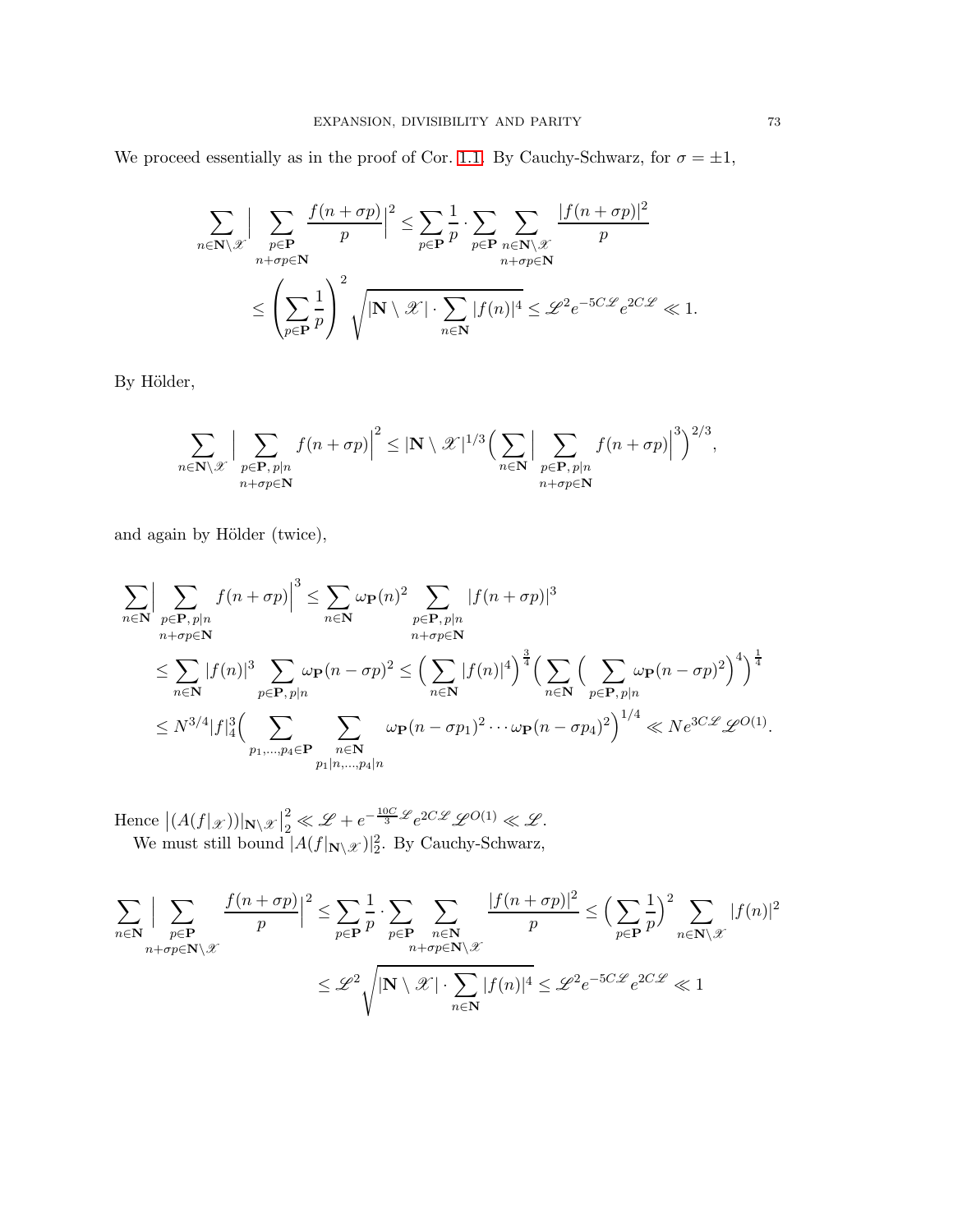and, by Cauchy-Schwarz and Hölder,

$$
\sum_{n\in\mathbf{N}}\Big|\sum_{\substack{p\in\mathbf{P},p|n\\ n+q\in\mathbf{N}\setminus\mathcal{X}}}f(n+\sigma p)\Big|^2\leq\sum_{n\in\mathbf{N}}\omega_{\mathbf{P}}(n)\sum_{\substack{p\in\mathbf{P},p|n\\ n+q\in\mathbf{N}\setminus\mathcal{X}}} |f(n+\sigma p)|^2
$$
\n
$$
\leq \sum_{n\in\mathbf{N}\setminus\mathcal{X}}|f(n)|^2\sum_{p\in\mathbf{P},p|n}\omega_{\mathbf{P}}(n-\sigma p)\leq\sqrt{\sum_{n\in\mathbf{N}}|f(n)|^4\cdot\sum_{n\in\mathbf{N}\setminus\mathcal{X}}\left(\sum_{p\in\mathbf{P},p|n}\omega_{\mathbf{P}}(n-\sigma p)\right)^2}
$$
\n
$$
\leq N^{1/2}|f|_4^2\cdot|\mathbf{N}\setminus\mathcal{X}|^{1/3}\cdot\left(\sum_{n\in\mathbf{N}}\left(\sum_{p\in\mathbf{P},p|n}\omega_{\mathbf{P}}(n-\sigma p)\right)^6\right)^{1/6}\ll Ne^{2C\mathcal{L}}e^{-\frac{10C}{3}\mathcal{L}}\mathcal{L}^{O(1)}\ll1.
$$

*Proof of Corollary* [1.3.](#page-4-0) Let  $H_j = \exp((\log H)^{(3/4)^{j-1}})$ , and  $1 \le j \le j_0$ , where  $j_0$  is the maximal integer such that  $\log H_{j_0+1} \ge (\log H_{j_0})^{2/3} (\log \log H_{j_0})^2$  and  $H_{j_0+1} \ge e^{2\sqrt{K\mathscr{L}} \log K}$ . (Set  $j_0 = 0$  if there is no such integer.) It is clear that  $j_0 \ll \log \log \log H$ . (It is here that we use the condition  $H \ge 16 > \exp(\exp(1)).$ 

For  $1 \leq j \leq j_0$ , we write  $A_j$  for the operator defined as in [\(1.8\)](#page-2-0), only with  $P_j =$  $\mathbf{P} \cap (H_{j+1}, H_j]$  instead of  $\mathbf{P}$ . Let  $\mathscr{L}_j = \sum_{p \in \mathbf{P}_j} 1/p$ . If  $\mathscr{L}_j \geq e$ , we apply the main theorem with  $\mathscr{L}_j$  instead of  $\mathscr{L}, [H_{j+1}, H_j]$  instead of  $[H_0, H]$  and  $K_j = K\mathscr{L}/\mathscr{L}_j \geq K$  instead of K. We obtain that the  $L^2 \to L^2$  norm of  $A_j|_{\mathscr{X}_j}$  is  $\ll \sqrt{K_j \mathscr{L}_j} \ll \sqrt{K \mathscr{L}}$ , where  $\mathscr{X}_j \subset \mathbb{N}$ satisfies

$$
|\mathbf{N} \setminus \mathscr{X}_j| \ll \left(e^{-K_j \mathscr{L}_j \log K_j} + \frac{1}{\sqrt{H_{j+1}}}\right)N = e^{-K\mathscr{L} \log \frac{K\mathscr{L}}{\mathscr{L}_j}}N + \frac{N}{\sqrt{H_{j+1}}}.
$$

If  $\mathscr{L}_j < e$ , we let instead  $K_j = e^{3/2} \sqrt{K \mathscr{L}} / \mathscr{L}_j$  and use the trivial bound  $\ll K_j \mathscr{L}_j \ll \sqrt{K \mathscr{L}}$ on the  $L^2 \to L^2$  norm of  $A_j|_{\mathscr{X}_j}$ , where  $\mathscr{X}_j$  is the set of all  $n \in \mathbb{N}$  with  $\leq K_j \mathscr{L}_j$  divisors in  $\mathbf{P}_j$ . (If  $\mathscr{L}_j = 0$ , we simply omit the index j from consideration.) Then, by Lemma [5.2,](#page-32-0)

<span id="page-73-0"></span>(8.3)  

$$
|\mathbf{N} \setminus \mathcal{X}_j| \ll e^{-(K_j \log K_j - K_j + 1)\mathcal{L}_j} N \le e^{-K_j \mathcal{L}_j \log \frac{\sqrt{\epsilon K \mathcal{L}}}{\mathcal{L}_j}} N
$$

$$
\le e^{-e^{3/2} \sqrt{K \mathcal{L}} \log \sqrt{\frac{K \mathcal{L}}{\mathcal{L}_j}}} N \le e^{-\sqrt{K \mathcal{L}} \log \frac{K \mathcal{L}}{\mathcal{L}_j}} N,
$$

since, for  $\mathscr{L}_j < e$ , we have  $\sqrt{eK\mathscr{L}}/\mathscr{L}_j > \sqrt{K\mathscr{L}/\mathscr{L}_j}$ .

Finally, we define  $A_{j_0+1}$  as in [\(1.8\)](#page-2-0), but with  $\mathbf{P}_{j_0+1} = \mathbf{P} \cap (1, H_{j_0+1}]$  instead of **P**. Let  $\mathscr{L}_{j_0+1} = \sum_{p \in \mathbf{P}_{j_0+1}} 1/p$ . We may assume that  $H_{j_0+1} \geq 2$ , as otherwise  $\mathbf{P}_{j_0+1}$  is empty and we may omit the case  $j = j_0 + 1$ . Then

$$
\mathcal{L}_{j_0+1} \le \log \log H_{j_0+1} + O(1) \le \frac{4}{3} (\log 2\sqrt{K\mathcal{L}} + \log \log K) + O(1),
$$

and so we see that there is an absolute constant  $C \geq 1$  such that

$$
C\sqrt{K\mathscr{L}} \geq \mathscr{L}_{j_0+1}
$$
 and  $eC\sqrt{K\mathscr{L}}/\mathscr{L}_{j_0+1} \geq K^{1/e}$ .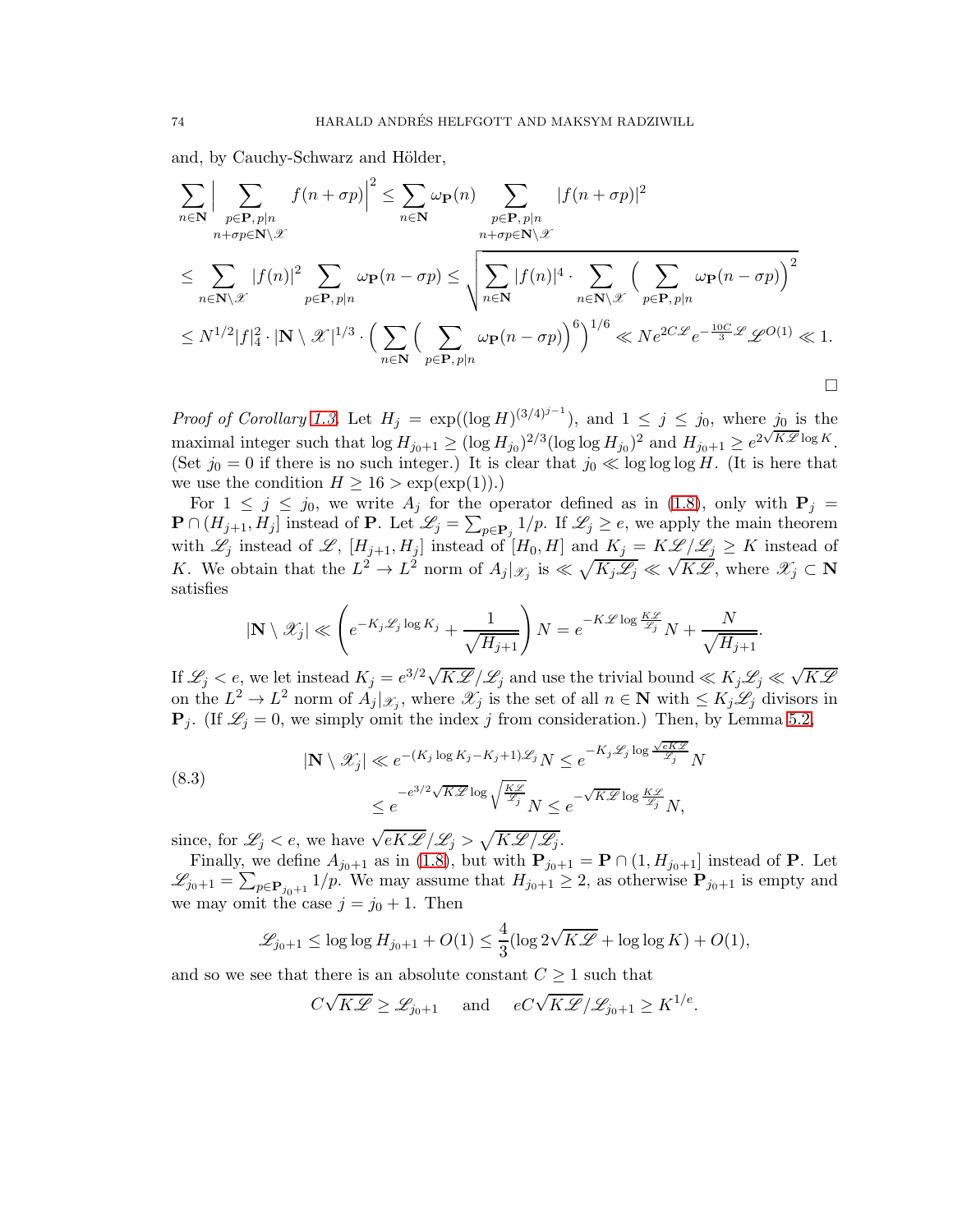Set  $K_{j_0+1} = eC\sqrt{K\mathscr{L}}/\mathscr{L}_{j_0+1} \geq e$ . (We note that  $e \cdot (\log K_{j_0+1} - 1) \geq e \cdot \log K^{1/e} = \log K$ .) Again by the trivial bound, the  $L^2 \to L^2$  norm of  $A_{j_0+1}|_{\mathcal{X}_{j_0+1}}$  is  $\ll K_{j_0+1}\mathcal{L}_{j_0+1} \ll \sqrt{K\mathcal{L}}$ , and [\(8.3\)](#page-73-0) holds for  $j = j_0 + 1$ . We also see that

$$
|\mathbf{N} \setminus \mathcal{X}_{j_0+1}| \ll e^{-(K_{j_0+1} \log K_{j_0+1} - K_{j_0+1} + 1)\mathcal{L}_{j_0+1}} N \le e^{-eC\sqrt{K\mathcal{L}} N \log \frac{C\sqrt{K\mathcal{L}}}{\mathcal{L}_{j_0+1}}} N \le e^{-\sqrt{K\mathcal{L}} \log K} N.
$$
  
Let  $\mathcal{X} = \bigcup_{1 \le j \le j_0+1} \mathcal{X}_j$ , Clearly

$$
A|_{\mathscr{X}} = \sum_{j=1}^{j_0+1} A_j |_{\mathscr{X}}.
$$

The absolute values of the eigenvalues of  $A_j |_{\mathcal{X}}$  are bounded by the  $L^2 \to L^2$  norm of  $A_j |_{\mathscr{X}_j}$ . (This statement is true in general for projections  $\pi$  and real symmetric (or normal) operators A: for any v (defined over  $\mathbb R$  or  $\mathbb C$ )  $|\langle \pi A\pi v, v \rangle| = |\langle A\pi v, \pi v \rangle| \leq |A|_{L^2 \to L^2} |\pi v|_2^2 \leq$  $|A|_{L^2\to L^2}|v|_2^2$ , and so, by the spectral theorem,  $|\pi A\pi|_{L^2\to L^2} \leq |A|_{L^2\to L^2}$ .) Hence, by the triangle inequality and our bounds on  $L^2 \to L^2$  norms, every eigenvalue of  $A|_{\mathscr{X}}$  has absolute value at most

<span id="page-74-0"></span>(8.4) 
$$
\sum_{j=1}^{j_0+1} O(\sqrt{K\mathscr{L}}) = O(\sqrt{K\mathscr{L}} \log \log \log H).
$$

It remains to bound  $|\mathbf{N} \setminus \mathcal{X}|$ . Evidently,  $|\mathbf{N} \setminus \mathcal{X}| \le \sum_{j=1}^{j_0+1} |\mathbf{N} \setminus \mathcal{X}_j|$ . Since the sequence  $H_1, H_2, \ldots$  decreases faster than geometrically, it is clear that, if  $j_0 > 0$ ,

(8.5) 
$$
\sum_{j=1}^{j_0} \frac{1}{\sqrt{H_{j+1}}} \ll \frac{1}{\sqrt{H_{j_0+1}}} \le e^{-\sqrt{K\mathscr{L}} \log K}.
$$

The contribution of the other terms to  $|\mathbf{N} \setminus \mathcal{X}|$  is at most  $O(N)$  times

$$
e^{-\sqrt{K\mathscr{L}}\log K} + \sum_{j=1}^{j_0} e^{-\sqrt{K\mathscr{L}}\log \frac{K\mathscr{L}}{\mathscr{L}_j}}.
$$

Since

$$
\sum_{j=1}^{j_0} e^{-\sqrt{K\mathscr{L}} \log \frac{\mathscr{L}}{\mathscr{L}_j}} \leq \sum_{j=1}^{j_0} e^{-\log \frac{\mathscr{L}}{\mathscr{L}_j}} = \sum_{j=1}^{j_0} \frac{\mathscr{L}_j}{\mathscr{L}} = 1,
$$

we conclude that  $|\mathbf{N} \setminus \mathcal{X}| \ll e^{-\sqrt{K\mathcal{L}} \log K}$ .

**Remark.** It is possible to remove the unpleasant factor of  $\log \log \log H$  from the bound [\(1.12\)](#page-4-1) under some circumstances. If  $\mathscr{L} \gg \log \log H$ , or if we aim at a bound of  $O(\sqrt{K \log \log H})$ , we can use the fact that, in the proof of  $(1.3)$ ,  $\mathscr{L}_j \ll (3/4)^j \log \log H$ , and so we set  $K_j = cK((3/4)^j \log \log H)/\mathscr{L}_j$  for  $\mathscr{L}_j \geq e$  and  $K_j = c\sqrt{K((3/4)^j \log \log H}/\mathscr{L}_j$ for  $\mathscr{L}_j < e$ . Then the left side of [\(8.4\)](#page-74-0) is replaced by a geometric series, and thus the factor of log log log H disappears. On the other hand, the upper bound on  $|\mathbf{N} \setminus \mathcal{X}|$  increases.

 $\Box$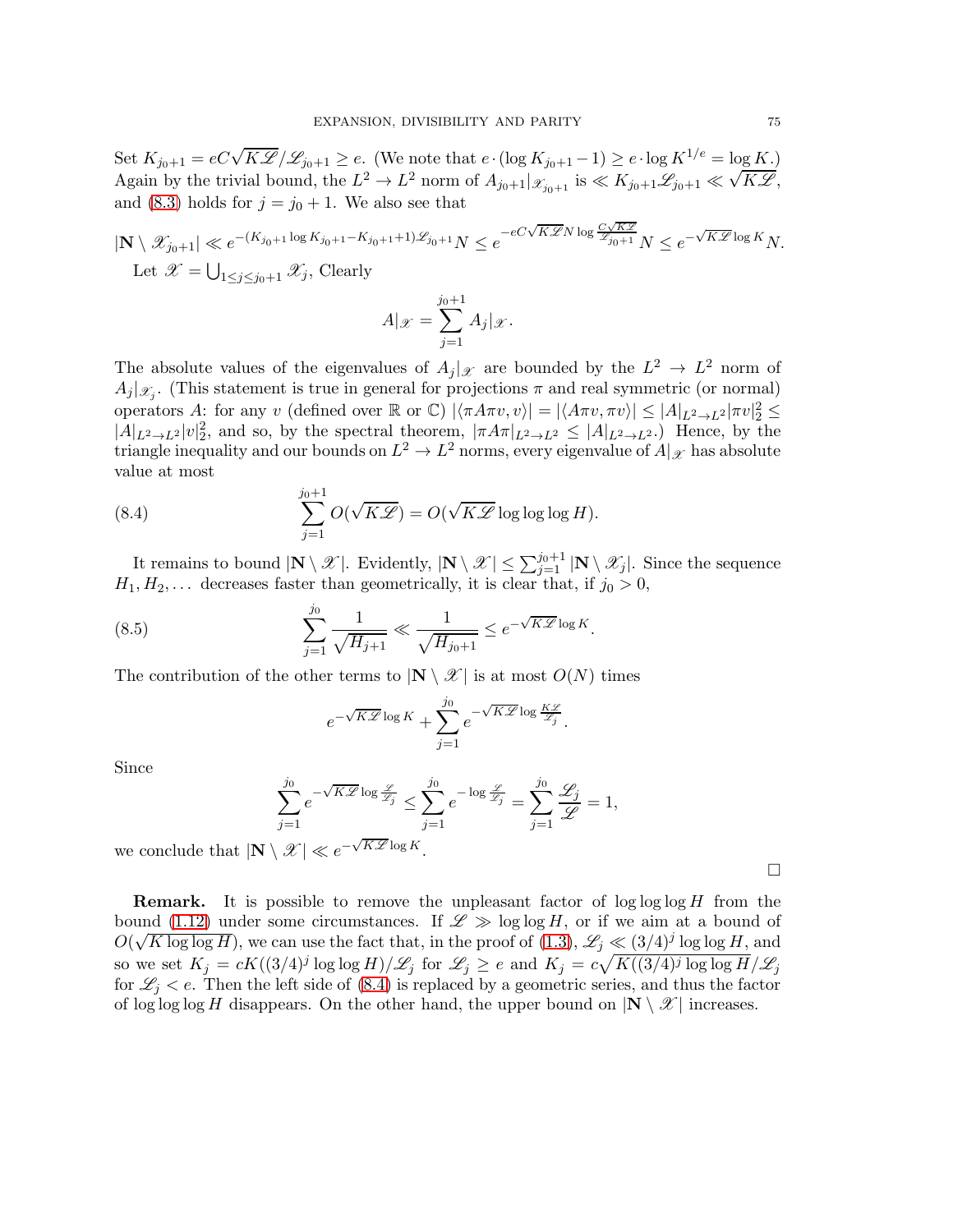As it happens, we do not use Cor. [1.3](#page-4-0) in what follows; the condition on  $H_0$  and H in the main theorem or Cor. [1.1](#page-3-0) will turn out not to be unduly restrictive.

8.2. Sums without divisibility conditions. We shall now see how to bound sums such as the second double sum in the statement [\(1.10\)](#page-3-1) of Corollary [1.1.](#page-3-0) We will follow closely [\[HU,](#page-99-0) §5.5], which is essentially an exposition of [\[Tao16a\]](#page-100-0). As a first example, we will work out the double sum we need so as to prove Corollaries [1.5](#page-5-0) and [1.6;](#page-5-1) that task was already undertaken by Tao in [\[Tao16a\]](#page-100-0) (Lemma 2.5, Prop. 2.6 and Lemmas 3.4–3.5), but we have to carry it out ourselves, as we need actual bounds.

<span id="page-75-0"></span>**Lemma 8.1.** Let Q be a set of integers  $1 \leq q \leq H$ . Let  $\{v_h\}_{1\leq h \leq H}$ ,  $v_h \in \mathbb{C}$  and  $\{w_h\}_{1\leq h\leq 2H}$ ,  $w_h \in \mathbb{C}$  *be given. Write*  $\mathscr{Q} = \sum_{q \in \mathbf{Q}} 1/q$ *. Then, for any*  $\epsilon > 0$ ,

$$
\sum_{q\in\mathbf{Q}}\sum_{h=1}^H\frac{v_h\overline{w_{h+q}}}{q}\ll \left(\epsilon|v|_2|w|_2+|w|_1\int_{\mathfrak{M}_{\epsilon}}\left|\sum_{h=1}^Hv_he(h\alpha)\right|\,d\alpha\right)\cdot\mathscr{Q},
$$

where  $\mathfrak{M}_{\epsilon} = \left\{ \alpha \in [0,1] : |\sum_{q \in \mathbf{Q}} e(q\alpha)/q| > \epsilon \mathcal{Q} \right\}.$ 

Here we write  $|v|_2^2 = \sum_{h=1}^H |v_h|^2$ ,  $|w|_2^2 = \sum_{h=1}^{2H} |w_h|^2$ .

*Proof.* The first step is typical for the circle method:

$$
\sum_{q \in \mathbf{Q}} \sum_{h=1}^{H} \frac{v_h \overline{w_{h+q}}}{q} = \sum_{m=1}^{2H} \sum_{q \in \mathbf{Q}} \sum_{h=1}^{H} \frac{v_h \overline{w_m}}{q} \int_0^1 e((m-h-q)\alpha) d\alpha
$$

$$
= \int_0^1 \overline{W_{2H}(\alpha)} V_H(\alpha) Q(\alpha) d\alpha,
$$

where  $V_M(\alpha) = \sum_{m=1}^M v_m e(m\alpha)$ ,  $W_M(\alpha) = \sum_{m=1}^M w_m e(m\alpha)$  and  $Q(\alpha) = \sum_{q \in \mathbf{Q}} e(q\alpha)/q$ . Now we cut the integral into "major arcs"  $\mathfrak{M}_{\epsilon}$  and "minor arcs"  $\mathfrak{m}_{\epsilon} = [0,1) \setminus \mathfrak{M}_{\epsilon}$ . Clearly

$$
\left| \int_{\mathfrak{M}_{\epsilon}} \overline{W_{2H}(\alpha)} V_{H}(\alpha) Q(\alpha) d\alpha \right| \leq \left( \max_{\alpha} |V_{H}(\alpha)| |Q(\alpha)| \right) \cdot \int_{\mathfrak{M}_{\epsilon}} |W_{2H}(\alpha)| d\alpha
$$
  

$$
\leq |v|_{1} \mathcal{Q} \int_{\mathfrak{M}_{\epsilon}} |W_{2H}(\alpha)| d\alpha,
$$

whereas

$$
\left| \int_{\mathfrak{m}_{\epsilon}} \overline{W_{2H}(\alpha)} V_H(\alpha) Q(\alpha) d\alpha \right| \leq \epsilon \mathcal{Q} \int_0^1 |W_{2H}(\alpha)| |V_H(\alpha)| d\alpha
$$
  

$$
\leq \epsilon \mathcal{Q} \sqrt{\int_0^1 |W_{2H}(\alpha)|^2 d\alpha \cdot \int_0^1 |V_H(\alpha)|^2 d\alpha} \leq \epsilon \mathcal{Q}|v|_2 |w|_2.
$$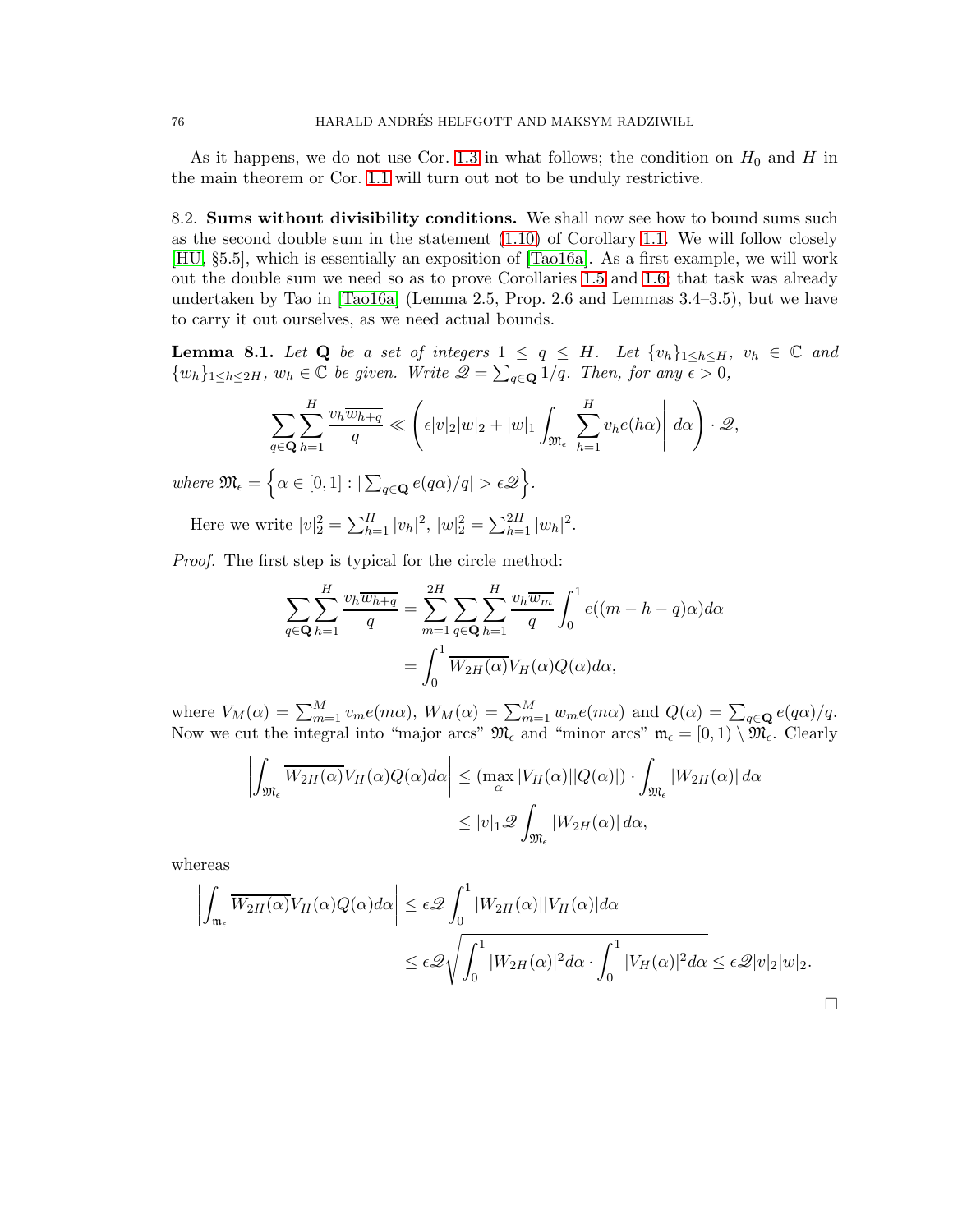<span id="page-76-0"></span>**Lemma 8.2.** Let  $\mathbf{Q}$ ,  $\mathcal{Q}$  and  $\mathfrak{M}_{\epsilon}$  be as in Lemma [8.1.](#page-75-0) Assume  $\mathbf{Q}$  is a set of primes contained *in*  $[H/2, H]$  *with*  $H \geq 4$  *and*  $\mathcal{Q} \geq \delta/\log H$ ,  $\delta > 0$ *. Then, for any*  $\epsilon > 0$ ,

$$
|\mathfrak{M}_{\epsilon}| \ll \frac{1}{(\epsilon \delta)^4 H}.
$$

The proof follows a suggestion of B. Green's given in a footnote to [\[Tao16a,](#page-100-0) Lemma 3.5].

*Proof.* Let  $Q(\alpha) = \sum_{p \in \mathbf{Q}} e(p\alpha)/p$ . Then

$$
\int_0^1 |Q(\alpha)|^4 d\alpha = \int_0^1 |Q(\alpha)|^2 d\alpha
$$
  
= 
$$
\int_0^1 \left| \sum_{|m| \le H} \left( \sum_{\substack{p,q \in \mathbf{Q} \\ q-p=m}} \frac{1}{pq} \right) e(m\alpha) \right|^2 d\alpha = \sum_{|m| \le H} \left| \sum_{\substack{p,q \in \mathbf{Q} \\ q-p=m}} \frac{1}{pq} \right|^2
$$

For  $m = 0$ , the inner sum is  $\ll 1/H \log H$  by the prime number theorem. For  $m \neq 0$ , an upper-bound sieve, such as Brun's sieve (vd., e.g., [\[FI10,](#page-98-0) Thm. 6.9] or [\[CM06,](#page-98-1) Thm. 6.2.5]) yields

$$
\sum_{\substack{p,q \in \mathbf{Q} \\ q-p=m}} \frac{1}{pq} \ll \frac{1}{H(\log H)^2} \prod_{p|m} \left(1 + \frac{1}{p}\right).
$$

It is easy to show that  $\sum_{m=1}^{H} \prod_{p|m}$  $\left(1+\frac{1}{p}\right)$  $\Big)^2 \ll H$ . Hence

$$
\int_0^1 |Q(\alpha)|^4 \, d\alpha \ll \frac{1}{H^2(\log H)^2} + \frac{1}{H(\log H)^4} \ll \frac{1}{H(\log H)^4},
$$

from where we obtain our bound on  $|\mathfrak{M}_{\epsilon}|$ .

<span id="page-76-1"></span>**Proposition 8.3.** Let  $N = \{N+1, N+2, \ldots 2N\}$ . Let **Q** be a non-empty set of primes *in*  $[H/2, H]$ *,*  $H \geq 4$ *. Write*  $\mathscr{Q} = \sum_{p \in \mathbf{Q}} 1/p$ *,*  $\delta = \mathscr{Q} \log H$ *. Let*  $f_1, f_2 : \mathbb{Z} \to \mathbb{C}$  with  $|f_1|_{\infty}, |f_2|_{\infty} \leq 1.$ 

*Then, for any*  $\epsilon > 0$ *,* 

$$
\frac{1}{\mathscr{Q}N} \sum_{p \in \mathbf{Q}} \sum_{n \in \mathbf{N}} \frac{f_1(n) \overline{f_2(n+p)}}{p} \ll \frac{1}{(\epsilon \delta)^4} \max_{\alpha \in [0,1]} \left( \frac{1}{NH} \int_N^{2N} \left| \sum_{x < m \leq x+2H} f_2(m) e(m\alpha) \right| dx + \frac{H}{N} \right) + \epsilon |f_1|_2 |f_2|_2 + H/N.
$$

Recall we define the  $\ell^2$  norm of a function f on **N** by  $|f|_2^2 = (1/N) \sum_{n \in \mathbb{N}} |f(n)|^2$ .

*Proof.* If we displace **N** a little, the sum on  $n \in \mathbb{N}$  barely changes:

$$
\sum_{n \in \mathbf{N}} f_1(n) \overline{f_2(n+p)} = O(h) + \sum_{n \in \mathbf{N}+h} f_1(n) \overline{f_2(n+p)} = O(h) + \sum_{n \in \mathbf{N}} f_1(n+h) f_2(n+h+p).
$$

.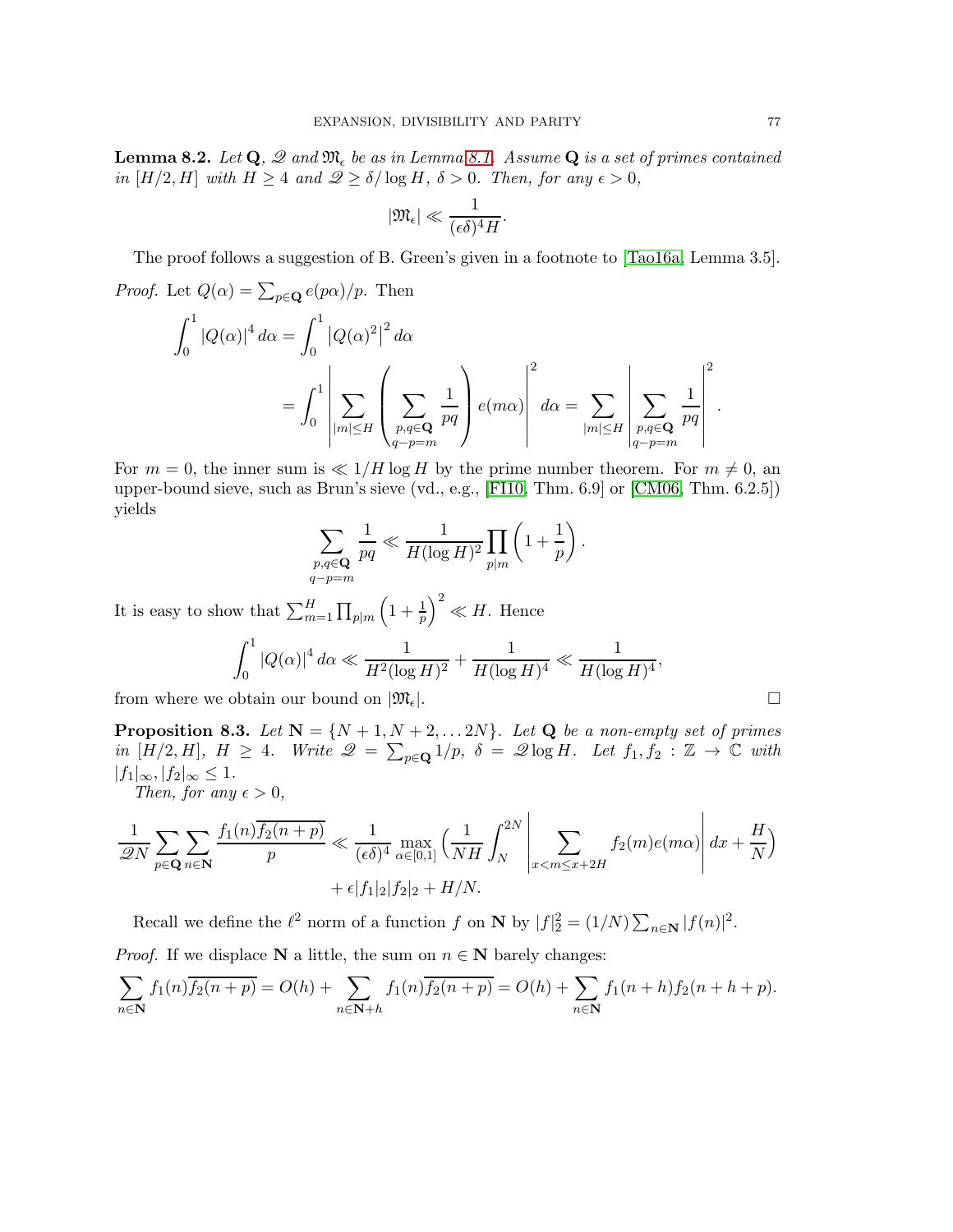Summing over all  $1 \leq h \leq H$ , we obtain

$$
\sum_{n \in \mathbf{N}} f_1(n) \overline{f_2(n+p)} = O(H) + \frac{1}{H} \sum_{h=1}^{H} \sum_{n \in \mathbf{N}} f_1(n+h) \overline{f_2(n+h+p)},
$$

and so, summing over  $p \in \mathbf{Q}$ , we see that

$$
\sum_{p \in \mathbf{Q}} \sum_{n \in \mathbf{N}} \frac{f_1(n) \overline{f_2(n+p)}}{p} = O(\mathcal{Q}H) + \frac{1}{H} \sum_{n \in \mathbf{N}} \sum_{p \in \mathbf{Q}} \frac{1}{p} \sum_{h=1}^H f_1(n+h) \overline{f_2(n+h+p)}.
$$

At the cost of another term  $O(\mathscr{Q}H)$ , we will assume that  $f_1$  and  $f_2$  are supported on N.

We apply Lemma [8.1](#page-75-0) with  $v_h = f_1(n+h)$  and  $w_h = f_2(n+h)$  for  $n \in \mathbb{N}$ . We obtain that

$$
\sum_{n \in \mathbf{N}} \sum_{p \in \mathbf{Q}} \frac{1}{p} \sum_{h=1}^{H} f_1(n+h) \overline{f_2(n+h+p)} \ll \epsilon \mathcal{Q} \sum_{n \in \mathbf{N}} \sqrt{\sum_{h=1}^{H} |f_1(n+h)|^2} \sqrt{\sum_{h=1}^{2H} |f_2(n+h)|^2} + \mathcal{Q} \sum_{n \in \mathbf{N}} \left( \sum_{h=1}^{H} |f_1(n+h)| \right) \int_{\mathfrak{M}_{\epsilon}} \left| \sum_{h=1}^{2H} f_2(n+h)e(h\alpha) \right| d\alpha.
$$

By Cauchy-Schwarz,

$$
\sum_{n\in\mathbf{N}}\sqrt{\sum_{h=1}^{H}|f_1(n+h)|^2}\sqrt{\sum_{h=1}^{2H}|f_2(n+h)|^2} \le \sqrt{HN|f_1|^2_2\cdot 2HN|f_2|^2_2} \ll HN|f_1|_2|f_2|_2,
$$

and, by  $|f_1|_{\infty} \leq 1$ ,

$$
\sum_{n\in\mathbf{N}}\left(\sum_{h=1}^{H}|f_1(n+h)|\right)\left|\sum_{h=1}^{2H}f_2(n+h)e(h\alpha)\right|d\alpha \ll H\sum_{n\in\mathbf{N}}\left|\sum_{h=1}^{2H}f_2(n+h)e(h\alpha)\right|.
$$

By the bound on  $|\mathfrak{M}_{\epsilon}|$  in Lemma [8.2,](#page-76-0)

$$
\int_{\mathfrak{M}_{\epsilon}} \sum_{n \in \mathbf{N}} \left| \sum_{h=1}^{2H} f_2(n+h)e(h\alpha) \right| d\alpha \leq |\mathfrak{M}_{\epsilon}| \max_{\alpha \in \mathfrak{M}_{\epsilon}} \sum_{n \in \mathbf{N}} \left| \sum_{h=1}^{2H} f_2(n+h)e(h\alpha) \right|
$$
  

$$
\leq \frac{1}{(\epsilon \delta)^4 H} \max_{\alpha \in \mathfrak{M}_{\epsilon}} \sum_{n \in \mathbf{N}} \left| \sum_{h=1}^{2H} f_2(n+h)e(h\alpha) \right|.
$$

We conclude that

$$
\frac{1}{H} \sum_{n \in \mathbf{N}} \sum_{p \in \mathbf{Q}} \frac{1}{p} \sum_{h=1}^{H} f_1(n+h) \overline{f_2(n+h+p)} \ll \frac{\mathcal{Q}}{(\epsilon \delta)^4 H} \max_{\alpha \in \mathfrak{M}_{\epsilon}} \sum_{n \in \mathbf{N}} \left| \sum_{h=1}^{2H} f_2(n+h)e(h\alpha) \right|
$$
  
+  $\epsilon \mathcal{Q}N |f_1|_2 |f_2|_2$ .

We add a term  $(\mathcal{Q}/(\epsilon \delta)^4 H)H^2$  so as to drop the assumption that  $f_2$  is supported on N, and replace the sum over  $n \in \mathbb{N}$  by an integral.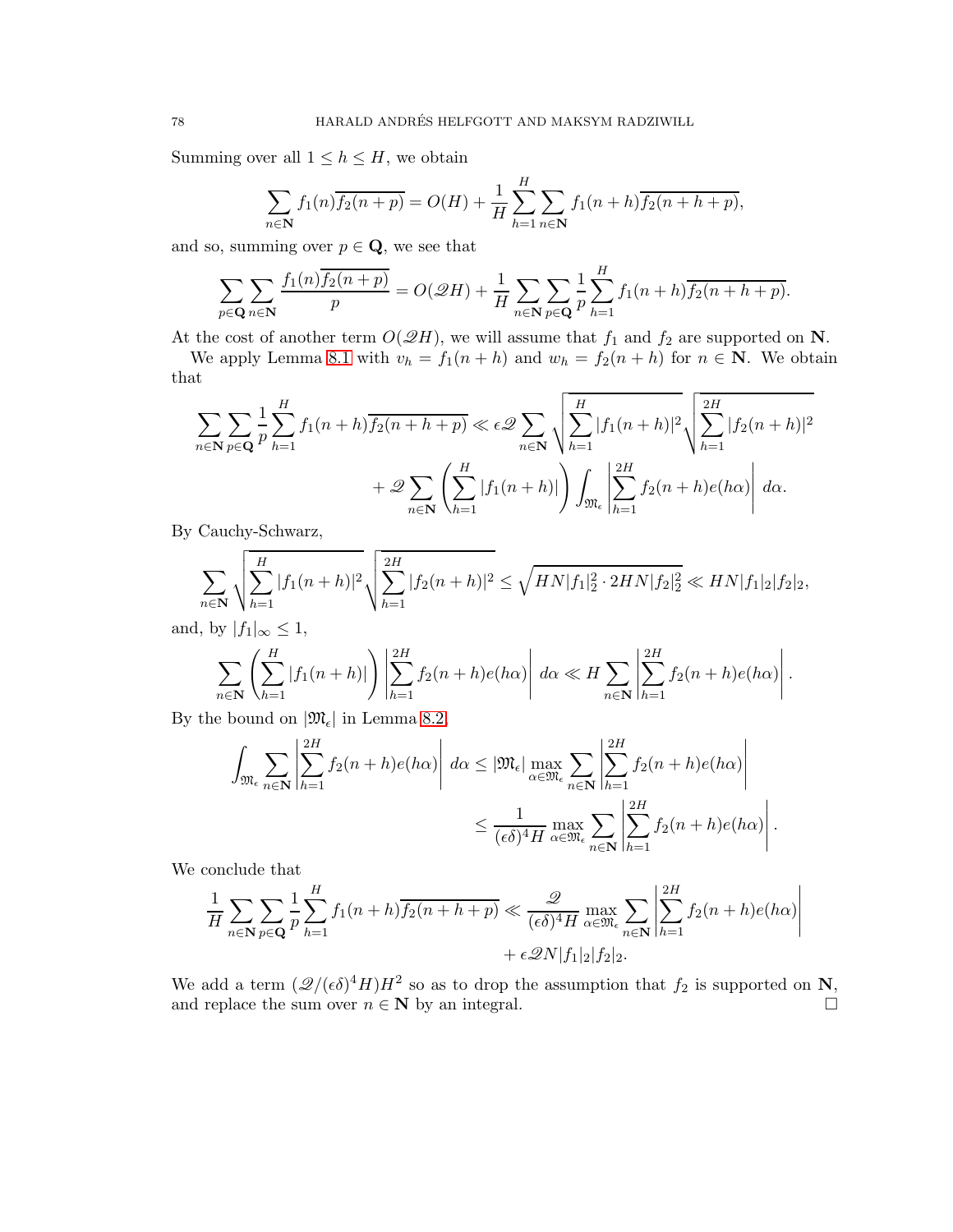<span id="page-78-3"></span>**Corollary 8.4.** Let  $N = \{N+1, N+2, \ldots 2N\}$ . Let **P** be a set of primes in  $[H_0, H]$ ,  $H_0 \geq 5$ ,  $2H_0 \leq H \leq N/\log 2N$ . Write  $\mathscr{L} = \sum_{p \in \mathbf{P}} 1/p$ . Let  $\lambda$  be the Liouville function. *Let*  $f : \mathbb{N} \to \mathbb{C}$  *satisfy*  $|f|_{\infty} \leq 1$ *.* 

<span id="page-78-1"></span>*Then*

(8.6) 
$$
\sum_{p \in \mathbf{P}} \sum_{n \in \mathbf{N}} \frac{f(n)\lambda(n+p)}{p} \ll \eta^{1/5} |f|_2^{4/5} \mathcal{L}^{1/5} (\log \Delta)^{4/5} N + H \mathcal{L}
$$

*for*  $\eta = (\log \log H_0)/\log H_0 + 1/\log^{1/700} N$  *and*  $\Delta = (\log H)/\log H_0$ *.* 

The exponent 1/700 here comes from [\[MRT15,](#page-99-1) Thm. 1.3]; it can almost certainly be greatly improved.<sup>[12](#page-78-0)</sup> Note [\(8.6\)](#page-78-1) is better than trivial only if  $\mathscr{L}/\log \Delta > \eta^{1/4}$ .

*Proof.* Let  $H_j = 2^j H_0$  for  $1 \le j \le j_0 = \log(H/H_0)/\log 2 + 1$ ,  $\mathbf{Q}_j = \mathbf{P} \cap [H_j/2, H_j)$ ,  $\mathscr{Q}_j = \sum_{p \in \mathbf{Q}_j} 1/p, \ \delta_j = \mathscr{Q}_j \log H_j.$ 

Let j range over all values in  $\{1, 2, \ldots, j_0\}$  such that  $\mathbf{Q}_j \neq \emptyset$ . By [\[MRT15,](#page-99-1) Thm. 1.3],

<span id="page-78-4"></span>
$$
(8.7) \qquad \max_{\alpha\in[0,1]} \int_N^{2N} \left| \sum_{x
$$

Applying Prop. [8.3](#page-76-1) with  $f = \lambda$ ,  $H_j$  instead of H and  $\mathbf{Q}_j$  instead of  $\mathbf{Q}$ , we obtain that

<span id="page-78-2"></span>(8.8) 
$$
\sum_{p \in \mathbf{Q}_j} \sum_{n \in \mathbf{N}} \frac{\lambda(n)\lambda(n+p)}{p} \ll \left(\epsilon_j |f|_2 + \frac{\eta}{(\epsilon_j \delta_j)^4}\right) \frac{\delta_j N}{\log H_j} + H\mathcal{Q}_j
$$

for  $\delta_j = \mathcal{Q}_j \log H_j$ , where  $\mathcal{Q}_j = \sum_{p \in \mathbf{Q}_j} 1/p$ . We let  $\epsilon_j = \eta^{1/5} / |f_2|^{1/5} \delta_j^{4/5}$  $j^{4/9}$ , so that the right side of [\(8.8\)](#page-78-2) minus  $H\mathcal{Q}_j$  becomes  $2\eta^{1/5}\delta_j^{1/5}N|f_2|^{4/5}/\log H_j$ . By Hölder's inequality,

$$
\sum_{j=1}^{j_0} \frac{\delta_j^{1/5}}{\log H_j} \le \left(\sum_{j=1}^{j_0} \frac{\delta_j}{\log H_j}\right)^{1/5} \left(\sum_{j=1}^{j_0} \frac{1}{\log H_j}\right)^{4/5} \ll \mathcal{L}^{1/5} \cdot \left(\sum_{j=1}^{j_0} \frac{1}{j + \log H_0}\right)^{4/5}.
$$

Since  $H \geq 2H_0$ , it is easy to see that  $\sum_{j=1}^{j_0} 1/(j + \log H_0) \ll \log \Delta$ .

8.3. Proofs of Corollaries [1.4,](#page-4-2) [1.5,](#page-5-0) [1.6](#page-5-1) and [1.8.](#page-6-0) We obtain Cor. [1.4](#page-4-2) as a straightforward consequence of Corollary [1.1.](#page-3-0) There are two simple ideas in the proof – scaling  $F_1(\Omega(n))$  and  $F_2(\Omega(n))$  so that they have  $\ell_2$ -norm about 1, and using a congruence trick to eliminate the sign  $\sigma$  from Cor. [1.1.](#page-3-0)

*Proof of Cor.* 1.4. We can assume 
$$
S_1
$$
 and  $S_2$  are non-empty. For any  $p \in \mathbf{P}$ ,

$$
\sum_{\frac{N}{p} < n \le \frac{2N}{p}} F_1(\Omega(n)) \overline{F_2(\Omega(n+1))} = \sum_{\frac{N}{p} < n \le \frac{2N}{p}} F_1(\Omega(pn) - 1) \overline{F_2(\Omega(pn+p) - 1)}
$$
\n
$$
= \sum_{n \in \mathbf{N}, p \mid n} F_1(\Omega(n) - 1) \overline{F_2(\Omega(n+p) - 1)}.
$$

<span id="page-78-0"></span><sup>12</sup>Thm. 4.9 in [\[HU\]](#page-99-0) gives an exponent of  $1/45 - \epsilon$  instead, but it also gives a lower power of log  $H_0$ .

$$
\Box
$$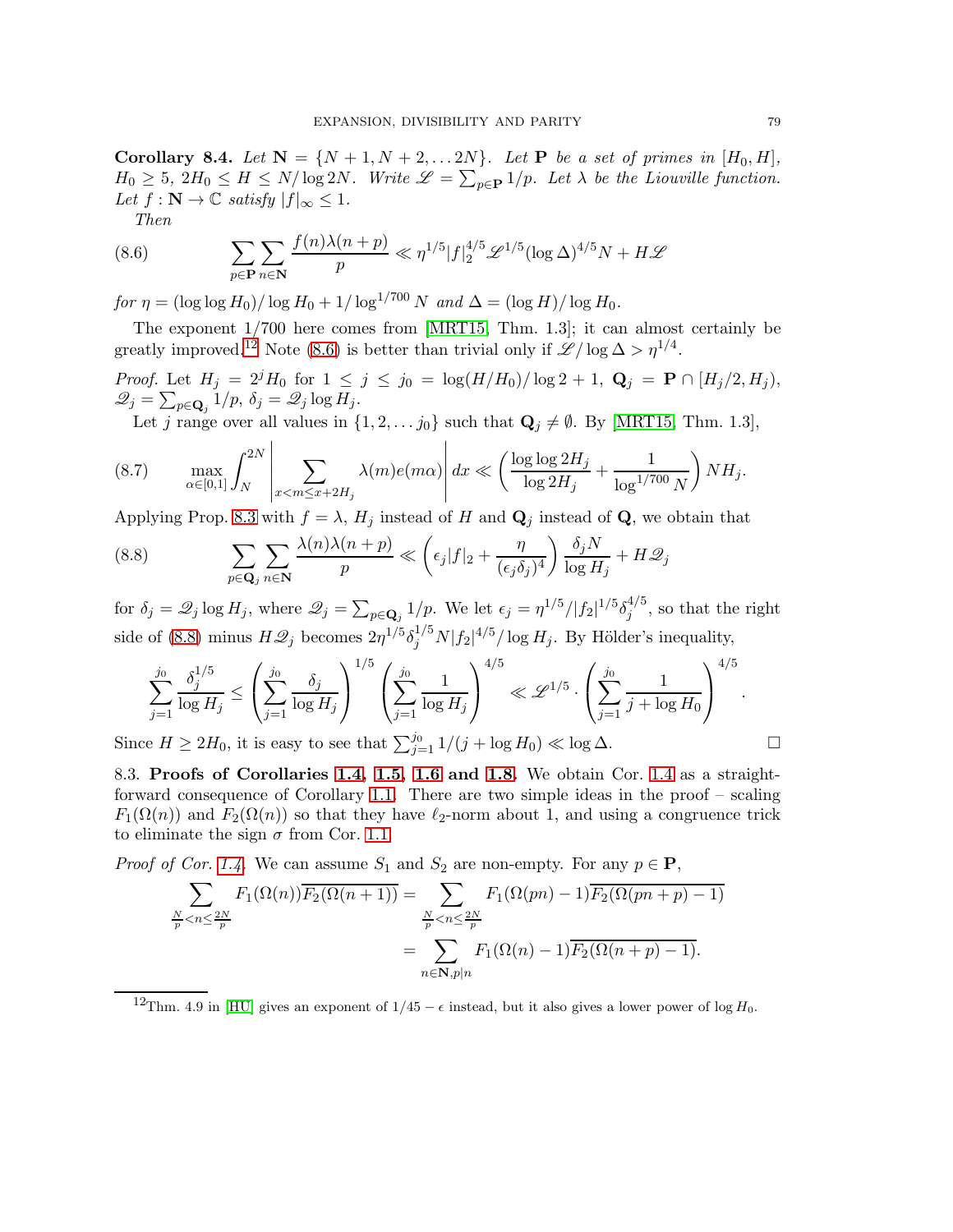Now, for  $a, j \in \mathbb{Z}/3\mathbb{Z}$ , we may define

$$
f_{1,a}(n) = \begin{cases} F_1(\Omega(n) - 1) & \text{if } n \equiv a \text{ mod } 3, \\ 0 & \text{otherwise,} \end{cases}
$$

$$
f_{2,a,j}(n) = \begin{cases} F_2(\Omega(n) - 1) & \text{if } n \equiv a + j \text{ mod } 3, \\ 0 & \text{otherwise.} \end{cases}
$$

Since every event of the form  $\Omega(n) = k$  (any k) happens for a proportion  $\ll 1/\sqrt{\log \log N}$  of elements of **N**, we see that, for  $i = 1, 2$ ,  $f_{i,a}$  has  $\ell^2$ -norm  $O(\sqrt{s_i/\sqrt{\log \log N}})$ . Let J be the set consisting of all  $j \in \{1, 2 \mod 3\}$  such that  $\mathscr{L}_j \geq e$ , where  $\mathbf{P}_j = \{p \in \mathbf{P} : p \equiv j \mod 3\}$ and  $\mathscr{L}_j = \sum_{p \in \mathbf{P}_j} 1/p$ . For each  $a \in \mathbb{Z}/3\mathbb{Z}$  and  $j \in J$ , apply Cor. [1.1](#page-3-0) with  $f = K_1 f_{1,a}$ ,  $g = K_2 f_{2,a,j}$  and  $C = 1$ , where  $K_1 = \min(1/|f_{1,a}|_2, e^{\mathscr{L}_j})$  and  $K_2 = \min(1/|f_{2,a,j}|_2, e^{\mathscr{L}_j})$ . (We are choosing the scaling factors  $K_1$ ,  $K_2$  so that the assumption  $|f|_4$ ,  $|g|_4 \leq e^{\mathscr{L}_j}$  in Cor. [1.1](#page-3-0) holds.) The condition  $32C + 4 \leq (\log H_0)/\mathscr{L}$  (i.e.,  $\log H_0 \geq 36\mathscr{L}$ ) in Cor. 1.1 holds if, as we may assume,  $H$  is larger than a constant. We obtain that

> $\overline{\phantom{a}}$ I I  $\overline{\phantom{a}}$ I  $\overline{\phantom{a}}$

(8.9) 
$$
\frac{1}{N} \left| \sum_{n \in \mathbf{N}} \sum_{p \in \mathbf{P}_j, p | n} f_{1,a}(n) \overline{f_{2,a,j}(n \pm p)} - \sum_{n \in \mathbf{N}} \sum_{p \in \mathbf{P}} \frac{f_{1,a}(n) \overline{f_{2,a,j}(n \pm p)}}{p} \right|
$$

is

<span id="page-79-0"></span>
$$
\ll \frac{\sqrt{\mathscr{L}_j}}{K_1 K_2} \ll \prod_{i=1}^2 \max\left(\frac{\sqrt{s_i}}{\sqrt[4]{\log\log N}}, e^{-\mathscr{L}_j}\right) \cdot \sqrt{\mathscr{L}_j}
$$

It is clear that, for  $p \in \mathbf{P}_i$ ,  $f_{1,a}(n)$  and  $g_{1,a,j}(n-p)$  cannot both be non-zero:  $n \equiv a \mod 3$ implies  $n - p \equiv a - j \not\equiv a + j \mod 3$ . Hence

$$
\sum_{n \in \mathbf{N}} \sum_{p \in \mathbf{P}_j, p \mid n} F_1(\Omega(n) - 1) \overline{F_2(\Omega(n+p) - 1)} = \sum_{a \in \mathbb{Z}/3\mathbb{Z}} \sum_{n \in \mathbf{N}} \sum_{p \in \mathbf{P}_j, p \mid n} f_{1,a}(n) \overline{f_{2,a,j}(n+p)} = \sum_{a \in \mathbb{Z}/3\mathbb{Z}} \sum_{n \in \mathbf{N}} \sum_{p \in \mathbf{P}_j, p \mid n} f_{1,a}(n) \overline{f_{2,a,j}(n+p)}.
$$

We may thus apply our bound on  $(8.9)$  to conclude that, for  $j \in J$ , (8.10)

<span id="page-79-1"></span>
$$
\sum_{p \in \mathbf{P}_j} \sum_{\substack{N \ p \in \mathbf{P}_j}} F_1(\Omega(n)) \overline{F_2(\Omega(n+1))} = \sum_{a \in \mathbb{Z}/3\mathbb{Z}} \sum_{n \in \mathbf{N}} \sum_{p \in \mathbf{P}_j, p|n} f_{1,a}(n) \overline{f_{2,a,j}(n+p)}
$$
\n
$$
= \sum_{a \in \mathbb{Z}/3\mathbb{Z}} \left( \sum_{n \in \mathbf{N}} \sum_{p \in \mathbf{P}_j} \frac{f_{1,a}(n) \overline{f_{2,a,j}(n+p)}}{p} + O\left(\prod_{i=1}^2 \max\left(\frac{\sqrt{s_i}}{\sqrt[4]{\log\log N}}, e^{-\mathcal{L}_j}\right) \cdot \sqrt{\mathcal{L}_j}\right) \right)
$$
\n
$$
= \sum_{n \in \mathbf{N}} \sum_{p \in \mathbf{P}_j} \frac{F_1(\Omega(n)-1) \overline{F_2(\Omega(n+p)-1)}}{p} + O\left(\prod_{i=1}^2 \max\left(\frac{\sqrt{s_i} \sqrt[4]{\mathcal{L}}}{\sqrt[4]{\log\log N}}, e^{-\mathcal{L}_j} \sqrt{\mathcal{L}_j}\right) \right).
$$

We then remember to divide by  $\mathscr{L}$ .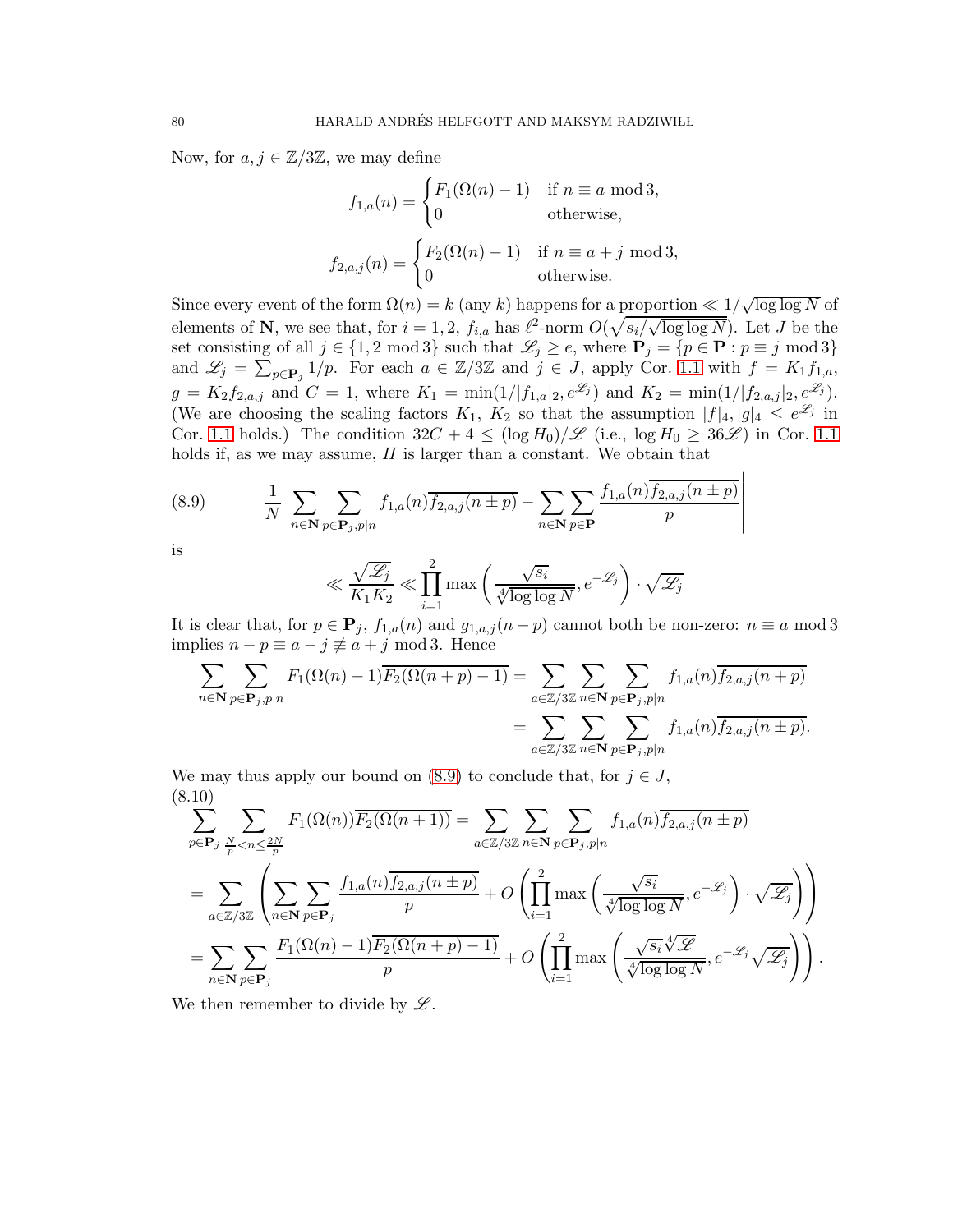For any  $p \in \mathbf{P}$ ,

$$
\sum_{\frac{N}{p} < n \le \frac{2N}{p}} F_1(\Omega(n)) \overline{F_2(\Omega(n+1))} \qquad \text{and} \qquad \sum_{n \in \mathbb{N}} \frac{F_1(\Omega(n)-1) \overline{F_2(\Omega(n+p)-1)}}{p}
$$

are both  $O(\sqrt{s_1 s_2}/\sqrt{\log \log N}) \cdot N/p$ , by Cauchy-Schwarz and the bound  $\ll 1/\sqrt{\log \log N}$ on the proportion of  $n \in \mathbb{N}$  with given  $\Omega(n)$ . Hence, the contribution to both the left and the right side of [\(1.13\)](#page-4-3) from  $p \in \mathbf{P} \setminus \bigcup_{j \in J} \mathbf{P}_j$  is  $O(\sqrt{s_1 s_2}/\sqrt{\log \log N})/\mathscr{L}$ , and we could bound the contribution from all  $p \in \mathbf{P}_j$  by  $O(\sqrt{s_1 s_2}/\sqrt{\log \log N}) \mathscr{L}_j/\mathscr{L}$ .

To obtain the bound  $O(1/\sqrt{\mathscr{L}})$ , simply note that  $\sqrt{s_i} \sqrt[4]{\mathscr{L}} / \sqrt[4]{\log \log N} \ll \sqrt[4]{\mathscr{L}}$  and  $\sqrt[4]{\mathscr{L}} \geq 1 \geq e^{-\mathscr{L}_j} \sqrt{\mathscr{L}_j}$  (for  $\mathscr{L}_j \geq e$ ). Alternatively, apply the bound  $O\left(\frac{\sqrt{s_1 s_2}}{\sqrt{\log \log n}}\right)$  $\log \log N$  $\frac{\mathscr{L}_j}{\mathscr{L}}$  we just obtained when  $j \in J$  is such that  $\mathscr{L}_j \leq \log \log \log N$ ; for  $j \in J$  such that  $\mathscr{L}_j$  $\log \log N$ , we use the bound from [\(8.10\)](#page-79-1), together with

$$
e^{-\mathscr{L}_j}\sqrt{\mathscr{L}_j} \le \frac{\sqrt{\log\log\log N}}{\log\log N} \ll \frac{\sqrt{s_i}^{\frac{4}{\sqrt{2}}}}{\sqrt[4]{\log\log N}}.
$$

Let us see how to go from a double sum of the kind estimated in Cor. [1.4](#page-4-2) to a weighted average. The procedure, which is very simple, is already implicit in [\[Tao16a\]](#page-100-0).

<span id="page-80-0"></span>**Lemma 8.5.** Let  $f_1, f_2 : \mathbb{Z}_{>0} \to \mathbb{C}$  with  $|f_1|_{\infty}, |f_2|_{\infty} \leq 1$ . Let **P** be a set of primes  $p \leq H$ . *Write*  $\mathscr{L} = \sum_{p \in \mathbf{P}} 1/p$ *.* Let

(8.11) 
$$
Z(T) = \frac{1}{T \mathscr{L}} \sum_{p \in \mathbf{P}} \sum_{\frac{T}{p} < n \leq \frac{2T}{p}} f_1(n) f_2(n+1).
$$

*Then, for any*  $w > 1$ *,* 

<span id="page-80-1"></span>
$$
\sum_{\frac{x}{w} < n \leq x} \frac{f_1(n)f_2(n+1)}{n} = \int_{x/w}^x Z(t) \frac{dt}{t} + O\left(\frac{\log H}{\mathscr{L}}\right),
$$

*where the implied constant is absolute.*

*Proof.* It is easy to see that, for any p,

$$
\int_{x/w}^{x} \frac{1}{t^2} \sum_{\frac{t}{p} < n \le \frac{2t}{p}} f_1(n) f_2(n+1) dt = \sum_{\frac{x}{wp} < n \le \frac{2x}{p}} f_1(n) f_2(n+1) \int_{\max\left(\frac{np}{2}, \frac{x}{w}\right)}^{\min(np, x)} \frac{dt}{t^2}
$$
\n
$$
= \sum_{\frac{x}{wp} < n \le \frac{2x}{p}} \frac{f_1(n) f_2(n+1)}{np} + O\left(\frac{1}{p}\right) = \frac{1}{p} \sum_{\frac{x}{w} < n \le x} \frac{f_1(n) f_2(n+1)}{n} + O\left(\frac{\log p}{p}\right),
$$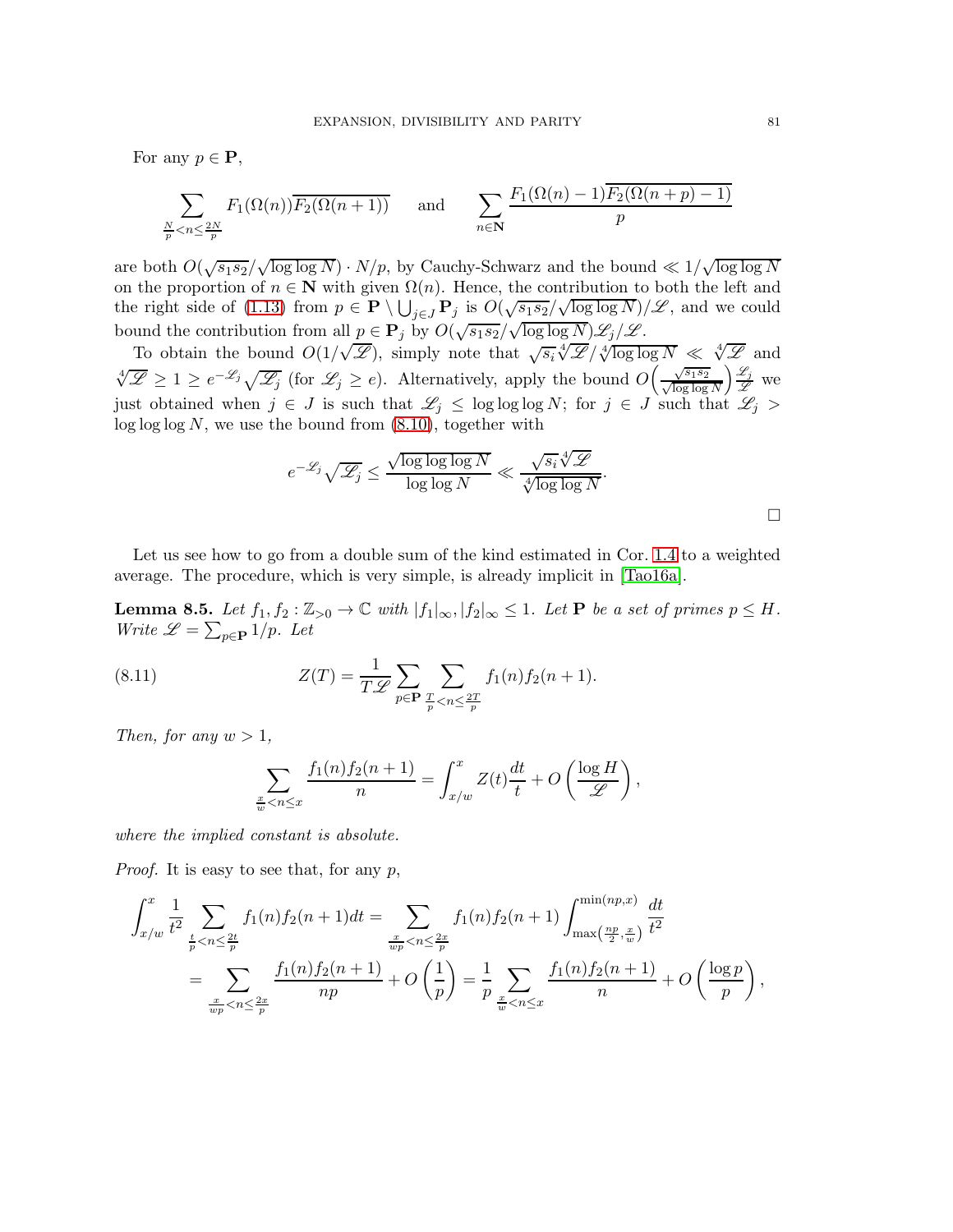since  $\sum_{y/p < n \le y} 1/n = O(\log p)$ . Hence

$$
\sum_{\frac{x}{w} < n \leq x} \frac{f_1(n) f_2(n+1)}{n} = \frac{1}{\mathscr{L}} \cdot \sum_{p \in \mathbf{P}} \frac{1}{p} \sum_{\frac{x}{w} < n \leq x} \frac{f_1(n) f_2(n+1)}{n}
$$
\n
$$
= \int_{x/w}^x \frac{1}{t^2 \mathscr{L}} \sum_{p \in \mathbf{P}} \sum_{\frac{t}{p} < n \leq \frac{2t}{p}} f_1(n) f_2(n+1) dt + \frac{1}{\mathscr{L}} \sum_{p \in \mathbf{P}} \frac{\log p}{p}.
$$

*Proof of Cor.* [1.5.](#page-5-0) We assume without loss of generality that  $w \leq \exp(\sqrt{\log x})$ . Let  $H_0 =$  $\exp((\log w)^{2/3})$  and  $H = H_0 \exp((\log w)^{8/9})$  (say). We easily verify some of the conditions in the statement of the main theorem: (a)  $\log H_0 \leq (\log H)^{3/4}$ , (b)  $\log H_0 \geq (\log H)^{2/3+1/15}$ for w larger than a constant, (c)  $\log H \leq \sqrt{(\log N)/\mathscr{L}}$  for  $N \geq x/w$  and x larger than a constant.

Let **P** be the set of all primes in  $[H_0, H]$ . By Lemma [8.5](#page-80-0) with  $f_1 = f_2 = \lambda$ ,

$$
\sum_{\frac{x}{w} < n \leq x} \frac{\lambda(n)\lambda(n+1)}{n} = \int_{x/w}^x Z(t) \frac{dt}{t} + O\left(\frac{\log H}{\mathscr{L}}\right),
$$

where  $Z(t)$  is as in [\(8.11\)](#page-80-1). By Corollary [1.4](#page-4-2) with  $F_1(n) = F_2(n) = (-1)^n$  and Corollary [8.4,](#page-78-3)

$$
\begin{split} Z(N) &= \frac{1}{N\mathscr{L}} \sum_{n\in \mathbf{N}} \lambda(n) \sum_{p\in \mathbf{P}} \frac{\lambda(n+p)}{p} + O\left(\frac{1}{\sqrt{\mathscr{L}}}\right) \\ &\ll \frac{\eta_T^{1/5} (\log \Delta)^{4/5}}{\mathscr{L}^{4/5}} + \frac{1}{\sqrt{\mathscr{L}}} \ll \eta_T^{1/5} + \frac{1}{\sqrt{\mathscr{L}}} \ll \frac{1}{\sqrt{\mathscr{L}}}, \end{split}
$$

for integers  $N \geq \sqrt{x}$  (say), where  $\eta_t = (\log \log H_0)/\log H_0 + 1/\log^{1/700} t$  and  $\Delta =$  $(\log H)/\log H_0$ . Thus  $Z(t) \ll 1/\sqrt{\mathscr{L}}$  for  $t \geq \sqrt{x}$ .

It is clear that  $\mathscr{L} = \log \Delta + O(1) \gg \log \log w$ . Hence

$$
\sum_{\frac{x}{w} < n \leq x} \frac{\lambda(n)\lambda(n+1)}{n} = \int_{x/w}^{x} \frac{1}{\sqrt{\log\log w}} \frac{dT}{T} + O\left(\frac{\log H}{\log\log w}\right) = O\left(\frac{\log w}{\sqrt{\log\log w}}\right).
$$

Again we will need a simple lemma. This one is implicit in [\[TT19\]](#page-100-1); it reduces a result "at almost all scales" to the estimation of a double sum.

<span id="page-81-0"></span>**Lemma 8.6.** Let  $f_1, f_2 : \mathbb{Z}_{>0} \to \mathbb{C}$  with  $|f_1|_{\infty}, |f_2|_{\infty} \leq 1$ . Let **P** be a set of primes  $p \leq H$ . *Write*  $\mathscr{L} = \sum_{p \in \mathbf{P}} 1/p$ *. Let*  $S(x) = (1/x) \sum_{x < n \leq 2x} f_1(n) f_2(n+1)$ *, and let* 

<span id="page-81-1"></span>(8.12) 
$$
Z^{\circ}(T) = \frac{1}{T\mathscr{L}} \sum_{p \in \mathbf{P}} \left| \sum_{\substack{T \\ p \leq n \leq \frac{2T}{p}}} f_1(n) f_2(n+1) \right| = \frac{1}{\mathscr{L}} \sum_{p \in \mathbf{P}} \left| \frac{1}{p} S\left(\frac{T}{p}\right) \right|.
$$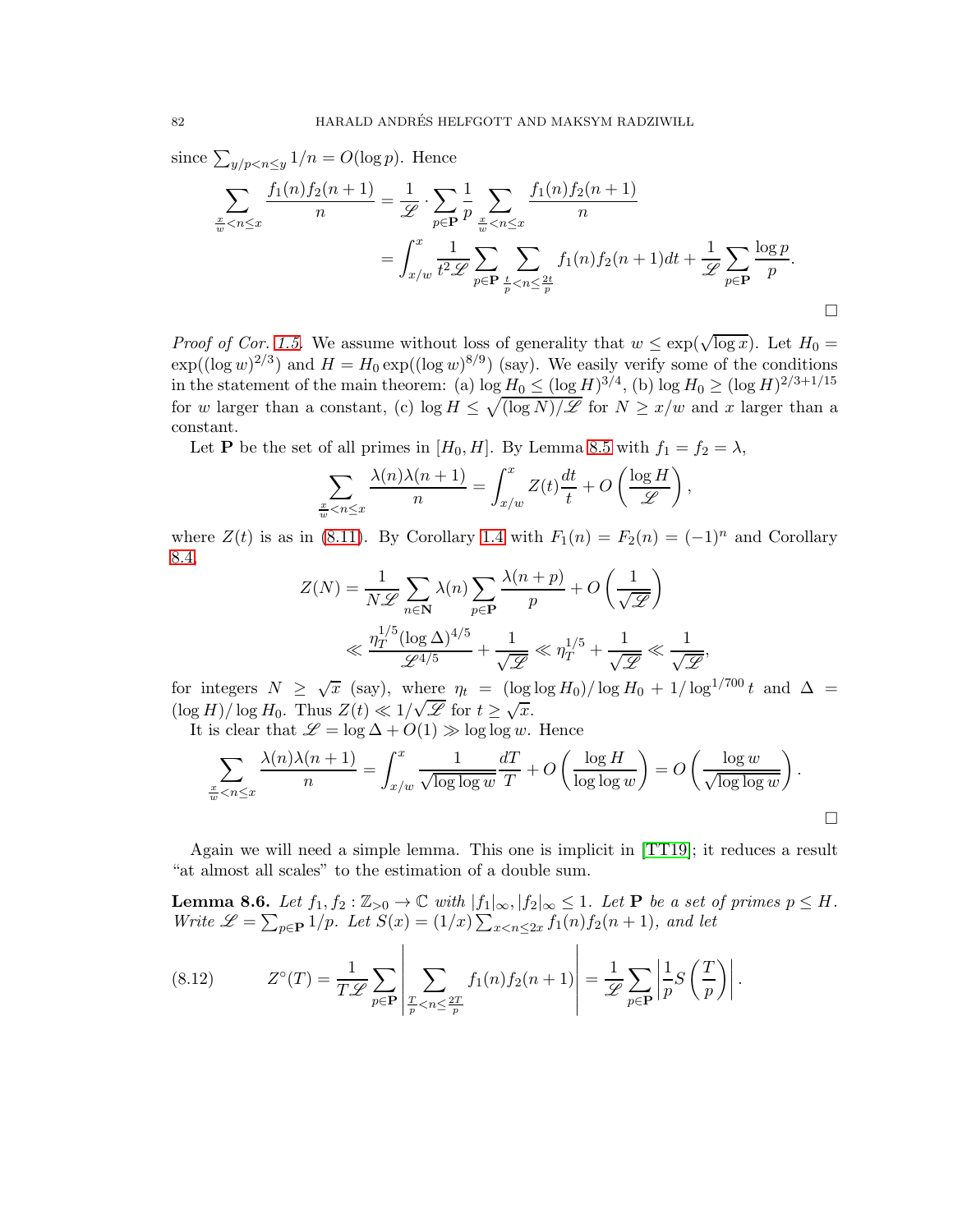*Then, for any*  $w > 1$ *,* 

$$
\int_{x/w}^{x} |S(t)| \frac{dt}{t} = \int_{x/w}^{x} |Z^{\circ}(T)| \frac{dT}{T} + O(\log H).
$$

*Proof.* By definition of  $Z^{\circ}(T)$  and  $S(T)$ ,

$$
\int_{x/w}^{x} |Z^{\circ}(T)| \frac{dT}{T} = \frac{1}{\mathscr{L}} \sum_{p \in \mathbf{P}} \frac{1}{p} \int_{x/w}^{x} \left| S\left(\frac{T}{p}\right) \right| \frac{dT}{T} = \frac{1}{\mathscr{L}} \sum_{p \in \mathbf{P}} \frac{1}{p} \int_{x/wp}^{x/p} |S(t)| \frac{dt}{t}
$$

$$
= \int_{x/wH}^{x} \frac{1}{\mathscr{L}} \left( \sum_{\frac{x}{wt} \le p \le \frac{x}{t}} \frac{1}{p} \right) |S(t)| \frac{dt}{t}.
$$

The sum  $\sum_{x/wt \leq p \leq x/t} 1/p$  equals  $\mathscr L$  for  $x/w \leq t \leq x/H$ . Hence

$$
\int_{x/w}^{x} |Z^{\circ}(T)| \frac{dt}{T} = \int_{x/w}^{x/H} |S(t)| \frac{dt}{t} + \int_{x/wH}^{x/w} O(|S(t)|) \frac{dt}{t} + \int_{x/H}^{x} O(|S(t)|) \frac{dt}{t}
$$

$$
= \int_{x/w}^{x/H} |S(t)| \frac{dt}{t} + O(\log H),
$$

since  $|S(t)| \leq 2$  for all t.

*Proof of Corollary [1.6.](#page-5-1)* Assume without loss of generality that  $w \leq \exp(\sqrt{\log x})$ . Let  $H_0 =$  $\exp((\log w)^{2/3})$  and  $H = H_0 \exp((\log w)^{8/9})$ , say.

By Lemma [8.6](#page-81-0) with  $f_1 = f_2 = \lambda$  and **P** equal to the set of all primes in  $[H_0, H]$ ,

$$
\frac{1}{\log w} \int_{x/w}^x |S(t)| \frac{dt}{t} = \frac{1}{\log w} \int_{x/w}^x |Z^{\circ}(T)| \frac{dT}{T} + O\left(\frac{\log H}{\log w}\right),\,
$$

where  $Z^{\circ}$  is as in [\(8.12\)](#page-81-1). Now,  $Z^{\circ}(T) = (\mathscr{L}^{+}/\mathscr{L})Z^{+}(T) - (\mathscr{L}^{-}/\mathscr{L})Z^{-}(T)$  for

$$
Z^{\sigma}(T) = \frac{1}{T\mathscr{L}^+} \sum_{p \in \mathbf{P}^{\sigma}(T)} \sum_{\frac{T}{p} < n \leq \frac{2T}{p}} \lambda(n)\lambda(n+1),
$$

where  $\mathbf{P}^+(T)$  (respectively,  $\mathbf{P}^-(T)$ ) be the set of all primes  $p \in [H_0, H]$  such that  $S(x/p) \ge$ 0 (respectively,  $S(x/p) < 0$ ), and  $\mathscr{L}^{\sigma} = \mathscr{L}^{\sigma}(T) = \sum_{p \in \mathbf{P}^{\sigma}(T)} 1/p$  for  $\sigma = -, +$ .

Just as in the proof of Cor. [1.5,](#page-5-0) we apply Cor. [1.4](#page-4-2) with  $F_1(n) = F_2(n) = (-1)^n$  and Corollary [8.4,](#page-78-3) and obtain that, for  $\sigma = +, -$  such that  $\mathscr{L}^{\sigma} \geq 1$ ,

$$
Z^{\sigma}(T) = O\left(\frac{1}{\sqrt{\mathscr{L}^{\sigma}}}\right).
$$

If  $\mathscr{L}^{\sigma}$  < 1, we use the trivial bound  $Z^{\sigma}(T) \ll 1 < 1/\sqrt{\mathscr{L}^{\sigma}}$ . Hence, in any event,

$$
Z^{\circ}(T) \ll \frac{\sqrt{\mathscr{L}^{+}}}{\mathscr{L}} + \frac{\sqrt{\mathscr{L}^{-}}}{\mathscr{L}} \ll \frac{1}{\sqrt{\mathscr{L}}} \ll \frac{1}{\sqrt{\log\log w}}.
$$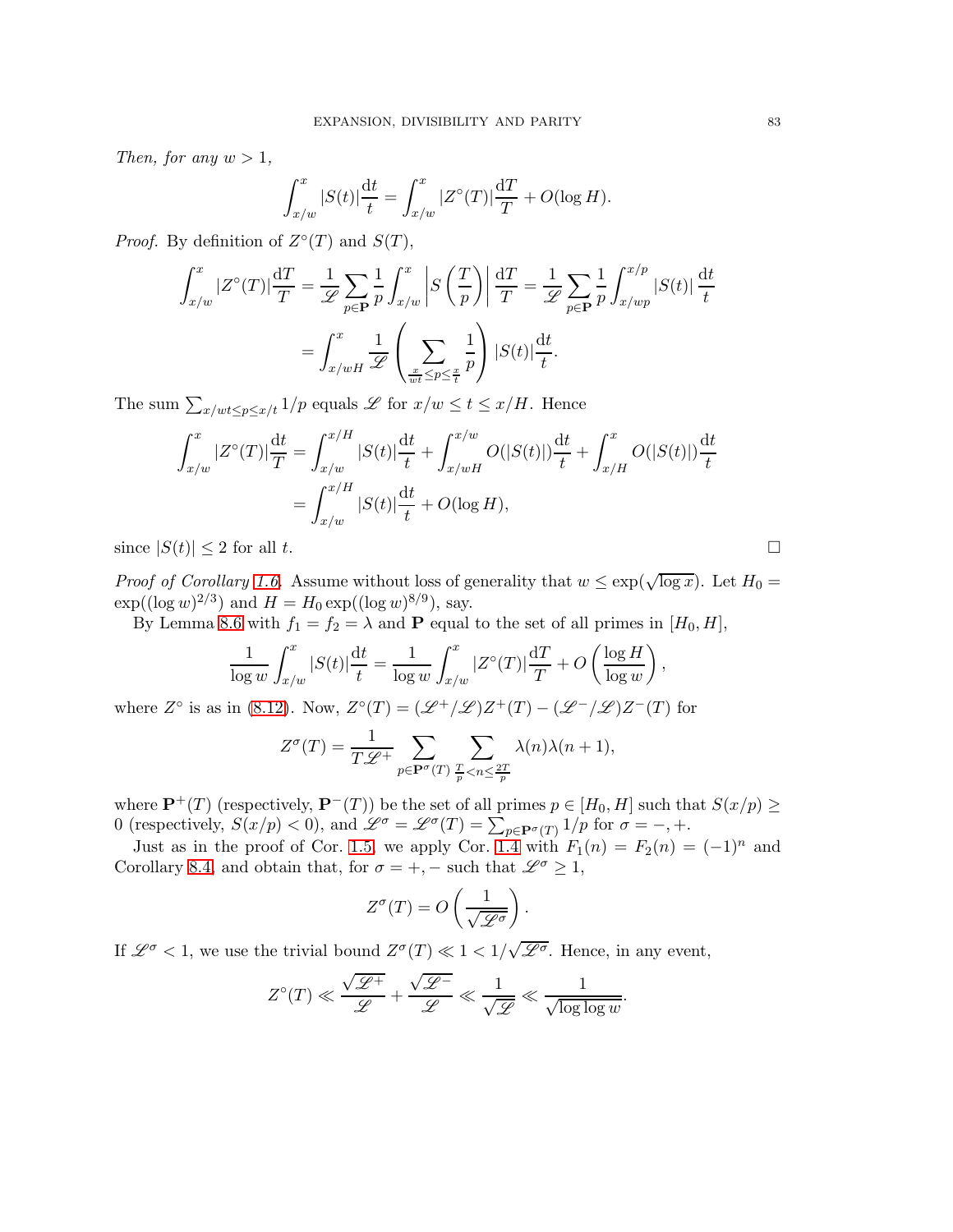We conclude that

$$
\frac{1}{\log w} \int_{x/w}^x |S(t)| \frac{dt}{t} \ll \frac{1}{\sqrt{\log \log w}} + \frac{\log H}{\log w} \ll \frac{1}{\sqrt{\log \log w}}.
$$

 $\Box$ 

*Proof of Cor. [1.8.](#page-6-0)* Proceed exactly as in the proof of Corollary [1.6,](#page-5-1) only now

$$
Z^{\sigma}(T) = \frac{1}{T\mathscr{L}^+} \sum_{p \in \mathbf{P}^{\sigma}(T)} \sum_{\frac{T}{p} < n \leq \frac{2T}{p}} f(n) \lambda(n+1)
$$

for f defined by  $f(n) = 1$  for  $\Omega(n) = k$  and  $f(n) = 0$  for  $\Omega(n) \neq k$ . Apply Cor. [1.4](#page-4-2) (with  $S_1 = \{k\}$  and  $S_2 = \mathbb{Z}_{\geq 0}$ ) and Cor. [8.4.](#page-78-3) The dominant error term in the bound from Cor. [1.4](#page-4-2) is now

$$
\frac{\sqrt{s_1 s_2}}{\sqrt{\log \log N}} \frac{1}{\sqrt{\mathscr{L}}} = \frac{1}{(\log \log N)^{\frac{1}{4}}} \frac{1}{\sqrt{\mathscr{L}}} \gg \frac{\epsilon^{-1/2}}{(\log \log N)^{3/4}}.
$$

Note. The recent literature, starting in [\[MR16\]](#page-99-2) and including [\[Tao16a\]](#page-100-0) and [\[TT19\]](#page-100-1), tends to state results for  $\lambda$  in greater generality, including a broader class of multiplicative functions. (The relatively large term  $1/(\log N)^{1/700}$  in [\(8.7\)](#page-78-4) seems to be in part an artifact of this approach.) Here we have chosen to state results for  $\lambda$  alone for the sake of simplicity. Both the main result and Corollary [1.1](#page-3-0) are fully general – they do not even require multiplicativity – and, as we have just shown, deriving results such as Corollary [1.5](#page-5-0) and [1.6](#page-5-1) from them is straightforward. In particular, we can replace  $\lambda(n)\lambda(n+1)$  in Cor. [1.5](#page-5-0) and [1.6](#page-5-1) by  $\lambda(m_1n + a_1)\lambda(m_2n + a_2)$  with  $(m_i, a_i) = 1$  and  $(m_1, a_1) \neq \pm(m_2, a_2);$ it is essentially enough to consider  $\lambda(n)\chi(n)$ , with n a Dirichlet character, instead of  $\lambda(n)$ .

8.4. Proof of Corollary [1.7.](#page-5-2) We will now prove Cor. [1.7.](#page-5-2) It will be enough to estimate the double sum on the right side of [\(1.13\)](#page-4-3), which, in this case, will equal a linear combination of sums of the form

(8.13) 
$$
\sum_{n \in \mathbf{N}} \sum_{\substack{p \in \mathbf{P} \\ \Omega(n) = k_1 \\ \Omega(n) = k_2}} \frac{1}{p},
$$

where  $k_1, k_2 \in \mathbb{Z}_{\geq 0}$ . We will estimate [\(8.13\)](#page-83-0) by a fairly straightforward circle-method approach. As is usual, that approach will demand some estimates on exponential sums; they will be provided by a mean-value theorem of a kind that is essentially contained in [\[MR16\]](#page-99-2), together with classical bounds.

Given  $k$ , let

<span id="page-83-0"></span>
$$
\pi_k(N,\alpha) = \sum_{\substack{n \in \mathbf{N} \\ \Omega(n)=k}} e(n\alpha)
$$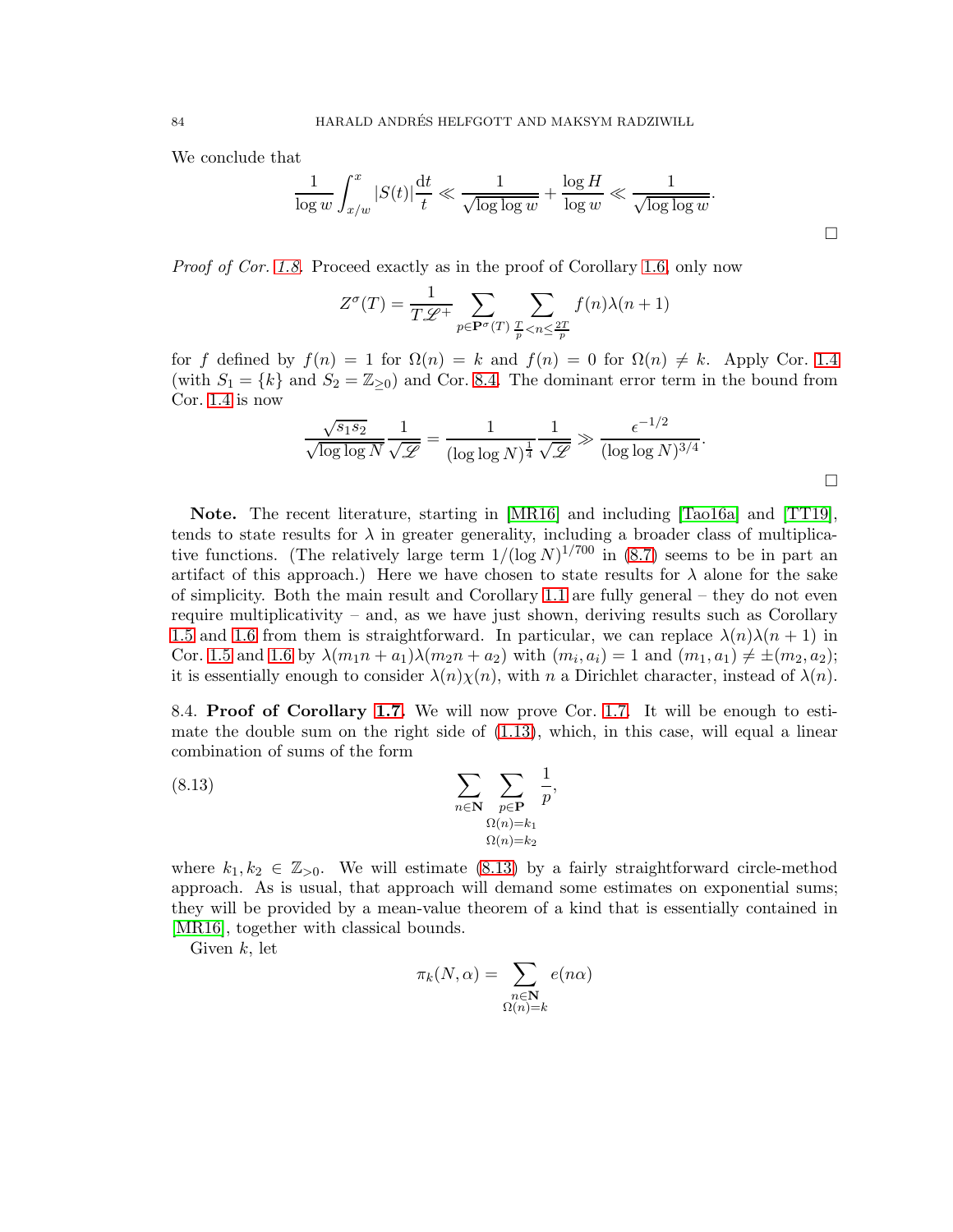and  $\pi_k(N) := \pi_k(N, 0)$ . The following approximation is a minor sharpening of the main theorem in [\[Ten89\]](#page-100-2).

<span id="page-84-0"></span>**Lemma 8.7.** Let  $k \geq 1$  be an integer. Suppose that  $q \leq \log N$  and  $|\beta| \leq (\log N)/N$ . Then,

$$
\pi_k\left(N, \frac{a}{q} + \beta\right) = \frac{f(N, k; q)}{\varphi(q)} \int_N^{2N} e(\beta x) dx + O\left(\frac{N(1 + N|\beta|)}{\log N}\right) \log \log 2q^5\right)
$$

*where, for*  $r = (k-1)/\log \log N$ ,

<span id="page-84-1"></span>(8.14) 
$$
f(N,k;q) = \left(F(r)r^{\Omega(q)-\omega(q)}(r-1)^{\omega(q)} + O\left(\frac{6^{\Omega(q)}}{k}\right)\right) \frac{(\log \log N)^{k-1}}{(k-1)!\log N},
$$

*with* F an analytic function such that  $F(0) = F(1) = 1$ .

We adopt the convention that  $0^0 = 1$ . Since the function  $F(z)$  is independent of q and β, it is the function determined by Sathe [\[Sat53\]](#page-100-3) and Selberg [\[Sel54\]](#page-100-4) for  $q = 1$ ,  $β = 0$ .

*Proof.* We can assume without loss of generality that  $k \leq 2.9 \log \log N$ ; if  $k > 2.9 \log \log N$ , then, by a standard large-deviation bound (see, e.g., [\[For98,](#page-98-2) Lem. 2.2] and [\[HT88,](#page-99-3) Ch. 0, Thm. 08]  $|\pi_k(N, \alpha)| \le \pi_k(N) \ll N(\log N)^{1-2.9 \log 2} \log \log N \ll N/\log N$ , and so [\(8.7\)](#page-84-0) holds trivially.

Let  $T(x; z, a/q) = \sum_{n \leq x} z^{\Omega(n)} e(na/q)$ . Clearly

$$
\pi_k(N, \alpha) = \frac{1}{2\pi i} \oint_{|z|=1} \sum_{n \in \mathbb{N}} e(\beta n) e(an/q) z^{\Omega(n)} \frac{dz}{z^{k+1}}
$$
  
= 
$$
\frac{1}{2\pi i} \oint_{|z|=1} \left( \int_{x=N^+}^{x=2N^+} e(\beta x) dT(x; z, a/q) \right) \frac{dz}{z^{k+1}}.
$$

By [\[Ten89,](#page-100-2) Lemme 1] (a special case of [\[DHT82\]](#page-98-3)) with  $t = 1$ ,

$$
T(x; z, a/q) = \frac{xF(z)}{\varphi(q)} z^{\Omega(q) - \omega(q) + 1} (z - 1)^{\omega(q)} (\log x)^{z-1} + O(x(\log x)^{\Re z - 2} |\log \log 2q|^5).
$$

Integrating by parts we therefore find

$$
\pi_k(N, \frac{a}{q} + \beta) = \frac{1}{\varphi(q)} \frac{1}{2\pi i} \oint_{|z|=1} F(z) z^{\Omega(q) - \omega(q) + 1} (z - 1)^{\omega(q)} \int_N^{2N} e(\beta x) (x (\log x)^{z-1})' dx \frac{dz}{z^{k+1}} + O\left(\frac{N(1+N|\beta|)}{\log N} \cdot |\log \log 2q|^5\right)
$$

Here of course  $(x(\log x)^{z-1})' = (\log x)^{z-1} + (z-1) \cdot (\log x)^{z-2}$ . It is clear that the term  $(z-1) \cdot (\log x)^{z-2}$  can contribute at most  $O(2^{\omega(q)}/\phi(q)) \cdot N/\log N = O(N/\log N)$  to  $\pi_k(N, a/q + \beta)$ . We take out  $(z - 1) \cdot (\log x)^{z-2}$ , and rewrite the remaining main term as

(8.15) 
$$
\frac{1}{\varphi(q)} \int_{N}^{2N} e(\beta x) f(x, k; q) dx
$$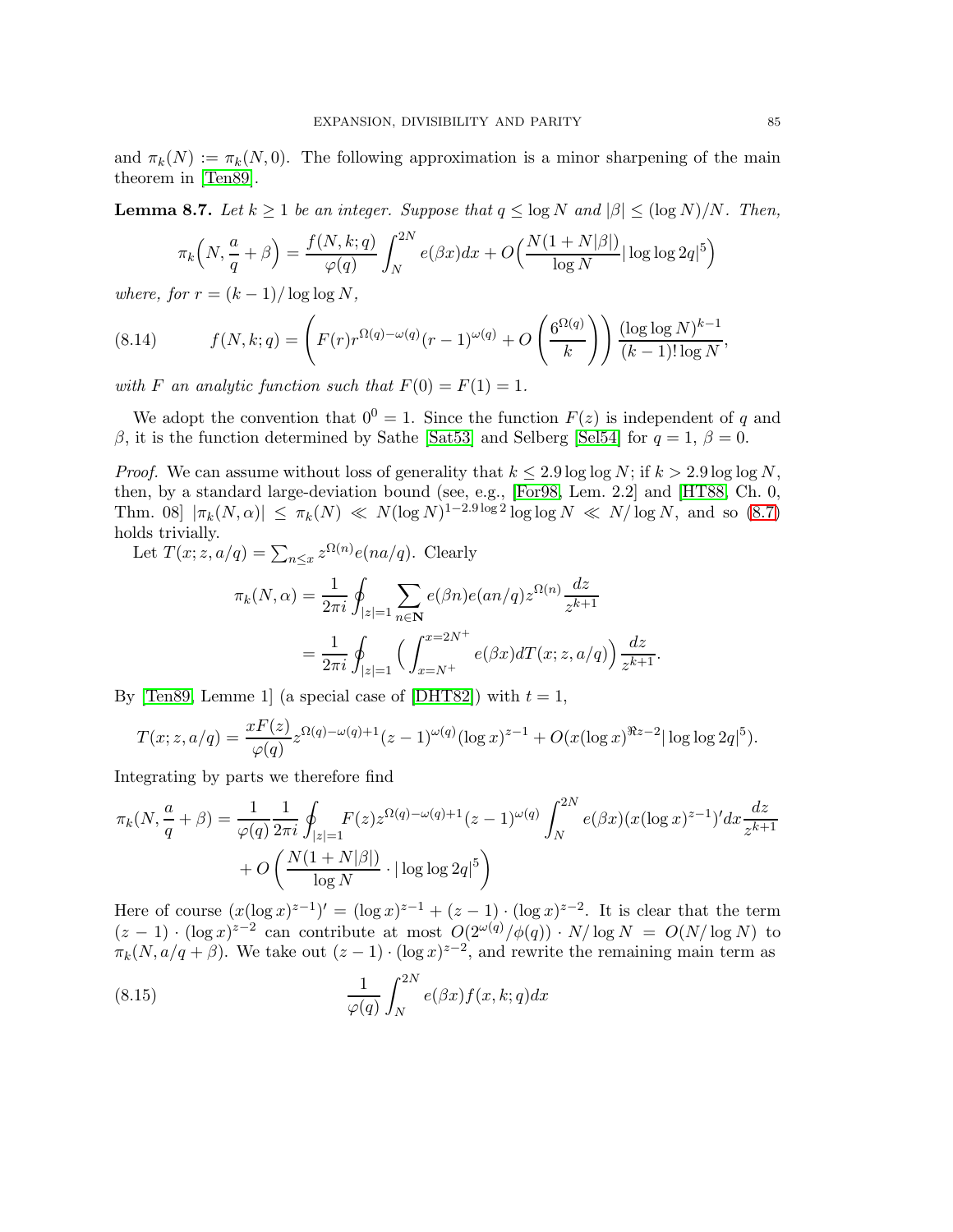where

$$
f(x,k;q) = \frac{1}{2\pi i} \oint_{|z|=1} F(z) z^{\Omega(q) - \omega(q) + 1} (z-1)^{\omega(q)} (\log x)^{z-1} \frac{dz}{z^{k+1}}.
$$

We notice that

$$
\frac{\partial}{\partial x} f(x, k; q) \ll \frac{(\log x)^{-1}}{x}.
$$

Therefore

$$
\frac{1}{\varphi(q)} \int_N^{2N} e(\beta x) f(x, k; q) dx = \frac{f(N, k; q)}{\varphi(q)} \int_N^{2N} e(\beta x) dx + O\left(\frac{N}{\varphi(q) \log N}\right)
$$

.

We must finally obtain an estimate for  $f(N, k; q)$ . We will use what amounts to the Selberg-Delange method (cf. [\[Ten15,](#page-100-5) II.5]). Let  $r = (k-1)/\log \log N$ . Define

$$
G(z) = F(z)z^{\Omega(q) - \omega(q)}(z - 1)^{\omega(q)}.
$$

We shift the contour integration to a circle of radius  $r$  around 0. Write

$$
\frac{1}{2\pi i} \int_{|z|=r} G(z) (\log N)^{z-1} \frac{dz}{z^k} = \frac{G(r)}{2\pi i} \int_{|z|=r} (\log N)^{z-1} \frac{dz}{z^k} \n+ \frac{1}{2\pi i} \int_{|z|=r} \left( G(z) - G(r) - G'(r)(z-r) \right) (\log N)^{z-1} \frac{dz}{z^k}.
$$

where we use the fact that

$$
\frac{1}{2\pi i} \int_{|z|=r} (z-r)(\log N)^{z-1} \frac{dz}{z^k} = 0
$$

owing to the choice of  $r$ . The main term here is given by

<span id="page-85-0"></span>
$$
\frac{G(r)}{2\pi i} \int_{|z|=r} (\log N)^{z-1} \frac{dz}{z^k} = \frac{G(r)}{\log N} \frac{1}{2\pi i} \int_{|z|=r} \left(1 + \ldots + \frac{(z \log \log N)^{k-1}}{(k-1)!} + \ldots \right) \frac{dz}{z^k}
$$

$$
= \frac{G(r)}{\log N} \frac{(\log \log N)^{k-1}}{(k-1)!} \asymp \frac{G(r)}{\log N} \cdot \frac{1}{\sqrt{k}} \left(\frac{e}{r}\right)^{k-1},
$$

by Stirling's formula. Furthermore,

$$
\left| G(z) - G(r) - G'(r)(z - r) \right| \ll \left( \max_{|z| \le r} |G''(r)| \right) \cdot |z - r|^2 \ll \Omega(q)^2 |z|^{\Omega(q) - \omega(q)} |2z|^{\omega(q)} |z - r|^2
$$
  

$$
\ll \Omega(q)^2 2^{\omega(q)} |z|^{\Omega(q)} |z - r|^2 \ll 6^{\Omega(q)} |z - r|^2
$$

since  $|z| = r < k/\log \log N \le 2.9 < 3$  by assumption. Thus,

$$
\left| \frac{1}{2\pi i} \int_{|z|=r} \left( G(z) - G(r) - G'(r)(z-r) \right) (\log N)^{z-1} \frac{dz}{z^k} \right|
$$
  

$$
\ll 6^{\Omega(q)} r \int_{-\pi}^{\pi} |1 - e^{i\theta}|^2 \left| (\log N)^{re^{i\theta}-1} \right| \frac{d\theta}{r^k} \ll \frac{6^{\Omega(q)}}{r^{k-1}} (\log N)^{r-1} \int_{-\pi}^{\pi} \theta^2 (\log N)^{r(\cos \theta - 1)} d\theta
$$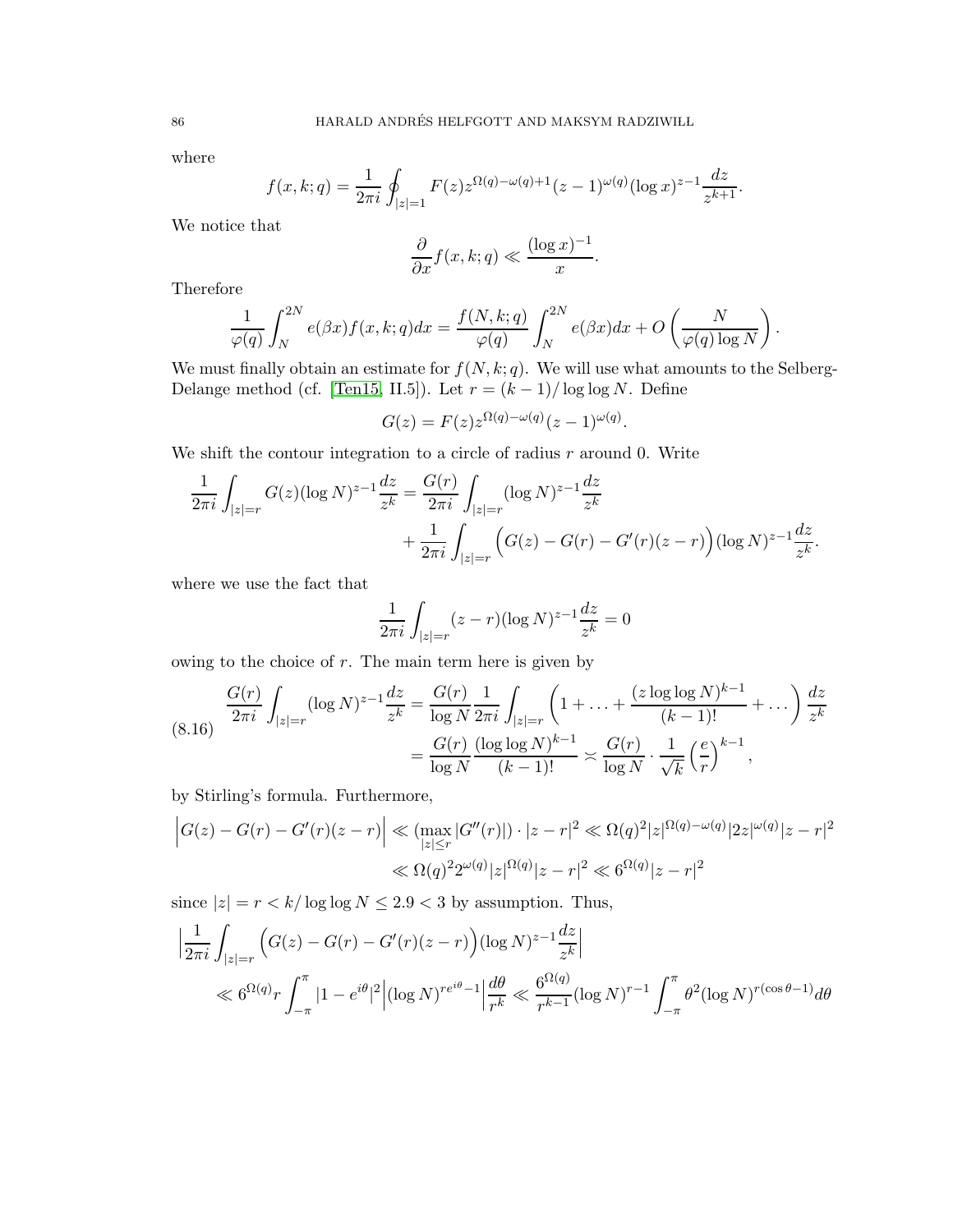It is clear that the exponent in  $exp((\log \log N)r(\cos \theta - 1))$  is non-positive and bounded from below by a constant for  $|\theta| \ll 1/\sqrt{r \log \log N} = 1/\sqrt{k-1}$ , and decreases faster than exponentially as  $|\theta|$  increases beyond that range. Hence

$$
\int_{-\pi}^{\pi} \theta^2 (\log N)^{r(\cos \theta - 1)} d\theta \ll \frac{1}{k^{3/2}}.
$$

Our error term is thus

$$
\ll \frac{6^{\Omega(q)} \left(\log N\right)^{r-1}}{r^{k-1}} = \frac{6^{\Omega(q)}}{r^{k-1}} \frac{e^{k-1}}{k^{3/2} \log N}.
$$

Comparing this term to our main term in [\(8.16\)](#page-85-0), we conclude that

$$
f(N,k;q) = \left(G(r) + O\left(\frac{6^{\Omega(q)}}{k}\right)\right) \frac{1}{\log N} \frac{(\log \log N)^{k-1}}{(k-1)!}
$$

and we obtain our result.

We will also need the following bound for exponential sums. We will not need the strongest bounds of its kind available, but we will require a "log-free" bound, that is, a bound free of unnecessary powers of  $\log x$ .

<span id="page-86-1"></span>**Lemma 8.8.** Let  $x \geq 1$ ,  $\alpha \in \mathbb{R}/\mathbb{Z}$ . Let  $q \geq 1$  and a be coprime and satisfy  $|\alpha - a/q| \leq 1/q^2$ . *Then, for any*  $\epsilon > 0$ *,* 

(8.17) 
$$
\left| \sum_{p \leq x} e(\alpha p) \right| \ll_{\epsilon} \frac{x}{\log x} \left( \frac{1}{q^{1/2 - \epsilon}} + \frac{1}{(\log x)^{1/\epsilon}} \right)
$$

*Proof.* If  $q \geq (\log x)^A$  for  $A = 4/\epsilon$ , it is enough to apply a Vinogradov-type bound resulting from Vaughan's identity (see [\[Vau77\]](#page-100-6) e.g., [\[Dav67,](#page-98-4) §25]):

<span id="page-86-0"></span>
$$
\left| \sum_{n \le x} \Lambda(n) e(\alpha n) \right| \ll \left( \frac{x}{\sqrt{q}} + \sqrt{xq} + x^{4/5} \right) (\log x)^4,
$$

together with summation by parts.

Assume from now on that  $q < (\log x)^A$ . Given Q, we can always find an approximation  $a'/q'$  to  $\alpha$  with  $q' \leq Q$  and  $|\alpha - a'/q'| \leq 1/q'Q$ . We can set  $Q = x/(\log x)^A$ , and, if  $q' \geq (\log x)^A$ , we may use  $a'/q'$  instead of  $a/q$ , reducing matters to the case just considered. If  $q' < (\log x)^A$ , then, since we may assume  $(\log x)^A \leq \sqrt{x}$ , we have  $Q > q$ , and so, since  $|a/q - a'/q'| \ge 1/qq'$  when  $a/q$ ,  $a'/q'$  are distinct, we see that  $a/q$ ,  $a'/q'$  are identical. Hence,  $|\alpha - a/q| \leq 1/qQ$ .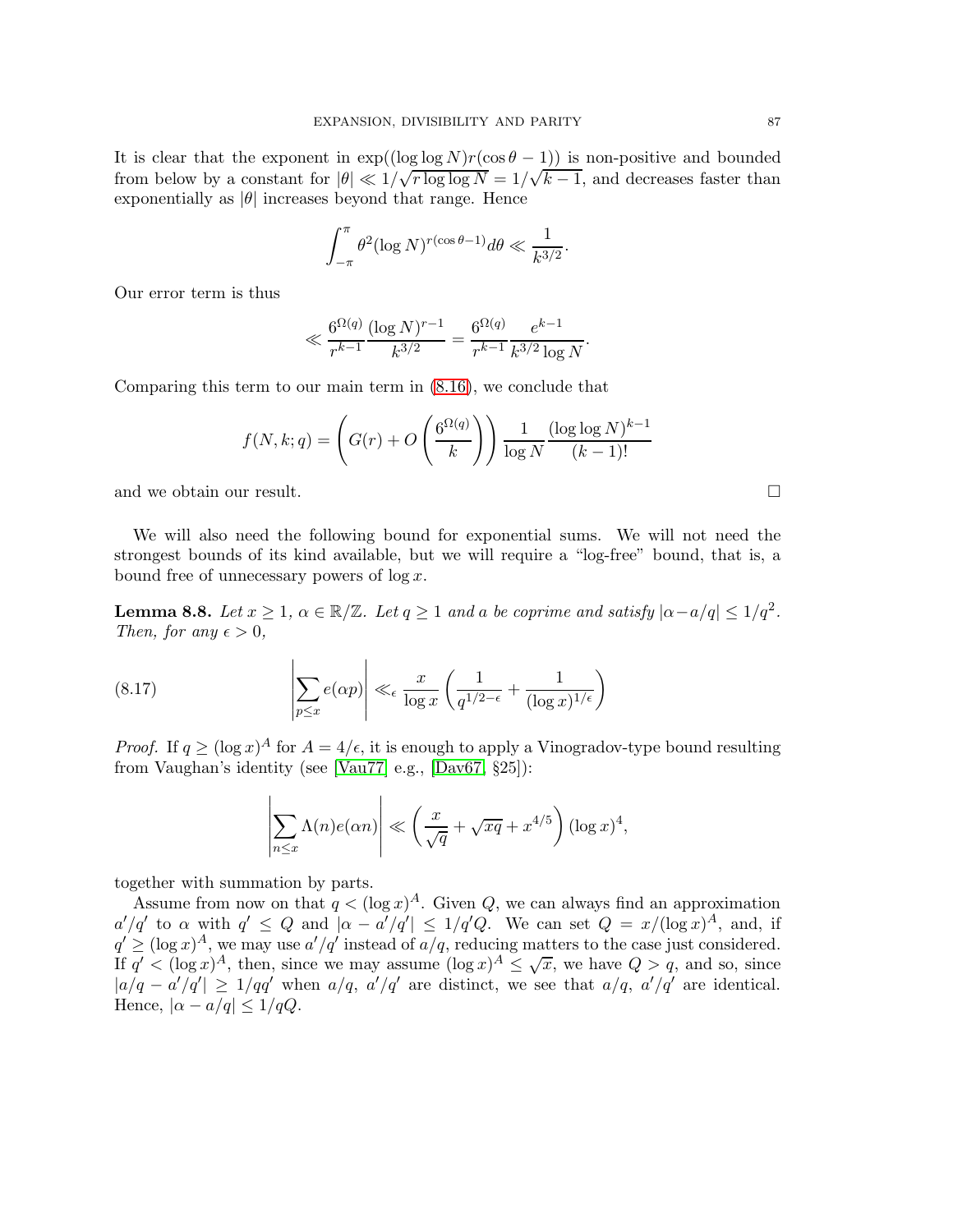If we are satisfied with an ineffective result, we may use Siegel-Walfisz and summation by parts. Otherwise, we may use a log-free result such as  $\mathrm{Ram10}$ , Thm. 3, <sup>[13](#page-87-0)</sup> together with integration by parts.  $\Box$ 

The following lemmas are of a very classical kind.

<span id="page-87-2"></span>**Lemma 8.9.** Let  $X \geq 1$ ,  $\exp((\log X)^{2/3+\epsilon}) \leq P \leq Q \leq X$  for some  $\epsilon > 0$ . Then, for any  $t \text{ with } |t| \leq X \text{ and any character } \chi \text{ of modulus } \leq (\log X)^{4/3},$ 

$$
\Big|\sum_{P < p \le Q} \frac{\chi(p)}{p^{\frac{1}{2}+it}}\Big| = \sqrt{Q} \cdot \left(\frac{O(1/\log Q)}{1+|t|} + \frac{O_{\epsilon}(1)}{\exp((\log X)^{\epsilon/2})}\right),\,
$$

*where the term*  $O(1)/(1+|t|)$  *is present only if*  $\chi$  *is principal.* 

We could allow the modulus of  $\chi$  to be  $\ll (\log X)^A$ , at the cost of effectivity, but, in our application, we will not need to.

*Sketch of proof.* By Perron's formula (truncated; see, e.g., [\[Dav67,](#page-98-4) §17, Lemma] or [\[MV07,](#page-99-5) Thm. 5.2]), for any  $\kappa > 1/2$ ,

$$
\sum_{P < p \le Q} \frac{\chi(p)}{p^{\frac{1}{2} + it}} = \frac{1}{2\pi i} \int_{\kappa - iT}^{\kappa + iT} \log L(s + 1/2 + it, \chi) \cdot \frac{Q^s - P^s}{s} ds + O_\kappa \left( \frac{Q^{1/2} \log Q}{T} \right) + O \left( \frac{1}{P^{1/4}} \right).
$$

We choose a large T (say,  $T = Q^2$ ) and move the contour of integration to the left of  $\Re s = 1/2$ , but so that  $s + 1/2$  stays within the Vinogradov-Korobov zero-free region<sup>[14](#page-87-1)</sup> for  $L(s, \chi)$ .

For  $\chi$  principal,  $\log L(s + 1/2 + it, \chi)$  has a branch point at  $s = 1/2 - it$ , and thus the contour must go along the horizontal line  $\Im s = -it$  from the left, around  $s = 1$  and then back to the left ("truncated Hankel contour"); see [\[Lan08,](#page-99-6) p. 754] for an early instance of this procedure, applied precisely to  $\log \zeta(s)$ , which is really the function in question here. The result is a main term of size  $O((\sqrt{Q}/\log Q)/(1+|t|)).$ 

We use bounds on  $L(s, \chi)$  and on the number of zeros of  $L(s, \chi)$  as in [\[MV07,](#page-99-5) Thm. 11.4] (say) to obtain our bound on the remaining terms. The effect of a hypothetical Landau-Siegel zero  $\beta$  is negligible (namely,  $O_{\epsilon'}(1)/\exp((\log X)^{\epsilon'})$  for any  $0 < \epsilon' < \epsilon$ ), since we

<span id="page-87-0"></span><sup>&</sup>lt;sup>13</sup>Bound on  $\sum_{p\leq x}e(\alpha p)$  are of course central to approaches to the ternary Goldbach problem by means of the circle method. One of the bounds [\[Vin04,](#page-100-7) Thm. 2b] in Vinogradov's 1947 monograph was already almost log-free; it does not quite give us [\(8.17\)](#page-86-0), as it has a power  $(\log x)^{\epsilon}$  in the numerator, but it would suffice for our application (in the proof of Prop. [8.12\)](#page-91-0). See [\[Helb,](#page-98-5) §10.3] for a discussion of log-free bounds.

<span id="page-87-1"></span><sup>&</sup>lt;sup>14</sup>While the Vinogradov-Korobov zero-free region for Dirichlet L-functions has undoubtedly been known for long, it seems hard to find a proof in the standard references (as has been remarked elsewhere; vd., e.g, [\[Kou13\]](#page-99-7), footnote 2). The zero-free region in [\[Pra57,](#page-99-8) Ch. VIII, Satz 6.2] is somewhat narrower but would be sufficient for our purposes, though the exponent  $2/3$  in the statement of Lemma [8.9](#page-87-2) would have to be changed to 3/4. Fortunately, there are statements more general than what we need in the literature ([\[Col90\]](#page-98-6); cf. [\[Vas77\]](#page-100-8) apud [\[LZ07\]](#page-99-9)).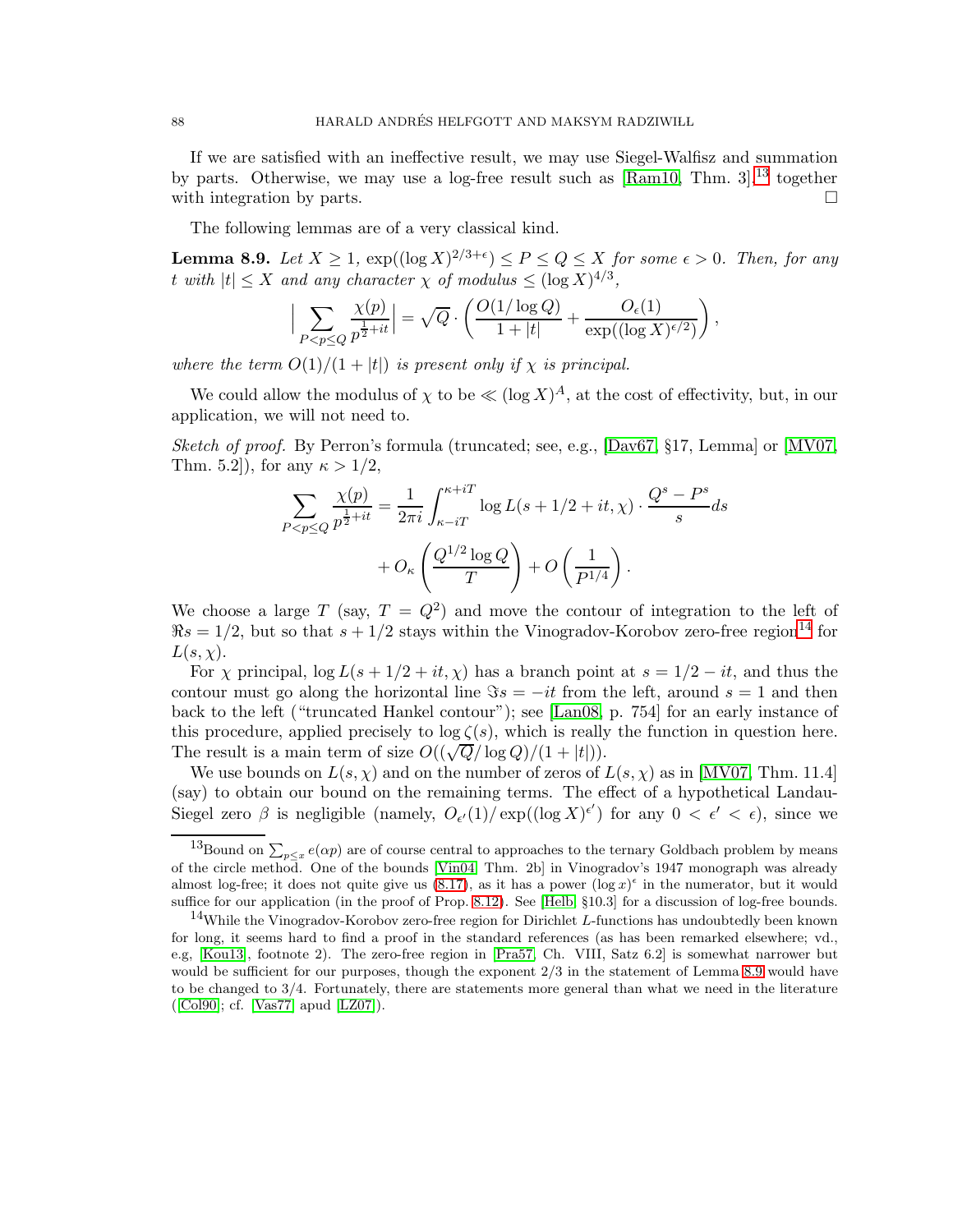have the effective bound  $\beta < 1 - c/q^{1/2} (\log q)^2$  ([\[MV07,](#page-99-5) Cor. 11.12], [\[IK04,](#page-99-10) Thm. 5.28(2)]), where  $q \leq (\log X)^{4/3}$  of the modulus of  $\chi$ , and we know that  $P \geq \exp((\log X)^{2/3+\epsilon})$ . The Vinogradov-Korobov zero-free region is broad enough that, thanks to the same lower bound  $P \ge \exp((\log X)^{2/3+\epsilon})$ , the other zeros contribute at most  $Q \cdot O(\exp((\log X)^{-\epsilon/2}))$ .  $\Box$ 

<span id="page-88-0"></span>**Lemma 8.10.** *Let*  $N \geq 1$ *. Then, for any* t *with*  $|t| \leq N$ *, any*  $\alpha \in \mathbb{R}/\mathbb{Z}$  *and any character*  $\chi$  *of modulus*  $\leq (\log N)^{2-\varepsilon}, 0 < \varepsilon \leq 1$ ,

$$
\Big|\sum_{N < n \le 2N} \frac{e^{2\pi i \alpha \Omega(n)} \chi(n)}{n^{1/2+it}}\Big| = \sqrt{N} \left( \frac{O(1)}{1+|t|} + \frac{O_\varepsilon(1)}{\exp((\log N)^{\varepsilon/3})} \right).
$$

We would actually do just fine with  $\varepsilon = 1$ .

*Sketch of proof.* Define

$$
Z_{\alpha,\chi}(s) = \sum_{n\geq 1} \frac{e^{2\pi i \alpha \Omega(n)} \chi(n)}{n^s} = \prod_p \left(1 - \frac{e^{2\pi i \alpha} \chi(p)}{p^s}\right)^{-1}.
$$

Then, for  $\Re s > 1$ ,

$$
\log Z_{\alpha,\chi}(s) = -\sum_{p} \sum_{k} \frac{e(k\alpha)\chi(p^k)}{kp^{ks}} - e(\alpha) \sum_{p} \sum_{k} \frac{\chi(p^k)}{kp^{ks}} - G(s),
$$

where

$$
G(s) = \sum_{p} \sum_{k=1}^{\infty} \frac{\chi(p^k)}{k p^{ks}} (e(k\alpha) - e(\alpha)).
$$

Since the term  $k = 1$  here vanishes, we see that  $G(s)$  can be extended analytically to  $\Re s > 1/2$ , and is bounded on any region  $\Re s \ge \sigma_0$  with  $\sigma_0 > 1/2$ .

Hence

$$
Z_{\alpha,\chi}(s) = \exp(e(\alpha) \log Z_{0,\chi}(s) + G(s)) = L(s,\chi)^{e(\alpha)} \exp(G(s)).
$$

We then proceed much as in the proof of Lemma [8.10.](#page-88-0) Again, if  $\chi$  is principal, there is a branch point at  $s = 1/2 - it$ , and so we have to use a truncated Hankel contour again; see [\[Ten15,](#page-100-5) Ch. II.5, §3]. Just as before, there is a term  $O_{\varepsilon'}(1)/\exp((\log N)^{\varepsilon'/2})$  $(0 < \varepsilon' < \varepsilon$  arbitrary) coming from a hypothetical Landau-Siegel zero. The contribution of all the other zeroes is even smaller, whether we use the classical zero-free region or the Vinogradov-Korobov zero-free region as above.

We can now prove a mean-value theorem  $-$  a variant of the stronger results in [\[MR16\]](#page-99-2).

<span id="page-88-1"></span>**Lemma 8.11.** Let  $0 < \epsilon < 1/3$ . Let  $\chi$  be a character to modulus  $q \leq \log N$ . Let  $\alpha \in \mathbb{R}$ . *Then, for any*  $W, H \ge 1$  *with*  $\log H \le (\log N)^{2/3}$  *and any*  $A \ge 1$ *,* 

$$
\int_{W \leq |t| \leq N/H} \Big| \sum_{n \in \mathbf{N}} \frac{e^{2\pi i \alpha \Omega(n)} \chi(n)}{n^{1/2 + it}} \Big|^2 dt \ll_{\epsilon} \frac{N}{W} + \frac{N}{(\log H)^{1-\epsilon}} + \frac{N}{(\log N)^{\frac{1}{3}-\epsilon}}
$$

The statement is of a kind essentially covered by [\[MR16\]](#page-99-2).

.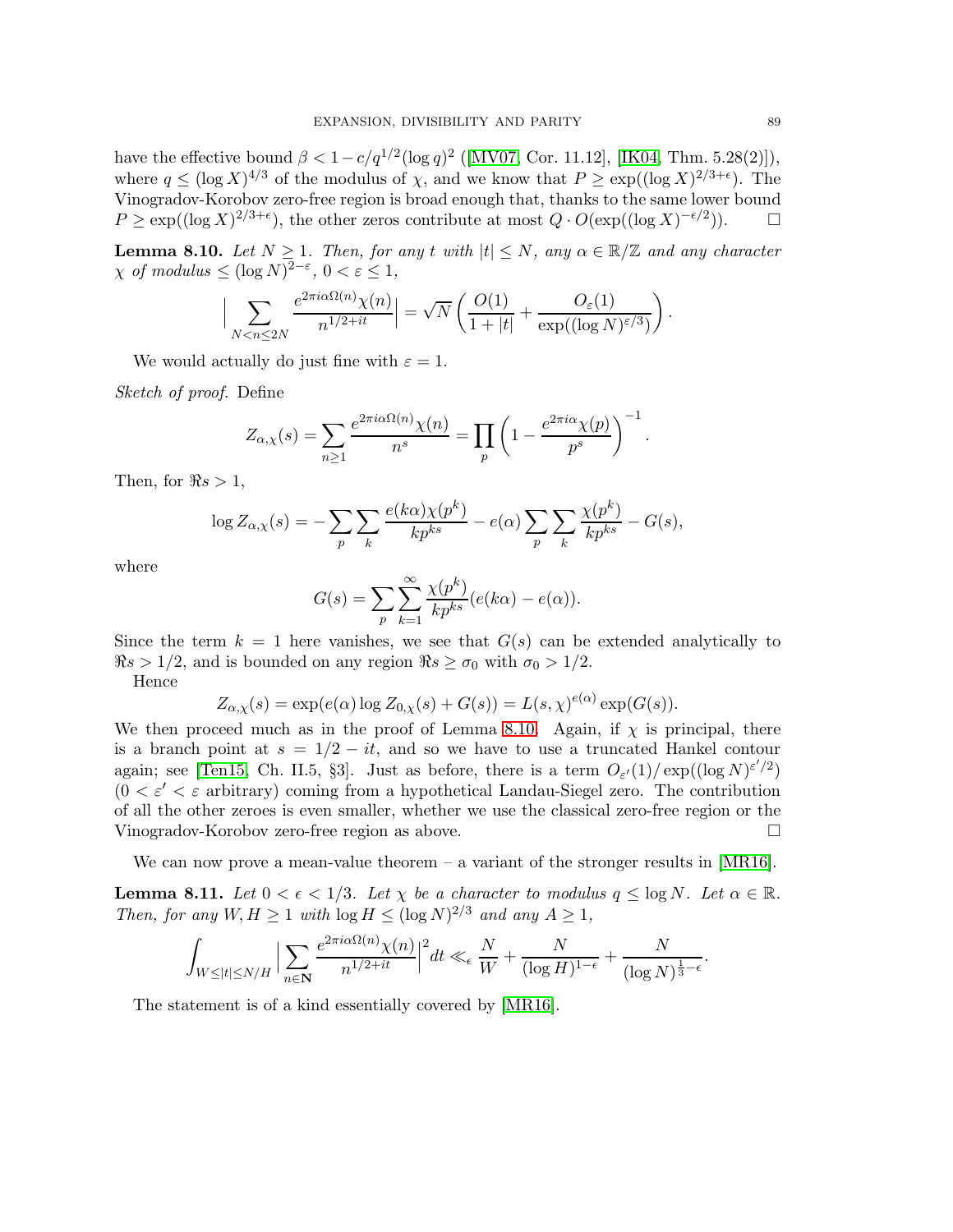*Proof.* We set the parameters

$$
P_1 = \exp(\log^{\epsilon} H), Q_1 = H
$$
 and  $P_2 = \exp(\log^{2/3+\epsilon} N), Q_2 = N^{1/3}$ .

Let  $\Delta = \log H$  and

$$
P_{j,\Delta}(s) = \sum_{\substack{e^{j/\Delta} < p \leq e^{(j+1)/\Delta} \\ P_1 \leq p \leq Q_1}} \frac{\chi(p)}{p^s}.
$$

We let  $J_0 = \Delta \log P_1$ ,  $J_1 = \Delta \log Q_1$ , and split the range of integration t into two sets:

$$
\mathcal{T}_1 := \{ W \le |t| \le N/H : |P_{j,\Delta}(\frac{1}{2} + it)| \le \frac{e^{\frac{j}{2\Delta}}}{V} \text{ for all } J_0 \le j \le J_1 \} \text{ with } V = \log^{10} N,
$$

and the complement  $\mathcal{T}_2$ . By [\[MR16,](#page-99-2) Lemma 12], for some  $J_0 \leq j \leq J_1$ ,

$$
\int_{W \leq |t| \leq \frac{N}{H}} \Big| \sum_{n \in \mathbb{N}} \frac{e^{2\pi i \alpha \Omega(n)} \chi(n)}{n^{1/2 + it}} \Big|^2 dt \ll J_1 \Delta \log H \int_{W \leq |t| \leq \frac{N}{H}} |P_{j,\Delta}(\frac{1}{2} + it) R_{j,\Delta}(\frac{1}{2} + it)|^2 dt
$$
  
+ 
$$
N \left( \frac{1}{\Delta} + \frac{\log P_1}{\log Q_1} \right),
$$

where

$$
R_{j,\Delta}(\frac{1}{2} + it) = \sum_{Ne^{-j/\Delta} \le m \le 2Ne^{-j/\Delta}} \frac{e^{2\pi i \alpha \Omega(m)} \chi(m)}{m^{1/2 + it}} \cdot \frac{1}{\# \{P \le p \le Q : q|m\} + 1}.
$$

(When applying [\[MR16,](#page-99-2) Lemma 12], we use the fact that  $e^{2\pi i \alpha \Omega(mp)} = e^{2\pi i} e^{2\pi i \alpha \Omega(m)}$  for any p, m with  $p \nmid m$ .) We now simply use the definition of  $\mathcal{T}_1$  to apply a point-wise bound on  $P_{j,\Delta}$  and a standard mean-value theorem (such as, e.g., [\[IK04,](#page-99-10) Thm. 9.1]) to estimate the remaining integral. We obtain a bound of the form

$$
\ll J_1 \Delta \log H \cdot \frac{e^{j/\Delta}}{V^2} \left( \frac{N}{H} + \frac{N}{e^{j/\Delta}} \right) + N \left( \frac{1}{\log H} + \frac{1}{(\log H)^{1-\epsilon}} \right) \ll \frac{N}{(\log H)^{1-\epsilon}},
$$

which is good enough.

It therefore remains to bound the contribution of  $\mathcal{T}_2$ . By Lemma [8.10,](#page-88-0)

$$
\sum_{n\in{\bf N}}\frac{e^{2\pi i\alpha\Omega(n)}\chi(n)}{n^{1/2+it}}\ll\frac{\sqrt{N}}{1+|t|}
$$

in the range  $W \leq |t| \leq \exp((\log N)^{1/3})$ . We let  $W' = \exp((\log N)^{\epsilon/3})$ , and see that then

$$
\int_{W \leq |t| \leq W'} \Big| \sum_{n \in \mathbf{N}} \frac{e^{2\pi i \alpha \Omega(n)} \chi(n)}{n^{1/2+it}} \Big|^2 dt \ll \frac{N}{W}.
$$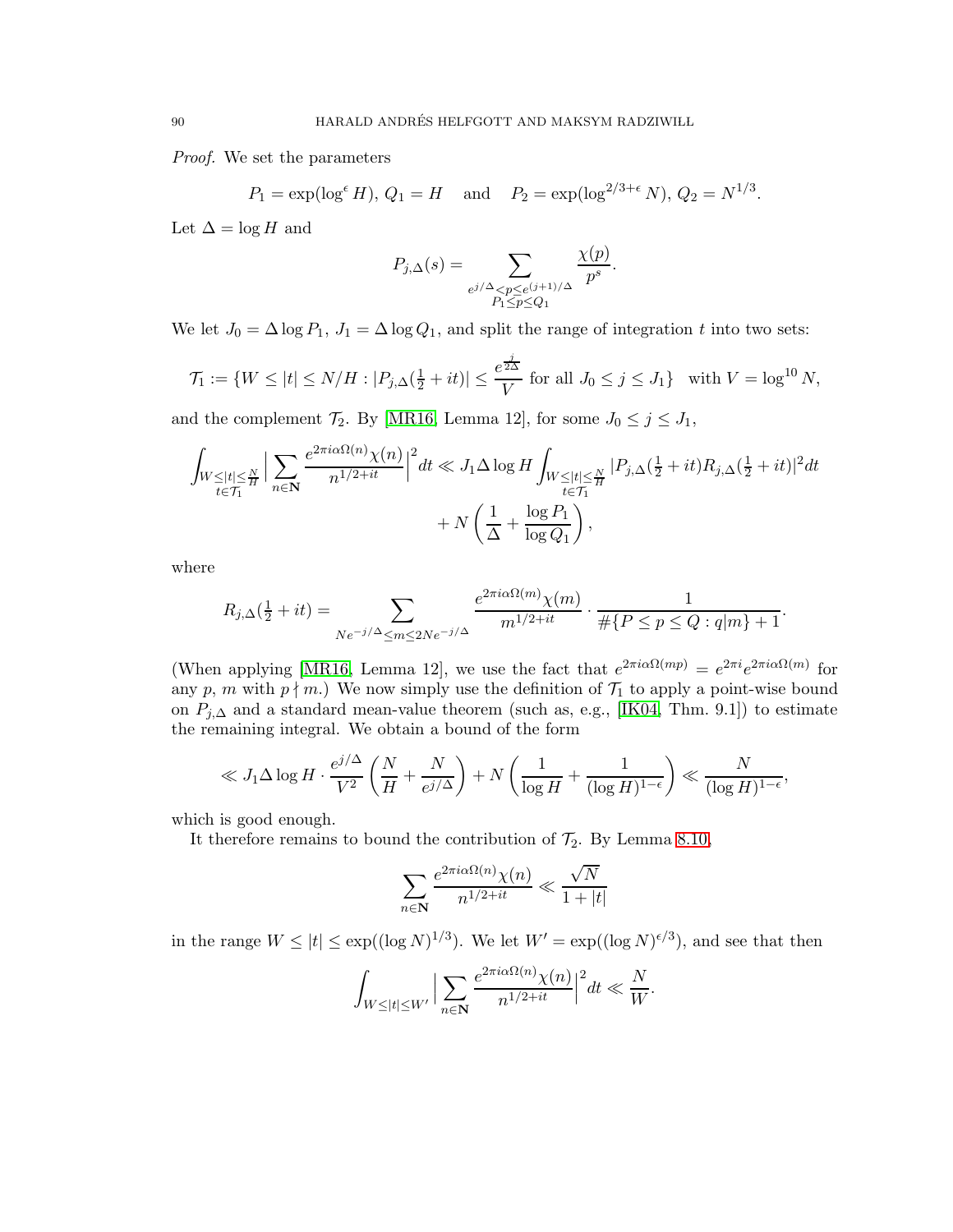On the remaining part of the integral, we apply again [\[MR16,](#page-99-2) Lemma 12], obtaining,

$$
\int_{W' \leq |t| \leq \frac{N}{H}} \Big| \sum_{n \in \mathbb{N}} \frac{e^{2\pi i \alpha \Omega(n)} \chi(n)}{n^{1/2+it}} \Big|^2 dt \ll \Delta(\log Q_2)^2 \int_{W' \leq |t| \leq \frac{N}{H}} |P_{j,\Delta}(\frac{1}{2} + it) R_{j,\Delta}(\frac{1}{2} + it)|^2 dt
$$
  
+ 
$$
N \left( \frac{1}{\Delta} + \frac{\log P_2}{\log Q_2} \right)
$$

for some  $\Delta \log P_2 \leq j \leq \Delta \log Q_2$ . We split the integral further into the part with  $|t| \leq$  $Ne^{-j/\Delta}$  and the part with  $Ne^{-j/\Delta} \leq |t| \leq N/H$ . On the first part, we apply Lemma [8.9:](#page-87-2)

(8.18) 
$$
|P_{j,\Delta}(\frac{1}{2} + it)| \ll \frac{e^{\frac{j}{2\Delta}}}{W'},
$$

followed by the mean-value theorem. This yields a total bound of the form

<span id="page-90-0"></span>
$$
\ll \Delta(\log Q_2)^2 \cdot \frac{e^{j/\Delta}}{(W')^2} \frac{N}{e^{j/\Delta}} \ll \frac{N(\log N)^3}{(W')^2}
$$

which is better than we need.

On the part of the integral with  $|t| > Ne^{-j/\Delta}$ , we still have the bound [\(8.18\)](#page-90-0). We also notice that  $\mathcal{T}_2$  is in fact a tiny set: by [\[MR16,](#page-99-2) Lemma 8] (with  $P = e^{j/\Delta}$  and  $a_p = \sqrt{p/P}$ ),

$$
|\mathcal{T}_2| \ll (N/H)^{2\frac{\log V}{\log P_2}} V^2 e^{2\frac{\log N}{\log P_2} \log \log N} \ll_{\epsilon'} N^{\epsilon'}
$$

for any  $\epsilon' > 0$ . Therefore, we can bound the remaining integral by

$$
\frac{e^{j/\Delta}}{W'}\sum_{t\in\mathcal{T}_2^*}|R_{j,\Delta}(\frac{1}{2}+it)|^2
$$

where  $\mathcal{T}_2^*$  is a discrete set of  $\ll N^{\epsilon}$  points. We now appeal to [\[IK04,](#page-99-10) Thm. 9.6] (due to Montgomery), and obtain, setting  $\epsilon' = 1/3$ ,

$$
\sum_{t \in \mathcal{T}_2^*} |R_{j,\Delta}(\frac{1}{2} + it)|^2 \ll \Big(\frac{N}{e^{j/\Delta}} + N^{1/2 + \epsilon'}\Big) (\log N)^2 \ll \frac{N}{e^{j/\Delta}} (\log N)^2,
$$

and thus a bound of  $\ll N(\log N)^2/W'$ , which is certainly sufficient. Finally,

$$
N\left(\frac{1}{\Delta} + \frac{\log P_1}{\log Q_1}\right) \ll \frac{N}{(\log N)^{1/3 - \epsilon}}.
$$

We come to the result we will need in order to prove Corollary [1.7.](#page-5-2) Cf. [\[Gou17,](#page-98-7) Théo. 1], which gives an estimate of the same shape, though only as an upper bound.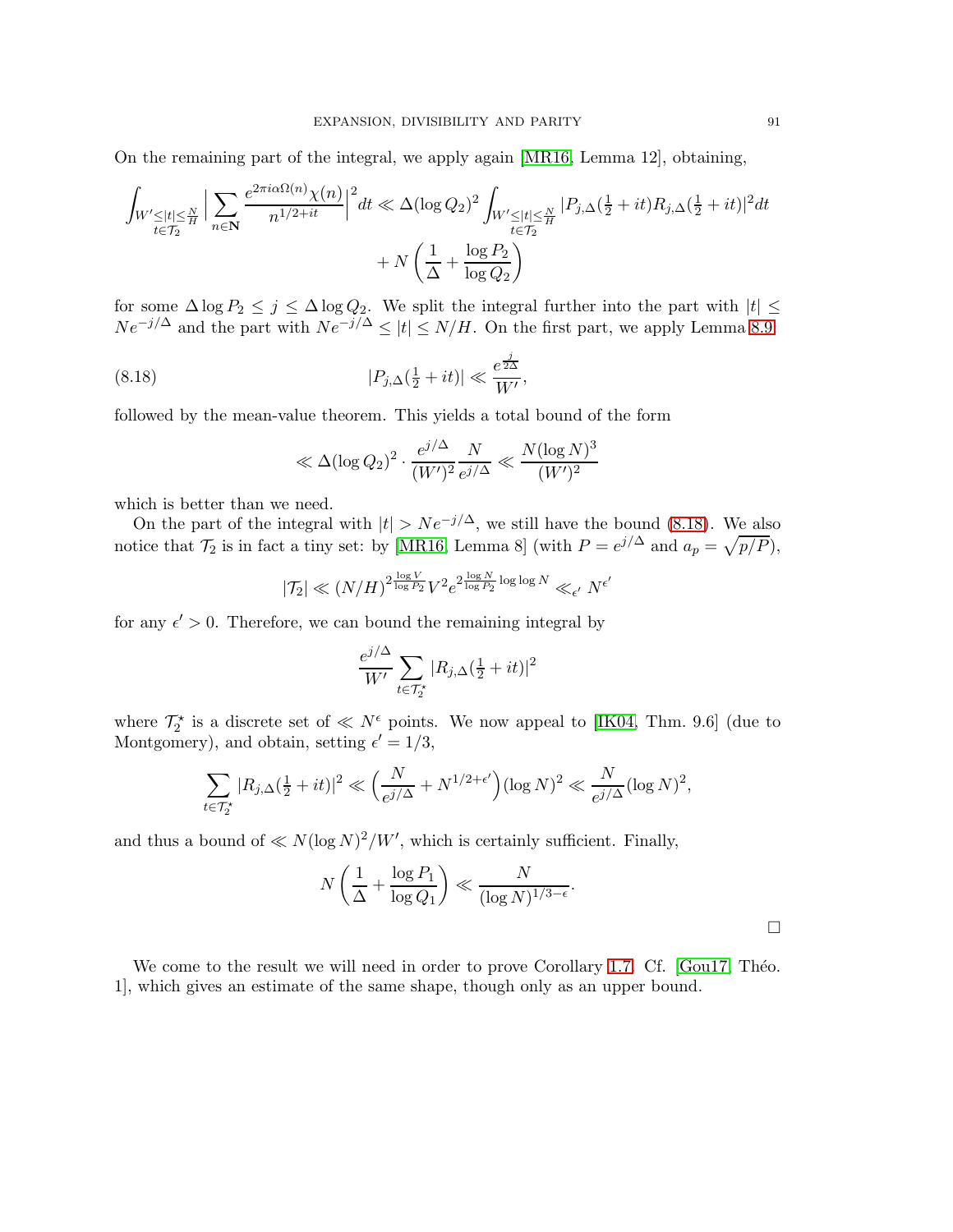<span id="page-91-0"></span>**Proposition 8.12.** Let  $N \geq 1$ . Let  $\exp(\log^{\varepsilon} N) \leq H_0 \leq H \leq \exp((\log N)^{2/3})$ , where  $0 < \varepsilon < 1$ *. Let* **P** *be the set of primes in*  $[H_0, H]$ *. Uniformly on*  $k, \ell \geq 1$ *,* 

$$
\sum_{p \in \mathbf{P}} \sum_{\substack{n \in \mathbf{N} \\ \Omega(n) = k \\ \Omega(n+p) = \ell}} \frac{1}{p} = \sum_{p \in \mathbf{P}} \frac{1}{p} \cdot \frac{\pi_k(N)\pi_\ell(N)}{N} \cdot \left(1 + O\left(\frac{|k - \log\log N|^2 + |\ell - \log\log N|^2 + O_\varepsilon(1)}{(\log\log N)^2}\right)\right)
$$

*Proof.* If k or  $\ell$  is not in the interval  $I_{\kappa} = [(1-\kappa) \log \log N, (1+\kappa) \log \log N]$  for some  $\kappa > 0$ then the result follows from a sieve upper bound, with implied constants depending on  $\kappa$ . We can thus assume that  $k, \ell$  belong to  $I_{\kappa}$  for an arbitrarily small, but fixed,  $\kappa > 0$ .

Breaking the outer sum into dyadic intervals, we see that it suffices to determine the asymptotic behavior of

<span id="page-91-1"></span>(8.19) 
$$
\sum_{H' < p \le 2H'} \sum_{\substack{n \in \mathbf{N} \\ \Omega(n) = k \\ \Omega(n+p) = \ell}} 1
$$

with  $\exp(\log^{\varepsilon} N) \leq H' \leq \exp(\sqrt{\log N})$ . (Since  $\log \log H - \log \log H_0 \gg \log \log N$ , we need not worry about the primes in one dyadic interval not entirely contained in  $[H_0, H]$ .

We now follow the circle method: we rewrite [\(8.19\)](#page-91-1) as

(8.20) 
$$
\int_0^1 \Big( \sum_{\substack{n \in \mathbf{N} \\ \Omega(n)=k}} e(n\alpha) \Big) \Big( \sum_{\substack{m \in \mathbf{N} \\ \Omega(m)=\ell}} e(-m\alpha) \Big) \Big( \sum_{H' < p \le 2H'} e(p\alpha) \Big) d\alpha.
$$

Given  $\eta > 0$ , we define the major arcs

<span id="page-91-2"></span>
$$
\mathcal{M}_{\eta,W} := \left\{ \alpha \in [0,1] : \left| \alpha - \frac{a}{q} \right| \le \eta \text{ for some } (a,q) = 1, q \le W \right\}
$$

and the corresponding minor arcs  $\mathfrak{m}_{\eta,W} = [0,1] \setminus \mathfrak{M}_{\eta,W}$ . We will keep  $W \leq \log N$  throughout; ultimately, we will choose W to be a small power of log N. We let  $\eta = (\log N)^{\delta}/N$ , with  $\delta > 0$  small and to be chosen later. We split the integral in [\(8.20\)](#page-91-2) into an integral over  $\mathfrak{M}_{\eta,W}$  and an integral over  $\mathfrak{m}_{\eta,W}$ . The integral over  $\mathfrak{M}_{\eta,W}$  is easy to compute. Indeed, using Lemma [8.7](#page-84-0) and integration by parts (on the short sum over primes  $H' < p \leq 2H'$ ), we find that the integral over the major arcs is equal to

<span id="page-91-3"></span>(8.21) 
$$
\sum_{q \leq W} \sum_{(a,q)=1} \int_{|\beta| \leq \eta} \pi_k\left(N, \frac{a}{q} + \beta\right) \pi_\ell\left(N, -\frac{a}{q} - \beta\right) \left(\sum_{H' < p \leq 2H'} e(pa/q)\right) d\alpha
$$

plus a negligible error term. By the theorem that one may call Page's, Landau-Page, or "effective Siegel-Walfisz" [\[MV07,](#page-99-5) Cor. 11.17],

$$
\sum_{H' < p \leq 2H'} e\left(\frac{pa}{q}\right) = \left|\{H' < p \leq 2H'\}\right| \cdot \left(\frac{1}{\phi(q)}\sum_{\substack{0 \leq r < q \\ (r,q)=1}} e\left(\frac{ra}{q}\right) + \exp\left(-c\frac{\sqrt{\log H'}}{(\log\log H')^2}\right)\right)
$$

.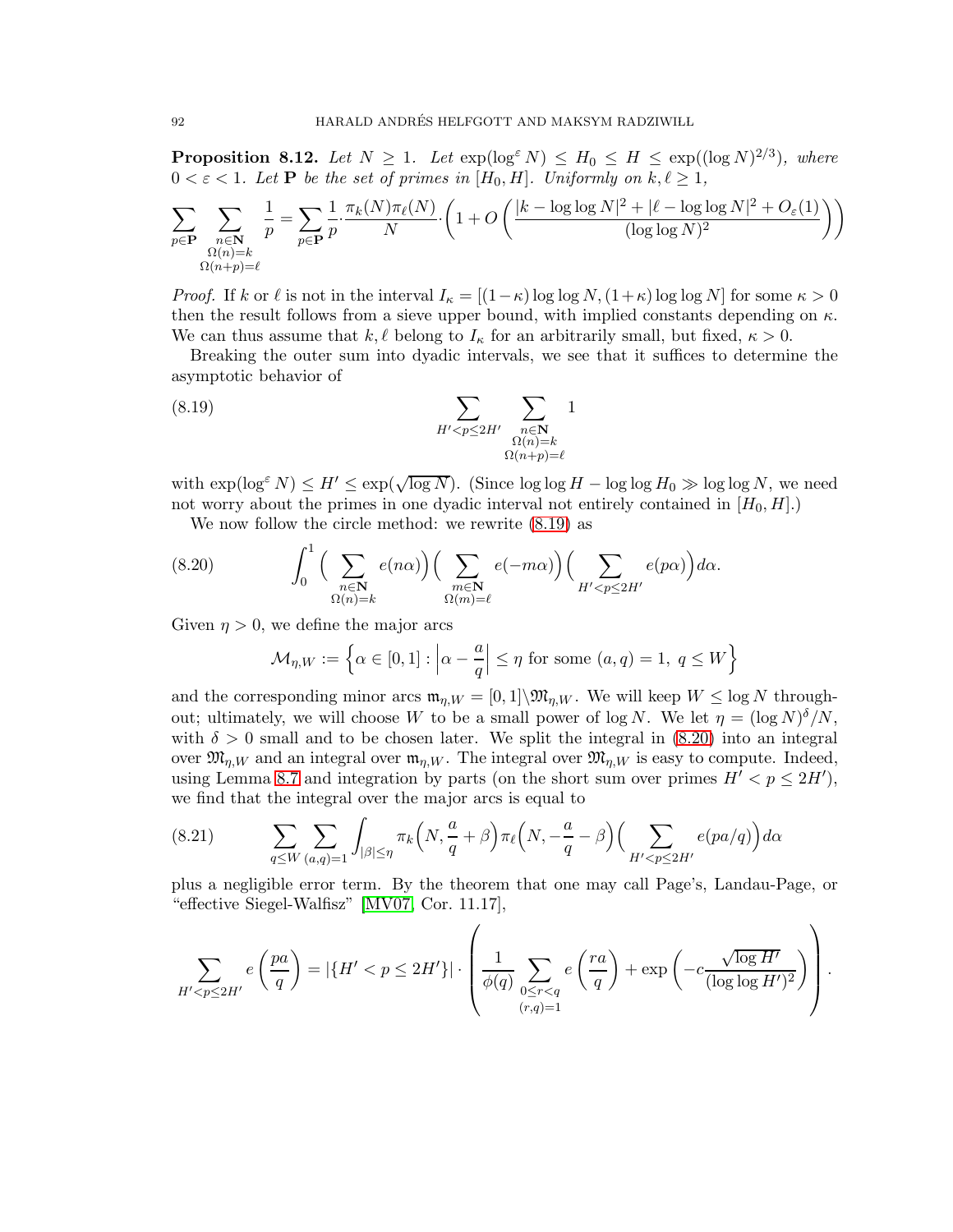for some  $c > 0$ . The Ramanujan sum  $\sum_{0 \leq r < q:(r,q)=1} e(ra/q)$  of course equals  $\mu(q)$ . We now appeal to Lemma [8.7,](#page-84-0) and conclude that the expression in  $(8.21)$  equals

$$
(N + O(\eta^{-1})) |\{H' < p \le 2H'\}| \sum_{\substack{q \le W \\ (a,q)=1}} \frac{f(N,k;q)f(N,\ell;q)\mu(q)}{\varphi(q)^3} + O\left(\frac{(N\eta)^2 W^2 (\log \log N)^5}{\log N} \frac{N H'}{\log H'}\right) + O\left(\exp\left(-c\frac{\sqrt{\log H'}}{(\log \log H')^2}\right) \frac{N H'}{\log H'}\right).
$$

Our main term comes from  $q = 1$ , whereas the terms with  $q \geq 2$  go in their entirety to the error term: looking at the definition  $(8.14)$ , we see that each prime factor of q gives us an additional factor of  $O(\varepsilon_k(N) \cdot \varepsilon_k(N))$ , where

$$
\varepsilon_v(N) = \frac{|v - \log \log N|}{\log \log N}.
$$

We thus obtain that the contribution of the major arcs is

$$
N|\{H' < p \le 2H'\}| \left( f(N,k;q)f(N,\ell;q) + O\left(\frac{|k - \log\log N| |\ell - \log\log N| + O_{\varepsilon}(1)}{(\log\log N)^2}\right)\right)
$$

provided that  $(N\eta)W \leq (\log N)^{2/5}$  (say). Of course  $|k - \log \log N| |\ell - \log \log N|$  is bounded by  $(|k - \log \log N|^2 + |\ell - \log \log N|^2)/2$ .

It remains to bound the contribution of the minor arcs  $\mathfrak{m}_{n,W}$ . We split  $\mathfrak{m}_{n,W}$  further, into a union of  $\mathfrak{m}_{\eta,W} \cap \mathfrak{M}_{H'^{-1/2},W}$  and  $\mathfrak{m}_{H'^{-1/2},W}$ . For  $\alpha \in \mathfrak{m}_{H'^{-1/2},W}$  ("very minor arcs"), we let  $Q = \sqrt{H'}$  and find a diophantine approximation  $a/q$  to  $\alpha$  with  $q \le Q$  and  $|\alpha - a/q| \le 1/qQ$ . We see that  $q > W$  by definition of  $\mathfrak{m}_{H'^{-1/2},W}$ . Hence, by Lemma [8.8,](#page-86-1)

$$
\sum_{H' \le p \le 2H'} e(\alpha p) \ll \frac{H'}{\log H'} \cdot \frac{1}{W^{9/20}}
$$

provided that  $W \leq H'$ . Therefore the contribution of  $\alpha \in \mathfrak{m}_{H'^{-1/2}}$  to  $(8.20)$  is bounded by  $\frac{NH'}{\log H'} \cdot \frac{1}{W^{9/20}}$ , which is entirely sufficient.

Thus it remains to handle the part of the integral over  $\alpha \in \mathfrak{m}_\eta \cap \mathfrak{M}_{H^{-1/2}}$  ("middle arcs"). By Cauchy-Schwarz, this part of the integral is bounded by

$$
\frac{H'}{\log H'}\sup_{k\geq 1}\sum_{q\leq W}\sum_{(a,q)=1}\int_{\eta\leq|\beta|\leq H'^{-1/2}}\Big|\sum_{\substack{n\in\mathbf{N}\\ \Omega(n)=k}}e(na/q)e(n\beta)\Big|^2d\beta.
$$

We can detect the condition  $\omega(n) = k$  using the formula

$$
\int_0^1 e^{2\pi i \alpha \Omega(n)} e^{-2\pi i \alpha k} d\alpha.
$$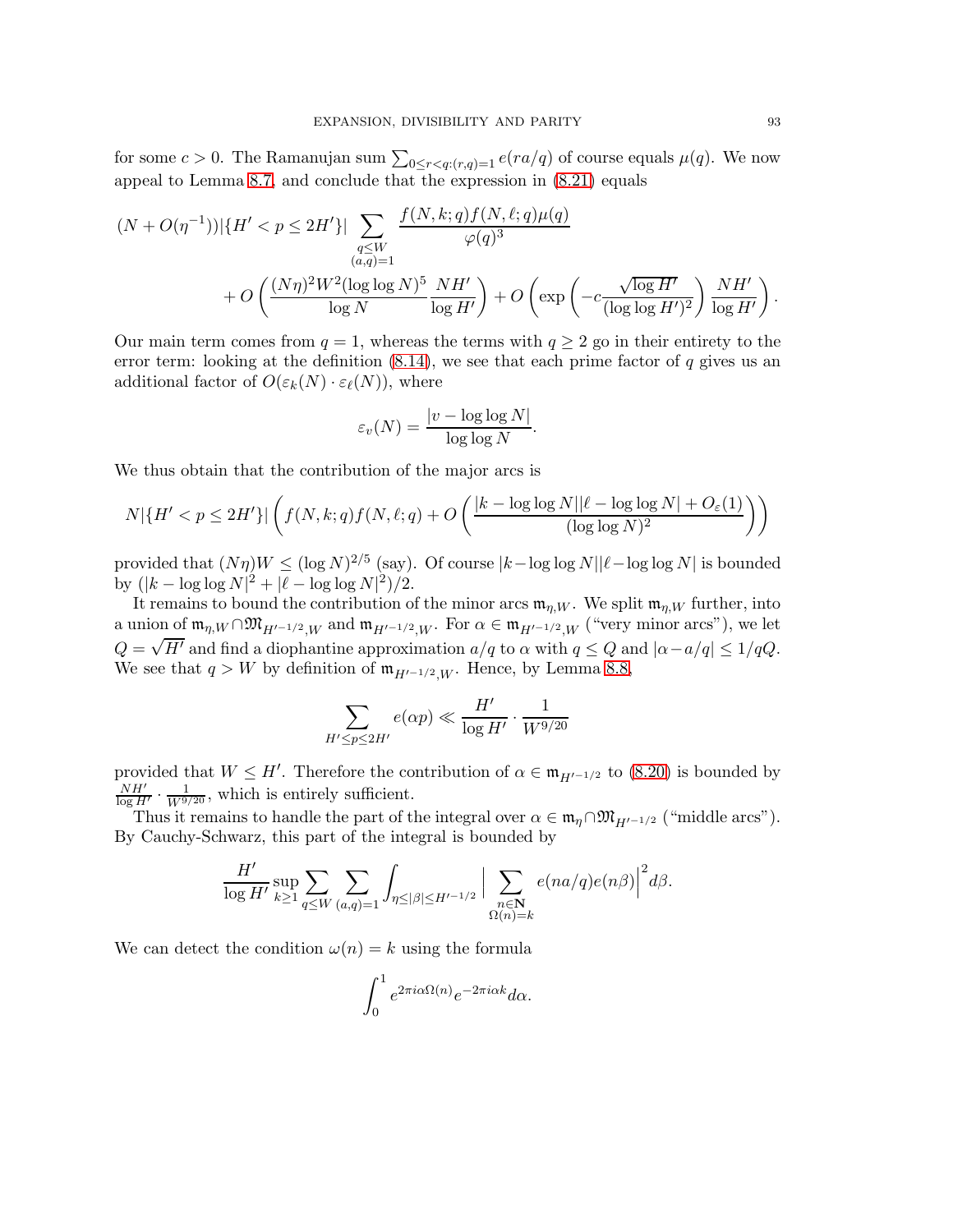Therefore, again by Cauchy-Schwarz, it suffices to bound

<span id="page-93-0"></span>
$$
(8.22) \qquad \frac{H'}{\log H'} \sup_{\alpha \in [0,1]} \sum_{q \le W} \sum_{(a,q)=1} \sum_{\substack{q \le W \\ (a,q)=1}} \int_{\eta \le |\beta| \le H'^{-1/2}} \Big| \sum_{n \in \mathbb{N}} e^{2\pi i \alpha \Omega(n)} e(na/q) e(n\beta) \Big|^2 d\beta,
$$

the advantage being that the function  $e^{2\pi i \alpha \Omega(n)}$  is now multiplicative.

We can also go from additive to multiplicative characters, in what is essentially a stan-dard way. By [\[MRT19,](#page-99-11) Corollary 5.3] (second inequality), the expression within  $\sup_{\alpha\in[0,1]}$ in  $(8.22)$  is at most

<span id="page-93-1"></span>
$$
(8.23) \t W^2 \sup_{\substack{q \le W \\ \chi \bmod q}} \int_{\rho \eta N \le |t| \le H'^{-1/2}N/\rho} \Big| \sum_{n \in \mathbb{N}} \frac{e^{2\pi i \alpha \Omega(n)} \chi(n)}{n^{1/2 + it}} \Big|^2 dt + O\left(\rho^2 + \frac{1}{(\eta N)^2}\right)N
$$

for  $\rho \in [H'^{-1/2}, 1]$  arbitrary. By Lemma [8.11,](#page-88-1) the expression within sup in [\(8.23\)](#page-93-1) is

$$
\ll_{\epsilon} \frac{1}{\rho \eta} + \frac{N}{(\log H')^{1-\epsilon}} + \frac{N}{(\log N)^{1/3-\epsilon}}
$$

for any  $0 < \epsilon < 1/3$ . We set  $\rho = 1/(\eta N)^{1/3}$ , and see that the whole expression in [\(8.22\)](#page-93-0) is

$$
\ll_{\epsilon} \frac{NH'W^2}{\log H'} \left( \frac{1}{(\log H')^{1-\epsilon}} + \frac{1}{(\log N)^{1/3-\epsilon}} + \frac{1}{(\eta N)^{2/3}} \right).
$$

We now let  $\epsilon = 1/6$ ,  $\eta = (\log N)^{1/6}/N$  and  $W = (\log N)^{1/27}$ . We obtain a total bound

$$
\frac{NH'}{\log H'}\left(\frac{1}{(\log H')^{5/6}}+\frac{1}{(\log N)^{1/27}}\right)
$$

on the contribution of the middle arcs.

<span id="page-93-3"></span>Corollary 8.13. Let  $N \geq 1$ . Let  $\exp(\log^{\varepsilon} N) \leq H_0 \leq H \leq \exp((\log N)^{2/3})$ , where  $0 < \varepsilon < 1$ *. Let* **P** *be the set of primes in*  $[H_0, H]$ *; write*  $\mathscr{L} = \sum_{p \in \mathbf{P}} 1/p$ *. Let*  $I_1, I_2 \in \mathbb{Z}_{>0}$ *be intervals. Then*

$$
\sum_{p \in \mathbf{P}} \sum_{\substack{n \in \mathbf{N} \\ \Omega(n) \in I_1 \\ \Omega(n+p) \in I_2}} \frac{1}{p} = O\left(\frac{\mathscr{L}N}{\log \log N}\right) + O_{\varepsilon}\left(\frac{\mathscr{L}N}{(\log \log N)^2}\right).
$$

*Proof.* By Proposition [8.12,](#page-91-0) (8.24)

<span id="page-93-2"></span>
$$
\sum_{p \in \mathbf{P}} \sum_{\substack{n \in \mathbf{N} \\ \Omega(n) \in I_1 \\ (\log \log N)^2}} \frac{1}{p} = \frac{\mathscr{L}}{N} \sum_{k_1 \in I_1} \sum_{k_2 \in I_2} \pi_{k_1}(N) \pi_{k_2}(N) (-1)^{k_1} (-1)^{k_2} + \frac{\mathscr{L}/N}{(\log \log N)^2} \sum_{k_1 \in I_1} \pi_{k_1}(N) \sum_{k_2 \in I_2} \pi_{k_2}(N) (O(|k_1 - \log \log N|^2 + |k_2 - \log \log N|^2) + O_{\varepsilon}(1)).
$$

$$
\Box
$$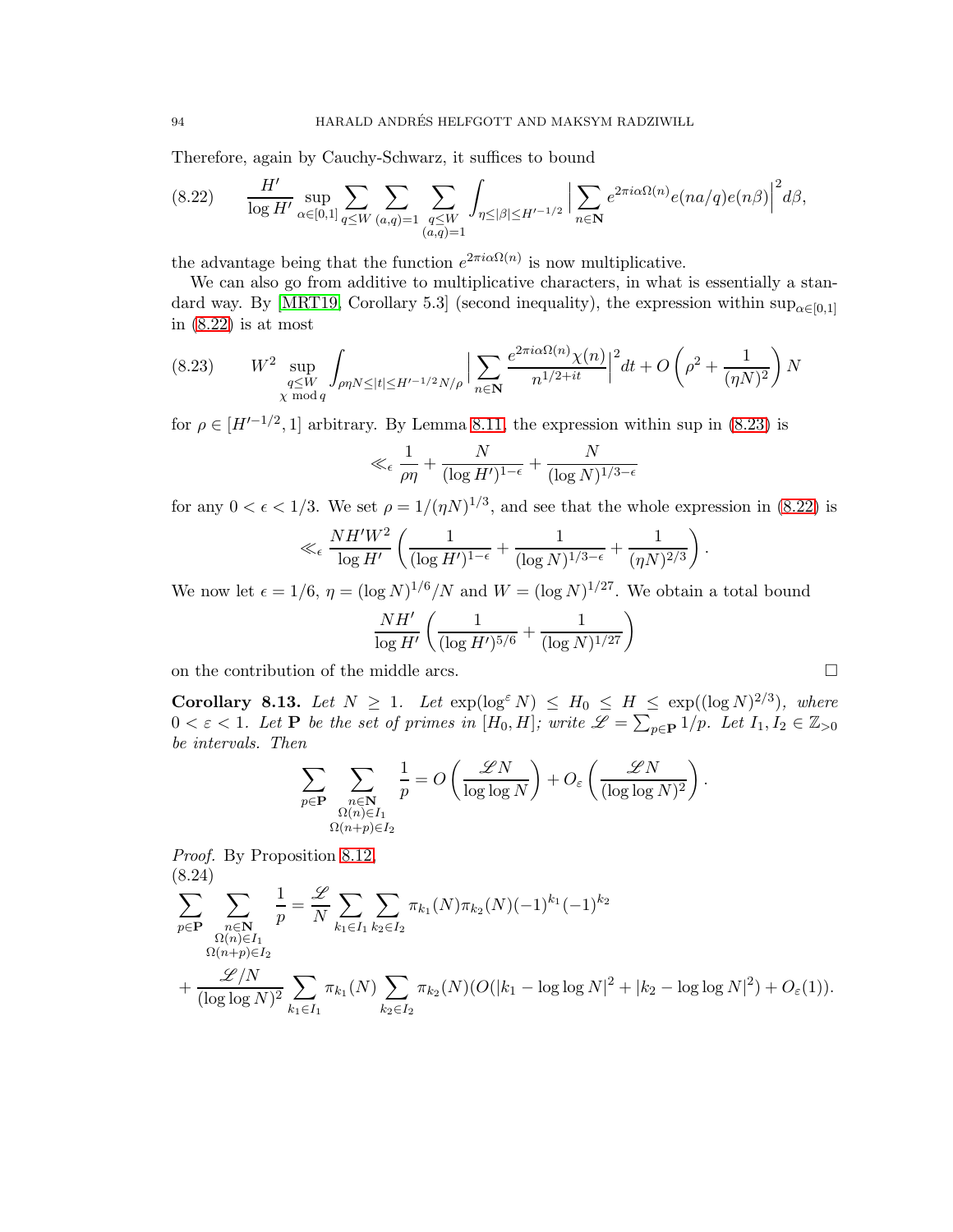Since  $(\Omega(n) - \log \log N)/\sqrt{\log \log N}$  has a limit distribution centered around the origin with fast decay (Erdős-Kac, generalized to  $\Omega(n)$ ; it is enough to apply Lem. [8.7](#page-84-0) with  $q = 1$ and  $\beta = 0$ , and use a crude bound to bound the case of  $\Omega(n)$  very large),

$$
\sum_{k_i \in I_i} |k_1 - \log \log N|^2 \pi_{k_i}(N) \ll \log \log N \cdot N.
$$

Hence, the error term in [\(8.24\)](#page-93-2) is  $O(\mathscr{L}N/\log\log N) + O_{\varepsilon}(\mathscr{L}N/(\log\log N)^2)$ .

We should now estimate  $\sum_{k\in I_i}(-1)^k\pi_k(N)$ . Again, we use Lem. [8.7](#page-84-0) with  $q=1$  and  $\beta = 0$ , and obtain

$$
\sum_{k \in I_i} (-1)^k \pi_k(N) = N \cdot \sum_{k \in I_1} (-1)^k F\left(\frac{k-1}{\log \log N}\right) \frac{(\log \log N)^{k-1}}{(k-1)! \log N} + O\left(\frac{N}{\log \log N}\right).
$$

Since F is analytic,  $|F((k-1)/\log \log N) - F(k/\log \log N)| \ll 1/\sqrt{\log \log N}$  for  $k \ll$ log log N. It is clear that  $k \mapsto (\log \log N)^{k-1}/((k-1)!\log N)$  is increasing for  $k \le \log \log N$ and decreasing for  $k > \log \log N$ . Hence

$$
\left|\sum_{k\in I_1}(-1)^k\frac{(\log\log N)^{k-1}}{(k-1)!\log N}\right|\leq 2\max_{k\in I_1}\left|\frac{(\log\log N)^{k-1}}{(k-1)!\log N}\right|\ll \frac{1}{\sqrt{\log\log N}}.
$$

Hence, by partial summation,

$$
\sum_{k\in I_1} (-1)^k F\left(\frac{k-1}{\log\log N}\right) \frac{(\log\log N)^{k-1}}{(k-1)!\log N} = O\left(\frac{1}{\sqrt{\log\log N}}\right).
$$

We can now finally prove our last result.

*Proof of Cor.* [1.7.](#page-5-2) Assume without loss of generality that  $w \leq \exp(\sqrt{\log x})$ . Let  $H_0 =$  $\exp((\log w)^{2/3})$  and  $H = H_0 \exp((\log w)^{8/9})$ , say, just as before. Let **P** be the set of all primes in  $[H_0, H]$ .

Let  $x/w \leq T \leq x$ . By Cor. [1.4](#page-4-2) with  $F_i(k) = (-1)^k$  for  $k \in I_i$  and  $F_i(k) = 0$  for  $k \notin I_i$ ,

$$
\frac{1}{T\mathscr{L}}\sum_{p\in\mathbf{P}}\sum_{\frac{T}{p}< n\leq \frac{2T}{p}}\lambda(n)\lambda(n+1)=\frac{1}{T\mathscr{L}}\sum_{p\in\mathbf{P}}\sum_{\substack{T
$$

since  $\mathscr{L} \gg \log \log w \gg \varepsilon \log \log N$ . By Corollary [8.13,](#page-93-3)

$$
\frac{1}{T\mathscr{L}}\sum_{p\in\mathbf{P}}\sum_{\substack{T
$$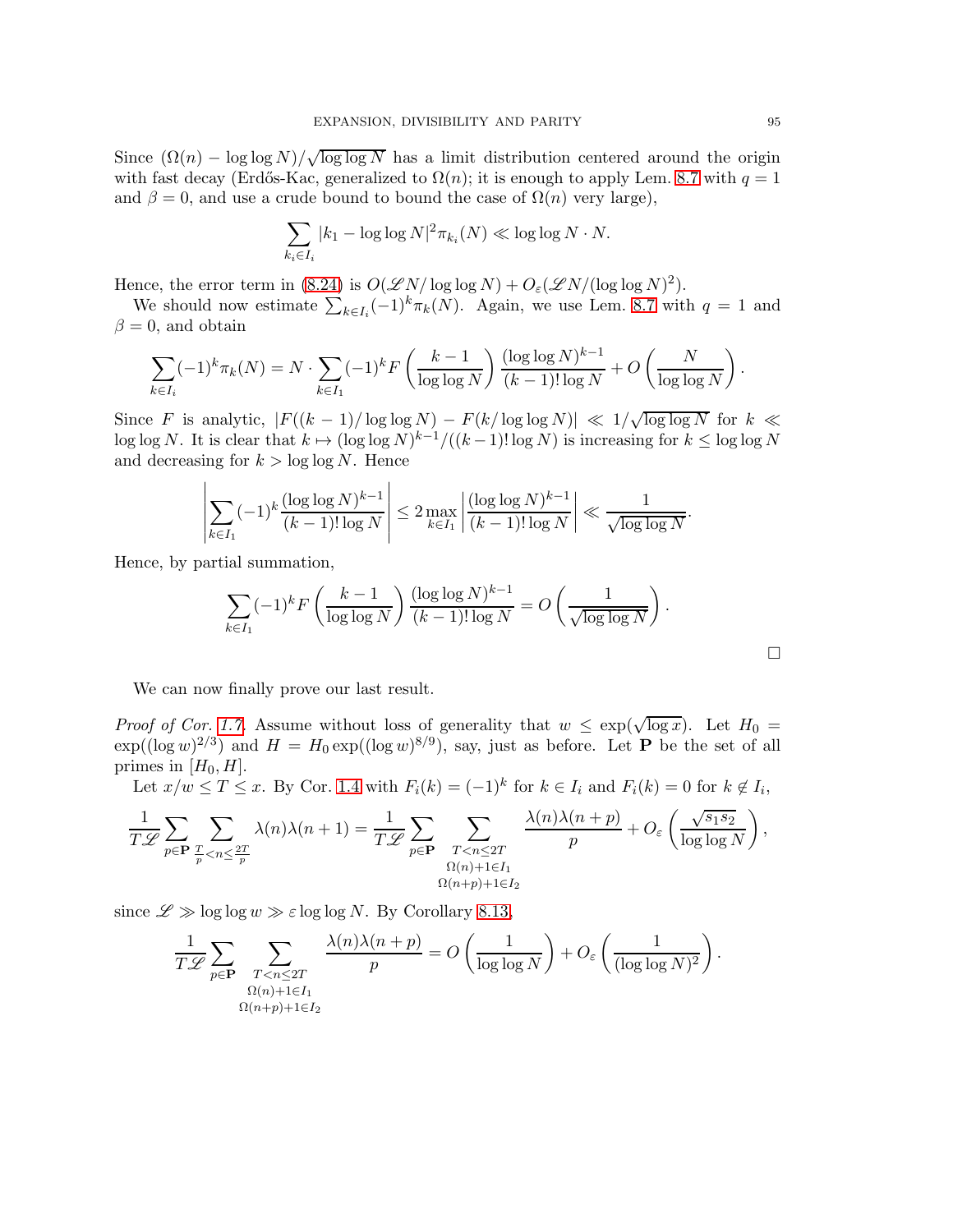Hence, by Lemma [8.5,](#page-80-0)

$$
\sum_{\substack{\underline{x} \le n \le x \\ \Omega(n) \in I_1 \\ \Omega(n+p) \in I_2}} \frac{\lambda(n)\lambda(n+1)}{n} = \int_{x/w}^x \frac{1}{T\mathscr{L}} \sum_{p \in \mathbf{P}} \sum_{\substack{\underline{T} \le n \le \frac{2T}{p} \\ p \text{ is odd}}} \lambda(n)\lambda(n+1)\frac{dT}{T} + O\left(\frac{\log H}{\mathscr{L}}\right)
$$

$$
= (\log w) \cdot O_{\varepsilon}\left(\frac{\sqrt{s_1 s_2}}{\log \log N}\right),
$$

since  $\mathscr{L} \gg \log \log N$  and  $H \ll w$ .

## 9. Concluding remarks

9.1. **Edges of composite length.** In general, in a graph of degree  $d$ , it may be the case that the largest eigenvalue of the adjacency matrix other than the one corresponding to constant eigenfunctions is  $O(\sqrt{d})$ , but one cannot hope to do better (simply because there are  $|V|d$  closed paths of length 2; see, e.g., [\[HLW06,](#page-98-8) Claim 2.8]). If we are to obtain a result such as Corollary [1.1](#page-3-0) with a bound better than  $O(1/\sqrt{\mathscr{L}})$ , we ought to consider graphs whose average degree is substantially larger than  $\mathscr{L}$ .

A first step could be to study a graph  $\Gamma$  with N as its set of vertices, and edges  $\{n, n+d\}$ for  $d|n$  with  $d \in (H_0, H]$  a product of two primes  $p_1, p_2 \geq H_0$ . Then the average degree would already increase enough that we would presumably obtain asymptotics for  $\Omega(n) = k$ ,  $\Omega(n+1) = k'$  for any  $k, k' = \log \log x + O(\sqrt{\log \log x})$  (almost everywhere or in the sense of logarithmic averaging, as usual).

Going further, one could consider a graph  $\Gamma$  with N as its set of vertices, and edges  ${n, n+d}$  for  $d|n, d$  in a subset D of the set of all integers in  $(H_0, H]$  without prime factors  $\lt H_0$ . It may be helpful to define D so that each of its elements has a somewhat below-average number of prime factors – say,  $\leq (\log H)/3 \log H_0$ . The effect would be to bias consecutive integers  $d_i$ ,  $d_{i+1}$  in a walk  $n, n \pm d_1, n \pm d_1 \pm d_2, \ldots$  towards having small gcd  $(d_i, d_{i+1})$ . In spite of this intentional bias, there would be no shortage of technical difficulties down the road, but the potential reward seems worthwhile: we might hope to bound  $(1/\log w) \sum_{x/w < n \leq x} \lambda(n) \lambda(n+1)/n$  by a small power  $(\log w)^{-c}$ ,  $c > 0$  (cf. Cor. [1.5\)](#page-5-0) and, similarly, prove that  $(1/\log w) \int_{x/w}^x |S(t)| dt/t = O(1/(\log w)^c)$  instead of [\(1.15\)](#page-5-3).

On the other hand, if we do not bias  $D$  towards having a below-average number of prime factors, we can hope for better bounds. If we could actually prove expansion for a graph with edges  $\{n, n+d\}$ ,  $d|n$ , with few restrictions on d, then we could in principle hope for a bound of  $O(1/\sqrt{\log H})$ . Then one might be able to prove that  $\lambda(n+1)/n$  averages to 0 at almost all scales when n ranges over integers with  $\leq 100$  prime factors, say, or possibly even  $\leq 2$  prime factors. It is unclear whether that goal is realistic at this stage, but it is certainly something to have an eye on.

9.2. Non-backtracking paths. We have worked with an operator  $A = \text{Ad}_{\Gamma} - \text{Ad}_{\Gamma'}$  defined in terms of adjacency operators  $Ad_{\Gamma}$ ,  $Ad_{\Gamma'}$ . It may be possible and even convenient to work with non-backtracking operators instead. For a recent result obtained in this way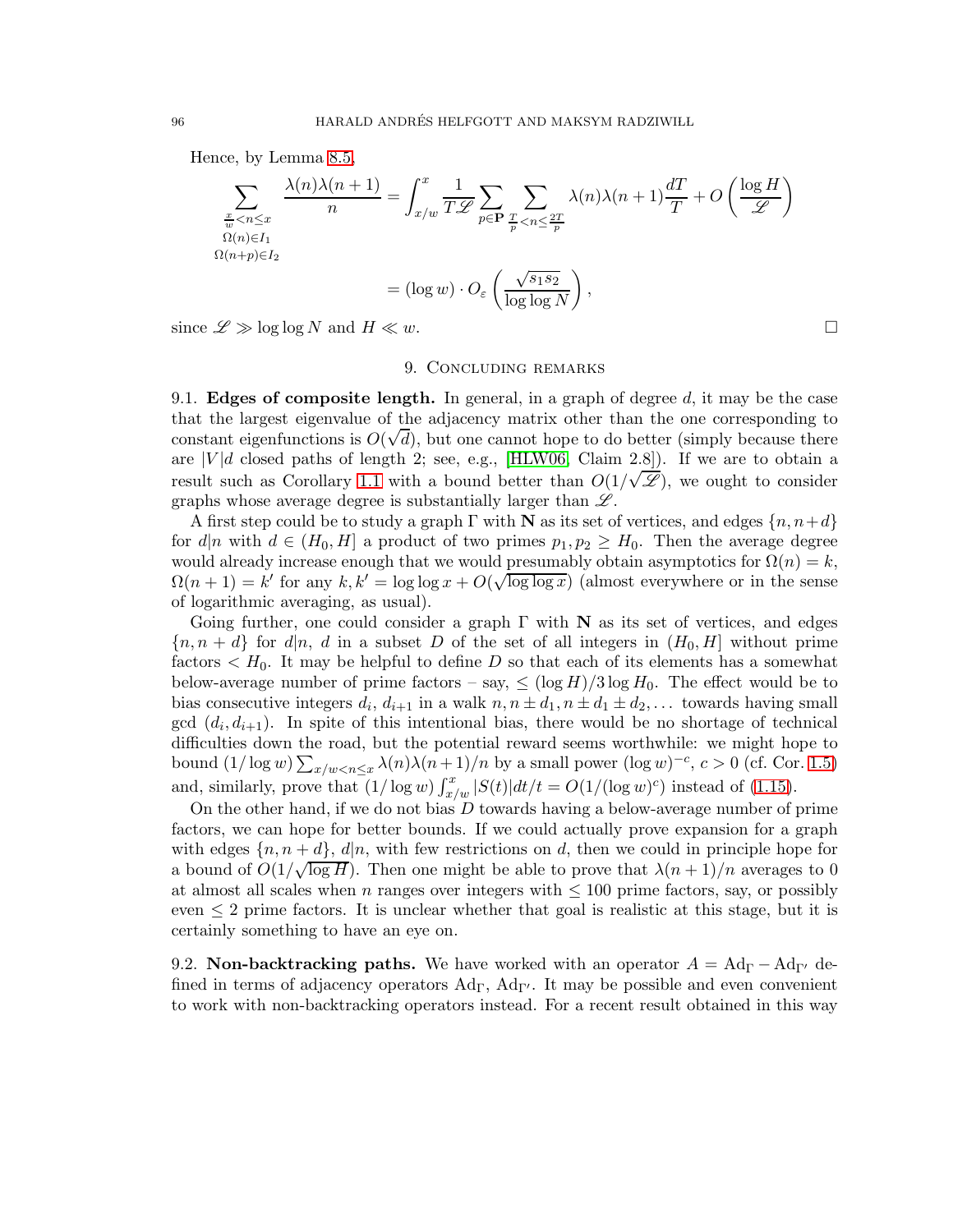and whose proof seems to have some elements in common with ours, see [\[Bor\]](#page-98-9). If one is to treat edges of composite length, what may make sense is to forbid two consecutive edge lengths  $d_i$ ,  $d_{i+1}$  from having large gcd.

<span id="page-96-1"></span>9.3. Further applications: elliptic curves. The list of corollaries and implicatons in the introduction is not of course exhaustive. Chowla's conjecture, on which we focus, has plenty of applications itself. One such application is to determining the average root number of families of elliptic curves. For each family  $\mathscr E$ , we need to know Chowla's conjecture for one polynomial  $M_{\mathscr{E}}$  describing its places of multiplicative reduction. Going through the proof in [\[Hela\]](#page-98-10) (vd. also [\[Des19\]](#page-98-11)), one can see that it behaves well when we modify the average to be a logarithmic average, or an average in an interval  $N < n \leq 2N$ . Thus, we obtain, for example, that, for

$$
\mathscr{E}(t):((t-1)t+4)y^2=x^3-3x+((t-1)t+2),
$$

which is a family with  $M_{\mathscr{E}} = x(x - 1)$ , the curve  $\mathscr{E}(n)$  (which is indeed an elliptic curve for all  $n \neq 0, 1$  has, in the limit, 0 as the logarithmic average of its root number, and also has average root number 0 over  $N < n \leq 2N$  at almost all scales (in the sense of Cor. [1.6\)](#page-5-1). Either zero-average result would also follow from [\[Tao16a\]](#page-100-0) or [\[TT19\]](#page-100-1), but our work results in better bounds, naturally.

9.4. Further applications: the Erdős discrepancy problem. It was shown by Borwein, Choi and Coons [\[BCC10\]](#page-98-12) that there exists a completely multiplicative function  $f : \mathbb{N} \to \{-1,1\}$  such that, as  $x \to \infty$ ,

<span id="page-96-0"></span>
$$
\left|\sum_{n\leq x} f(n)\right| \asymp \log x.
$$

It has been proposed (see, e.g., [\[KMPT21\]](#page-99-12)) that this is the slowest growth rate that any completely multiplicative function taking values in  $\{-1,1\}$  can have. To be precise: the conjecture is that, for any completely multiplicative function  $f : \mathbb{N} \to \{-1,1\}$ , there exist infinitely many x such that

(9.1) 
$$
\left| \sum_{n \leq x} f(n) \right| \gg \log x.
$$

This conjecture can be viewed as a quantitative refinement of the Erdös discrepancy problem, recently settled by Tao [\[Tao16b\]](#page-100-9).

Our work should allow one to prove [\(9.1\)](#page-96-0) with  $\log x$  replaced by  $\sqrt{\log \log x}$ . To carry this task out, one needs to extend our Corollary [1.5](#page-5-0) to general multiplicative functions and follow the strategy laid out in [\[Tao16b,](#page-100-9) §3].

9.5. Higher-degree analogues. Tensors and spectral norms. There are other structures whose possible expansion properties appear in the study of Chowla's conjecture in higher degree. There are plenty of reasons why one would like to have Chowla's conjecture in higher degree, even if logarithmically weighted. We gave one such reason in §[9.3.](#page-96-1) Another is that a logarithmically weighted Chowla's conjecture for arbitrary degree would imply a logarithmically weighted version of Sarnak's conjecture [\[Tao17\]](#page-100-10).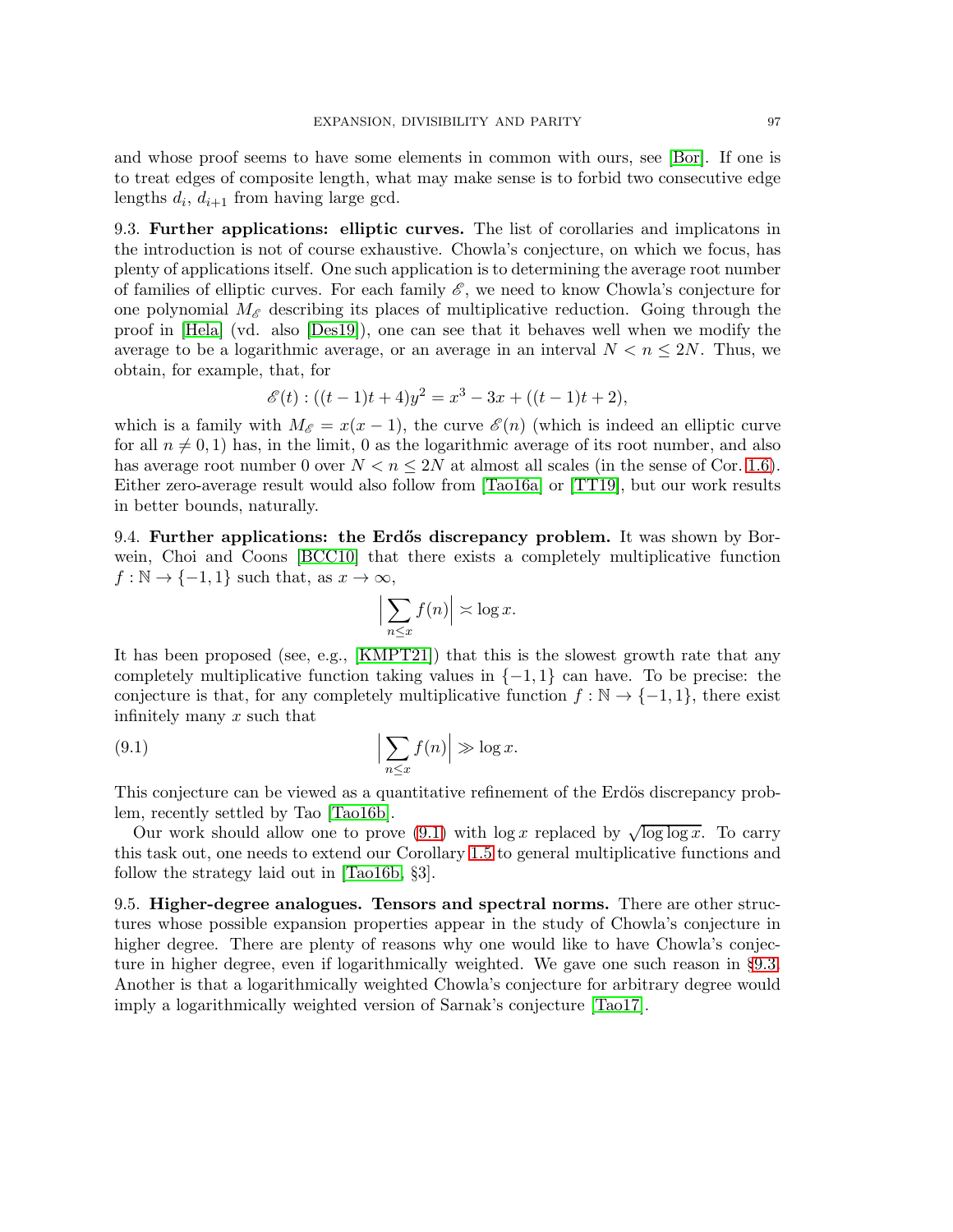One natural approach would be to aim to show, analogously to Cor. [1.1,](#page-3-0) that, for  $\mathbf{N} = \{N+1,\ldots,2N\}$  and a set of primes P satisfying conditions analogous to those in the main theorem, and given positive integers  $a_1 < \ldots < a_k$ , (9.2)

<span id="page-97-0"></span>
$$
\frac{1}{N\mathscr{L}}\left|\sum_{n\in\mathbf{N}}\sum_{p\in\mathbf{P}}f_1(n+a_1p)\cdots f_k(n+a_kp)-\sum_{n\in\mathbf{N}}\sum_{p\in\mathbf{P}}\frac{f_1(n+a_1p)\cdots f_k(n+a_kp)}{p}\right|\ll_{k,C}\frac{1}{\sqrt{\mathscr{L}}}
$$

for any  $f_1, \ldots, f_k : \mathbf{N} \to \mathbb{C}$  satisfying (a)  $|f_i|_{r_i} \leq 1$  for some exponents  $r_i$  of our choice with  $1/r_1 + \ldots + 1/r_k \leq 1$ , (b) some bounds of the type  $|f|_{s_i} \leq e^{C\mathscr{L}}$  for some higher  $s_i > r_i$ . (Here the conditions (b) are weak conditions analogous to the conditions on  $|f|_4$ ,  $|g|_4$  in Cor. [1.1;](#page-3-0) they are meant to control the contribution of a few problematic elements of  $N$ .)

It is reasonable to guess that [\(9.2\)](#page-97-0) holds. What is more, one may make a guess that implies [\(9.2\)](#page-97-0) in the same way that the Main Theorem implies Cor. [1.1:](#page-3-0) we may define a *tensor*, or multilinear operator,

$$
A = \frac{1}{N} \sum_{n \in \mathcal{X}} \left( \sum_{\substack{p \in \mathbf{P} \\ p|n}} e_{n+a_1p} \otimes \cdots \otimes e_{n+a_kp} - \sum_{p \in \mathbf{P}} \frac{e_{n+a_1p} \otimes \cdots \otimes e_{n+a_kp}}{p} \right),
$$

where  $\mathscr X$  is a subset of N with  $|N \setminus \mathscr X|$  small; then one may conjecture that A has small spectral norm, as an operator on  $\ell^{r_1} \times \cdots \times \ell^{r_k}$  for some choice of  $r_i$  with  $1/r_1 + \cdots + 1/r_k \leq 1$ . Of course, we can also write  $A$  in terms of a hypergraph (or rather two), much as we defined A in [\(1.7\)](#page-2-1) in terms of two graphs  $\Gamma$ ,  $\Gamma'$ .

The tensor A can be replaced by its symmetrization; we would still be able to obtain [\(9.2\)](#page-97-0), much as in the proof of Cor. [1.4.](#page-4-2) There is a literature on spectral norms of symmetric tensors, much of it computational in nature (see, e.g., [\[FW20\]](#page-98-13); see also [\[FW95\]](#page-98-14), which in some sense prefigures our definition  $(1.7)$ . One obstacle is that there is no obvious analogue of the trace: we can bound the norm of a symmetric linear operator by  $(\text{Tr } A^{2\ell})^{1/2\ell}$ ,  $\ell \geq 1$  arbitrary, but there is no clear analogue for the spectral norm of a tensor, in general. We could choose to work with  $r_1 = r_2 = 2$  and  $r_3 = \ldots = r_k = \infty$ , and then the spectral norm of A would equal the maximum of the spectral norm of the bilinear operator  $A(\cdot, \cdot, v_3, \ldots, v_k)$  over  $v_3, \ldots, v_k$  with  $|v_i|_{\infty} \leq 1$  for  $i \geq 3$  – and of course the norm of that (symmetric) bilinear operator can be bounded by a trace of the  $2\ell$ th power of the corresponding matrix (call it A'). The trace  $\text{Tr}(A')^{2\ell}$  is then a complicated linear combination of products of entries of  $v_3, \ldots, v_k$ , and it is not clear how to proceed further.

There may be an entirely different strategy towards higher-order Chowla in the sense of the logarithmic average. For instance, one might consider the graph having  $\{1, 2, \ldots, N\}$ as its set of vertices and edges of the form  $\{n, n/p+1\}$  for  $p|n$ ; the idea would be to write  $\lambda(n+a_1p)\cdots\lambda(n+a_kp)=\lambda(n')\lambda(n'/p+a_2-a_1)\cdots\lambda(n'/p+a_k-a_1)$  for  $n'=n+a_1p$ , and use induction on k. It is unclear whether an approach such as the one here would work for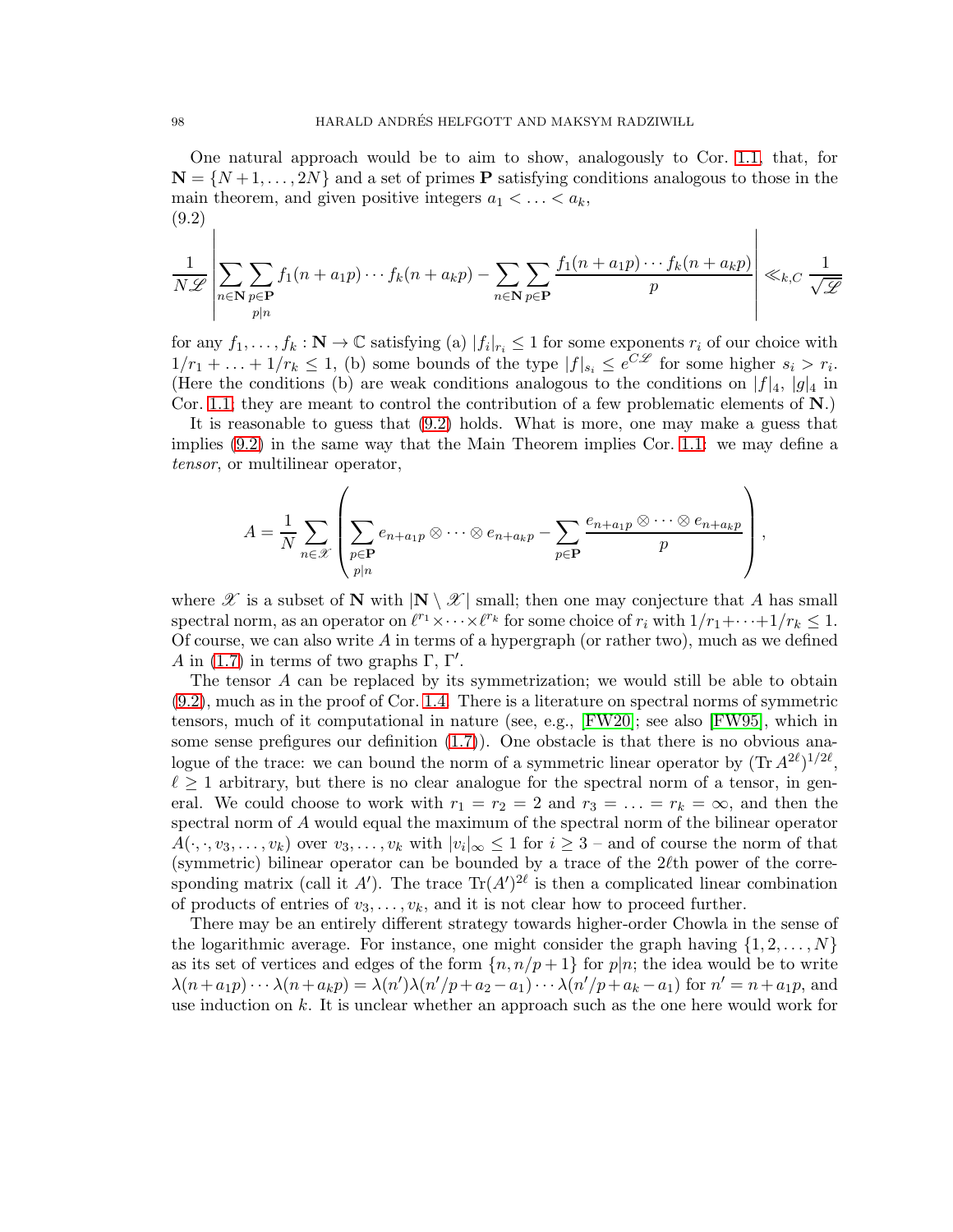that graph, as we quickly obtain divisibility relations with non-linear terms; the graph is also very much non-local, and so an analogue of §[2](#page-9-0) would not seem feasible.

At any rate, we would still have the problem of estimating the second double sum in [\(9.2\)](#page-97-0). That problem is open as of the time of writing, but might be within reach, due to the broad range we are allowing for H, namely,  $H \leq \exp((\log x)^{1/2-\epsilon})$ ; see [\[MRT](#page-99-13)<sup>+</sup>], which proves the *Fourier uniformity* of  $\lambda$  in the polynomial-phase case for  $H \geq \exp((\log N)^{5/8+\epsilon})$ .

## **REFERENCES**

- <span id="page-98-12"></span>[BCC10] P. Borwein, S. K. K. Choi, and M. Coons. Completely multiplicative functions taking values in {−1, 1}. *Trans. Amer. Math. Soc.*, 362(12):6279–6291, 2010.
- [BK12] A. V. Bankevich and D. V. Karpov. Bounds of the number of leaves of spanning trees. *J. Math. Sci., New York*, 184(5):564–572, 2012.
- <span id="page-98-9"></span>[Bor] Ch. Bordenave. A new proof of Friedman's second eigenvalue Theorem and its extension to random lifts. To appear in *Ann. sci. Ec. Norm. Sup´er. ´* Available at <https://arxiv.org/abs/1502.04482>.
- [Cho65] S. Chowla. The Riemann hypothesis and Hilbert's tenth problem. (Mathematics and its Applications. Vol. 4). London and Glasgow: Blackie & Son Ltd. XV, 119 p., 1965.
- <span id="page-98-1"></span>[CM06] A. C. Cojocaru and M. R. Murty. *An introduction to sieve methods and their applications*, volume 66 of *London Math. Soc. Student Texts*. Cambridge: Cambridge University Press, 2006.
- <span id="page-98-6"></span>[Col90] M. D. Coleman. A zero-free region for the Hecke L-function. *Mathematika*, 37(2):287–304, 1990.
- <span id="page-98-4"></span>[Dav67] H. Davenport. *Multiplicative number theory*. Markham Publishing Co., Chicago, Ill., 1967. Lectures given at the University of Michigan, Winter Term.
- <span id="page-98-11"></span>[Des19] J. Desjardins. On the variation of the root number in families of elliptic curves. *J. Lond. Math. Soc., II. Ser.*, 99(2):295–331, 2019.
- <span id="page-98-3"></span>[DHT82] Y. Dupain, R. R. Hall, and G. Tenenbaum. Sur l'´equirepartition modulo 1 de certaines fonctions de diviseurs. *J. Lond. Math. Soc., II. Ser.*, 26:397–411, 1982.
- [Ell79] P. D. T. A. Elliott. *Probabilistic number theory. I: Mean-value theorems*, volume 239. Springer, Berlin, 1979.
- <span id="page-98-0"></span>[FI10] J. Friedlander and H. Iwaniec. *Opera de cribro*, volume 57 of *American Mathematical Society Colloquium Publications*. American Mathematical Society, Providence, RI, 2010.
- <span id="page-98-2"></span>[For98] K. Ford. The distribution of totients. *Ramanujan J.*, 2(1-2):67–151, 1998.
- <span id="page-98-14"></span>[FW95] J. Friedman and A. Wigderson. On the second eigenvalue of hypergraphs. *Combinatorica*, 15(1):43–65, 1995.
- <span id="page-98-13"></span>[FW20] Sh. Friedland and L. Wang. Spectral norm of a symmetric tensor and its computation. *Math. Comput.*, 89(325):2175–2215, 2020.
- [GKS89] J. R. Griggs, D. J. Kleitman, and A. Shastri. Spanning trees with many leaves in cubic graphs. *J. Graph Theory*, 13(6):669–695, 1989.
- <span id="page-98-7"></span>[Gou17] E. Goudout. Lois locales de la fonction  $\omega$  dans presque tous les petits intervalles. *Proc. Lond. Math. Soc. (3)*, 115(3):599–637, 2017.
- [Gra11] N. Gravin. Constructing a spanning tree with many leaves. *J. Math. Sci., New York*, 179(5):592– 600, 2011.
- <span id="page-98-10"></span>[Hela] H. A. Helfgott. On the behaviour of root numbers in families of elliptic curves. Preprint. Available at <https://www.arxiv.org/abs/0408141>.
- <span id="page-98-5"></span>[Helb] H. A. Helfgott. The ternary Goldbach problem. Second preliminary version. To appear in *Ann. of Math. Studies*. Available at <https://webusers.imj-prg.fr/~harald.helfgott/anglais/book.html>.
- <span id="page-98-8"></span>[HLW06] Sh. Hoory, N. Linial, and A. Widgerson. Expander graphs and their applications. *Bull. Am. Math. Soc., New Ser.*, 43(4):439–561, 2006.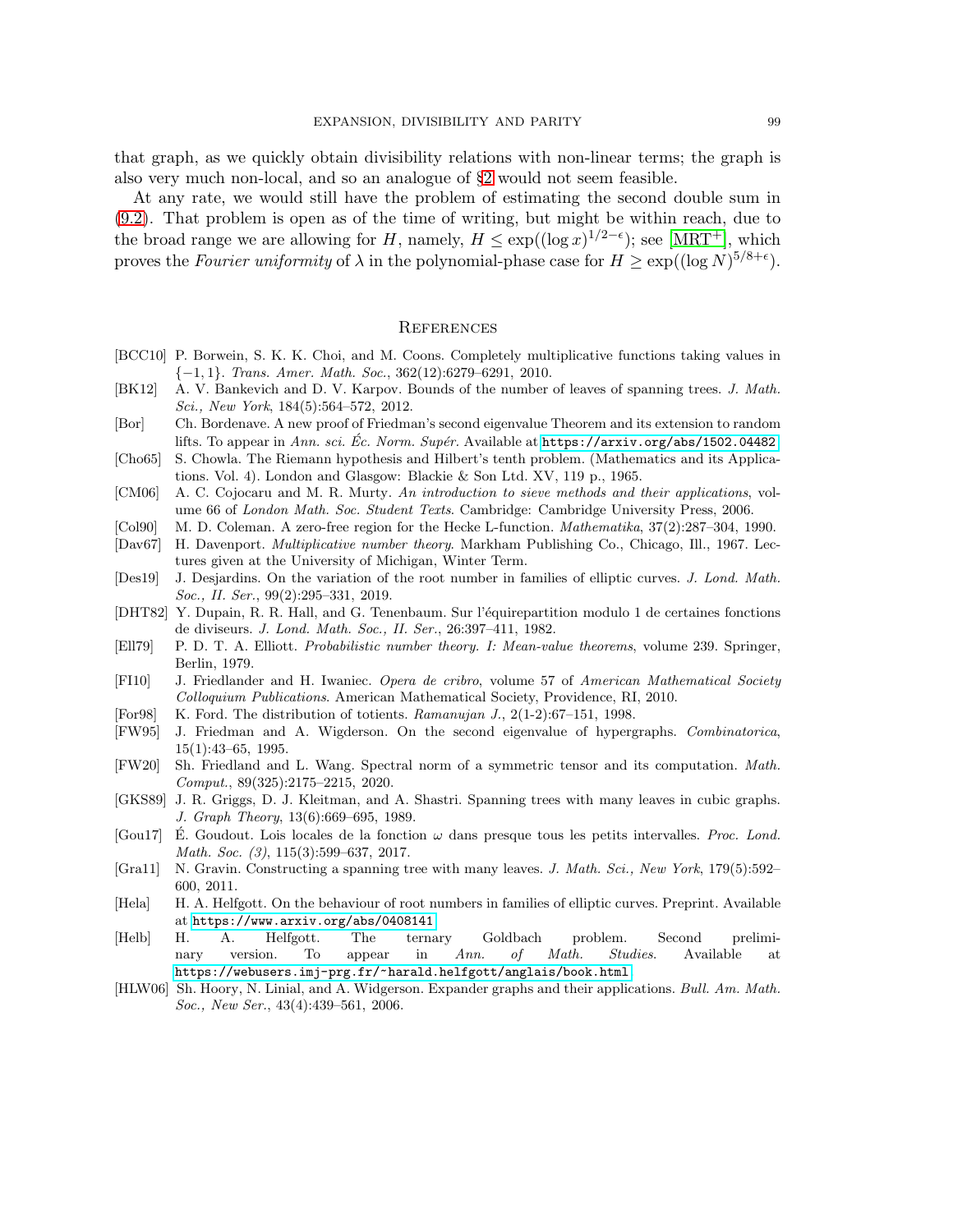- [Hoo76] C. Hooley. *Applications of sieve methods to the theory of numbers*, volume 70 of *Cambridge Tracts in Mathematics*. Cambridge University Press, Cambridge, 1976.
- <span id="page-99-3"></span>[HT88] R. R. Hall and G. Tenenbaum. *Divisors*, volume 90 of *Cambridge Tracts in Mathematics*. Cambridge (UK) etc.: Cambridge University Press, 1988.
- <span id="page-99-0"></span>[HU] H. Helfgott and A. Ubis. Primos, paridad y análisis. To appear in the proceedings of the AGRA III school. Available at <https://arxiv.org/abs/1812.08707>.
- <span id="page-99-10"></span>[IK04] H. Iwaniec and E. Kowalski. *Analytic number theory*, volume 53 of *American Mathematical Society Colloquium Publications*. American Mathematical Society, Providence, RI, 2004.
- [Kar14a] D. V. Karpov. Spanning trees with many leaves: lower bounds in terms of the number of vertices of degree 1, 3 and at least 4. *J. Math. Sci., New York*, 196(6):768–783, 2014.
- [Kar14b] D. V. Karpov. Spanning trees with many leaves: new lower bounds in terms of the number of vertices of degree 3 and at least 4. *J. Math. Sci., New York*, 196(6):747–767, 2014.
- <span id="page-99-12"></span>[KMPT21] O. Klurman, A. P. Mangerel, C. Pohoata, and J. Teräväinen. Multiplicative functions that are close to their mean. *Trans. AMS*, to appear, 2021.
- <span id="page-99-7"></span>[Kou13] D. Koukoulopoulos. Pretentious multiplicative functions and the prime number theorem for arithmetic progressions. *Compos. Math.*, 149(7):1129–1149, 2013.
- [Kub64] J. Kubilius. *Probabilistic methods in the theory of numbers. Translated from the Russian by Gretchen Burgie and Susan Schuur*, volume 11 of *Translations of Mathematical Monographs*. American Mathematical Society (AMS), Providence, RI, 1964.
- [KW91] D. J. Kleitman and D. B. West. Spanning trees with many leaves. *SIAM J. Discrete Math.*, 4(1):99–106, 1991.
- <span id="page-99-6"></span>[Lan08] E. Landau. Zwei neue Herleitungen für die asymptotische Anzahl der Primzahlen unter einer gegebenen Grenze. *Berl. Ber.*, 1908:746–764, 1908.
- <span id="page-99-9"></span>[LZ07] A. Languasco and A. Zaccagnini. A note on Mertens' formula for arithmetic progressions. *J. Number Theory*, 127(1):37–46, 2007.
- <span id="page-99-2"></span>[MR16] K. Matomäki and M. Radziwi<sup>1</sup> l. Multiplicative functions in short intervals. *Ann. of Math.* (2), 183(3):1015–1056, 2016.
- <span id="page-99-13"></span>[MRT<sup>+</sup>] K. Matomäki, M. Radziwiłł, T. Tao, J. Teräväinen, and T. Ziegler. Higher uniformity of bounded multiplicative functions in short intervals on average. Preprint. Available at <https://arxiv.org/abs/2007.15644>.
- <span id="page-99-1"></span>[MRT15] K. Matomäki, M. Radziwiłł, and T. Tao. An averaged form of Chowla's conjecture. *Algebra Number Theory*, 9(9):2167–2196, 2015.
- [MRT16] K. Matomäki, M. Radziwiłł, and T. Tao. Sign patterns of the Liouville and Möbius functions. *Forum Math. Sigma*, 4:e14, 44, 2016.
- <span id="page-99-11"></span>[MRT19] K. Matomäki, M. Radziwiłł, and T. Tao. Correlations of the von Mangoldt and higher divisor functions I. Long shift ranges. *Proc. Lond. Math. Soc. (3)*, 118(2):284–350, 2019.
- <span id="page-99-5"></span>[MV07] H. L. Montgomery and R. C. Vaughan. *Multiplicative number theory. I. Classical theory*, volume 97 of *Cambridge Studies in Advanced Mathematics*. Cambridge University Press, Cambridge, 2007.
- [Nor76] K. K. Norton. On the number of restricted prime factors of an integer. I. *Ill. J. Math.*, 20:681–705, 1976.
- <span id="page-99-8"></span>[Pra57] K. Prachar. *Primzahlverteilung*, volume 91 of *Grundlehren der Mathematischen Wissenschaften*. Springer, Berlin, 1957.
- [PTX84] C. Payan, M. Tchuente, and N. H. Xuong. Arbres avec un nombre maximum de sommets pendants. *Discrete Math.*, 49:267–273, 1984.
- [Ram95] O. Ramaré. On Snirel'man's constant. Ann. Sc. Norm. Super. Pisa, Cl. Sci., IV. Ser., 22(4):645– 706, 1995.
- <span id="page-99-4"></span>[Ram10] O. Ramaré. On Bombieri's asymptotic sieve. *J. Number Theory*, 130(5):1155–1189, 2010.
- [Rot64] G.-C. Rota. On the foundations of combinatorial theory. I: Theory of Möbius functions. Z. *Wahrscheinlichkeitstheor. Verw. Geb.*, 2:340–368, 1964.